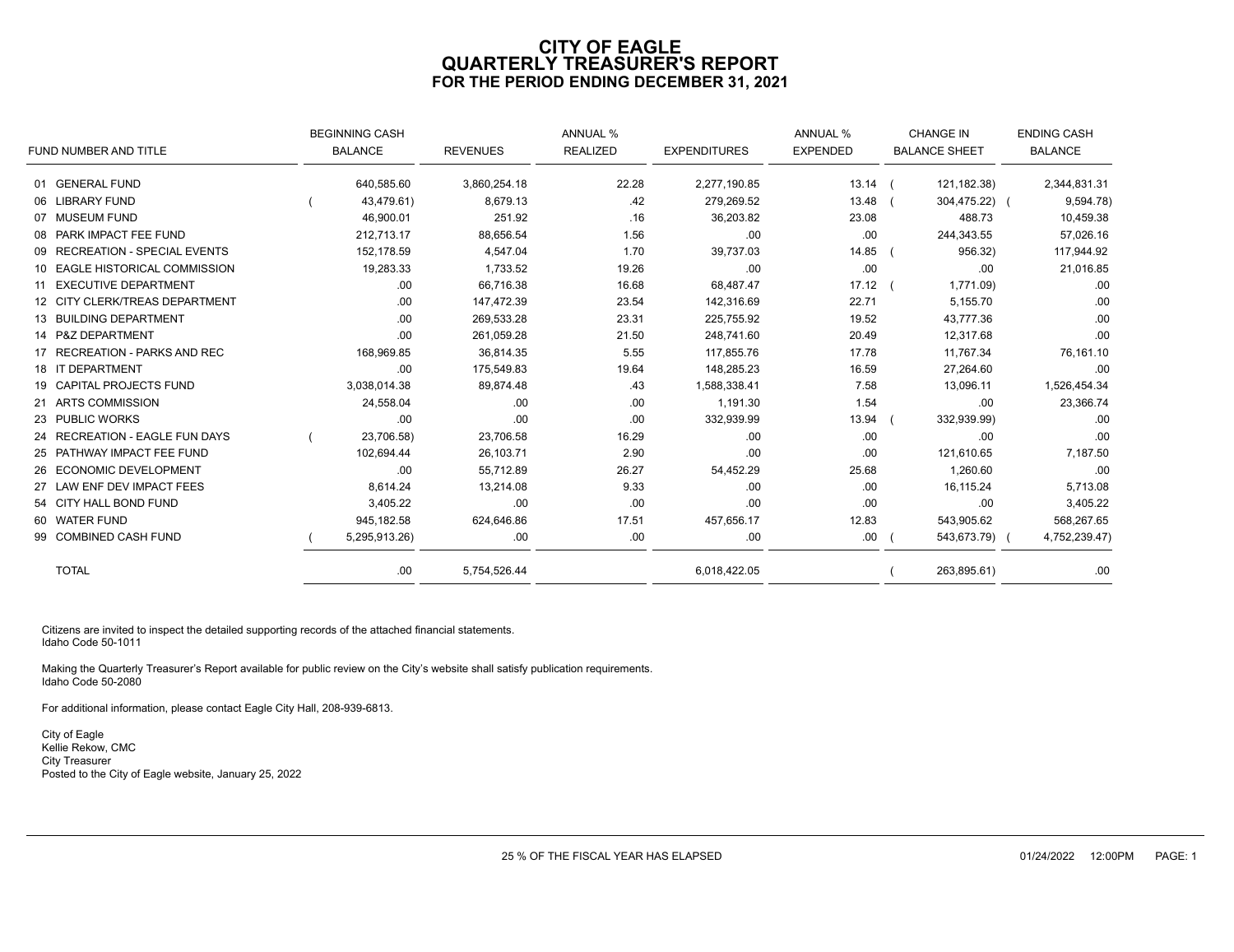### CITY OF EAGLE COMBINED CASH INVESTMENT DECEMBER 31, 2021

| COMBINED CASH ACCOUNTS                                                     |                               |
|----------------------------------------------------------------------------|-------------------------------|
| 99-0103-00-00 CASH IN CHECKING<br>99-0108-00-00 CASH CLEARING-ACCOUNTS REC | 4,600,684.45<br>151,555.02    |
| TOTAL COMBINED CASH<br>99-0101-00-00 CASH ALLOCATED TO OTHER FUNDS         | 4,752,239.47<br>4,752,239.47) |
| TOTAL UNALLOCATED CASH                                                     | .00.                          |
|                                                                            |                               |

÷.

| 1  | ALLOCATION TO GENERAL FUND                         | 2,344,831.31  |
|----|----------------------------------------------------|---------------|
| 6  | ALLOCATION TO LIBRARY FUND                         | 9,594.78)     |
| 7  | ALLOCATION TO MUSEUM FUND                          | 10,459.38     |
| 8  | ALLOCATION TO PARK IMPACT FFF FUND                 | 57,026.16     |
| 9  | ALLOCATION TO RECREATION - SPECIAL EVENTS          | 117,944.92    |
| 10 | ALLOCATION TO EAGLE HISTORICAL COMMISSION          | 21,016.85     |
| 17 | ALLOCATION TO RECREATION - PARKS AND REC           | 76,161.10     |
| 19 | ALLOCATION TO CAPITAL PROJECTS FUND                | 1,526,454.34  |
| 21 | ALLOCATION TO ARTS COMMISSION                      | 23,366.74     |
| 25 | ALLOCATION TO PATHWAY IMPACT FFF FUND              | 7,187.50      |
| 27 | ALLOCATION TO LAW ENF DEV IMPACT FEES              | 5,713.08      |
| 54 | ALLOCATION TO CITY HALL BOND FUND                  | 3,405.22      |
| 60 | ALLOCATION TO WATER FUND                           | 568,267.65    |
|    | TOTAL ALLOCATIONS TO OTHER FUNDS                   | 4,752,239.47  |
|    | ALLOCATION FROM COMBINED CASH FUND - 99-0101-00-00 | 4,752,239.47) |
|    |                                                    |               |
|    | ZERO PROOF IF ALLOCATIONS BALANCE                  | .00           |
|    |                                                    |               |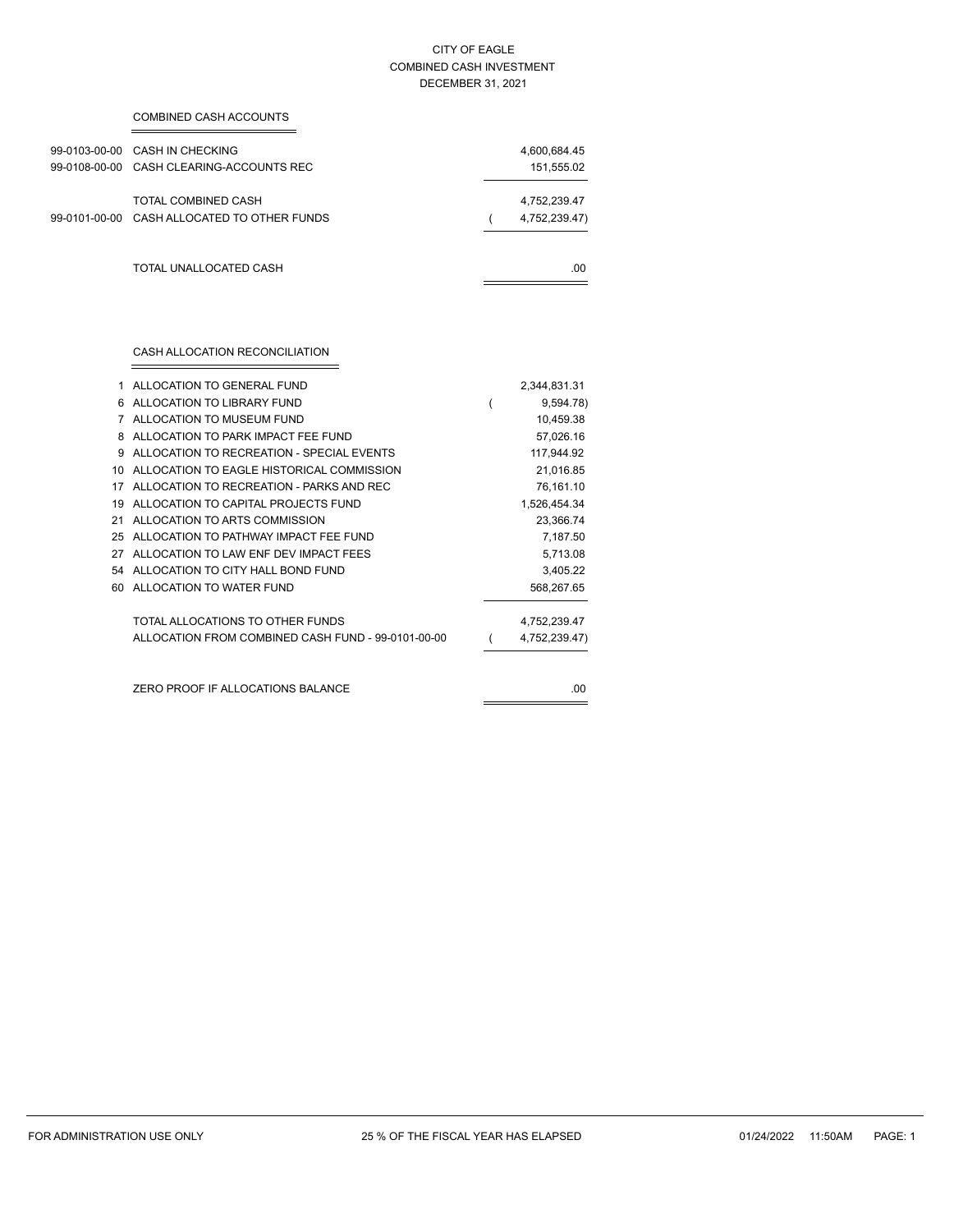# GENERAL FUND

### ASSETS

| 01-0101-00-00 CASH<br>01-0103-00-00 PETTY CASH<br>01-0151-28-00 ICCU CD | 01-0107-00-00 TAXES RECEIVABLE DELINQUENT<br>01-0132-00-00 DUE FROM OTHER GOVERNMNTL UNTS<br>01-0151-25-00 FIRST INTERSTATE INVESTMENT<br>01-0170-00-00 HRA 10 % DEPOSIT<br><b>TOTAL ASSETS</b>                                                                                                                                                                                                                                                                                                                        |              |                               | 2,344,831.31<br>100.00<br>14,402.55<br>863,581.36<br>4,984,811.32<br>50,966.19<br>5,785.92                                                    | 8,264,478.65 |
|-------------------------------------------------------------------------|------------------------------------------------------------------------------------------------------------------------------------------------------------------------------------------------------------------------------------------------------------------------------------------------------------------------------------------------------------------------------------------------------------------------------------------------------------------------------------------------------------------------|--------------|-------------------------------|-----------------------------------------------------------------------------------------------------------------------------------------------|--------------|
|                                                                         | <b>LIABILITIES AND EQUITY</b>                                                                                                                                                                                                                                                                                                                                                                                                                                                                                          |              |                               |                                                                                                                                               |              |
|                                                                         | <b>LIABILITIES</b>                                                                                                                                                                                                                                                                                                                                                                                                                                                                                                     |              |                               |                                                                                                                                               |              |
|                                                                         | 01-0202-00-00 VOUCHERS PAYABLE<br>01-0203-00-00 ACCTS PAYABLE-ACHD IMPACT FEES<br>01-0203-01-01 BONDS DEPOSITS PAYABLE<br>01-0203-01-02 FIREWORKS BOND DEPOSIT PAYABLE<br>01-0203-01-03 VENDORS BOND DEPOSITS PAYABLE<br>01-0203-01-05 P&Z DEPOSITS PAYABLE<br>01-0203-01-06 LAND USE DEPOSITS PAYABLE<br>01-0217-07-00 GEN ADMIN HEALTH INSURANCE<br>01-0217-07-01 COBRA- HEALTH INSURANCE<br>01-0217-09-00 WORKERS' COMPENSATION<br>01-0226-00-00 DEFERRED REVENUE<br><b>TOTAL LIABILITIES</b><br><b>FUND EQUITY</b> |              | $\overline{(}$<br>(<br>(<br>( | 3,542.16<br>73,818.00<br>2,514,064.03<br>2,000.00)<br>5,939.00<br>205,624.00<br>50,966.19<br>10,779.13)<br>1,415.27)<br>1,483.61<br>12,637.20 | 2,846,795.47 |
|                                                                         | 01-0271-00-00 FUND BALANCE                                                                                                                                                                                                                                                                                                                                                                                                                                                                                             |              |                               | 3,834,619.85                                                                                                                                  |              |
|                                                                         | UNAPPROPRIATED FUND BALANCE:<br>REVENUE OVER EXPENDITURES - YTD                                                                                                                                                                                                                                                                                                                                                                                                                                                        | 1,583,063.33 |                               |                                                                                                                                               |              |
|                                                                         | <b>BALANCE - CURRENT DATE</b>                                                                                                                                                                                                                                                                                                                                                                                                                                                                                          |              |                               | 1,583,063.33                                                                                                                                  |              |
|                                                                         | <b>TOTAL FUND EQUITY</b>                                                                                                                                                                                                                                                                                                                                                                                                                                                                                               |              |                               |                                                                                                                                               | 5,417,683.18 |
|                                                                         | TOTAL LIABILITIES AND EQUITY                                                                                                                                                                                                                                                                                                                                                                                                                                                                                           |              |                               |                                                                                                                                               | 8,264,478.65 |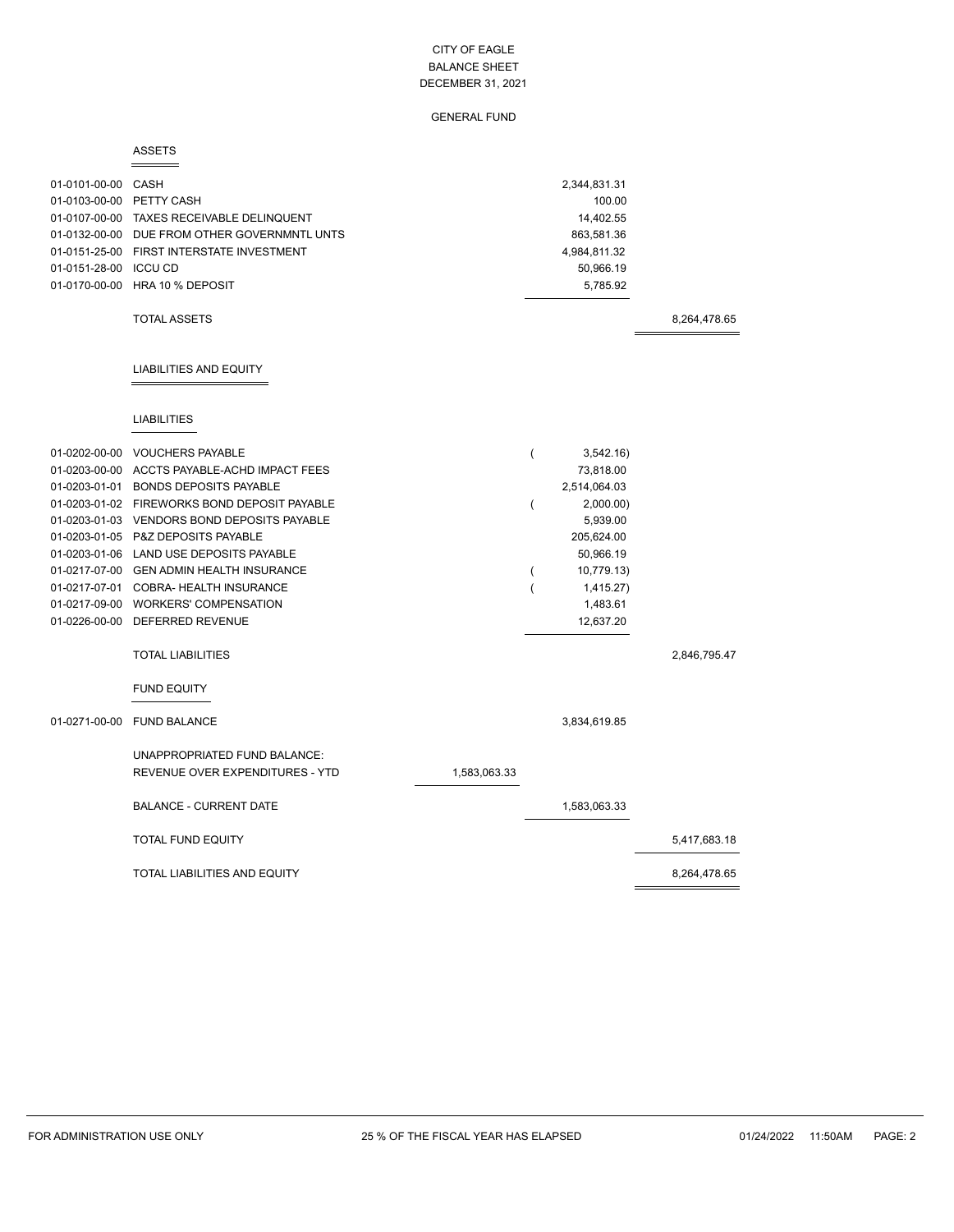|               |                                          | PERIOD ACTUAL | <b>YTD ACTUAL</b> | <b>BUDGET</b> | <b>UNEARNED</b>         | PCNT      |
|---------------|------------------------------------------|---------------|-------------------|---------------|-------------------------|-----------|
|               |                                          |               |                   |               |                         |           |
|               | <b>REVENUE</b>                           |               |                   |               |                         |           |
| 01-0308-00-00 | <b>CARRY OVER</b>                        | .00           | .00               | 5,560,218.00  | 5,560,218.00            | .0        |
| 01-0311-00-00 | PROPERTY TAX                             | 2,989.12      | 2,989.12          | 2,708,042.00  | 2,705,052.88            | $\cdot$ 1 |
| 01-0311-01-00 | PENALTY/INTEREST ON TAXES                | 427.54        | 427.54            | 3,000.00      | 2,572.46                | 14.3      |
| 01-0312-00-00 | PERSONAL PROPERTY TAX REIMBURS           | .00           | .00               | 8,463.00      | 8,463.00                | .0        |
| 01-0316-10-00 | FRANCHISE FEE/EAGLE WATER CO.            | 1,102.92      | 1,102.92          | 5,000.00      | 3,897.08                | 22.1      |
| 01-0316-10-02 | <b>FRANCHISE FEE/SUEZ</b>                | 3,518.21      | 3,518.21          | 15,000.00     | 11,481.79               | 23.5      |
| 01-0316-11-00 | FRANCHISE FEE/INTERMTN GAS               | 24,503.11     | 24,503.11         | 270,000.00    | 245,496.89              | 9.1       |
| 01-0316-12-00 | FRANCHISE FEE/CABLE TV                   | 28,674.51     | 28,674.51         | 112,000.00    | 83,325.49               | 25.6      |
| 01-0316-13-00 | <b>FRANCHISE FEE/TRASH</b>               | 89,320.09     | 89,320.09         | 275,000.00    | 185,679.91              | 32.5      |
| 01-0316-14-00 | FRANCHISE FEE/IDAHO POWER                | 87,355.92     | 87,355.92         | 212,000.00    | 124,644.08              | 41.2      |
| 01-0321-10-00 | ALCOHOLIC BEVERAGE LICENSES              | 575.00        | 575.00            | 30,000.00     | 29,425.00               | 1.9       |
| 01-0321-30-00 | <b>BUSINESS LICENSE FEE</b>              | 825.00        | 825.00            | 16,500.00     | 15,675.00               | 5.0       |
| 01-0322-10-00 | <b>BUILDING &amp; INSPECTION PERMITS</b> | 346,039.32    | 346,039.32        | 1,770,000.00  | 1,423,960.68            | 19.6      |
| 01-0322-12-00 | PLAN REVIEW FEES                         | 140,256.80    | 140,256.80        | 525,000.00    | 384,743.20              | 26.7      |
| 01-0322-13-00 | <b>ENERGY STANDARDS (IRES)</b>           | 4,700.00      | 4,700.00          | 30,000.00     | 25,300.00               | 15.7      |
| 01-0322-14-00 | ELECTRICAL INSPECT FEE                   | 79,669.43     | 79,669.43         | 252,000.00    | 172,330.57              | 31.6      |
| 01-0322-15-00 | PLUMBING INSPECTION FEES                 | 59,550.03     | 59,550.03         | 252,000.00    | 192,449.97              | 23.6      |
| 01-0322-16-00 | MECHANICAL INSPECTION FEES               | 91,572.59     | 91,572.59         | 252,000.00    | 160,427.41              | 36.3      |
| 01-0322-20-00 | FIRE IMPACT ADMIN FEES                   | 2,660.00      | 2,660.00          | 12,000.00     | 9,340.00                | 22.2      |
| 01-0323-01-00 | PZ ANNEX/ZONING PERMIT FEES              | 80,512.46     | 80,512.46         | 210,000.00    | 129,487.54              | 38.3      |
| 01-0323-02-00 | <b>INSPECTION FEES</b>                   | 450.00        | 450.00            | 8,000.00      | 7,550.00                | 5.6       |
| 01-0323-03-00 | PLAN REVIEW FEES                         | 7,100.00      | 7,100.00          | 40,000.00     | 32,900.00               | 17.8      |
| 01-0323-04-00 | STREET LIGHT INSPECTION FEES             | 430.00        | 430.00            | 1,200.00      | 770.00                  | 35.8      |
| 01-0323-05-00 | SURETY/LETTER OF CREDIT FEES             | 1,350.00      | 1,350.00          | 4,000.00      | 2,650.00                | 33.8      |
| 01-0323-06-00 | <b>GRADING-DRAINAGE PERMIT FEES</b>      | 3,400.00      | 3,400.00          | 16,000.00     | 12,600.00               | 21.3      |
| 01-0323-10-00 | SPRING VALLEY STAFF TIME REIMB           | .00           | .00               | 10,000.00     | 10,000.00               | .0        |
| 01-0323-11-00 | AVIMOR STAFF TIME REIMBURSE              | .00           | .00               | 85,000.00     | 85,000.00               | .0        |
| 01-0331-61-00 | <b>MATCHING GRANT</b>                    | .00           | .00               | 100,000.00    | 100,000.00              | .0        |
| 01-0331-63-00 | <b>GRANTS/MATCHING FUNDS</b>             | .00           | .00               | 50,000.00     | 50,000.00               | .0        |
| 01-0335-10-00 | <b>STATE LIQUOR</b>                      | 132,518.00    | 132,518.00        | 678,514.00    | 545,996.00              | 19.5      |
| 01-0335-50-00 | STATE SALES TAX                          | 4.75          | 4.75              | .00           | 4.75)<br>$\overline{ }$ | .0        |
| 01-0335-60-00 | STATE REVENUE SHARING                    | 727,844.62    | 727,844.62        | 3,019,563.00  | 2,291,718.38            | 24.1      |
| 01-0338-40-00 | <b>COURT FEES</b>                        | 9,206.94      | 9,206.94          | 30,000.00     | 20,793.06               | 30.7      |
| 01-0338-41-00 | CITATION FEES/CODE ENFORCEMENT           | 15.00         | 15.00             | 500.00        | 485.00                  | 3.0       |
| 01-0338-42-00 | <b>WEED ABATEMENT</b>                    | .00           | .00               | 2,000.00      | 2,000.00                | .0        |
| 01-0341-11-00 | MISCELLANEOUS PERMITS/LICENSES           | 617.00        | 617.00            | 4,000.00      | 3,383.00                | 15.4      |
| 01-0341-12-00 | ANIMAL CONTROL FEES                      | 1,851.00      | 1,851.00          | 12,000.00     | 10,149.00               | 15.4      |
| 01-0341-13-00 | ENGINEERING FEES-DEVELOPERS              | 53,130.75     | 53,130.75         | 150,000.00    | 96,869.25               | 35.4      |
| 01-0341-14-00 | ATTORNEY FEES - DEVELOPER                | .00           | .00               | 15,000.00     | 15,000.00               | .0        |
| 01-0341-17-00 | CID STAFF & MISC REIMBURSEMENT           | 1,457.08      | 1,457.08          | 1,000.00      | 457.08)<br>$\left($     | 145.7     |
| 01-0341-20-00 | REIMBURSE WATER DEPARTMENT               | 3,201.00      | 3,201.00          | 12,803.00     | 9,602.00                | 25.0      |
| 01-0341-26-00 | <b>BACKGROUND CHECKS</b>                 | 111.00        | 111.00            | 1,500.00      | 1,389.00                | 7.4       |
| 01-0341-27-00 | URA CITY STAFF REIMBURSEMENT             | 354.52        | 354.52            | 4,800.00      | 4,445.48                | 7.4       |
| 01-0341-28-00 | ID POWER SUBSTATION WATER USE            | .00           | .00               | 120.00        | 120.00                  | .0        |
| 01-0341-29-00 | REVEL EAGLE-EASEMENT-MERRILL P           | .00           | .00               | 1,000.00      | 1,000.00                | .0        |
| 01-0350-05-00 | FIELD OF HONOR                           | .00           | .00               | 10,000.00     | 10,000.00               | .0        |
| 01-0350-07-00 | MAYOR'S SCHOLARSHIP FUND                 | .00           | .00               | 4,000.00      | 4,000.00                | .0        |
| 01-0371-25-00 | <b>BANK INVESTMENT INTEREST</b>          | 2,281.66      | 2,281.66          | 7,000.00      | 4,718.34                | 32.6      |
| 01-0379-00-00 | <b>MISCELLANEOUS</b>                     | 474.03        | 474.03            | 1,000.00      | 525.97                  | 47.4      |
| 01-0379-01-00 | DUPLICATION/PUBLISHING/PRINTNG           | 137.00        | 137.00            | 500.00        | 363.00                  | 27.4      |
| 01-0382-02-00 | PROMOTIONAL SALES                        | 485.00        | 485.00            | .00           | 485.00)                 | .0        |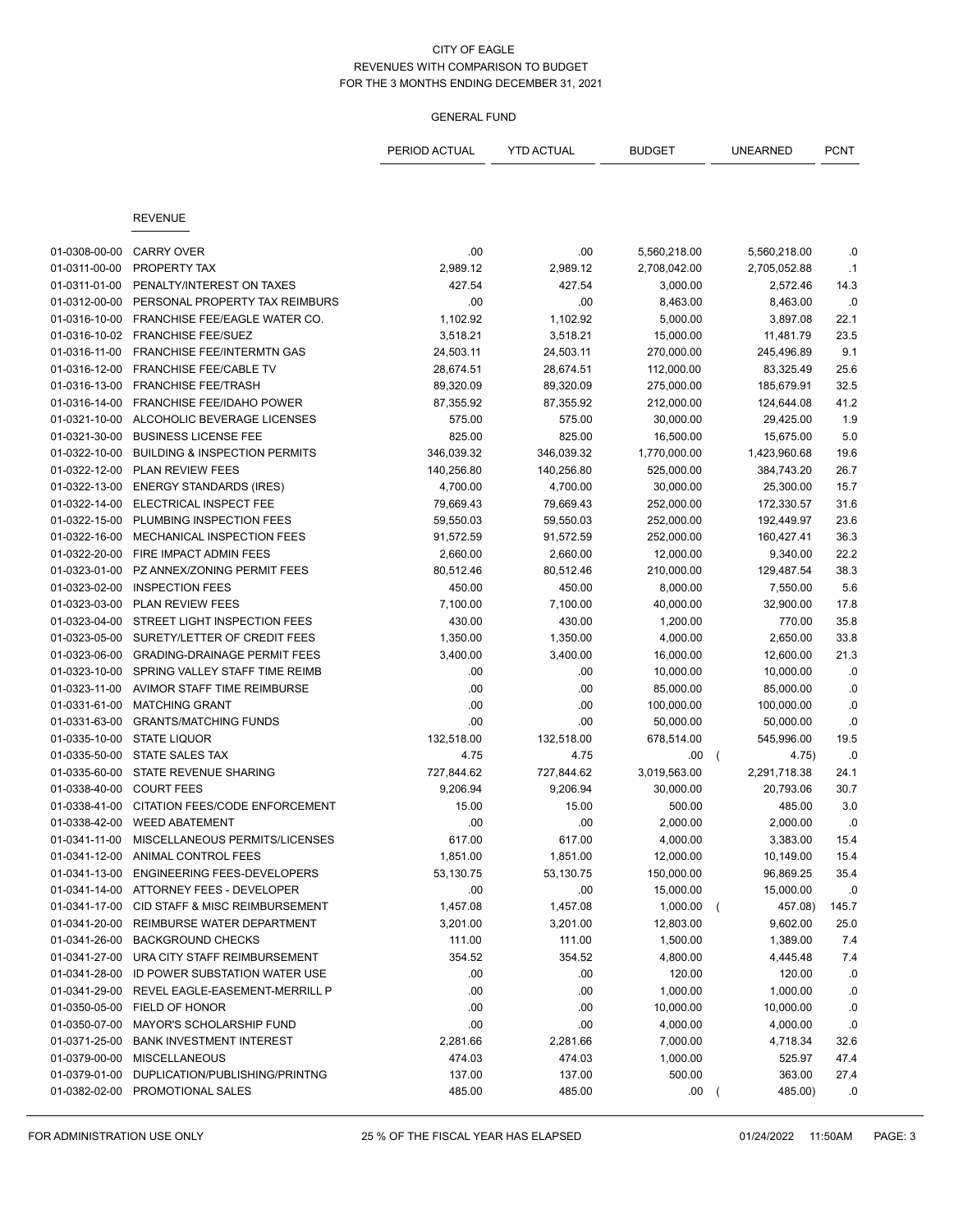|               |                              | PERIOD ACTUAL | <b>YTD ACTUAL</b> | <b>BUDGET</b> | <b>UNEARNED</b> | <b>PCNT</b> |
|---------------|------------------------------|---------------|-------------------|---------------|-----------------|-------------|
| 01-0383-05-00 | MISCELLANEOUS-REIMBURSEABLES | 8.501.06      | 8,501.06          | 1,500.00      | 7,001.06)       | 566.7       |
| 01-0383-09-00 | ROOM RESERVATIONS            | 100.00        | 100.00            | 600.00        | 500.00          | 16.7        |
| 01-0383-14-00 | <b>SETTLEMENTS</b>           | 1.750.000.00  | 1,750,000.00      | .00           | 1,750,000.00)   | .0          |
| 01-0383-15-00 | MISCELLANEOUS REVENUE        | 20.00         | 20.00             | .00           | 20.00           | .0          |
| 01-0385-00-00 | FIRE DEPT IMPACT FEES        | 110.961.72    | 110.961.72        | 538.200.00    | 427.238.28      | 20.6        |
|               |                              |               |                   |               |                 |             |
|               | TOTAL FUND REVENUE           | 3.860.254.18  | 3.860.254.18      | 17.328.023.00 | 13,467,768.82   | 22.3        |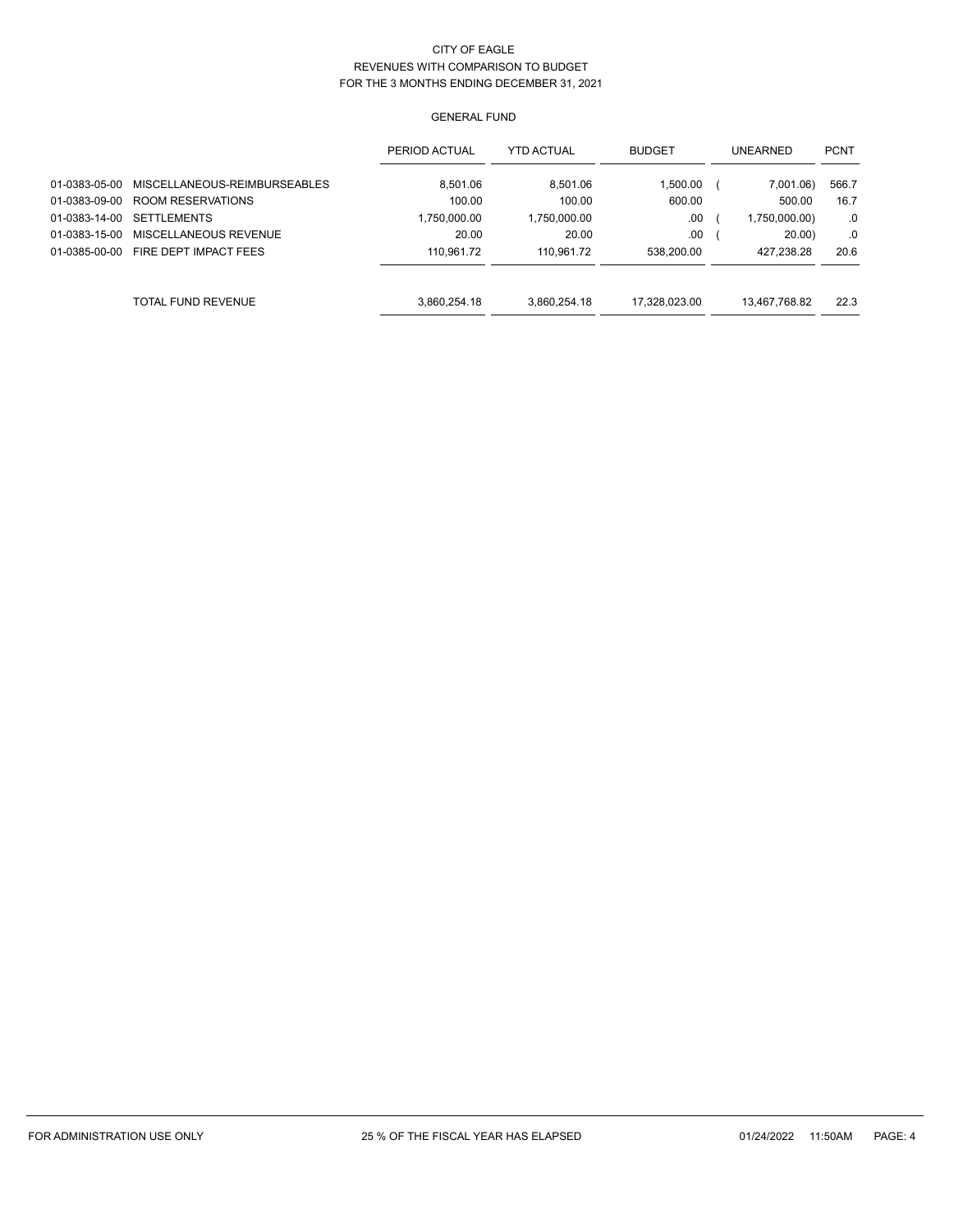|               |                                 | PERIOD ACTUAL | <b>YTD ACTUAL</b>            | <b>BUDGET</b> | UNEXPENDED | <b>PCNT</b>     |
|---------------|---------------------------------|---------------|------------------------------|---------------|------------|-----------------|
|               |                                 |               |                              |               |            |                 |
|               | <b>RESERVE</b>                  |               |                              |               |            |                 |
| 01-0410-19-00 | RESERVE, EMERGENCIES            | .00           | .00.                         | 480,673.00    | 480,673.00 | .0              |
|               | <b>TOTAL RESERVE</b>            | .00           | .00                          | 480,673.00    | 480,673.00 | $0.5\,$         |
|               |                                 |               |                              |               |            |                 |
|               | <b>ADMINISTRATION</b>           |               |                              |               |            |                 |
| 01-0413-01-00 | P&Z COMMISSIONERS COMPENSATION  | 1,050.00      | 1,050.00                     | 4,200.00      | 3,150.00   | 25.0            |
| 01-0413-02-00 | DESIGN REVIEW BRD COMPENSATION  | 960.00        | 960.00                       | 5,000.00      | 4,040.00   | 19.2            |
| 01-0413-05-00 | OFFICE EXPENSES                 | 3,062.46      | 3,062.46                     | 25,000.00     | 21,937.54  | 12.3            |
| 01-0413-06-00 | PRINTING & DISTRIBUTION         | 19.50         | 19.50                        | 2,500.00      | 2,480.50   | .8              |
| 01-0413-07-00 | <b>POSTAGE</b>                  | 2,751.65      | 2,751.65                     | 9,000.00      | 6,248.35   | 30.6            |
| 01-0413-08-00 | LEGAL ADVERTISING/PUBLICATION   | 898.30        | 898.30                       | 8,000.00      | 7,101.70   | 11.2            |
| 01-0413-10-00 | <b>INSURANCE - PROPERTY</b>     | 25,719.00     | 25,719.00                    | 57,000.00     | 31,281.00  | 45.1            |
| 01-0413-12-00 | PERSONNEL TRAINING              | 65.00         | 65.00                        | 3,000.00      | 2,935.00   | 2.2             |
| 01-0413-13-00 | TRAVEL & PER DIEM               | .00           | .00                          | 2,000.00      | 2,000.00   | .0              |
| 01-0413-14-00 | PROFESSIONAL DUES AND SERVICES  | 51,421.35     | 51,421.35                    | 163,827.00    | 112,405.65 | 31.4            |
| 01-0413-25-00 | <b>MISCELLANEOUS</b>            | 74.99         | 74.99                        | 40,000.00     | 39,925.01  | $.2\phantom{0}$ |
| 01-0413-28-00 | <b>RESOURCE MATERIALS</b>       | 519.77        | 519.77                       | 4,500.00      | 3,980.23   | 11.6            |
| 01-0413-29-00 | <b>REAL PROPERTY TAXES/CITY</b> | 224.00        | 224.00                       | 225.00        | 1.00       | 99.6            |
| 01-0413-31-00 | ENGINEERING FEE/DEVELOPER CHGS  | 42,832.10     | 42,832.10                    | 150,000.00    | 107,167.90 | 28.6            |
| 01-0413-33-00 | ATTORNEY FEE-CHARGE DEVELOPERS  | 15,944.10)    | 15,944.10)<br>$\overline{ }$ | 15,000.00     | 30,944.10  | (106.3)         |
| 01-0413-37-00 | BACKGROUND CHECK-PERMITS/LIC    | 519.53        | 519.53                       | 1,250.00      | 730.47     | 41.6            |
| 01-0413-44-00 | PHOTOS - MAYOR/CITY COUNCIL     | .00.          | .00.                         | 900.00        | 900.00     | .0              |
| 01-0413-46-00 | PROPERTY TAX EXP -3%            | .00           | .00                          | 250.00        | 250.00     | .0              |
| 01-0413-50-00 | <b>JOB POSTINGS</b>             | .00           | .00                          | 6,000.00      | 6,000.00   | .0              |
| 01-0413-51-00 | BACKGROUND CHK, PRE-EMPLOYMENT  | 226.49        | 226.49                       | 1,500.00      | 1,273.51   | 15.1            |
| 01-0413-52-00 | DRUG TESTING, PRE-EMPLOYMENT    | 224.00        | 224.00                       | 1,500.00      | 1,276.00   | 14.9            |
|               | <b>TOTAL ADMINISTRATION</b>     | 114,624.04    | 114,624.04                   | 500,652.00    | 386,027.96 | 22.9            |
|               | <b>PERSONNEL</b>                |               |                              |               |            |                 |
| 01-0415-11-00 | SALARIES-COUNCIL                | 12,720.00     | 12,720.00                    | 50,880.00     | 38,160.00  | 25.0            |
| 01-0415-21-00 | <b>FICA</b>                     | 973.08        | 973.08                       | 4,500.00      | 3,526.92   | 21.6            |
| 01-0415-22-00 | <b>PERSI</b>                    | 1,518.72      | 1,518.72                     | 6,200.00      | 4,681.28   | 24.5            |
| 01-0415-23-01 | HRA/COBRA ADMIN FEES            | 141.64        | 141.64                       | 1,800.00      | 1,658.36   | 7.9             |
| 01-0415-24-00 | <b>WORKERS' COMPENSATION</b>    | 38,092.11     | 38,092.11                    | 54,374.00     | 16,281.89  | 70.1            |
| 01-0415-24-01 | WORK COMP/BOARDS-COMMISSIONS    | 69.76         | 69.76                        | 100.00        | 30.24      | 69.8            |
| 01-0415-25-00 | <b>INSURANCE</b>                | .00           | .00                          | 12,000.00     | 12,000.00  | .0              |
|               | <b>TOTAL PERSONNEL</b>          | 53,515.31     | 53,515.31                    | 129,854.00    | 76,338.69  | 41.2            |
|               |                                 |               |                              |               |            |                 |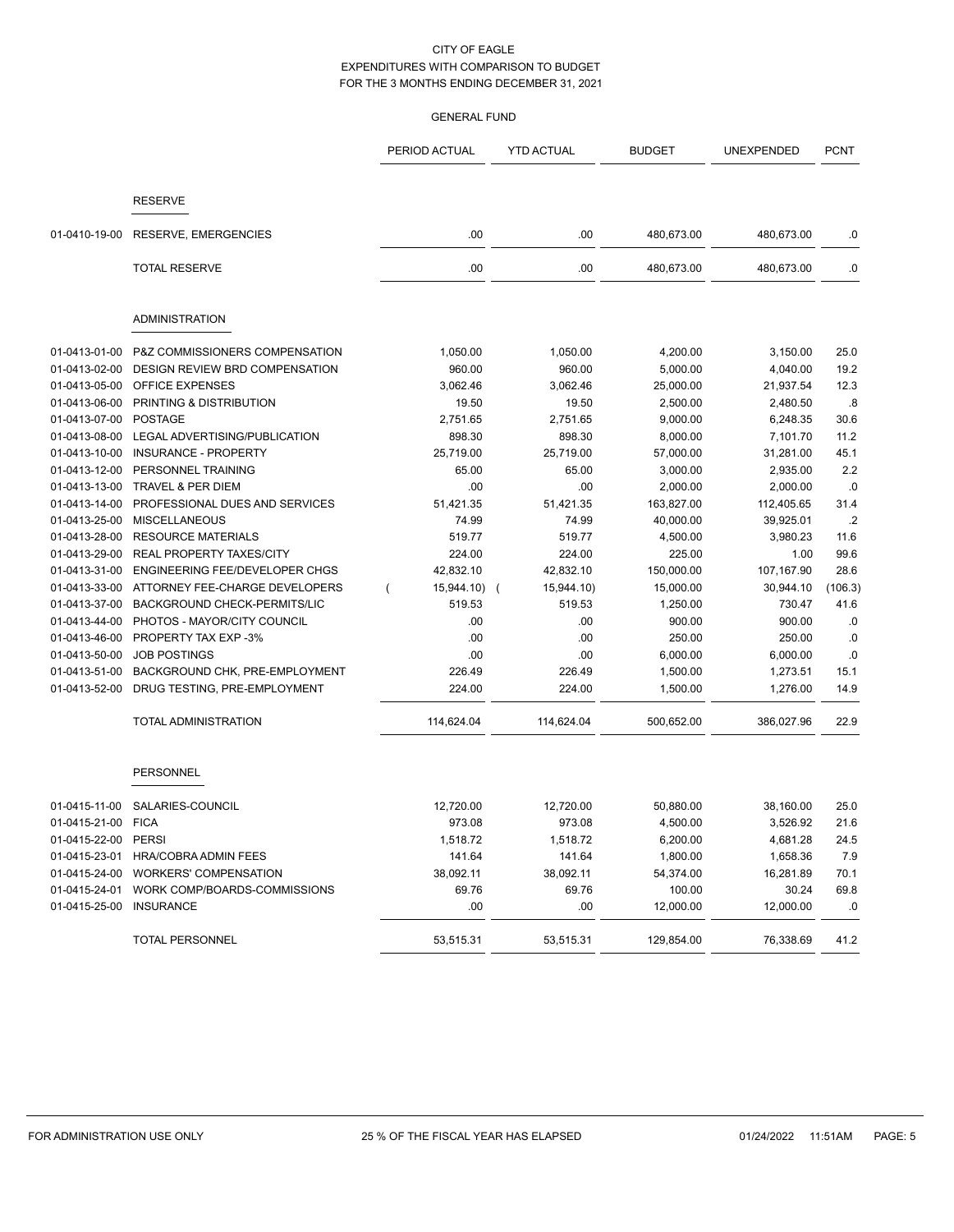|               |                                         | PERIOD ACTUAL | <b>YTD ACTUAL</b> | <b>BUDGET</b> | UNEXPENDED   | <b>PCNT</b> |
|---------------|-----------------------------------------|---------------|-------------------|---------------|--------------|-------------|
|               | <b>CONTRACTS &amp; AGREEMENTS</b>       |               |                   |               |              |             |
|               |                                         |               |                   |               |              |             |
| 01-0416-02-00 | <b>CITY ATTORNEY</b>                    | 19,976.00     | 19,976.00         | 250,000.00    | 230,024.00   | 8.0         |
| 01-0416-02-02 | <b>LITIGATION ATTORNEYS FEES</b>        | 2,159.50      | 2,159.50          | 50,000.00     | 47,840.50    | 4.3         |
| 01-0416-05-00 | <b>PROSECUTOR</b>                       | 16,003.00     | 16,003.00         | 65,500.00     | 49,497.00    | 24.4        |
| 01-0416-06-00 | <b>IDAHO HUMANE SOCIETY</b>             | 36, 143. 74   | 36,143.74         | 144,575.00    | 108,431.26   | 25.0        |
| 01-0416-07-00 | <b>CITY ENGINEERING</b>                 | .00           | .00               | 50,000.00     | 50,000.00    | .0          |
| 01-0416-07-04 | PARK/REC ENGINEERING FEES               | .00           | .00               | 20,000.00     | 20,000.00    | .0          |
| 01-0416-08-00 | <b>CITY AUDITOR SERVICES</b>            | 4,938.00      | 4,938.00          | 21,000.00     | 16,062.00    | 23.5        |
| 01-0416-09-00 | LAW ENFORCEMENT DEPARTMENT              | 893,173.12    | 893,173.12        | 3,572,672.00  | 2,679,498.88 | 25.0        |
| 01-0416-23-00 | <b>GRANT WRITER</b>                     | .00           | .00               | 15,000.00     | 15,000.00    | .0          |
| 01-0416-34-00 | BUDGET RESERVE, FY 1ST QTR              | .00           | .00               | 1,500,000.00  | 1,500,000.00 | .0          |
| 01-0416-35-00 | ADMINISTRATIVE RESERVE                  | 8,445.50      | 8,445.50          | 200,000.00    | 191,554.50   | 4.2         |
| 01-0416-46-00 | ALLUMBAUGH HOUSE                        | 4,437.25      | 4,437.25          | 17,749.00     | 13,311.75    | 25.0        |
| 01-0416-49-00 | <b>DRUGFREE IDAHO</b>                   | 384.15        | 384.15            | 1,090.00      | 705.85       | 35.2        |
| 01-0416-54-00 | <b>IDAHO SUICIDE PREVENTION</b>         | .00           | .00               | 10,000.00     | 10,000.00    | .0          |
| 01-0416-55-00 | <b>EAGLE SENIOR CENTER</b>              | 12,500.00     | 12,500.00         | 50,000.00     | 37,500.00    | 25.0        |
| 01-0416-56-00 | <b>CRIME STOPPERS</b>                   | 3,500.00      | 3,500.00          | 3,500.00      | .00          | 100.0       |
|               | <b>TOTAL CONTRACTS &amp; AGREEMENTS</b> | 1,001,660.26  | 1,001,660.26      | 5,971,086.00  | 4,969,425.74 | 16.8        |
|               | <b>CODE ENFORCEMENT</b>                 |               |                   |               |              |             |
| 01-0417-00-00 | <b>WEED ABATEMENT</b>                   | .00           | .00               | 2,000.00      | 2,000.00     | .0          |
|               | TOTAL CODE ENFORCEMENT                  | .00           | .00               | 2,000.00      | 2,000.00     | .0          |
|               | <b>GRANTS</b>                           |               |                   |               |              |             |
|               |                                         |               |                   |               |              |             |
| 01-0421-01-00 | <b>GRANTS/MATCHING FUNDS</b>            | .00           | .00               | 100,000.00    | 100,000.00   | .0          |
| 01-0421-03-00 | <b>MATCHING GRANT</b>                   | .00           | .00               | 50,000.00     | 50,000.00    | .0          |
|               | <b>TOTAL GRANTS</b>                     | .00           | .00               | 150,000.00    | 150,000.00   | .0          |
|               | <b>RESTRICTED FUNDS</b>                 |               |                   |               |              |             |
|               |                                         |               |                   |               |              |             |
|               | 01-0422-06-00 FIELD OF HONOR            | 2,065.42      | 2,065.42          | 10,000.00     | 7,934.58     | 20.7        |
| 01-0422-15-00 | MAYOR'S SCHOLARSHIP FUND                | .00           | .00               | 4,000.00      | 4,000.00     | .0          |
|               | TOTAL RESTRICTED FUNDS                  | 2,065.42      | 2,065.42          | 14,000.00     | 11,934.58    | 14.8        |
|               | <b>CONTINUING EDUCATION</b>             |               |                   |               |              |             |
| 01-0461-01-00 | <b>CONTINUING EDUCATION</b>             | .00.          | .00               | 3,800.00      | 3,800.00     | .0          |
|               | TOTAL CONTINUING EDUCATION              | $.00$         | .00               | 3,800.00      | 3,800.00     | $.0\,$      |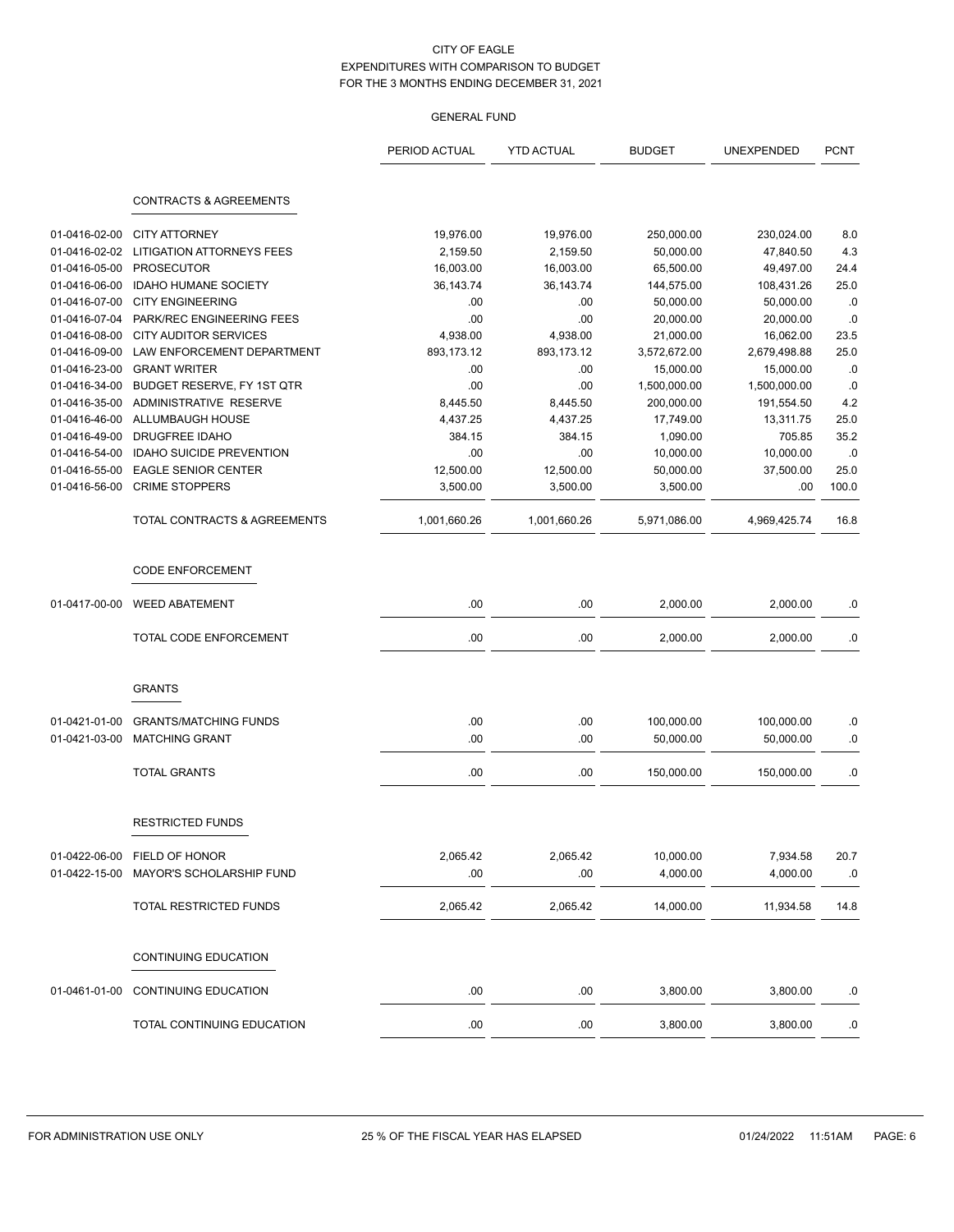|               |                                     | PERIOD ACTUAL | <b>YTD ACTUAL</b> | <b>BUDGET</b> | <b>UNEXPENDED</b> | <b>PCNT</b> |
|---------------|-------------------------------------|---------------|-------------------|---------------|-------------------|-------------|
|               | PUBLIC AFFAIRS/COMM RELATIONS       |               |                   |               |                   |             |
| 01-0462-01-00 | <b>PUBLIC RELATIONS</b>             | 637.51        | 637.51            | 6,000.00      | 5,362.49          | 10.6        |
| 01-0462-02-00 | AWARDS & RECOGNITIONS               | 769.20        | 769.20            | 1,500.00      | 730.80            | 51.3        |
| 01-0462-03-00 | CITY BRANDING/LOGO                  | .00           | .00               | 5,000.00      | 5,000.00          | .0          |
|               | TOTAL PUBLIC AFFAIRS/COMM RELATIONS | 1,406.71      | 1,406.71          | 12,500.00     | 11,093.29         | 11.3        |
|               | <b>GENERAL FUND TRANSFERS</b>       |               |                   |               |                   |             |
| 01-0463-01-00 | MUSEUM DEPT TRANSFER                | .00           | .00               | 142,185.00    | 142,185.00        | .0          |
| 01-0463-02-00 | ARTS COMMISSION TRANSFER            | .00           | .00               | 44,901.00     | 44,901.00         | 0.0         |
| 01-0463-04-00 | HISTORICAL COMMISSION TRANSFER      | .00           | .00               | 3,118.00      | 3,118.00          | 0.0         |
| 01-0463-05-00 | SPECIAL EVENTS TRANSFER             | .00           | .00               | 221,095.00    | 221,095.00        | 0.          |
| 01-0463-06-00 | RECREATION PARKS-REC TRANSFER       | .00           | .00               | 443,770.00    | 443,770.00        | 0.          |
| 01-0463-07-00 | CAPITAL PROJECTS TRANSFER           | .00           | .00               | 1,708,900.00  | 1,708,900.00      | 0.          |
| 01-0463-08-00 | EAGLE FUN DAYS TRANSFER             | 23,706.58     | 23,706.58         | 90,000.00     | 66,293.42         | 26.3        |
| 01-0463-11-00 | PUBLIC WORKS TRANSFER               | .00           | .00               | 2,167,755.00  | 2,167,755.00      | .0          |
| 01-0463-11-01 | <b>EXECUTIVE DEPT TRANSFER</b>      | 66,716.38     | 66,716.38         | 400,030.00    | 333,313.62        | 16.7        |
| 01-0463-12-00 | CITY HALL BOND FUND TRANSFER        | .00           | .00               | 102,950.00    | 102,950.00        | .0          |
| 01-0463-12-01 | CLERK/TREAS DEPT TRANSFER           | 147,472.39    | 147,472.39        | 626,550.00    | 479,077.61        | 23.5        |
| 01-0463-13-01 | <b>BUILDING DEPT TRANSFER</b>       | 269,533.28    | 269,533.28        | 1,156,430.00  | 886,896.72        | 23.3        |
| 01-0463-14-01 | PLANNING AND ZONING DEPT TRANS      | 261,059.28    | 261,059.28        | 1,214,100.00  | 953,040.72        | 21.5        |
| 01-0463-18-01 | IT DEPT TRANSFER                    | 175,549.83    | 175,549.83        | 893,820.00    | 718,270.17        | 19.6        |
| 01-0463-26-01 | ECONOMIC DEV DEPT TRANSFER          | 55,712.89     | 55,712.89         | 212,056.00    | 156,343.11        | 26.3        |
|               | TOTAL GENERAL FUND TRANSFERS        | 999,750.63    | 999,750.63        | 9,427,660.00  | 8,427,909.37      | 10.6        |
|               | COMMUNITY PROJECTS-CAP OUTLAY       |               |                   |               |                   |             |
| 01-0468-10-00 | VRT HWY 44 EXPRESS SRV ENHANC       | 2,644.00      | 2,644.00          | 87,898.00     | 85,254.00         | 3.0         |
| 01-0468-10-01 | VRT EAGLE SENIOR CITIZENS           | 9,700.00      | 9,700.00          | 9,700.00      | .00               | 100.0       |
|               | TOTAL COMMUNITY PROJECTS-CAP OUTLA  | 12.344.00     | 12,344.00         | 97,598.00     | 85.254.00         | 12.7        |
|               | FIRE DEPARTMENT IMPACT FEES         |               |                   |               |                   |             |
| 01-0469-00-00 | FIRE DEPT IMPACT FEES               | 91,824.48     | 91,824.48         | 538,200.00    | 446,375.52        | 17.1        |
|               | TOTAL FIRE DEPARTMENT IMPACT FEES   | 91,824.48     | 91,824.48         | 538,200.00    | 446,375.52        | 17.1        |
|               |                                     |               |                   |               |                   |             |
|               | TOTAL FUND EXPENDITURES             | 2,277,190.85  | 2,277,190.85      | 17,328,023.00 | 15,050,832.15     | 13.1        |
|               | NET REVENUE OVER EXPENDITURES       | 1,583,063.33  | 1,583,063.33      | .00(          | 1,583,063.33)     | .0          |
|               |                                     |               |                   |               |                   |             |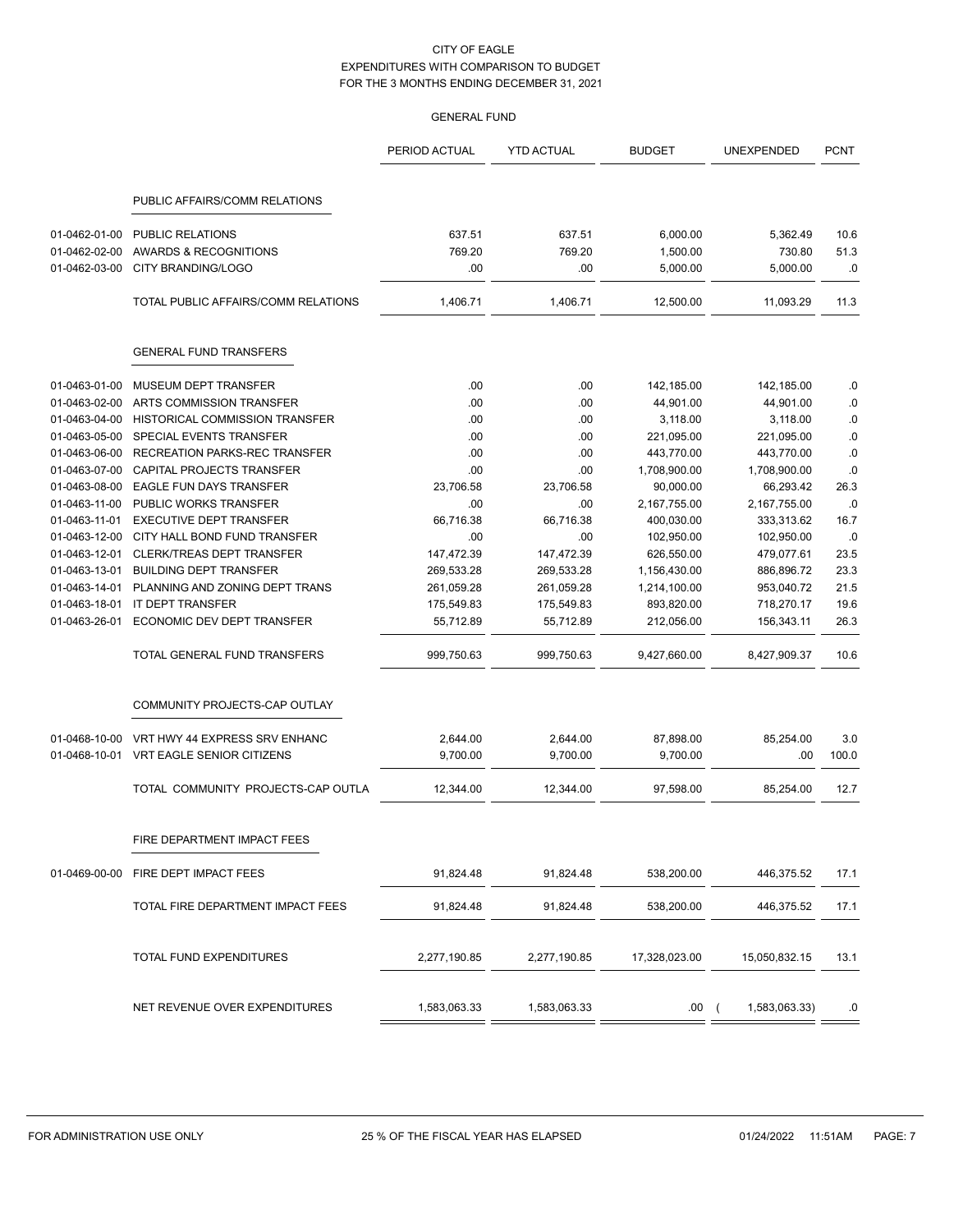### LIBRARY FUND

#### ASSETS  $=$

þ,

|               | 06-0101-00-00 LIBRARY/CASH<br>06-0103-00-00 LIBRARY/PETTY CASH<br>06-0104-00-00 PETTY CASH-CHILDRENS PROGRAMS<br>06-0107-00-00 LIBRARY/TAXES RECEIVABLE<br>06-0151-25-00 FIRST INTERSTATE INVESTMENT<br>06-0170-00-00 HRA 10% DEPOSIT                                                                                                             |          |             | 9,594.78)<br>300.00<br>300.00<br>8,865.78<br>613,241.76<br>1,872.00                         |            |
|---------------|---------------------------------------------------------------------------------------------------------------------------------------------------------------------------------------------------------------------------------------------------------------------------------------------------------------------------------------------------|----------|-------------|---------------------------------------------------------------------------------------------|------------|
|               | <b>TOTAL ASSETS</b>                                                                                                                                                                                                                                                                                                                               |          |             |                                                                                             | 614,984.76 |
|               | <b>LIABILITIES AND EQUITY</b>                                                                                                                                                                                                                                                                                                                     |          |             |                                                                                             |            |
|               | <b>LIABILITIES</b>                                                                                                                                                                                                                                                                                                                                |          |             |                                                                                             |            |
| 06-0202-00-00 | LIBRARY/VOUCHERS PAYABLE<br>06-0216-00-00 LIBRARY/ACCRUED PAYROLL<br>06-0217-03-00 LIBRARY/FICA<br>06-0217-04-00 LIBRARY/PUBLIC RETIREMENT<br>06-0217-07-00 LIBRARY HEALTH INSURANCE<br>06-0217-09-00 WORKERS' COMPENSATION<br>06-0217-10-00 HSA CONTRIBUTION<br>06-0226-00-00 DEFERRED REVENUE<br><b>TOTAL LIABILITIES</b><br><b>FUND EQUITY</b> |          |             | 46.07<br>19,220.15<br>3,039.93<br>3,284.67<br>4,530.62<br>12,946.34<br>2,454.00<br>7,786.25 | 53,308.03  |
| 06-0271-00-00 | LIBRARY/FUND BALANCE                                                                                                                                                                                                                                                                                                                              |          |             | 832,267.12                                                                                  |            |
|               | UNAPPROPRIATED FUND BALANCE:<br>REVENUE OVER EXPENDITURES - YTD                                                                                                                                                                                                                                                                                   | $\left($ | 270,590.39) |                                                                                             |            |
|               | <b>BALANCE - CURRENT DATE</b>                                                                                                                                                                                                                                                                                                                     |          |             | 270,590.39)                                                                                 |            |
|               | <b>TOTAL FUND EQUITY</b>                                                                                                                                                                                                                                                                                                                          |          |             |                                                                                             | 561,676.73 |
|               | <b>TOTAL LIABILITIES AND EQUITY</b>                                                                                                                                                                                                                                                                                                               |          |             |                                                                                             | 614,984.76 |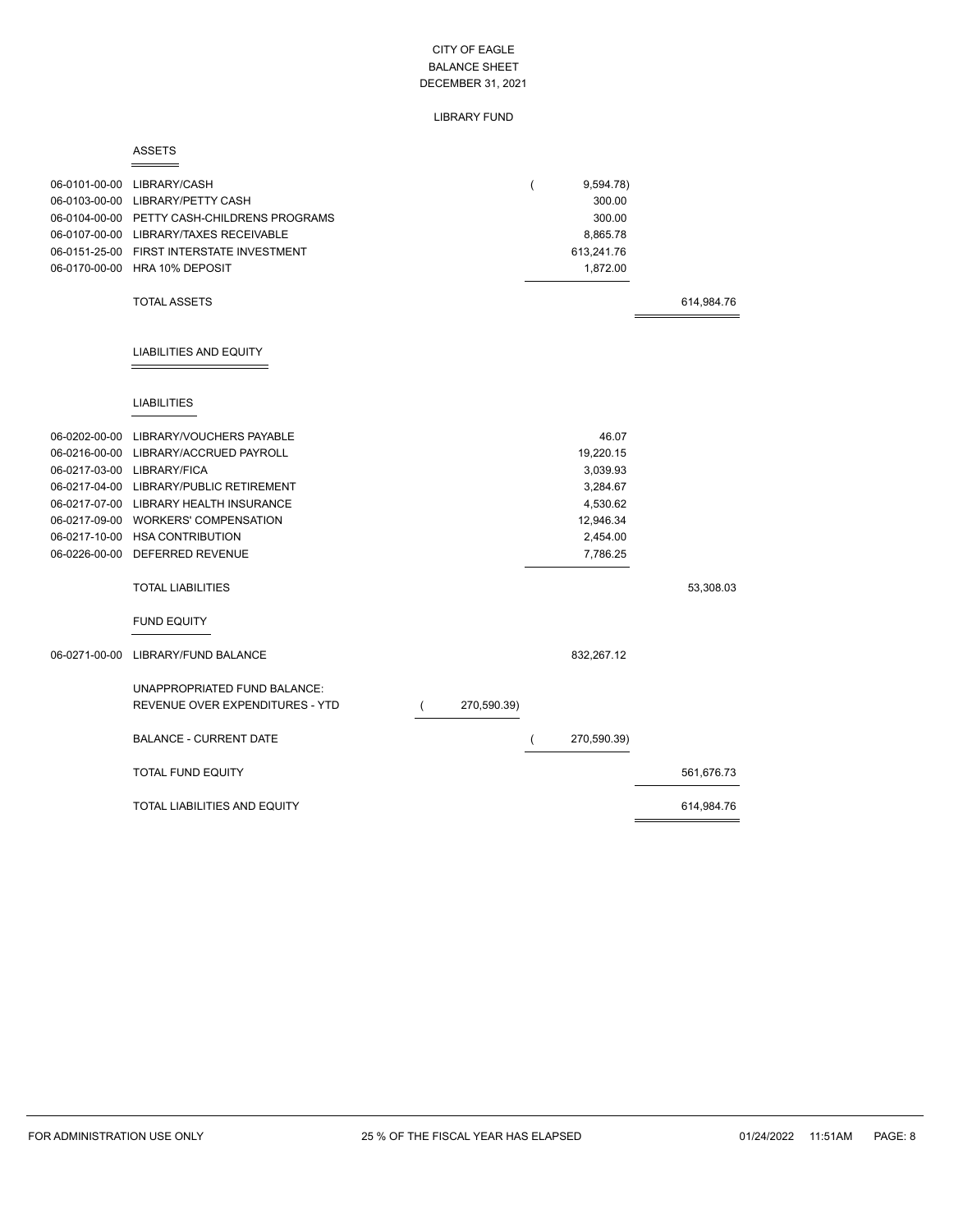# LIBRARY FUND

|                       |                                        | PERIOD ACTUAL | <b>YTD ACTUAL</b> | <b>BUDGET</b> | <b>UNEARNED</b>           | <b>PCNT</b> |
|-----------------------|----------------------------------------|---------------|-------------------|---------------|---------------------------|-------------|
|                       | <b>REVENUE</b>                         |               |                   |               |                           |             |
|                       |                                        |               |                   |               |                           |             |
| 06-0356-00-00         | LIBRARY/PROPERTY TAX REVENUE           | 1,878.14      | 1,878.14          | 1,492,845.00  | 1,490,966.86              | $\cdot$ 1   |
| 06-0356-01-00         | LIBRARY/PENALTY & INT PROP TXS         | 279.90        | 279.90            | 1,000.00      | 720.10                    | 28.0        |
| 06-0361-20-00         | LIBRARY/FINES/FEES                     | 679.81        | 679.81            | .00           | 679.81)<br>$\overline{ }$ | $\cdot$ 0   |
| 06-0361-20-01         | <b>LOST ITEMS</b>                      | 1,272.34      | 1,272.34          | 2,500.00      | 1,227.66                  | 50.9        |
| 06-0361-21-00         | LIBRARY/COPY MACHINE REVENUE           | 251.64        | 251.64            | 3,600.00      | 3,348.36                  | 7.0         |
| 06-0361-21-01         | 3 D PRINTING                           | .00           | .00               | 400.00        | 400.00                    | .0          |
| 06-0371-25-00         | <b>BANK INTEREST</b>                   | 326.38        | 326.38            | 700.00        | 373.62                    | 46.6        |
| 06-0379-00-00         | <b>MISCELLANEOUS</b>                   | 3,990.92      | 3,990.92          | 750.00        | 3,240.92)<br>$\sqrt{2}$   | 532.1       |
| 06-0390-00-00         | <b>CARRY OVER</b>                      | .00           | .00               | 120,040.00    | 120,040.00                | .0          |
| 06-0390-01-00         | <b>RESERVE FUND</b>                    | .00           | .00               | 450,000.00    | 450,000.00                | .0          |
|                       | <b>TOTAL FUND REVENUE</b>              | 8,679.13      | 8,679.13          | 2,071,835.00  | 2,063,155.87              | .4          |
|                       | <b>EXPENDITURES</b>                    |               |                   |               |                           |             |
|                       | <b>RESERVE</b>                         |               |                   |               |                           |             |
| 06-0410-01-00         | <b>RESERVE</b>                         | .00           | .00               | 460,000.00    | 460,000.00                | .0          |
|                       | <b>TOTAL RESERVE</b>                   | .00           | .00               | 460,000.00    | 460,000.00                | .0          |
|                       | CONTRACTS/AGREEMENTS                   |               |                   |               |                           |             |
|                       |                                        |               |                   |               |                           |             |
| 06-0416-01-00         | <b>LEGAL - CITY ATTORNEY</b>           | .00           | .00               | 10,000.00     | 10,000.00                 | .0          |
| 06-0416-02-00         | <b>PHOTOCOPIERS</b>                    | 1,609.41      | 1,609.41          | 14,570.00     | 12,960.59                 | 11.1        |
|                       | TOTAL CONTRACTS/AGREEMENTS             | 1,609.41      | 1,609.41          | 24,570.00     | 22,960.59                 | 6.6         |
|                       | <b>OPERATIONS &amp; MAINTENANCE</b>    |               |                   |               |                           |             |
|                       | 06-0420-01-00 ADMINISTRATION           | 1,198.09      | 1,198.09          | 15,000.00     | 13,801.91                 | 8.0         |
|                       | 06-0420-03-00 OPERATIONS SUBSCRIPTIONS | 9,243.80      | 9,243.80          | 41,310.00     | 32,066.20                 | 22.4        |
| 06-0420-04-00         | <b>MARKETING</b>                       | 5,685.59      | 5,685.59          | 11,300.00     | 5,614.41                  | 50.3        |
| 06-0420-04-01         | OUTREACH                               | 20.51         | 20.51             | 2,500.00      | 2,479.49                  | .8          |
| 06-0420-05-00         | OFFICE SUPPLIES                        | 1,688.74      | 1,688.74          | 9,373.00      | 7,684.26                  | 18.0        |
| 06-0420-05-01         | MATERIAL PROCESSING SUPPLIES           | 193.36        | 193.36            | 8,000.00      | 7,806.64                  | 2.4         |
| 06-0420-06-00         | <b>UNIFORMS</b>                        | 1,644.64      | 1,644.64          | 3,905.00      | 2,260.36                  | 42.1        |
| 06-0420-07-00         | SMALL FURNITURE REPLACEMENT            | 1,262.91      | 1,262.91          | 1,400.00      | 137.09                    | 90.2        |
| 06-0420-09-00         | MAINTENANCE AGREEMENTS                 | 335.00        | 335.00            | 31,194.00     | 30,859.00                 | 1.1         |
| 06-0420-10-00 POSTAGE |                                        | .00           | .00               | 2,500.00      | 2,500.00                  | .0          |
| 06-0420-11-00         | <b>SUBSCRIPTIONS &amp; MEMBERSHIPS</b> | 257.79        | 257.79            | 11,000.00     | 10,742.21                 | 2.3         |
|                       | 06-0420-13-00 PRINTING AND PUBLISHING  | .00           | .00               | 1,500.00      | 1,500.00                  | .0          |
|                       | TOTAL OPERATIONS & MAINTENANCE         | 21,530.43     | 21,530.43         | 138,982.00    | 117,451.57                | 15.5        |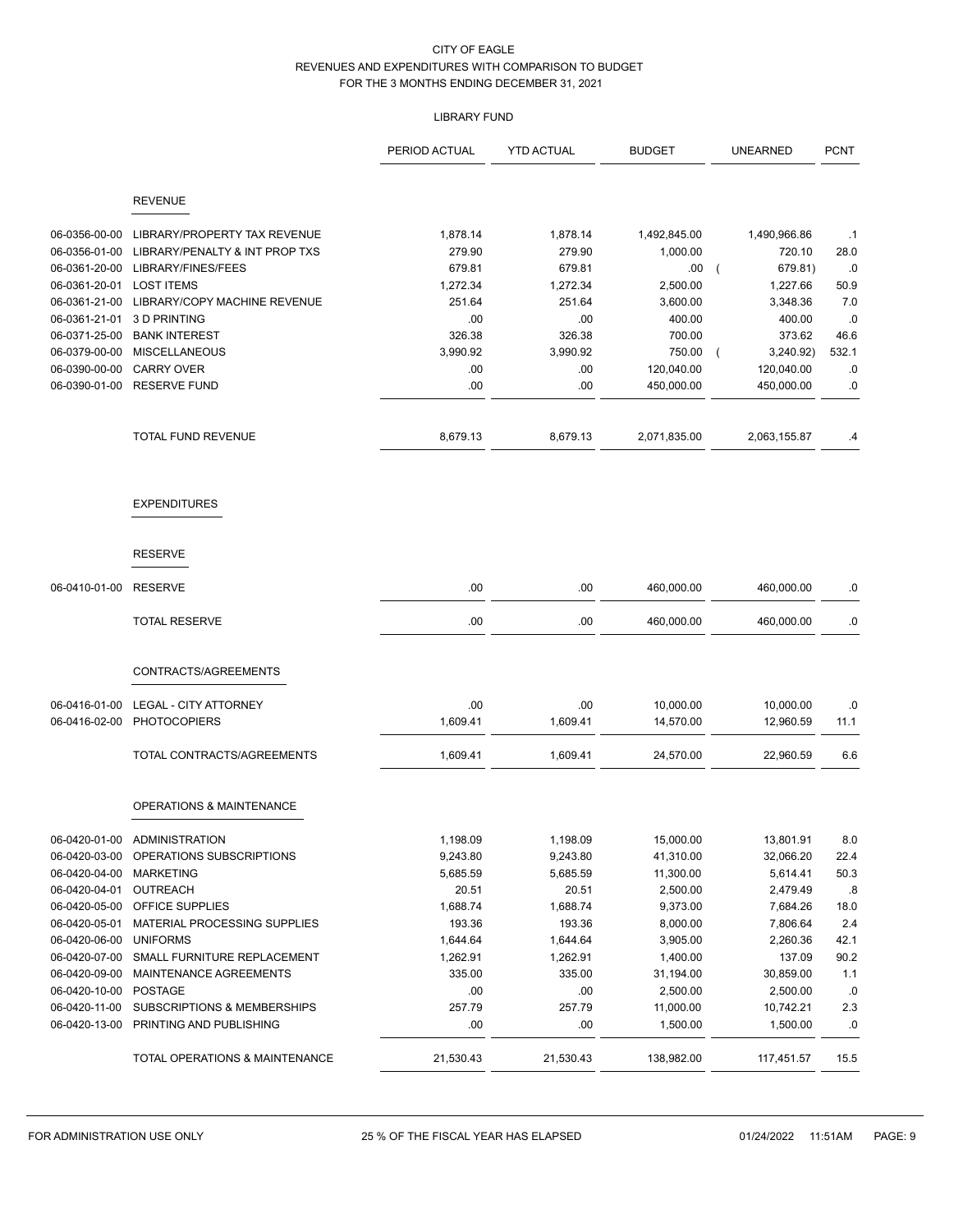# LIBRARY FUND

|                                |                                                  | PERIOD ACTUAL         | <b>YTD ACTUAL</b>     | <b>BUDGET</b>    | UNEXPENDED                              | <b>PCNT</b> |
|--------------------------------|--------------------------------------------------|-----------------------|-----------------------|------------------|-----------------------------------------|-------------|
|                                | LYNX1 CONSORTIUM                                 |                       |                       |                  |                                         |             |
| 06-0430-00-00                  | LYNK! SYSTEM                                     | .00                   | .00                   | 24,192.00        | 24,192.00                               | .0          |
| 06-0430-02-00                  | LYNX! COURIER                                    | 2,592.30              | 2,592.30              | 11,600.00        | 9,007.70                                | 22.4        |
|                                | TOTAL LYNX1 CONSORTIUM                           | 2,592.30              | 2,592.30              | 35,792.00        | 33,199.70                               | 7.2         |
|                                | COST RECOVERY OR PASS THRU                       |                       |                       |                  |                                         |             |
| 06-0435-00-00                  | CREDIT CARD PROCESSING FEE                       | 892.66                | 892.66                | 2,700.00         | 1,807.34                                | 33.1        |
| 06-0435-01-00                  | <b>3D PRINTING</b>                               | .00                   | .00                   | 2,600.00         | 2,600.00                                | .0          |
| 06-0435-02-00                  | <b>LOST ITEMS REFUNDS</b>                        | 23.00                 | 23.00                 | 1,700.00         | 1,677.00                                | 1.4         |
| 06-0435-03-00                  | OPEN ACCESS                                      | 265.64                | 265.64                | 1,200.00         | 934.36                                  | 22.1        |
|                                | TOTAL COST RECOVERY OR PASS THRU                 | 1,181.30              | 1,181.30              | 8,200.00         | 7,018.70                                | 14.4        |
|                                | <b>TECHNOLOGY</b>                                |                       |                       |                  |                                         |             |
| 06-0440-00-00                  | <b>COMPUTER SOFTWARE</b>                         | .00                   | .00                   | 13,650.00        | 13,650.00                               | .0          |
| 06-0440-01-00                  | <b>COMPUTER MAINTENANCE &amp; REPAIR</b>         | .00                   | .00                   | 1,250.00         | 1,250.00                                | .0          |
| 06-0440-02-00                  | COMPUTER EQUIPMENT (SMALL)                       | 749.98                | 749.98                | 3,163.00         | 2,413.02                                | 23.7        |
|                                | TOTAL TECHNOLOGY                                 | 749.98                | 749.98                | 18,063.00        | 17,313.02                               | 4.2         |
|                                | <b>GUEST RESOURCES</b>                           |                       |                       |                  |                                         |             |
| 06-0450-00-00                  | <b>BOOKS</b>                                     | 19,030.81             | 19,030.81             | 136,301.00       | 117,270.19                              | 14.0        |
| 06-0450-01-00                  | PRINT VENDOR PROCESSING                          | 1,613.69              | 1,613.69              | 6,000.00         | 4,386.31                                | 26.9        |
| 06-0450-02-00                  | <b>BOOKS-DIGITAL</b>                             | 2,110.50              | 2,110.50              | 61,919.00        | 59,808.50                               | 3.4         |
| 06-0450-03-00                  | <b>MAGAZINES &amp; NEWSPAPERS</b>                | 594.37                | 594.37                | 5,920.00         | 5,325.63                                | 10.0        |
| 06-0450-03-01                  | MAGAZINES - DIGITAL                              | 6,750.00              | 6,750.00              | 9,606.00         | 2,856.00                                | 70.3        |
| 06-0450-04-00                  | MEDIA                                            | 19,486.82             | 19,486.82             | 74,057.00        | 54,570.18                               | 26.3        |
| 06-0450-05-00                  | <b>MEDIA - DIGITAL</b>                           | 573.00                | 573.00                | 61,609.00        | 61,036.00                               | .9          |
| 06-0450-06-00                  | <b>DATABASES</b>                                 | 5,176.00              | 5,176.00              | 11,050.00        | 5,874.00                                | 46.8        |
| 06-0450-07-00                  | <b>HOTSPOT</b>                                   | 539.79                | 539.79                | 5,562.00         | 5,022.21                                | 9.7         |
|                                | TOTAL GUEST RESOURCES                            | 55,874.98             | 55,874.98             | 372,024.00       | 316,149.02                              | 15.0        |
|                                | <b>GUEST CLASSES &amp; EVENTS</b>                |                       |                       |                  |                                         |             |
| 06-0455-00-00                  | <b>CLASSES &amp; EVENTS</b>                      | 2,597.32              | 2,597.32              | 25,000.00        | 22,402.68                               | 10.4        |
|                                | TOTAL GUEST CLASSES & EVENTS                     | 2,597.32              | 2,597.32              | 25,000.00        | 22,402.68                               | 10.4        |
|                                | PERSONNEL                                        |                       |                       |                  |                                         |             |
|                                |                                                  |                       |                       |                  |                                         |             |
| 06-0461-10-00                  | SALARIES - FULL TIME                             | 93,558.05             | 93,558.05             | 453,000.00       | 359,441.95                              | 20.7        |
| 06-0461-10-01<br>06-0461-11-00 | SALARIES - PERSONNEL SERVICES<br><b>OVERTIME</b> | 4,983.92              | 4,983.92              | .00.<br>5,000.00 | 4,983.92)<br>$\overline{ }$<br>3,593.68 | .0<br>28.1  |
|                                | 06-0461-15-00 SALARIES - PART TIME               | 1,406.32<br>48,087.49 | 1,406.32<br>48,087.49 | 221,600.00       | 173,512.51                              | 21.7        |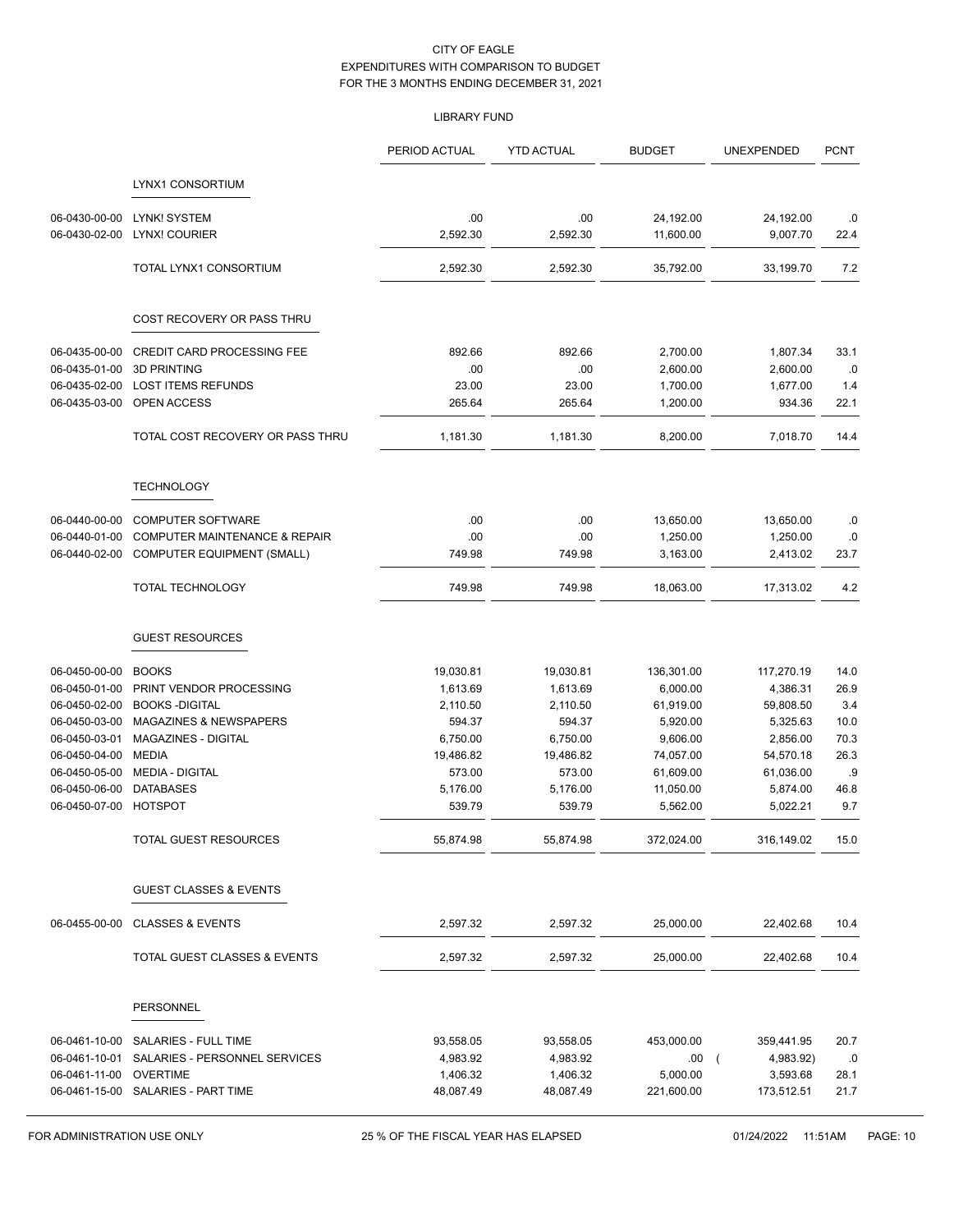# LIBRARY FUND

|               |                                  |                | PERIOD ACTUAL | <b>YTD ACTUAL</b> |          | <b>BUDGET</b> | UNEXPENDED          | <b>PCNT</b> |
|---------------|----------------------------------|----------------|---------------|-------------------|----------|---------------|---------------------|-------------|
| 06-0461-21-00 | <b>FICA</b>                      |                | 10,763.74     | 10,763.74         |          | 51,990.00     | 41,226.26           | 20.7        |
| 06-0461-22-00 | <b>PERSI</b>                     |                | 11,338.84     | 11,338.84         |          | 54,050.00     | 42,711.16           | 21.0        |
| 06-0461-23-00 | <b>HRA BUY-DOWN</b>              |                | .00           |                   | .00      | 5,500.00      | 5,500.00            | .0          |
| 06-0461-23-01 | HRA/COBRA ADMIN FEES             |                | 141.66        |                   | 141.66   | 900.00        | 758.34              | 15.7        |
| 06-0461-24-00 | WORKERS' COMPENSATION            |                | 1,432.00      |                   | 1,432.00 | 5,476.00      | 4,044.00            | 26.2        |
| 06-0461-25-00 | <b>INSURANCE</b>                 |                | 9,222.99      |                   | 9,222.99 | 67,788.00     | 58,565.01           | 13.6        |
| 06-0461-26-00 | <b>HSA CONTRIBUTION</b>          |                | 630.00        |                   | 630.00   | 5,760.00      | 5,130.00            | 10.9        |
| 06-0461-27-00 | PTO CASH OUT                     |                | .00           |                   | .00      | 20,000.00     | 20,000.00           | .0          |
| 06-0461-28-00 | UNEMPLOYMENT BENEFITS            |                | .00           |                   | .00      | 18,540.00     | 18,540.00           | .0          |
| 06-0461-29-00 | <b>EMPLOYMENT TESTING</b>        |                | .00           |                   | .00      | 1,000.00      | 1,000.00            | .0          |
|               | <b>TOTAL PERSONNEL</b>           |                | 181,565.01    | 181,565.01        |          | 910,604.00    | 729,038.99          | 19.9        |
|               | STAFF DEVELOPMENT                |                |               |                   |          |               |                     |             |
| 06-0463-00-00 | TRAVEL & PER DIEM                |                | .00           |                   | .00      | 17,300.00     | 17,300.00           | .0          |
| 06-0463-01-00 | MILEAGE REIMBURSEMENT            |                | .00           |                   | .00      | 1,000.00      | 1,000.00            | $\cdot$ 0   |
| 06-0463-02-00 | <b>TRAINING</b>                  |                | 190.75        |                   | 190.75   | 2,200.00      | 2,009.25            | 8.7         |
| 06-0463-03-00 | <b>CONTINUING EDUCATION</b>      |                | 2,021.78      |                   | 2,021.78 | 12,500.00     | 10,478.22           | 16.2        |
| 06-0463-04-00 | <b>RECRUITMENT</b>               |                | .00           |                   | .00      | 1,000.00      | 1,000.00            | .0          |
| 06-0463-06-00 | TRUSTEE-TRAVEL/MEETINGS          |                | .00           |                   | .00      | 5,600.00      | 5,600.00            | .0          |
| 06-0463-08-00 | <b>VIRTUAL TRAINING</b>          |                | 2,459.00      |                   | 2,459.00 | 1,500.00      | 959.00)<br>$\left($ | 163.9       |
|               | TOTAL STAFF DEVELOPMENT          |                | 4,671.53      |                   | 4,671.53 | 41,100.00     | 36,428.47           | 11.4        |
|               | FACILITY (BLDGS & GROUNDS)       |                |               |                   |          |               |                     |             |
| 06-0464-00-00 | <b>BUILDING</b>                  |                | .00           |                   | .00      | 1,500.00      | 1,500.00            | .0          |
| 06-0464-01-00 | <b>BUILDING SUPPLIES</b>         |                | .00           |                   | .00      | 1,500.00      | 1,500.00            | .0          |
| 06-0464-02-00 | <b>UTILITIES</b>                 |                | 5,552.21      |                   | 5,552.21 | 27,000.00     | 21,447.79           | 20.6        |
| 06-0464-03-00 | <b>TELEPHONE</b>                 |                | 557.04        |                   | 557.04   | 2,000.00      | 1,442.96            | 27.9        |
| 06-0464-04-00 | <b>SECURITY SYSEM</b>            |                | 534.96        |                   | 534.96   | 3,000.00      | 2,465.04            | 17.8        |
| 06-0464-06-00 | <b>GROUNDS</b>                   |                | .00           |                   | .00      | 1,000.00      | 1,000.00            | .0          |
| 06-0464-07-00 | <b>FLOOR MATS</b>                |                | 253.05        |                   | 253.05   | 1,500.00      | 1,246.95            | 16.9        |
|               | TOTAL FACILITY (BLDGS & GROUNDS) |                | 6,897.26      |                   | 6,897.26 | 37,500.00     | 30,602.74           | 18.4        |
|               | TOTAL FUND EXPENDITURES          |                | 279,269.52    | 279,269.52        |          | 2,071,835.00  | 1,792,565.48        | 13.5        |
|               | NET REVENUE OVER EXPENDITURES    | $\overline{ }$ | 270,590.39) ( | 270,590.39)       |          | .00           | 270,590.39          | .0          |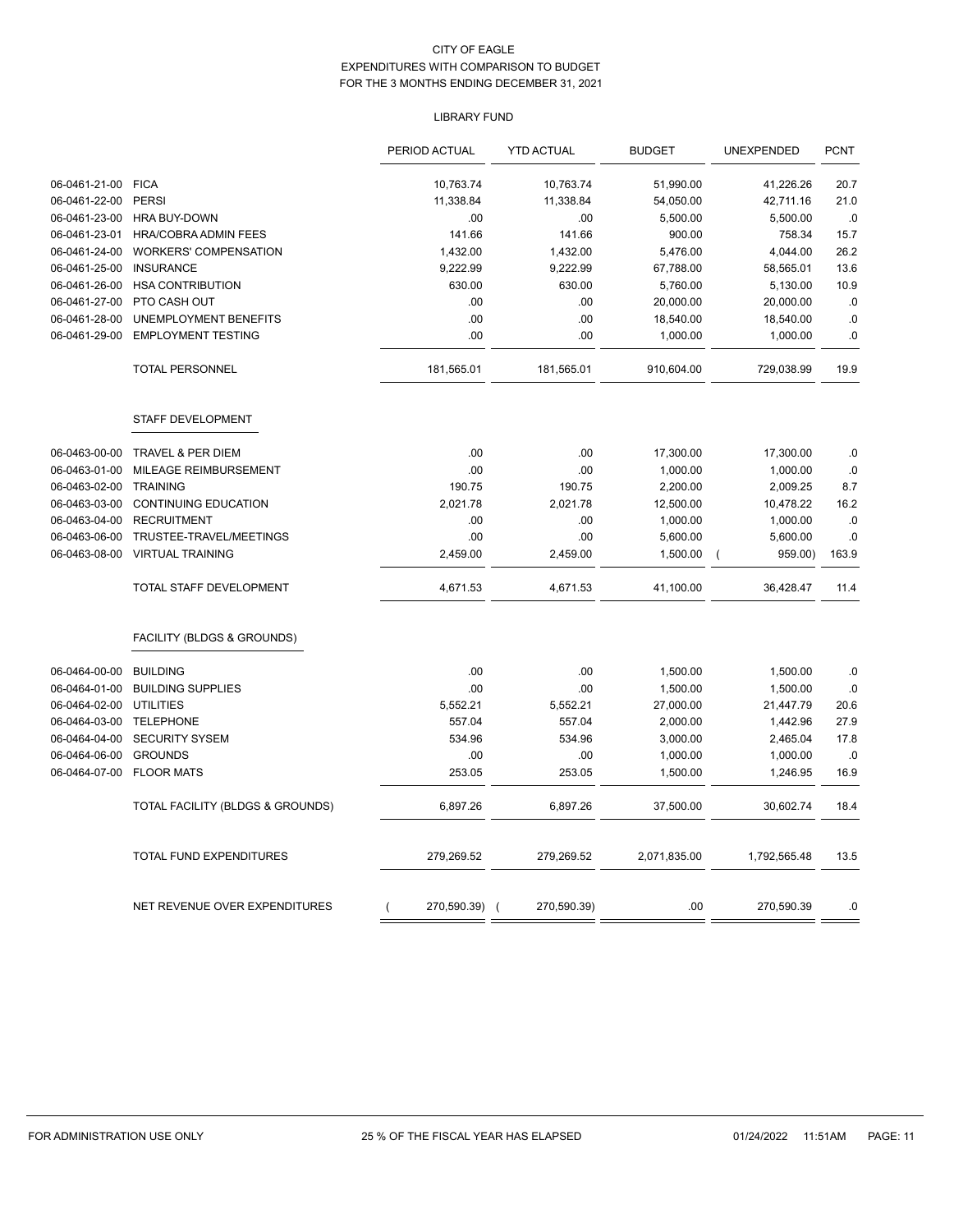### MUSEUM FUND

#### ASSETS  $=$

|                    | 07-0101-00-00 MUSEUM/CASH<br>07-0103-00-00 MUSEUM/PETTY CASH |            | 10,459.38<br>75.00 |           |
|--------------------|--------------------------------------------------------------|------------|--------------------|-----------|
|                    | <b>TOTAL ASSETS</b>                                          |            |                    | 10,534.38 |
|                    | <b>LIABILITIES AND EQUITY</b>                                |            |                    |           |
|                    | <b>LIABILITIES</b>                                           |            |                    |           |
| 07-0217-03-00 FICA |                                                              |            | 246.54             |           |
| 07-0217-04-00      | MUSEUM/PERSI RETIREMENT                                      |            | 240.94             |           |
|                    | 07-0217-07-00 MUSEUM HEALTH INSURANCE                        |            | 883.50             |           |
|                    | 07-0217-09-00 WORKERS' COMPENSATION                          |            | 1,369.82           |           |
|                    | <b>TOTAL LIABILITIES</b>                                     |            |                    | 2,740.80  |
|                    | <b>FUND EQUITY</b>                                           |            |                    |           |
| 07-0271-00-00      | MUSEUM FUND BALANCE                                          |            | 43,745.48          |           |
|                    | UNAPPROPRIATED FUND BALANCE:                                 |            |                    |           |
|                    | REVENUE OVER EXPENDITURES - YTD                              | 35,951.90) |                    |           |
|                    | <b>BALANCE - CURRENT DATE</b>                                |            | 35,951.90)         |           |
|                    | <b>TOTAL FUND EQUITY</b>                                     |            |                    | 7,793.58  |
|                    | TOTAL LIABILITIES AND EQUITY                                 |            |                    | 10,534.38 |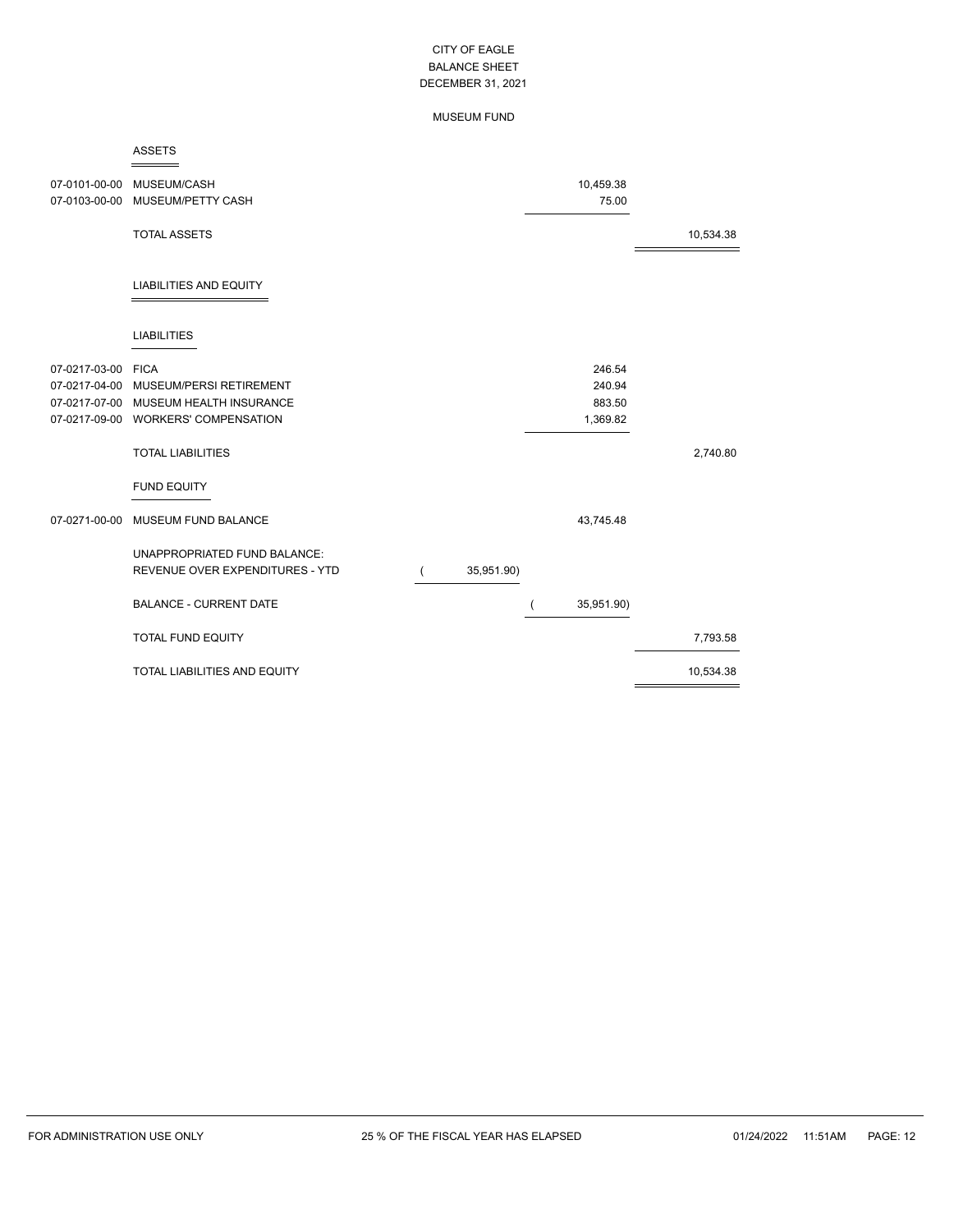# MUSEUM FUND

|                                |                                                      | PERIOD ACTUAL     | <b>YTD ACTUAL</b> | <b>BUDGET</b>       | <b>UNEARNED</b>                      | <b>PCNT</b> |
|--------------------------------|------------------------------------------------------|-------------------|-------------------|---------------------|--------------------------------------|-------------|
|                                | <b>REVENUE</b>                                       |                   |                   |                     |                                      |             |
|                                |                                                      |                   |                   |                     |                                      |             |
| 07-0316-12-00                  | <b>FUNDING FROM GENERAL FUND</b>                     | .00               | .00               | 142,185.00          | 142,185.00                           | .0          |
| 07-0376-00-00                  | MUSEUM CONTRIBUTIONS/DONATIONS                       | 176.92            | 176.92            | 150.00              | 26.92)                               | 118.0       |
| 07-0379-00-00                  | MUSEUM MISC REVENUE                                  | 75.00             | 75.00             | 25.00               | $50.00$ )                            | 300.0       |
| 07-0379-02-00                  | ARCADIA BOOKS SALES/ROYALTIES                        | .00               | .00               | 400.00              | 400.00                               | .0          |
| 07-0379-03-00                  | <b>SALES TAX REVENUE</b>                             | .00               | .00               | 5.00                | 5.00                                 | .0          |
| 07-0380-00-00                  | <b>GIFT SHOP REVENUE</b><br><b>MUSEUM CARRY OVER</b> | .00<br>.00        | .00               | 100.00<br>14,000.00 | 100.00                               | .0          |
| 07-0390-00-00                  |                                                      |                   | .00.              |                     | 14,000.00                            | .0          |
|                                | TOTAL FUND REVENUE                                   | 251.92            | 251.92            | 156,865.00          | 156,613.08                           | $\cdot$     |
|                                | <b>EXPENDITURES</b>                                  |                   |                   |                     |                                      |             |
|                                | <b>PERSONNEL</b>                                     |                   |                   |                     |                                      |             |
|                                |                                                      |                   |                   |                     |                                      |             |
| 07-0420-10-00                  | SALARIES-FULL TIME                                   | 14,863.12         | 14,863.12         | 57,500.00           | 42,636.88                            | 25.9        |
| 07-0420-15-00                  | SALARIES - PART TIME                                 | 8,436.63          | 8,436.63          | 52,500.00           | 44,063.37                            | 16.1        |
| 07-0420-21-00<br>07-0420-22-00 | <b>FICA</b>                                          | 1,782.37          | 1,782.37          | 7,500.00            | 5,717.63                             | 23.8        |
| 07-0420-24-00                  | <b>PERSI</b><br><b>WORKERS' COMPENSATION</b>         | 1,774.66          | 1,774.66          | 6,800.00            | 5,025.34                             | 26.1        |
| 07-0420-25-00                  | <b>INSURANCE</b>                                     | 44.26<br>1,701.57 | 44.26<br>1,701.57 | .00.<br>7,600.00    | 44.26)<br>$\overline{ }$<br>5,898.43 | .0<br>22.4  |
| 07-0420-27-00                  | <b>HRA BUY DOWN</b>                                  | .00               | .00               | 1,540.00            | 1,540.00                             | .0          |
|                                | <b>TOTAL PERSONNEL</b>                               | 28,602.61         | 28,602.61         | 133,440.00          | 104,837.39                           | 21.4        |
|                                | <b>EDUCATION</b>                                     |                   |                   |                     |                                      |             |
| 07-0461-02-00                  | ASSOCIATION MEMBERSHIP                               | .00               | .00               | 325.00              | 325.00                               | .0          |
| 07-0461-03-00                  | <b>CONFERENCES &amp; SEMINARS</b>                    | .00               | .00               | 1,500.00            | 1,500.00                             | .0          |
| 07-0461-04-00                  | TRAVEL & PER DIEM                                    | .00               | .00               | 3,500.00            | 3,500.00                             | .0          |
|                                | <b>TOTAL EDUCATION</b>                               | .00               | .00               | 5,325.00            | 5,325.00                             | .0          |
|                                | <b>ADMINISTRATION</b>                                |                   |                   |                     |                                      |             |
| 07-0462-30-00                  | CONSERVATION/PRESERVATION                            | .00               | .00               | 1,000.00            | 1,000.00                             | .0          |
| 07-0462-31-00                  | OFFICE SUPPLIES                                      | 176.72            | 176.72            | .00.                | 176.72)<br>$\overline{ }$            | .0          |
|                                | 07-0462-32-00 ARCHIVAL SUPPLIES                      | .00.              | .00.              | 1,000.00            | 1,000.00                             | .0          |
| 07-0462-33-00                  | PUBLICITY-PRINTING                                   | .00               | .00               | 1,000.00            | 1,000.00                             | .0          |
| 07-0462-34-00                  | <b>RESEARCH MATERIAL</b>                             | .00               | .00               | 100.00              | 100.00                               | .0          |
| 07-0462-35-00                  | <b>UNIFORMS</b>                                      | .00               | .00               | 400.00              | 400.00                               | .0          |
| 07-0462-68-00                  | <b>MUSEUM PROGRAMS</b>                               | 879.34            | 879.34            | 2,000.00            | 1,120.66                             | 44.0        |
| 07-0462-69-00                  | <b>MISCELLANEOUS</b>                                 | 25.00             | 25.00             | 200.00              | 175.00                               | 12.5        |
| 07-0462-73-00                  | EAGLE BOOK-ARCADIA PUBLISHING                        | .00               | .00.              | 300.00              | 300.00                               | .0          |
|                                | <b>TOTAL ADMINISTRATION</b>                          | 1,081.06          | 1,081.06          | 6,000.00            | 4,918.94                             | 18.0        |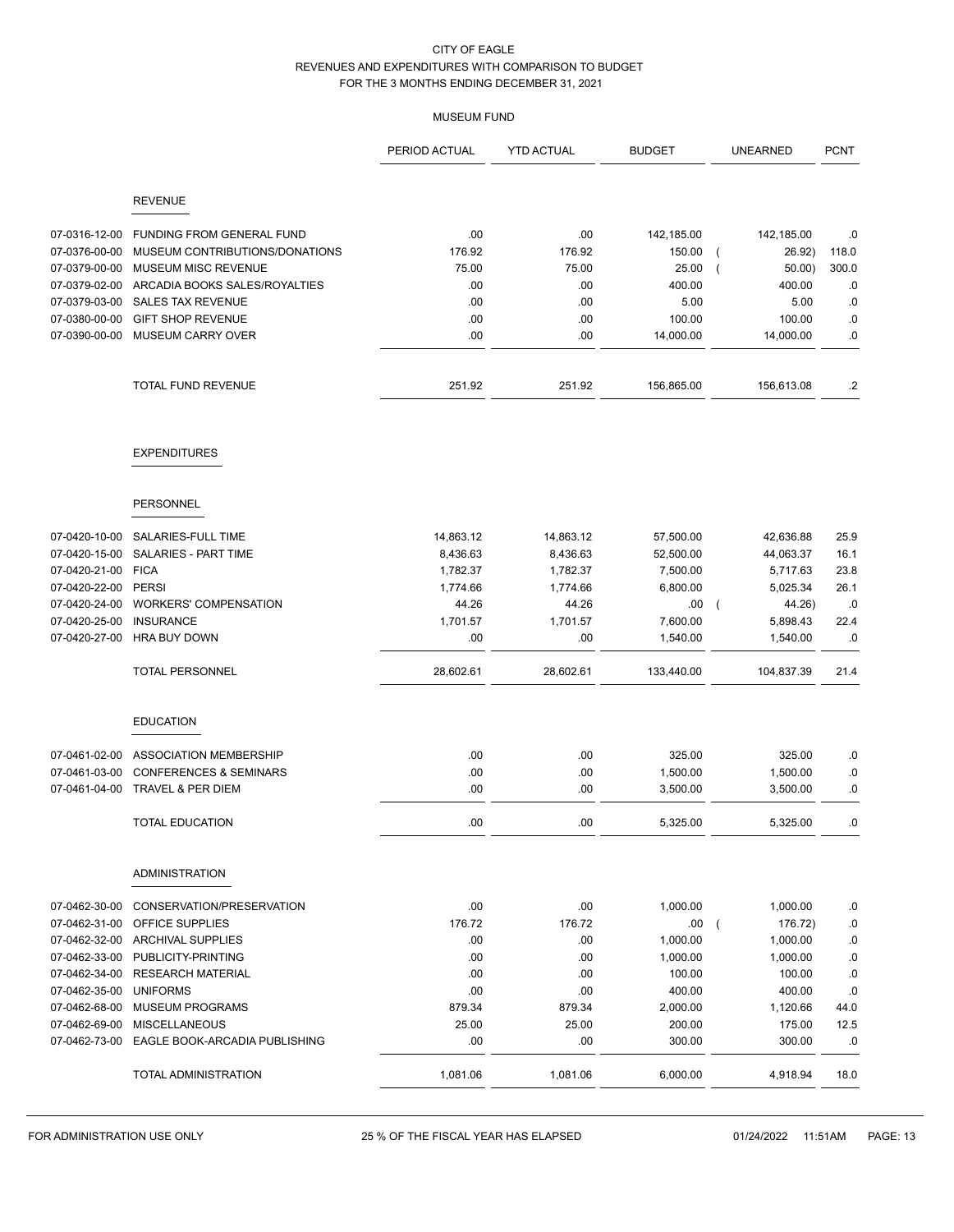# MUSEUM FUND

|               |                               | PERIOD ACTUAL | <b>YTD ACTUAL</b> | <b>BUDGET</b> | UNEXPENDED              | <b>PCNT</b> |
|---------------|-------------------------------|---------------|-------------------|---------------|-------------------------|-------------|
|               | <b>EXHIBITS</b>               |               |                   |               |                         |             |
| 07-0463-01-00 | <b>DISPLAY SUPPLIES</b>       | 74.65         | 74.65             | 300.00        | 225.35                  | 24.9        |
| 07-0463-02-00 | <b>EXHIBIT ITEMS</b>          | .00           | .00               | 500.00        | 500.00                  | .0          |
| 07-0463-03-00 | <b>EXHIBIT CONSTRUCTION</b>   | 2,398.90      | 2,398.90          | 1,000.00      | 1,398.90)<br>$\sqrt{ }$ | 239.9       |
| 07-0463-04-00 | <b>ANNUAL EXHIBIT</b>         | 4,046.60      | 4,046.60          | 10,000.00     | 5,953.40                | 40.5        |
|               | <b>TOTAL EXHIBITS</b>         | 6,520.15      | 6,520.15          | 11,800.00     | 5,279.85                | 55.3        |
|               | <b>PROGRAMS</b>               |               |                   |               |                         |             |
| 07-0464-08-00 | <b>GIFT SHOP SUPPLIES</b>     | .00           | .00               | 300.00        | 300.00                  | .0          |
|               | <b>TOTAL PROGRAMS</b>         | .00.          | .00               | 300.00        | 300.00                  | .0          |
|               | TOTAL FUND EXPENDITURES       | 36,203.82     | 36,203.82         | 156,865.00    | 120,661.18              | 23.1        |
|               | NET REVENUE OVER EXPENDITURES | 35,951.90) (  | 35,951.90)        | .00.          | 35,951.90               | .0          |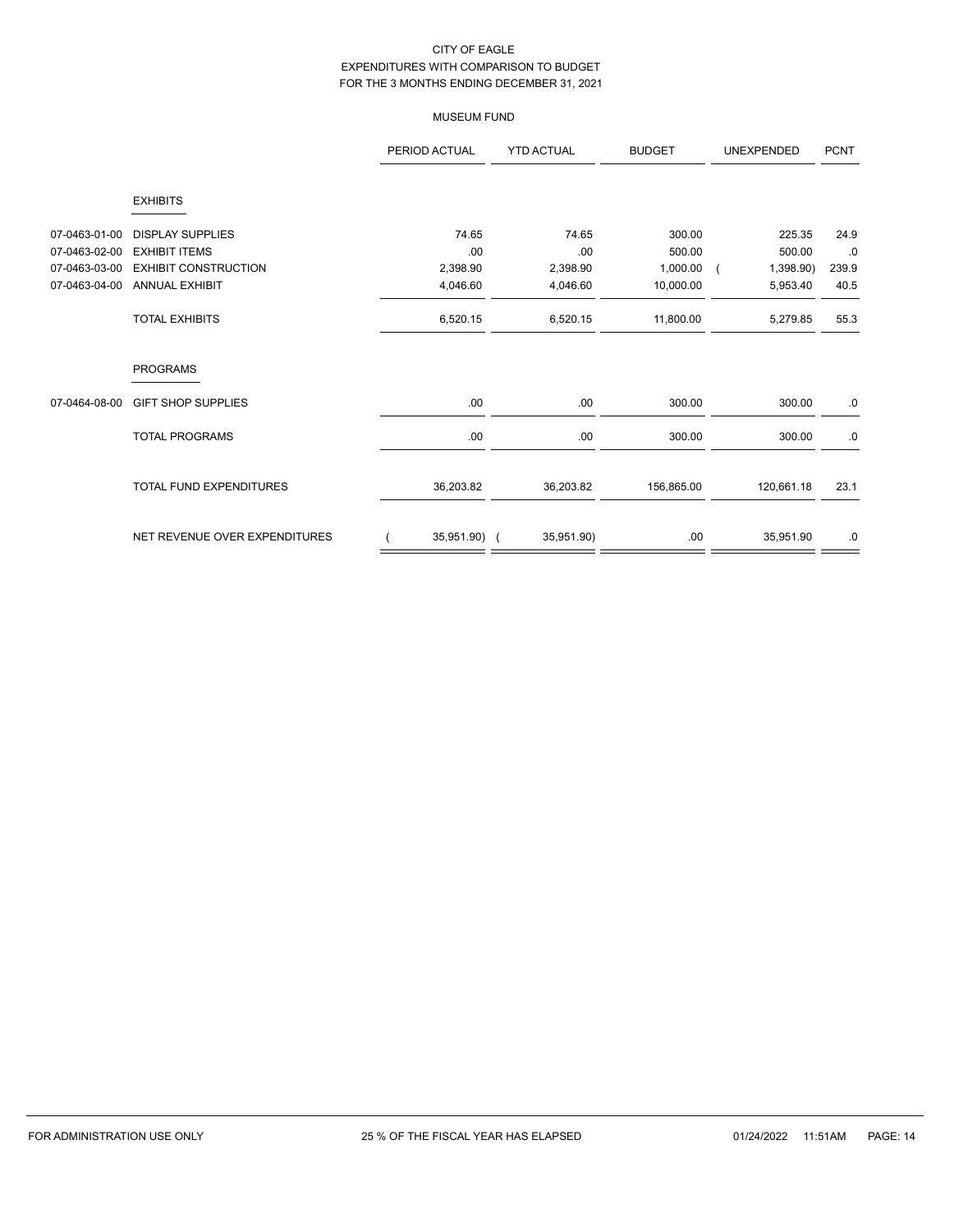# PARK IMPACT FEE FUND

#### ASSETS  $=$

| 08-0101-00-00<br>08-0151-25-00 | PARK IMPACT FEE FUND<br>FIRST INTERSTATE INVESTMENT             |           | 57,026.16<br>3,732,373.28 |              |
|--------------------------------|-----------------------------------------------------------------|-----------|---------------------------|--------------|
|                                | <b>TOTAL ASSETS</b>                                             |           |                           | 3,789,399.44 |
|                                | <b>LIABILITIES AND EQUITY</b>                                   |           |                           |              |
|                                | <b>FUND EQUITY</b>                                              |           |                           |              |
|                                | 08-0271-00-00 PARK FUND/FUND BALANCE                            |           | 3,700,742.90              |              |
|                                | UNAPPROPRIATED FUND BALANCE:<br>REVENUE OVER EXPENDITURES - YTD | 88,656.54 |                           |              |
|                                | <b>BALANCE - CURRENT DATE</b>                                   |           | 88,656.54                 |              |
|                                | <b>TOTAL FUND EQUITY</b>                                        |           |                           | 3,789,399.44 |
|                                | TOTAL LIABILITIES AND EQUITY                                    |           |                           | 3,789,399.44 |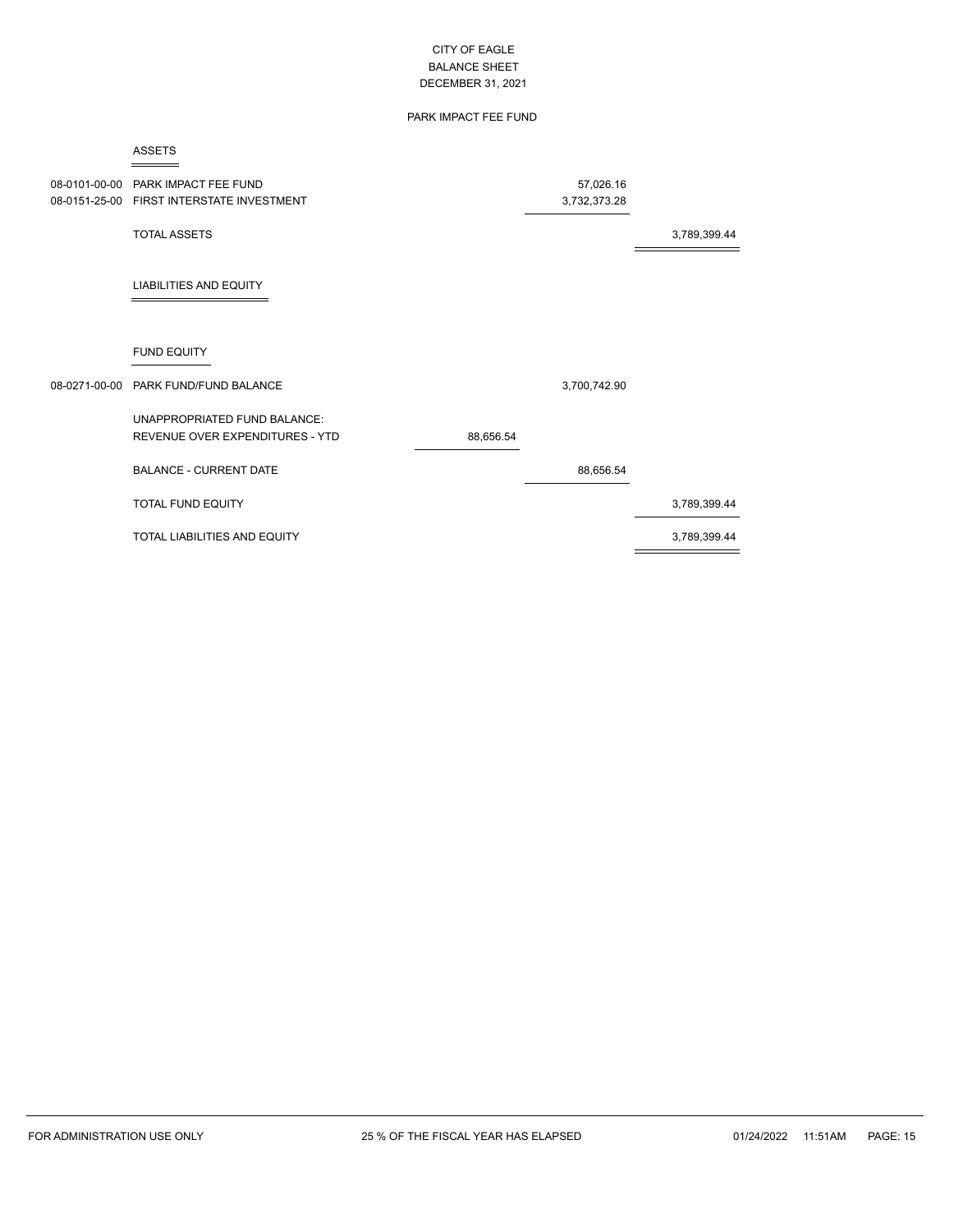# PARK IMPACT FEE FUND

|                                                                  |                                                                                                                       | PERIOD ACTUAL                        | <b>YTD ACTUAL</b>                   | <b>BUDGET</b>                                        | <b>UNEARNED</b>                                      | <b>PCNT</b>              |
|------------------------------------------------------------------|-----------------------------------------------------------------------------------------------------------------------|--------------------------------------|-------------------------------------|------------------------------------------------------|------------------------------------------------------|--------------------------|
|                                                                  | <b>REVENUE</b>                                                                                                        |                                      |                                     |                                                      |                                                      |                          |
| 08-0322-19-00<br>08-0364-01-00<br>08-0371-25-00<br>08-0390-00-00 | PARKS DEVELOPMENT IMPACT FEES<br><b>CONTRIBUTIONS AND DONATIONS</b><br><b>BANK INTEREST</b><br>PARK FUND / CARRY OVER | 87,026.16<br>.00<br>1,630.38<br>.00. | 87,026.16<br>.00<br>1,630.38<br>.00 | 669,432.00<br>288,286.00<br>4,200.00<br>4,732,830.00 | 582,405.84<br>288,286.00<br>2,569.62<br>4,732,830.00 | 13.0<br>.0<br>38.8<br>.0 |
|                                                                  | TOTAL FUND REVENUE                                                                                                    | 88,656.54                            | 88,656.54                           | 5,694,748.00                                         | 5,606,091.46                                         | 1.6                      |
|                                                                  | <b>EXPENDITURES</b>                                                                                                   |                                      |                                     |                                                      |                                                      |                          |
|                                                                  | <b>CAPITAL IMPROVEMENTS</b>                                                                                           |                                      |                                     |                                                      |                                                      |                          |
| 08-0438-37-00                                                    | CAPITAL IMPROVEMENTS                                                                                                  | .00.                                 | .00.                                | 5,694,748.00                                         | 5,694,748.00                                         | .0                       |
|                                                                  | TOTAL CAPITAL IMPROVEMENTS                                                                                            | .00.                                 | .00.                                | 5,694,748.00                                         | 5,694,748.00                                         | .0                       |
|                                                                  | <b>TOTAL FUND EXPENDITURES</b>                                                                                        | .00                                  | .00                                 | 5,694,748.00                                         | 5,694,748.00                                         | .0                       |
|                                                                  | NET REVENUE OVER EXPENDITURES                                                                                         | 88,656.54                            | 88,656.54                           | .00.                                                 | 88,656.54)<br>$\sqrt{2}$                             | .0                       |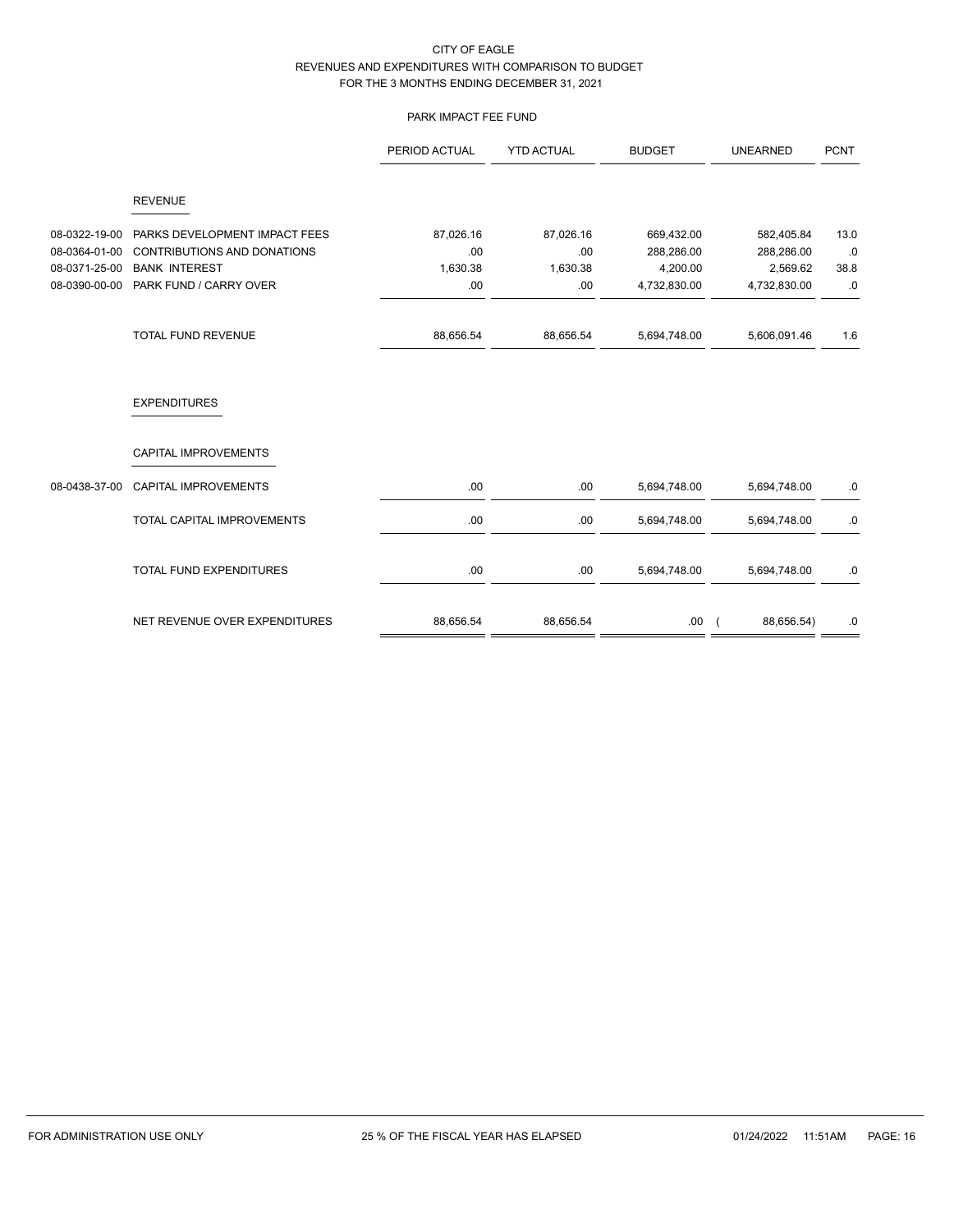# RECREATION - SPECIAL EVENTS

|                    | <b>ASSETS</b>                       |            |            |            |
|--------------------|-------------------------------------|------------|------------|------------|
| 09-0101-00-00      | CASH                                |            | 117,944.92 |            |
|                    | <b>TOTAL ASSETS</b>                 |            |            | 117,944.92 |
|                    | <b>LIABILITIES AND EQUITY</b>       |            |            |            |
|                    | <b>LIABILITIES</b>                  |            |            |            |
| 09-0217-03-00 FICA |                                     |            | 243.03     |            |
|                    | 09-0217-04-00 PUBLIC RETIREMENT     |            | 337.51     |            |
|                    | 09-0217-07-00 HEALTH INSURANCE      |            | 9,483.92   |            |
|                    | 09-0217-09-00 WORKERS' COMPENSATION |            | 12,871.80  |            |
|                    | 09-0217-10-00 HSA CONTRIBUTION      |            | 3,319.35   |            |
|                    | <b>TOTAL LIABILITIES</b>            |            |            | 26,255.61  |
|                    | <b>FUND EQUITY</b>                  |            |            |            |
| 09-0271-00-00      | <b>FUND BALANCE</b>                 |            | 126,879.30 |            |
|                    | UNAPPROPRIATED FUND BALANCE:        |            |            |            |
|                    | REVENUE OVER EXPENDITURES - YTD     | 35,189.99) |            |            |
|                    |                                     |            |            |            |
|                    | <b>BALANCE - CURRENT DATE</b>       |            | 35,189.99) |            |
|                    | <b>TOTAL FUND EQUITY</b>            |            |            | 91,689.31  |
|                    | TOTAL LIABILITIES AND EQUITY        |            |            | 117,944.92 |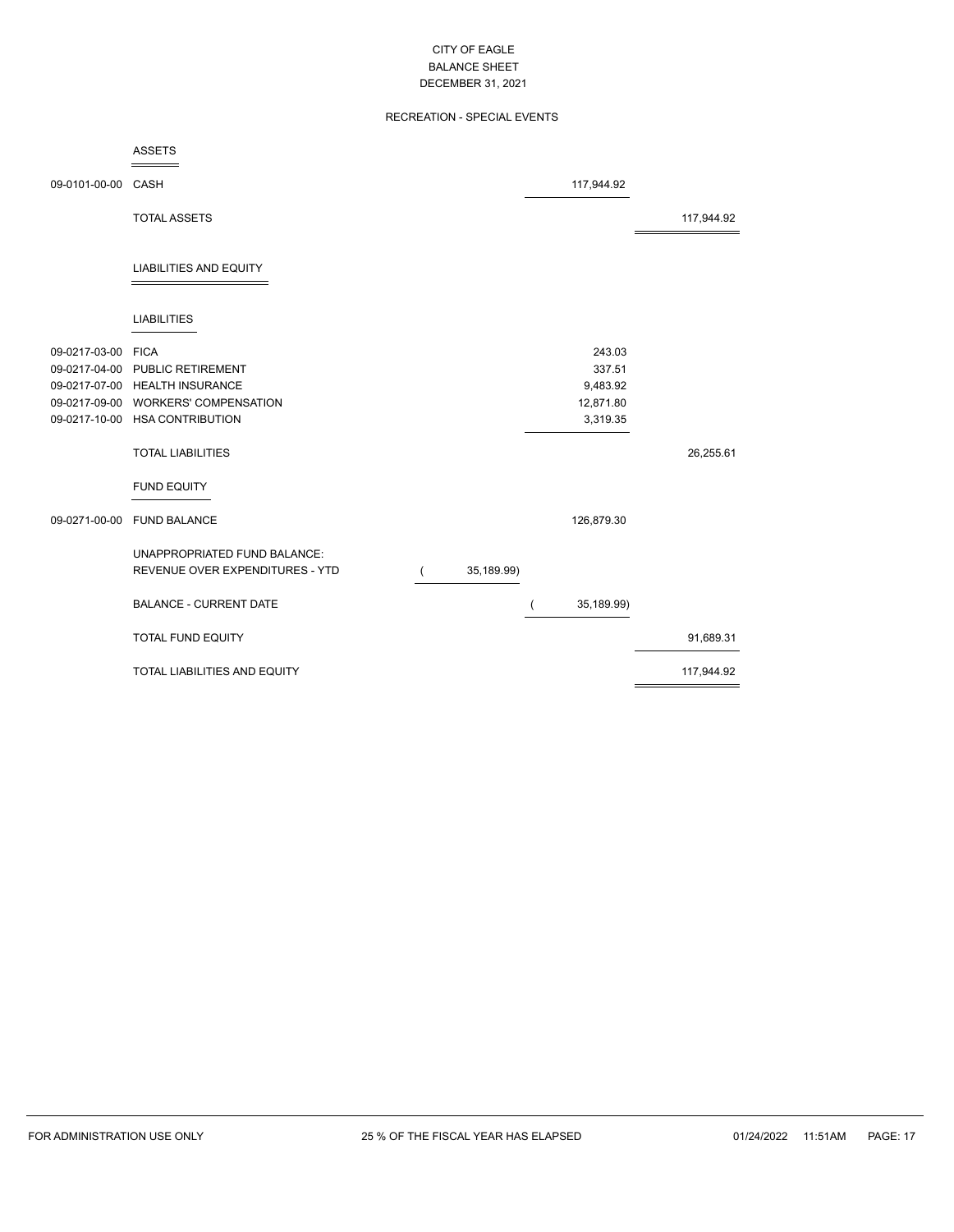# RECREATION - SPECIAL EVENTS

|                                |                                                   | PERIOD ACTUAL | <b>YTD ACTUAL</b> | <b>BUDGET</b> | <b>UNEARNED</b>      | <b>PCNT</b> |
|--------------------------------|---------------------------------------------------|---------------|-------------------|---------------|----------------------|-------------|
|                                | <b>REVENUE</b>                                    |               |                   |               |                      |             |
|                                |                                                   |               |                   |               |                      |             |
| 09-0301-00-00                  | FUNDING FROM GENERAL FUND                         | .00           | .00               | 221,095.00    | 221,095.00           | .0          |
| 09-0347-06-00                  | <b>CHRISTMAS MARKET</b>                           | 3,583.44      | 3,583.44          | 2,750.00      | 833.44)<br>$\left($  | 130.3       |
| 09-0347-08-00                  | SATURDAY MARKET                                   | 276.19        | 276.19            | 22,500.00     | 22,223.81            | 1.2         |
| 09-0347-10-00                  | <b>GAZEBO CONCERT SERIES</b>                      | .00           | .00               | 825.00        | 825.00               | .0          |
| 09-0347-11-00                  | <b>HARVEST FEST MARKET</b><br><b>SPONSORSHIPS</b> | 487.41        | 487.41            | 2,750.00      | 2,262.59             | 17.7        |
| 09-0376-13-00<br>09-0376-15-00 | <b>EVENT APPLICATION FEES</b>                     | .00<br>200.00 | .00<br>200.00     | 15,000.00     | 15,000.00            | .0          |
|                                | 09-0376-17-00 SECURITY DEPOSIT                    | .00           | .00               | 1,500.00      | 1,300.00<br>1,200.00 | 13.3<br>.0  |
|                                |                                                   |               |                   | 1,200.00      |                      |             |
|                                | <b>TOTAL FUND REVENUE</b>                         | 4,547.04      | 4,547.04          | 267,620.00    | 263,072.96           | 1.7         |
|                                | <b>EXPENDITURES</b>                               |               |                   |               |                      |             |
|                                | <b>CAPITAL EXPENDITURE</b>                        |               |                   |               |                      |             |
| 09-0419-01-00                  | <b>EVENT EQUIPMENT PURCHASES</b>                  | .00           | .00               | 3,000.00      | 3,000.00             | .0          |
|                                | TOTAL CAPITAL EXPENDITURE                         | .00           | .00               | 3,000.00      | 3,000.00             | .0          |
|                                | PERSONNEL                                         |               |                   |               |                      |             |
| 09-0420-10-00                  | SALARIES-FULL TIME                                | 20,511.57     | 20,511.57         | 118,800.00    | 98,288.43            | 17.3        |
| 09-0420-11-00                  | <b>OVERTIME</b>                                   | 411.94        | 411.94            | 2,000.00      | 1,588.06             | 20.6        |
| 09-0420-15-00                  | SALARIES-PART TIME                                | 824.13        | 824.13            | 26,700.00     | 25,875.87            | 3.1         |
| 09-0420-21-00                  | <b>FICA</b>                                       | 1,640.65      | 1,640.65          | 11,400.00     | 9,759.35             | 14.4        |
| 09-0420-22-00                  | <b>PERSI</b>                                      | 2,261.16      | 2,261.16          | 14,300.00     | 12,038.84            | 15.8        |
| 09-0420-24-00                  | <b>WORKERS' COMPENSATION</b>                      | 679.27        | 679.27            | .00           | 679.27)<br>$\left($  | .0          |
| 09-0420-25-00                  | <b>INSURANCE</b>                                  | 1,197.27      | 1,197.27          | 15,920.00     | 14,722.73            | 7.5         |
| 09-0420-26-00                  | <b>HSA CONTRIBUTION</b>                           | 150.00        | 150.00            | .00.          | 150.00)<br>$\left($  | .0          |
| 09-0420-29-00                  | PTO CASH OUT                                      | .00           | .00               | 2,500.00      | 2,500.00             | .0          |
|                                | <b>TOTAL PERSONNEL</b>                            | 27,675.99     | 27,675.99         | 191,620.00    | 163,944.01           | 14.4        |
|                                | <b>ADMINISTRATION</b>                             |               |                   |               |                      |             |
| 09-0463-11-00                  | OFFICE SUPPLIES                                   | 6.29          | 6.29              | 800.00        | 793.71               | .8          |
| 09-0463-12-00                  | <b>PROMOTIONS</b>                                 | .00           | .00               | 14,000.00     | 14,000.00            | .0          |
| 09-0463-19-00                  | <b>TRAINING</b>                                   | .00           | .00               | 1,200.00      | 1,200.00             | $\cdot$ 0   |
| 09-0463-20-00                  | TRAVEL/PER DIEM                                   | .00           | .00               | 4,000.00      | 4,000.00             | $\cdot$ 0   |
| 09-0463-21-00                  | PROFESSIONAL DUES                                 | .00           | .00               | 2,150.00      | 2,150.00             | $\cdot$ 0   |
| 09-0463-22-00                  | <b>UNIFORMS</b>                                   | .00           | .00               | 600.00        | 600.00               | $\cdot$ 0   |
| 09-0463-23-00                  | <b>GAS/MILEAGE</b>                                | .00           | .00               | 100.00        | 100.00               | .0          |
| 09-0463-25-00                  | SECURITY DEPOSIT REFUND                           | .00           | .00               | 1,200.00      | 1,200.00             | $\cdot$ 0   |
| 09-0463-26-00                  | <b>MEMBERSHIPS</b>                                | .00           | .00               | 700.00        | 700.00               | $\cdot$ 0   |
|                                | TOTAL ADMINISTRATION                              | 6.29          | 6.29              | 24,750.00     | 24,743.71            | .0          |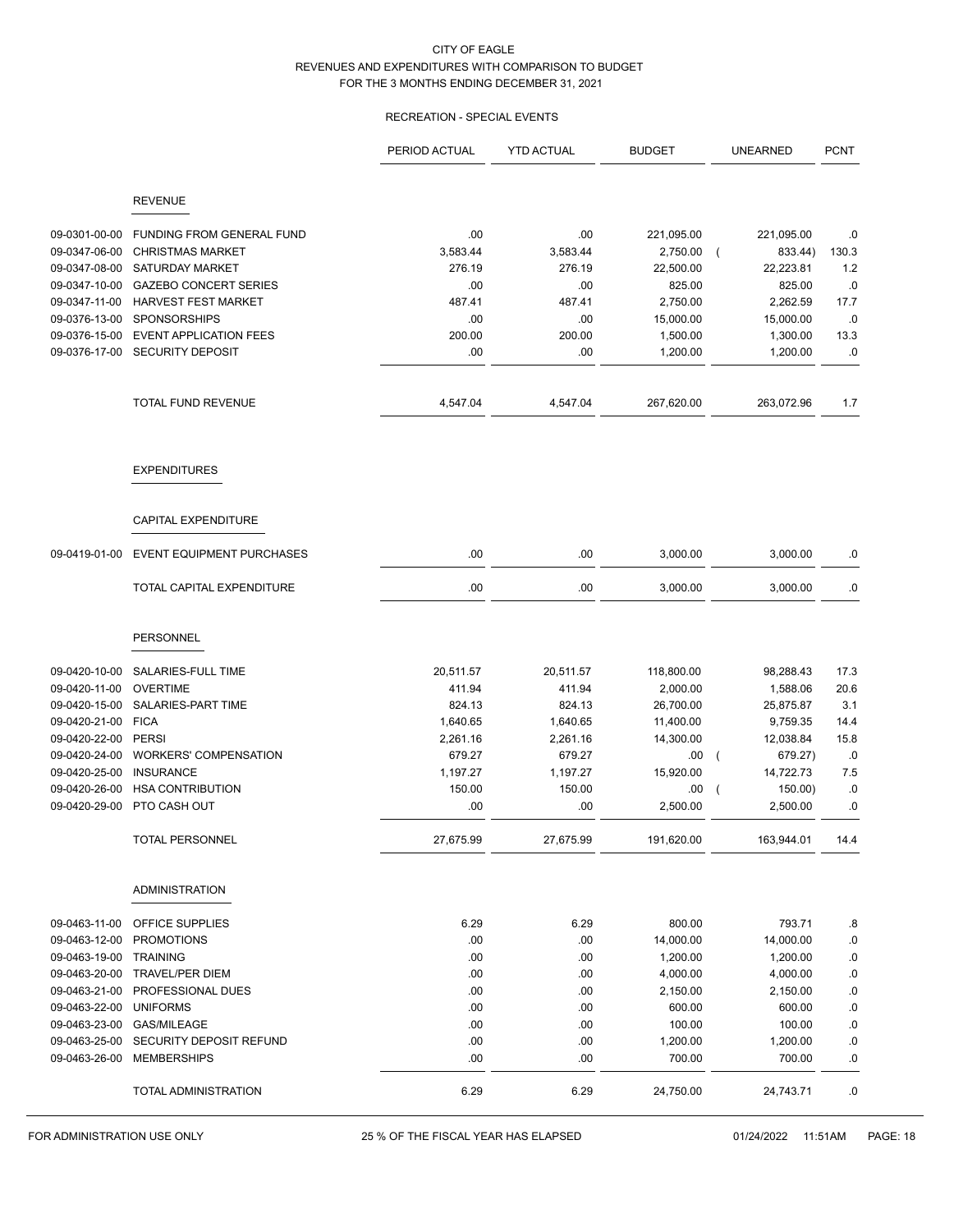# RECREATION - SPECIAL EVENTS

|               |                                | PERIOD ACTUAL<br><b>YTD ACTUAL</b><br><b>BUDGET</b> |            | <b>UNEXPENDED</b> | <b>PCNT</b> |       |
|---------------|--------------------------------|-----------------------------------------------------|------------|-------------------|-------------|-------|
|               | <b>ACTIVITIES</b>              |                                                     |            |                   |             |       |
| 09-0467-02-00 | <b>EAGLE SATURDAY MARKET</b>   | 810.60                                              | 810.60     | 11,000.00         | 10,189.40   | 7.4   |
| 09-0467-03-00 | <b>CHRISTMAS MARKET</b>        | 7,239.17                                            | 7,239.17   | 6,500.00          | 739.17)     | 111.4 |
| 09-0467-04-00 | <b>GAZEBO CONCERT SERIES</b>   | 350.00                                              | 350.00     | 8,750.00          | 8,400.00    | 4.0   |
| 09-0467-05-00 | <b>GENERAL EVENTS</b>          | 750.00                                              | 750.00     | 10,000.00         | 9,250.00    | 7.5   |
| 09-0467-06-00 | <b>EAGLE HARVEST FEST</b>      | 2,154.98                                            | 2,154.98   | 4,000.00          | 1,845.02    | 53.9  |
| 09-0467-08-00 | <b>EVENTS EQUIPMENT RENTAL</b> | 750.00                                              | 750.00     | 8,000.00          | 7,250.00    | 9.4   |
|               | <b>TOTAL ACTIVITIES</b>        | 12,054.75                                           | 12,054.75  | 48,250.00         | 36,195.25   | 25.0  |
|               | <b>TOTAL FUND EXPENDITURES</b> | 39,737.03                                           | 39,737.03  | 267,620.00        | 227,882.97  | 14.9  |
|               | NET REVENUE OVER EXPENDITURES  | 35,189.99) (                                        | 35,189.99) | .00               | 35,189.99   | .0    |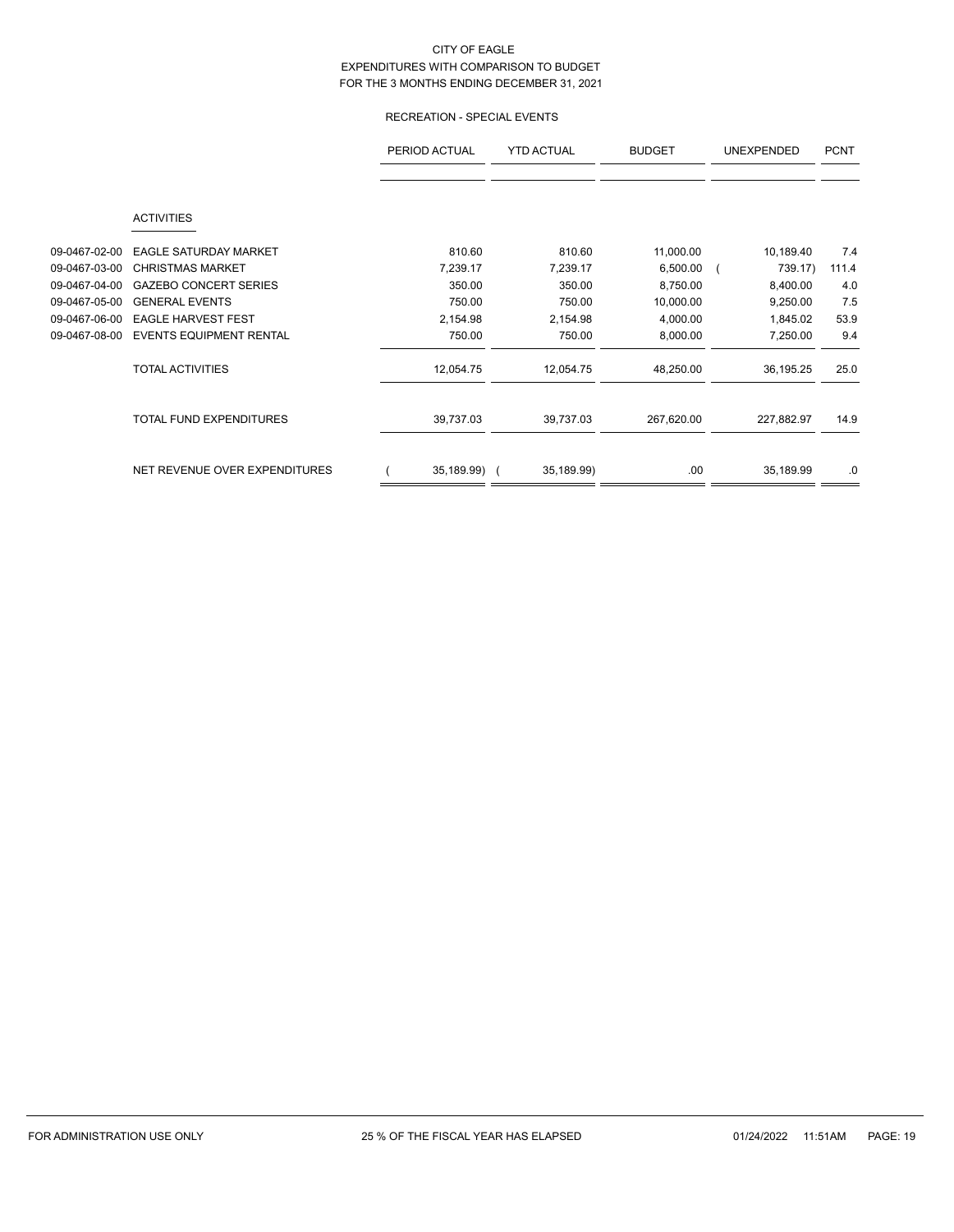# EAGLE HISTORICAL COMMISSION

|                    | <b>ASSETS</b>                                                   |          |           |           |
|--------------------|-----------------------------------------------------------------|----------|-----------|-----------|
| 10-0101-00-00 CASH |                                                                 |          | 21,016.85 |           |
|                    | <b>TOTAL ASSETS</b>                                             |          |           | 21,016.85 |
|                    | <b>LIABILITIES AND EQUITY</b>                                   |          |           |           |
|                    | <b>FUND EQUITY</b>                                              |          |           |           |
|                    | 10-0271-00-00 FUND BALANCE                                      |          | 19,283.33 |           |
|                    | UNAPPROPRIATED FUND BALANCE:<br>REVENUE OVER EXPENDITURES - YTD | 1,733.52 |           |           |
|                    | <b>BALANCE - CURRENT DATE</b>                                   |          | 1,733.52  |           |
|                    | TOTAL FUND EQUITY                                               |          |           | 21,016.85 |
|                    | TOTAL LIABILITIES AND EQUITY                                    |          |           | 21,016.85 |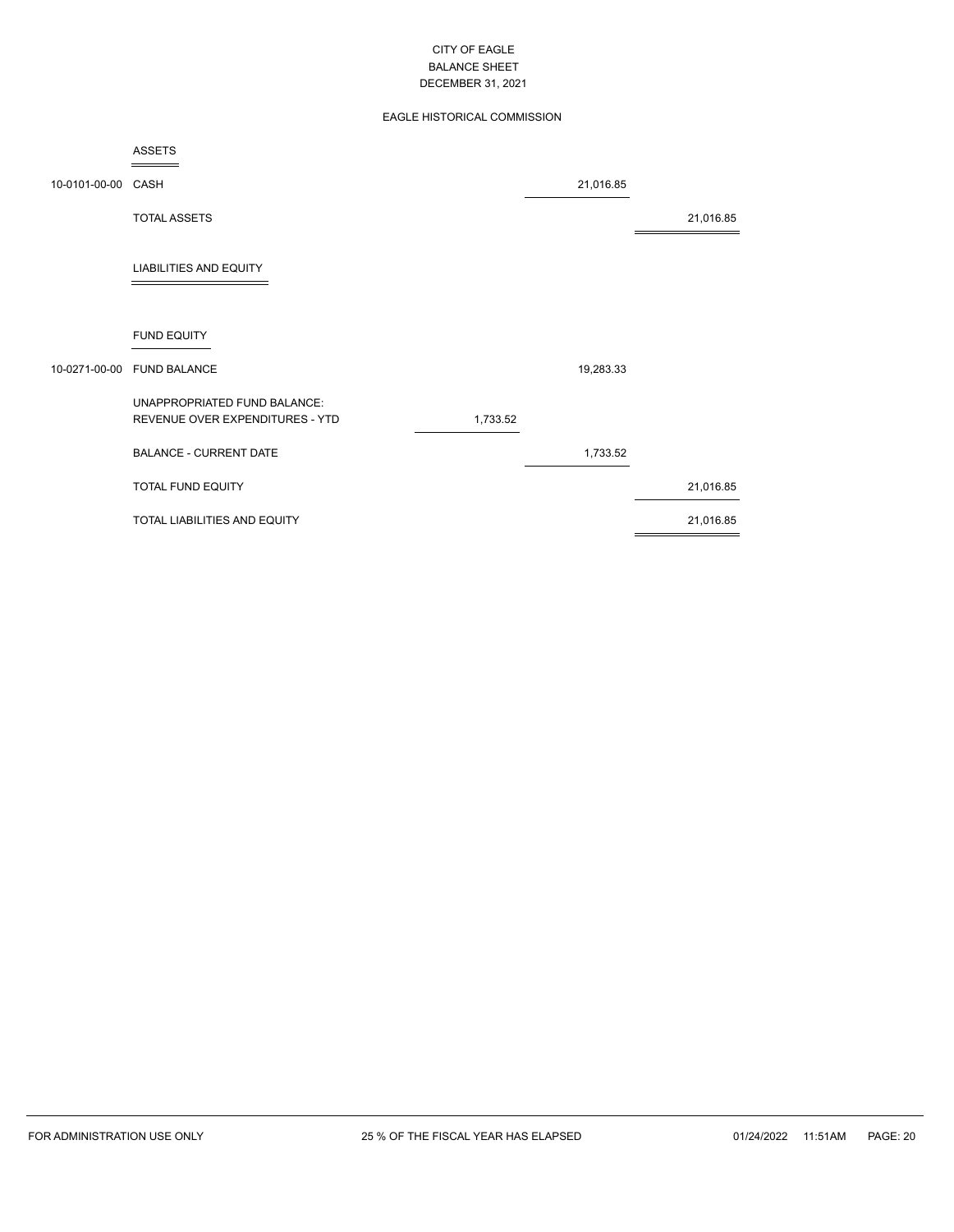# EAGLE HISTORICAL COMMISSION

|                                                 |                                                                        | PERIOD ACTUAL          | <b>YTD ACTUAL</b>      | <b>BUDGET</b>               | <b>UNEARNED</b>                                     | <b>PCNT</b>            |
|-------------------------------------------------|------------------------------------------------------------------------|------------------------|------------------------|-----------------------------|-----------------------------------------------------|------------------------|
|                                                 | <b>REVENUE</b>                                                         |                        |                        |                             |                                                     |                        |
| 10-0316-12-00<br>10-0333-01-00<br>10-0390-00-00 | FUNDING FROM GENERAL FUND<br><b>GRANTS, STATE</b><br><b>CARRY OVER</b> | .00<br>1,733.52<br>.00 | .00<br>1,733.52<br>.00 | 3,118.00<br>.00<br>5,882.00 | 3,118.00<br>1,733.52)<br>$\overline{ }$<br>5,882.00 | .0<br>.0<br>${\bf .0}$ |
|                                                 | TOTAL FUND REVENUE                                                     | 1,733.52               | 1,733.52               | 9,000.00                    | 7,266.48                                            | 19.3                   |
|                                                 | <b>EXPENDITURES</b>                                                    |                        |                        |                             |                                                     |                        |
|                                                 | <b>ADMINISTRATION</b>                                                  |                        |                        |                             |                                                     |                        |
| 10-0462-02-00<br>10-0462-05-00                  | PUBLICITY - PRINTING<br>EDUCATION/TRAINING                             | .00<br>.00             | .00<br>.00             | 1,000.00<br>500.00          | 1,000.00<br>500.00                                  | $.0\,$<br>$.0\,$       |
|                                                 | TOTAL ADMINISTRATION                                                   | .00                    | .00                    | 1,500.00                    | 1,500.00                                            | $.0\,$                 |
|                                                 | <b>PROGRAMS</b>                                                        |                        |                        |                             |                                                     |                        |
| 10-0464-07-00<br>10-0464-08-00                  | PRESERVATION<br>COMM ENGAGEMENT/SPECIAL EVENTS                         | .00<br>.00             | .00<br>.00             | 1,000.00<br>500.00          | 1,000.00<br>500.00                                  | .0<br>$.0\,$           |
|                                                 | <b>TOTAL PROGRAMS</b>                                                  | .00                    | .00                    | 1,500.00                    | 1,500.00                                            | .0                     |
|                                                 | <b>GRANTS</b>                                                          |                        |                        |                             |                                                     |                        |
| 10-0465-02-00                                   | MUNICIPAL GRANT FUNDS                                                  | .00                    | .00                    | 6,000.00                    | 6,000.00                                            | .0                     |
|                                                 | <b>TOTAL GRANTS</b>                                                    | .00                    | .00                    | 6,000.00                    | 6,000.00                                            | .0                     |
|                                                 | TOTAL FUND EXPENDITURES                                                | .00                    | .00                    | 9,000.00                    | 9,000.00                                            | .0                     |
|                                                 | NET REVENUE OVER EXPENDITURES                                          | 1,733.52               | 1,733.52               | .00.                        | 1,733.52)<br>$\left($                               | .0                     |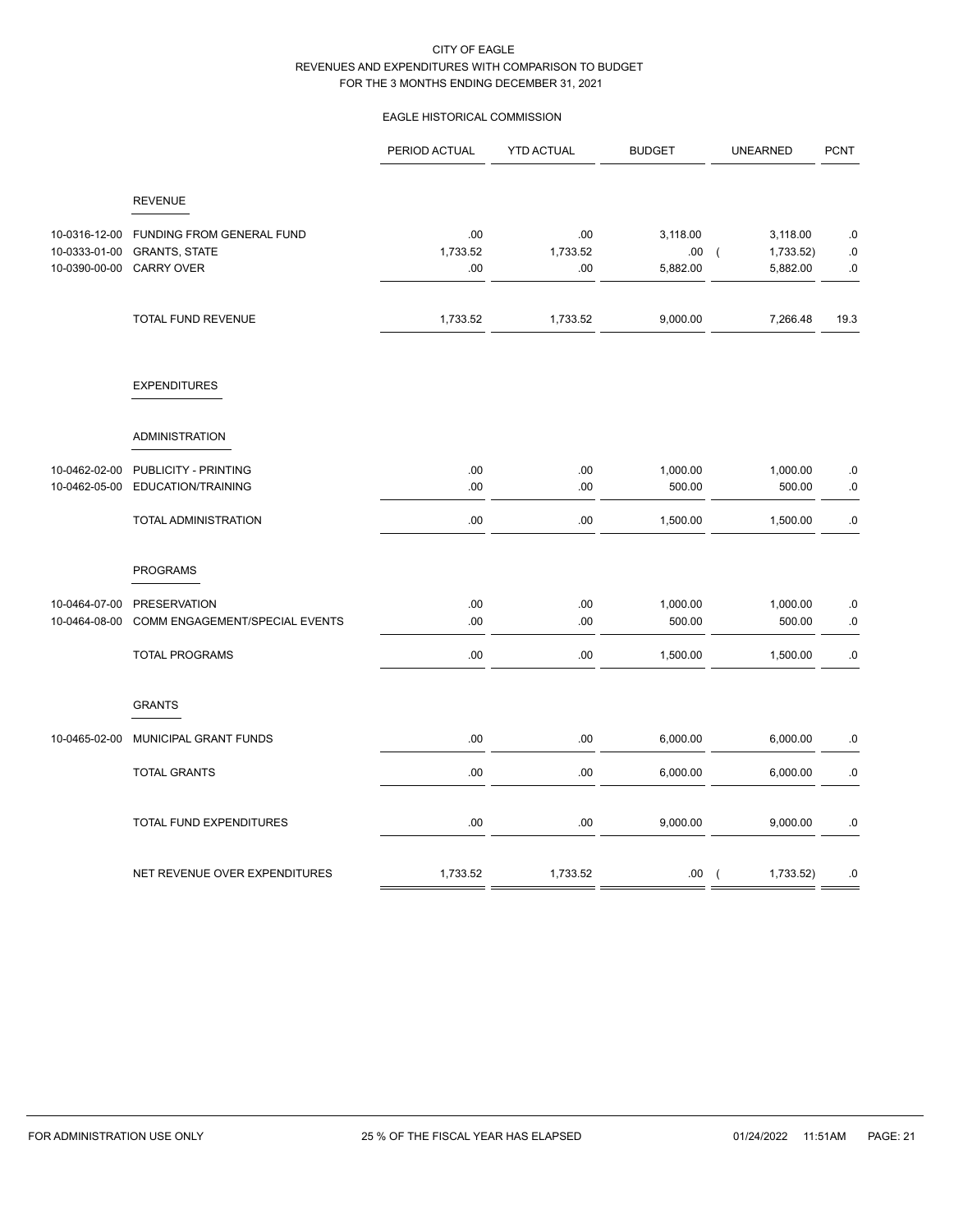## EXECUTIVE DEPARTMENT

### LIABILITIES AND EQUITY

### LIABILITIES

| 11-0216-00-00 | <b>ACCRUED PAYROLL</b>                                          |           | 1,750.00  |           |
|---------------|-----------------------------------------------------------------|-----------|-----------|-----------|
| 11-0217-03-00 | <b>FICA</b>                                                     |           | 452.83    |           |
| 11-0217-04-00 | <b>EXEC DEPT/PUBLIC RETIREMENT</b>                              |           | 675.73    |           |
| 11-0217-07-00 | <b>EXEC DEPT HEALTH INSURANCE</b>                               |           | 2,302.02  |           |
| 11-0217-09-00 | <b>WORKERS' COMPENSATION</b>                                    |           | 2,888.25  |           |
| 11-0217-10-00 | <b>HSA CONTRIBUTION</b>                                         |           | 224.00)   |           |
|               | <b>TOTAL LIABILITIES</b>                                        |           |           | 7,844.83  |
|               | <b>FUND EQUITY</b>                                              |           |           |           |
| 11-0271-00-00 | <b>FUND BALANCE</b>                                             |           | 6,073.74) |           |
|               | UNAPPROPRIATED FUND BALANCE:<br>REVENUE OVER EXPENDITURES - YTD | 1,771.09) |           |           |
|               | <b>BALANCE - CURRENT DATE</b>                                   |           | 1,771.09) |           |
|               | <b>TOTAL FUND EQUITY</b>                                        |           |           | 7,844.83) |
|               | <b>TOTAL LIABILITIES AND EQUITY</b>                             |           |           | .00       |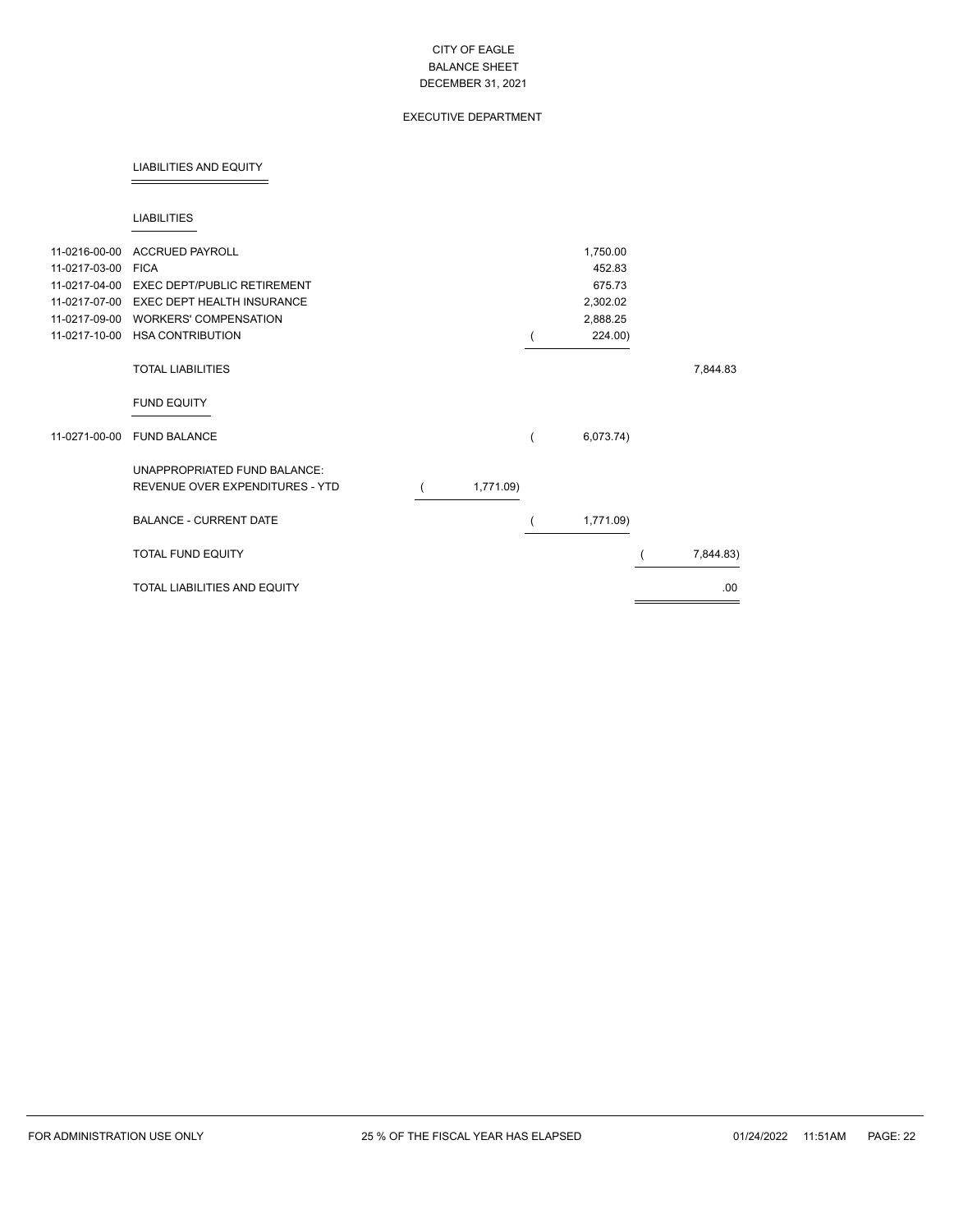### EXECUTIVE DEPARTMENT

|               |                              | PERIOD ACTUAL | <b>YTD ACTUAL</b> | <b>BUDGET</b> | <b>UNEARNED</b>         | <b>PCNT</b> |
|---------------|------------------------------|---------------|-------------------|---------------|-------------------------|-------------|
|               | <b>REVENUE</b>               |               |                   |               |                         |             |
| 11-0301-00-00 | MONTHLY TRANSFER TO DEPTS    | 66,716.38     | 66,716.38         | 400,030.00    | 333,313.62              | 16.7        |
|               | TOTAL FUND REVENUE           | 66,716.38     | 66,716.38         | 400,030.00    | 333,313.62              | 16.7        |
|               | <b>EXPENDITURES</b>          |               |                   |               |                         |             |
|               | <b>ADMINISTRATION</b>        |               |                   |               |                         |             |
| 11-0413-04-00 | <b>UNIFORMS</b>              | .00           | .00               | 300.00        | 300.00                  | .0          |
| 11-0413-05-00 | OFFICE EXPENSES              | 248.99        | 248.99            | 500.00        | 251.01                  | 49.8        |
| 11-0413-12-00 | PERSONNEL TRAINING           | .00           | .00               | 3,500.00      | 3,500.00                | $\cdot$ 0   |
| 11-0413-13-00 | <b>TRAVEL &amp; PER DIEM</b> | .00           | .00               | 6,000.00      | 6,000.00                | .0          |
| 11-0413-14-00 | PROFESSIONAL DUES            | .00           | .00               | 1,900.00      | 1,900.00                | .0          |
|               | TOTAL ADMINISTRATION         | 248.99        | 248.99            | 12,200.00     | 11,951.01               | 2.0         |
|               |                              |               |                   |               |                         |             |
|               | PERSONNEL                    |               |                   |               |                         |             |
| 11-0415-10-00 | SALARIES-FULL TIME           | 52,286.00     | 52,286.00         | 221,700.00    | 169,414.00              | 23.6        |
| 11-0415-11-00 | <b>OVERTIME</b>              | 17.92         | 17.92             | 500.00        | 482.08                  | 3.6         |
| 11-0415-21-00 | <b>FICA</b>                  | 3,875.91      | 3,875.91          | 17,100.00     | 13,224.09               | 22.7        |
| 11-0415-22-00 | <b>PERSI</b>                 | 6,245.04      | 6,245.04          | 26,700.00     | 20,454.96               | 23.4        |
| 11-0415-24-00 | <b>WORKERS' COMPENSATION</b> | 1,077.14      | 1,077.14          | .00.          | 1,077.14)<br>$\sqrt{2}$ | .0          |
| 11-0415-25-00 | <b>INSURANCE</b>             | 4,382.72      | 4,382.72          | 19,300.00     | 14,917.28               | 22.7        |
| 11-0415-26-00 | <b>HSA CONTRIBUTION</b>      | 180.00        | 180.00            | 1,200.00      | 1,020.00                | 15.0        |
| 11-0415-27-00 | PTO CASH OUT                 | .00           | .00               | 10,000.00     | 10,000.00               | .0          |
| 11-0415-28-00 | HRA BUY-DOWN                 | .00           | .00               | 3,080.00      | 3,080.00                | .0          |
|               | <b>TOTAL PERSONNEL</b>       | 68,064.73     | 68,064.73         | 299,580.00    | 231,515.27              | 22.7        |
|               | STATE OF THE CITY            |               |                   |               |                         |             |
|               |                              |               |                   |               |                         |             |
| 11-0417-01-00 | STATE OF THE CITY            | .00           | .00               | 2,250.00      | 2,250.00                | $.0\,$      |
|               | TOTAL STATE OF THE CITY      | .00           | .00               | 2,250.00      | 2,250.00                | .0          |
|               | DEPARTMENT 0418              |               |                   |               |                         |             |
| 11-0418-00-00 | COMP PLAN REWRITE            | .00           | .00               | 83,000.00     | 83,000.00               | .0          |
|               | TOTAL DEPARTMENT 0418        | .00           | .00               | 83,000.00     | 83,000.00               | .0          |
|               | COMMUNITY & STAFF RELATIONS  |               |                   |               |                         |             |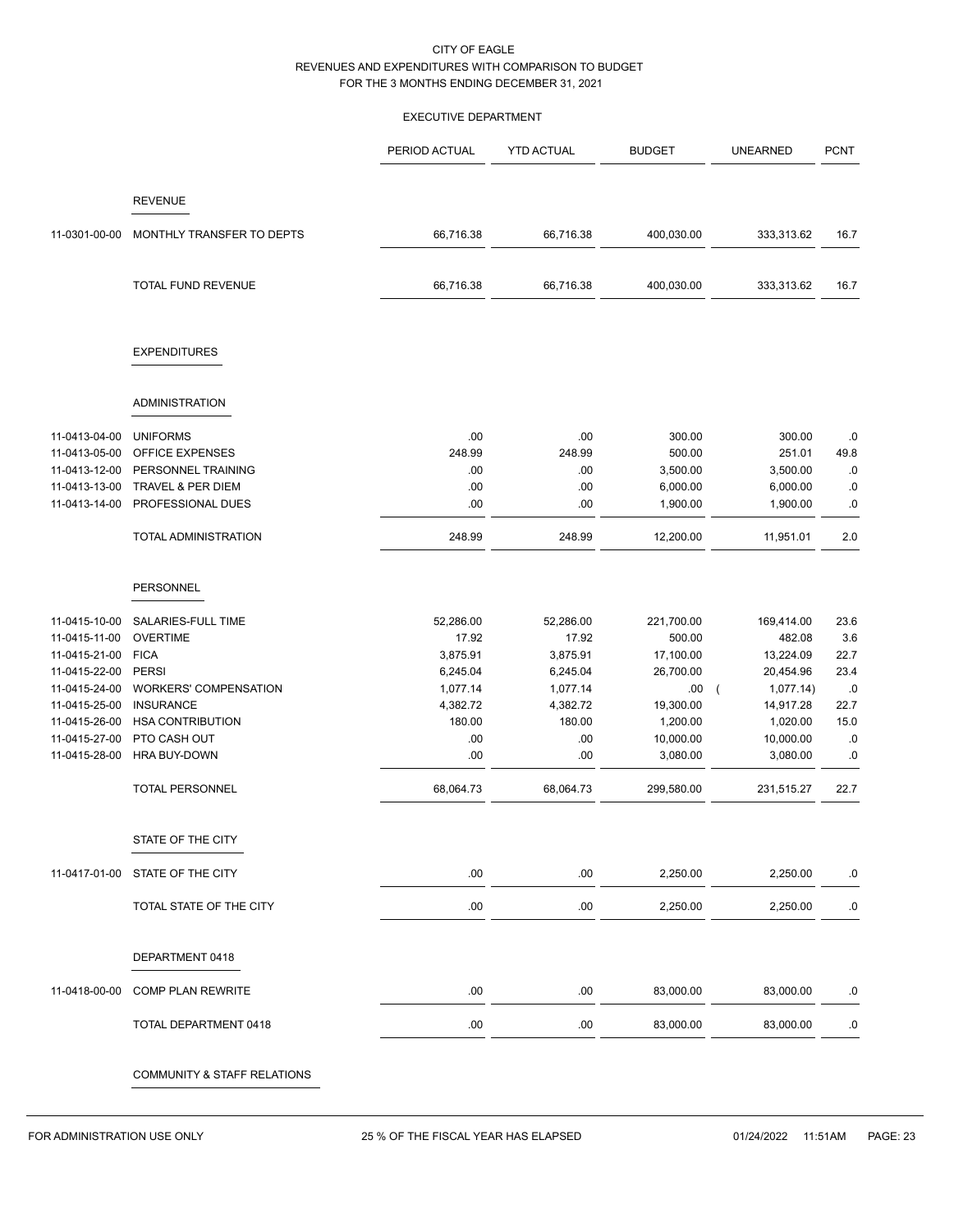# EXECUTIVE DEPARTMENT

|               |                                   | PERIOD ACTUAL | <b>YTD ACTUAL</b> | <b>BUDGET</b> | <b>UNEXPENDED</b> | <b>PCNT</b> |
|---------------|-----------------------------------|---------------|-------------------|---------------|-------------------|-------------|
| 11-0422-01-00 | <b>COMMUNITY/STAFF RELATIONS</b>  | 173.75        | 173.75            | 3,000.00      | 2,826.25          | 5.8         |
|               | TOTAL COMMUNITY & STAFF RELATIONS | 173.75        | 173.75            | 3,000.00      | 2.826.25          | 5.8         |
|               | TOTAL FUND EXPENDITURES           | 68.487.47     | 68.487.47         | 400.030.00    | 331.542.53        | 17.1        |
|               | NET REVENUE OVER EXPENDITURES     | 1,771.09)     | 1,771.09)         | .00           | 1.771.09          | .0          |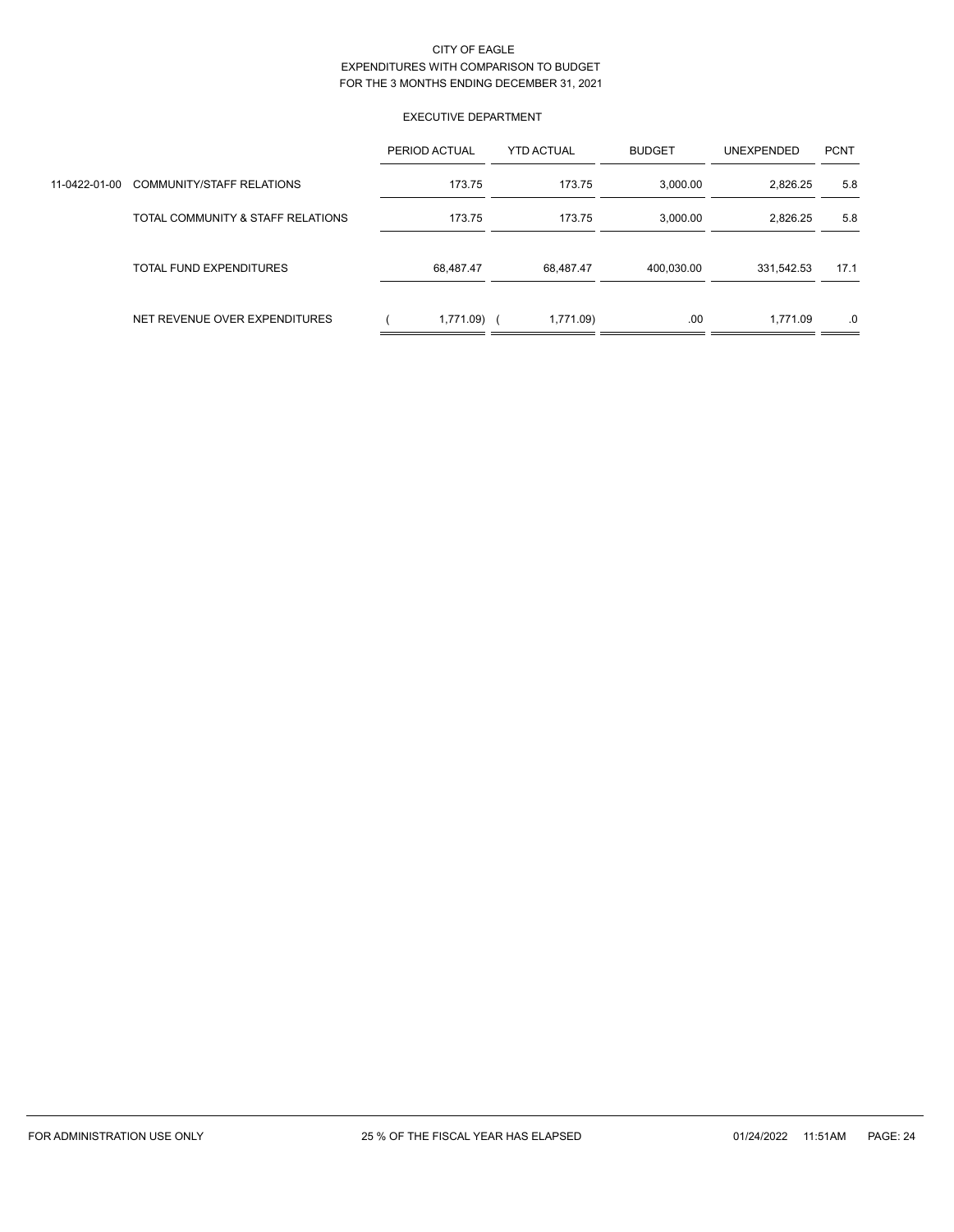# CITY CLERK/TREAS DEPARTMENT

### LIABILITIES AND EQUITY

### LIABILITIES

| 12-0216-00-00 | <b>ACCRUED PAYROLL</b>              |          | 7,001.54   |            |
|---------------|-------------------------------------|----------|------------|------------|
| 12-0217-02-00 | FEDERAL WITHHOLDING TAX             |          | .02        |            |
| 12-0217-03-00 | <b>FICA</b>                         |          | 1,420.86   |            |
| 12-0217-04-00 |                                     |          |            |            |
|               | CLERKS DEPT/PUBLIC RETIREMENT       |          | 2,212.17   |            |
| 12-0217-07-00 | <b>CLERK DEPT HEALTH INSURANCE</b>  |          | 2,515.94   |            |
| 12-0217-09-00 | <b>WORKERS' COMPENSATION</b>        |          | 6,707.36   |            |
|               | <b>TOTAL LIABILITIES</b>            |          |            | 19,857.89  |
|               | <b>FUND EQUITY</b>                  |          |            |            |
| 12-0271-00-00 | <b>FUND BALANCE</b>                 |          | 25,013.59) |            |
|               | UNAPPROPRIATED FUND BALANCE:        |          |            |            |
|               | REVENUE OVER EXPENDITURES - YTD     | 5,155.70 |            |            |
|               | <b>BALANCE - CURRENT DATE</b>       |          | 5,155.70   |            |
|               | <b>TOTAL FUND EQUITY</b>            |          |            | 19,857.89) |
|               | <b>TOTAL LIABILITIES AND EQUITY</b> |          |            | .00.       |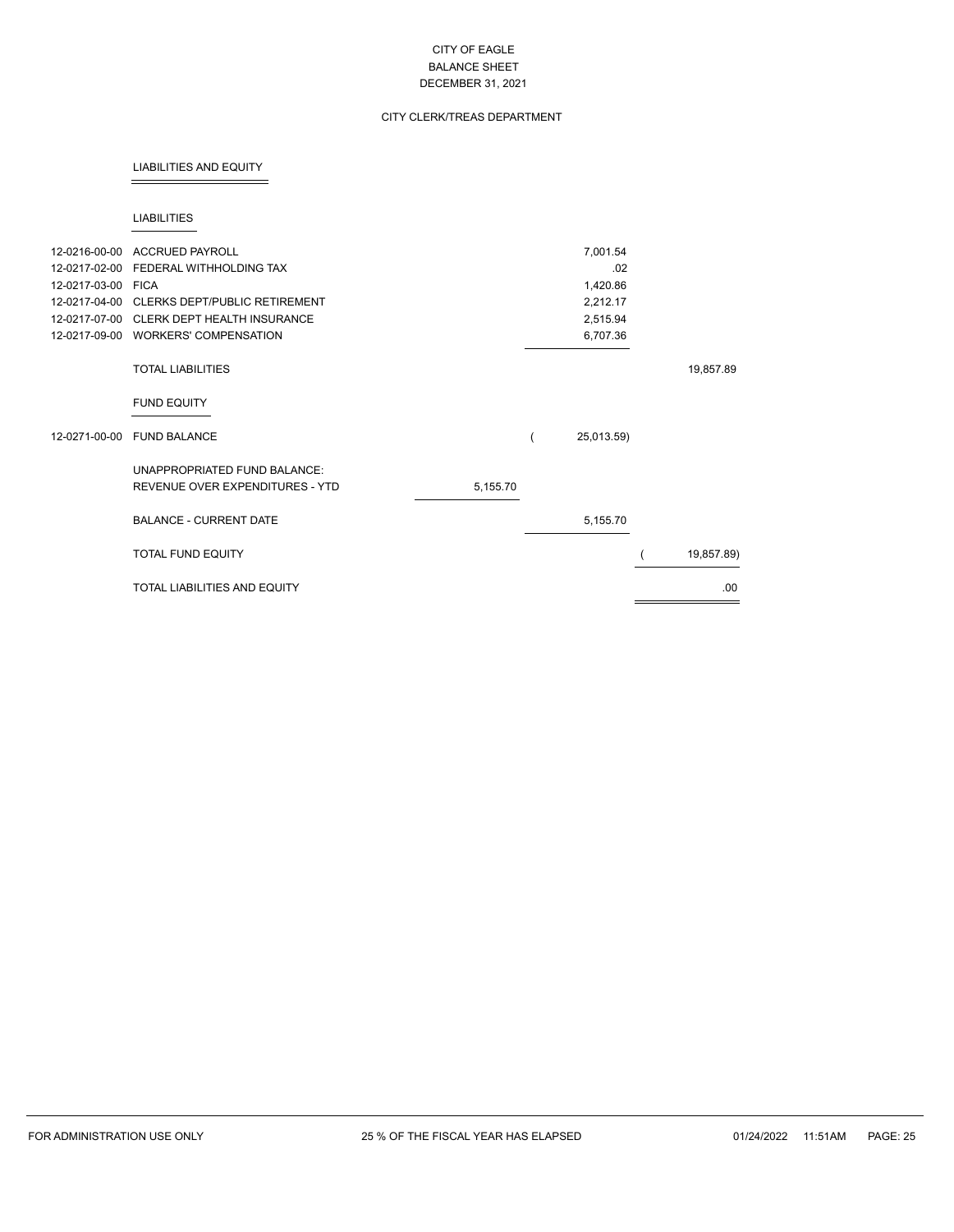## CITY CLERK/TREAS DEPARTMENT

|               |                                | PERIOD ACTUAL | <b>YTD ACTUAL</b> | <b>BUDGET</b> | <b>UNEARNED</b>       | <b>PCNT</b> |
|---------------|--------------------------------|---------------|-------------------|---------------|-----------------------|-------------|
|               |                                |               |                   |               |                       |             |
|               | <b>REVENUE</b>                 |               |                   |               |                       |             |
| 12-0301-00-00 | MONTHLY TRANSFER TO DEPTS      | 147,472.39    | 147,472.39        | 626,550.00    | 479,077.61            | 23.5        |
|               | <b>TOTAL FUND REVENUE</b>      | 147,472.39    | 147,472.39        | 626,550.00    | 479,077.61            | 23.5        |
|               | <b>EXPENDITURES</b>            |               |                   |               |                       |             |
|               | <b>ADMINISTRATION</b>          |               |                   |               |                       |             |
| 12-0413-05-00 | <b>OFFICE EXPENSES</b>         | 90.42         | 90.42             | 1,000.00      | 909.58                | 9.0         |
| 12-0413-06-00 | DUPLICATION/PUBLISHING/PRINTIG | .00           | .00               | 200.00        | 200.00                | .0          |
| 12-0413-12-00 | PERSONNEL TRAINING & RESOURCES | 70.00         | 70.00             | 10,000.00     | 9,930.00              | .7          |
| 12-0413-13-00 | TRAVEL & PER DIEM              | 26.20         | 26.20             | 5,000.00      | 4,973.80              | $.5\,$      |
| 12-0413-14-00 | PROFESSIONAL DUES              | 330.00        | 330.00            | 1,400.00      | 1,070.00              | 23.6        |
| 12-0413-29-00 | <b>UNIFORMS</b>                | .00           | .00               | 750.00        | 750.00                | .0          |
| 12-0413-30-00 | <b>MISCELLANEOUS</b>           | 110.79        | 110.79            | 500.00        | 389.21                | 22.2        |
|               | TOTAL ADMINISTRATION           | 627.41        | 627.41            | 18,850.00     | 18,222.59             | 3.3         |
|               | <b>PERSONNEL</b>               |               |                   |               |                       |             |
| 12-0415-10-00 | SALARIES- FULL TIME            | 105,161.97    | 105,161.97        | 408,000.00    | 302,838.03            | 25.8        |
| 12-0415-11-00 | <b>OVERTIME</b>                | 527.23        | 527.23            | 3,000.00      | 2,472.77              | 17.6        |
| 12-0415-15-00 | SALARIES-PART TIME             | .00           | .00               | 16,500.00     | 16,500.00             | .0          |
| 12-0415-21-00 | <b>FICA</b>                    | 7,695.89      | 7,695.89          | 32,800.00     | 25,104.11             | 23.5        |
| 12-0415-22-00 | PERSI                          | 12,357.91     | 12,357.91         | 51,200.00     | 38,842.09             | 24.1        |
|               | 12-0415-23-00 HRA BUY- DOWN    | .00           | .00               | 8,000.00      | 8,000.00              | .0          |
|               | 12-0415-23-02 HSA CONTRIBUTION | .00           | .00               | 1,200.00      | 1,200.00              | .0          |
| 12-0415-24-00 | <b>WORKERS' COMPENSATION</b>   | 200.53        | 200.53            | .00.          | 200.53)<br>$\sqrt{2}$ | .0          |
| 12-0415-25-00 | <b>INSURANCE</b>               | 15,545.75     | 15,545.75         | 82,000.00     | 66,454.25             | 19.0        |
| 12-0415-26-00 | PTO CASH OUT                   | 200.00        | 200.00            | 5,000.00      | 4,800.00              | 4.0         |
|               | <b>TOTAL PERSONNEL</b>         | 141,689.28    | 141,689.28        | 607,700.00    | 466,010.72            | 23.3        |
|               | TOTAL FUND EXPENDITURES        | 142,316.69    | 142,316.69        | 626,550.00    | 484,233.31            | 22.7        |
|               | NET REVENUE OVER EXPENDITURES  | 5,155.70      | 5,155.70          | .00(          | 5,155.70)             | .0          |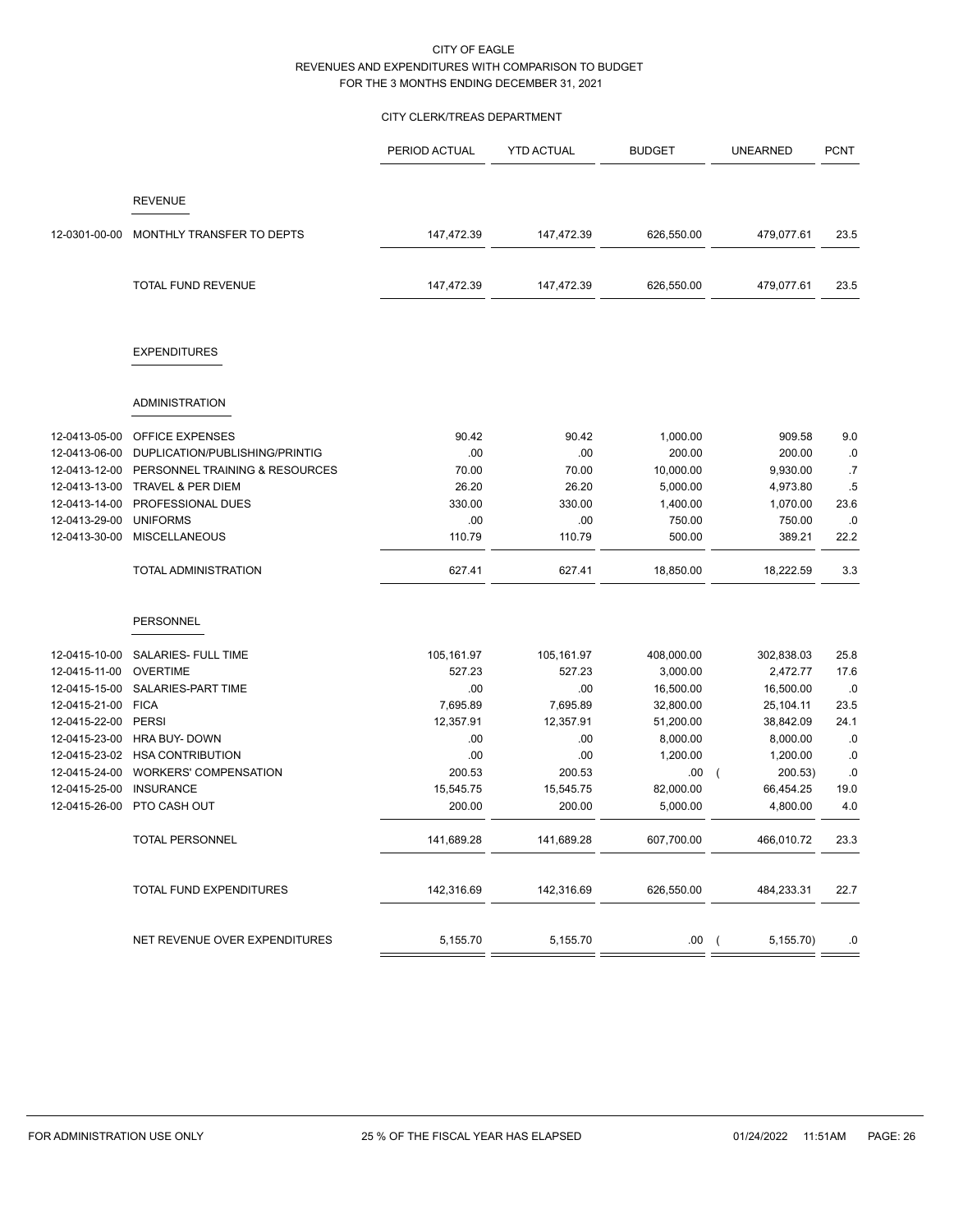# BUILDING DEPARTMENT

#### ASSETS  $=$

| 13-0103-00-00 PETTY CASH            |                                                                                                                                                                                          |           |   | 100.00                                                                 |            |
|-------------------------------------|------------------------------------------------------------------------------------------------------------------------------------------------------------------------------------------|-----------|---|------------------------------------------------------------------------|------------|
|                                     | <b>TOTAL ASSETS</b>                                                                                                                                                                      |           |   |                                                                        | 100.00     |
|                                     | <b>LIABILITIES AND EQUITY</b>                                                                                                                                                            |           |   |                                                                        |            |
|                                     | <b>LIABILITIES</b>                                                                                                                                                                       |           |   |                                                                        |            |
| 13-0216-00-00<br>13-0217-03-00 FICA | <b>ACCRUED PAYROLL</b><br>13-0217-04-00 BLDG DEPT/PUBLIC RETIREMENT<br>13-0217-07-00 BLDG DEPT HEALTH INSURANCE<br>13-0217-09-00 WORKERS' COMPENSATION<br>13-0217-10-00 HSA CONTRIBUTION |           |   | 5,067.00<br>1,396.51<br>2,022.42<br>1,484.92<br>39,845.30<br>1,900.00) |            |
|                                     | <b>TOTAL LIABILITIES</b>                                                                                                                                                                 |           |   |                                                                        | 47,916.15  |
|                                     | <b>FUND EQUITY</b>                                                                                                                                                                       |           |   |                                                                        |            |
| 13-0271-00-00                       | <b>FUND BALANCE</b>                                                                                                                                                                      |           | ( | 91,593.51)                                                             |            |
|                                     | UNAPPROPRIATED FUND BALANCE:<br>REVENUE OVER EXPENDITURES - YTD                                                                                                                          | 43,777.36 |   |                                                                        |            |
|                                     | <b>BALANCE - CURRENT DATE</b>                                                                                                                                                            |           |   | 43,777.36                                                              |            |
|                                     | <b>TOTAL FUND EQUITY</b>                                                                                                                                                                 |           |   |                                                                        | 47,816.15) |
|                                     | TOTAL LIABILITIES AND EQUITY                                                                                                                                                             |           |   |                                                                        | 100.00     |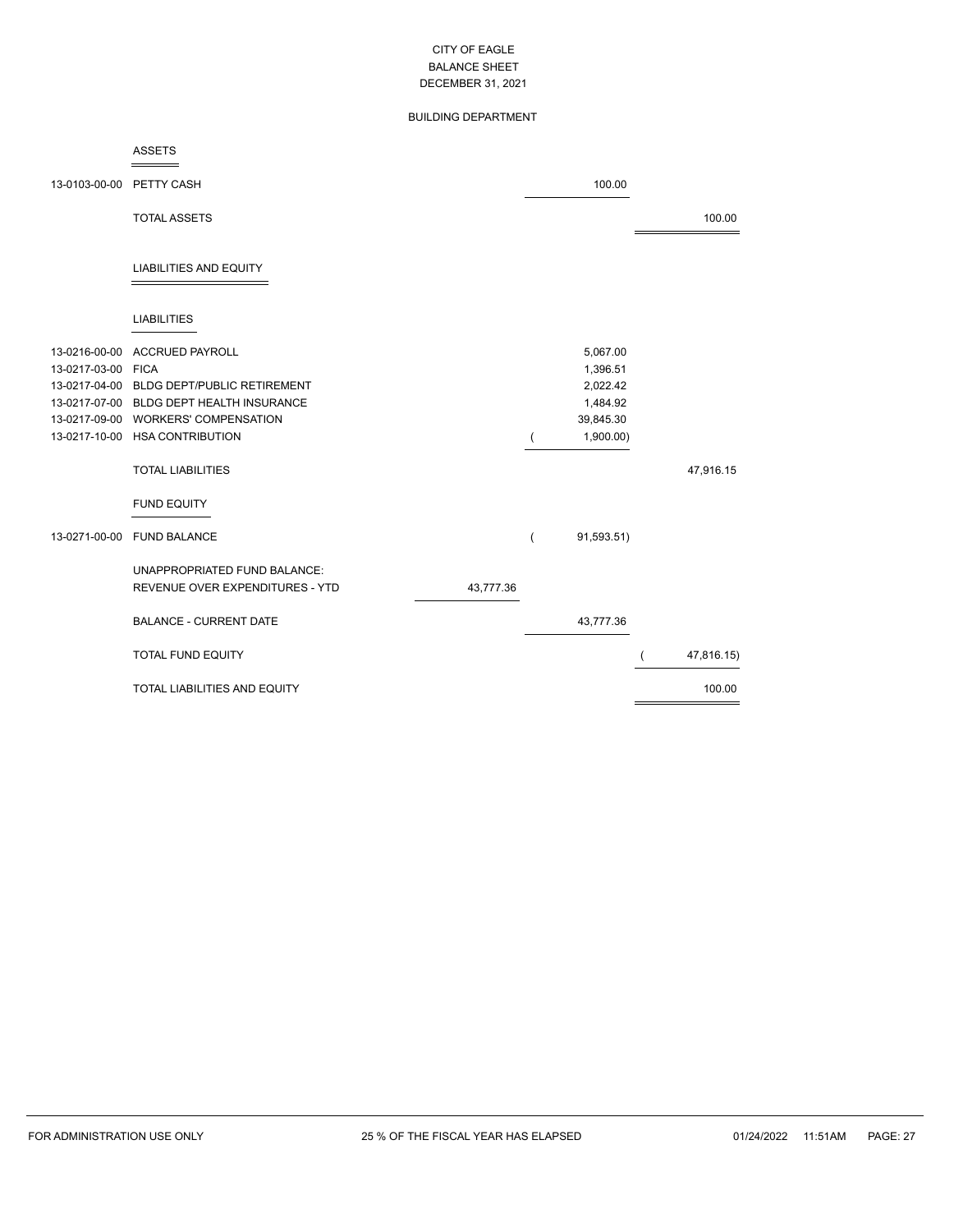### BUILDING DEPARTMENT

|               |                                           | PERIOD ACTUAL | <b>YTD ACTUAL</b> | <b>BUDGET</b> | <b>UNEARNED</b>             | <b>PCNT</b> |
|---------------|-------------------------------------------|---------------|-------------------|---------------|-----------------------------|-------------|
|               | <b>REVENUE</b>                            |               |                   |               |                             |             |
| 13-0301-00-00 | MONTHLY TRANSFER TO DEPTS                 | 269,533.28    | 269,533.28        | 1,156,430.00  | 886,896.72                  | 23.3        |
|               | <b>TOTAL FUND REVENUE</b>                 | 269,533.28    | 269,533.28        | 1,156,430.00  | 886,896.72                  | 23.3        |
|               | <b>EXPENDITURES</b>                       |               |                   |               |                             |             |
|               | <b>ADMINISTRATION</b>                     |               |                   |               |                             |             |
| 13-0413-05-00 | OFFICE EXPENSES                           | 1,617.64      | 1,617.64          | 6,500.00      | 4,882.36                    | 24.9        |
| 13-0413-08-00 | LEGAL ADS & PUBLICATIONS                  | 27.00         | 27.00             | 400.00        | 373.00                      | 6.8         |
| 13-0413-09-00 | <b>COMMERCIAL PLAN REVIEW</b>             | .00           | .00               | 6,000.00      | 6,000.00                    | .0          |
| 13-0413-12-00 | <b>TRAINING &amp; CERTIFICATION RENEW</b> | 414.00        | 414.00            | 4,400.00      | 3,986.00                    | 9.4         |
| 13-0413-13-00 | <b>TRAVEL &amp; PER DIEM</b>              | .00           | .00               | 3,000.00      | 3,000.00                    | .0          |
| 13-0413-14-00 | PROFESSIONAL DUES                         | .00           | .00               | 540.00        | 540.00                      | .0          |
| 13-0413-25-00 | <b>MISCELLANEOUS</b>                      | .00           | .00               | 300.00        | 300.00                      | .0          |
| 13-0413-28-00 | <b>RESOURCE MATERIALS</b>                 | 702.15        | 702.15            | 1,500.00      | 797.85                      | 46.8        |
| 13-0413-29-00 | <b>BUILDING PERMIT REFUNDS</b>            | 250.00        | 250.00            | .00           | 250.00)                     | .0          |
| 13-0413-29-03 | MECHANICAL FEE REFUND                     | 2,510.00      | 2,510.00          | 500.00        | 2,010.00)                   | 502.0       |
| 13-0413-29-04 | PLUMBING PERMIT REFUND                    | 905.00        | 905.00            | 500.00        | 405.00)                     | 181.0       |
| 13-0413-29-05 | ELECTRICAL PERMIT REFUND                  | 970.00        | 970.00            | 500.00        | 470.00)                     | 194.0       |
| 13-0413-30-00 | <b>UNIFORMS</b>                           | .00           | .00               | 1,750.00      | 1,750.00                    | .0          |
|               | <b>TOTAL ADMINISTRATION</b>               | 7,395.79      | 7,395.79          | 25,890.00     | 18,494.21                   | 28.6        |
|               | <b>PERSONNEL</b>                          |               |                   |               |                             |             |
| 13-0415-10-00 | SALARIES-FULL TIME                        | 82,798.12     | 82,798.12         | 407,000.00    | 324,201.88                  | 20.3        |
| 13-0415-11-00 | <b>OVERTIME</b>                           | 463.61        | 463.61            | 8,000.00      | 7,536.39                    | 5.8         |
| 13-0415-21-00 | <b>FICA</b>                               | 6,076.43      | 6,076.43          | 31,800.00     | 25,723.57                   | 19.1        |
| 13-0415-22-00 | <b>PERSI</b>                              | 9,941.40      | 9,941.40          | 49,700.00     | 39,758.60                   | 20.0        |
| 13-0415-23-00 | HRA BUY-DOWN                              | 125.66        | 125.66            | 9,240.00      | 9,114.34                    | 1.4         |
| 13-0415-24-00 | <b>WORKERS' COMPENSATION</b>              | 2,814.27      | 2,814.27          | .00.          | $\overline{ }$<br>2,814.27) | $.0\,$      |
| 13-0415-25-00 | <b>INSURANCE</b>                          | 14,883.24     | 14,883.24         | 87,000.00     | 72,116.76                   | 17.1        |
| 13-0415-26-00 | <b>HSA CONTRIBUTION</b>                   | 600.00        | 600.00            | 1,200.00      | 600.00                      | 50.0        |
| 13-0415-28-00 | PTO CASH OUT                              | .00           | .00               | 5,000.00      | 5,000.00                    | .0          |
|               | TOTAL PERSONNEL                           | 117,702.73    | 117,702.73        | 598,940.00    | 481,237.27                  | 19.7        |
|               | <b>CONTRACTS &amp; AGREEMENTS</b>         |               |                   |               |                             |             |
|               |                                           |               |                   |               |                             |             |
| 13-0416-09-00 | PLUMBING INSPECTOR                        | 25,050.81     | 25,050.81         | 150,000.00    | 124,949.19                  | 16.7        |
| 13-0416-11-00 | MECHANICAL INSPECTOR                      | 32,447.50     | 32,447.50         | 150,000.00    | 117,552.50                  | 21.6        |
| 13-0416-13-00 | <b>BLDG INSPECTOR</b>                     | 8,332.00      | 8,332.00          | 62,000.00     | 53,668.00                   | 13.4        |
|               | 13-0416-14-00 PLAN REVIEW - CONTRACT      | .00           | .00               | 15,000.00     | 15,000.00                   | .0          |
|               | 13-0416-25-00 ELECTRICAL INSPECTOR        | 34,827.09     | 34,827.09         | 150,000.00    | 115,172.91                  | 23.2        |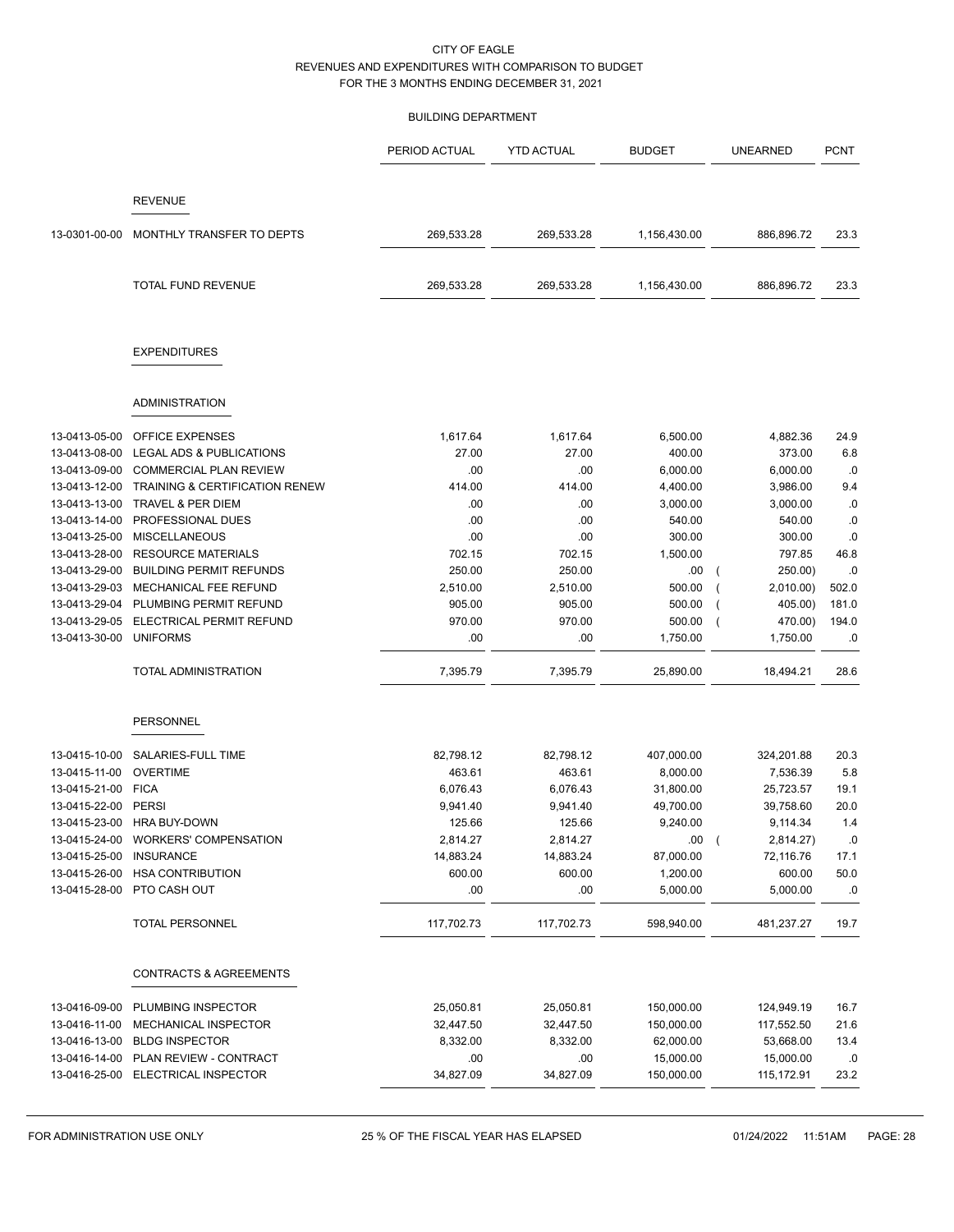# BUILDING DEPARTMENT

|               |                                | PERIOD ACTUAL | <b>YTD ACTUAL</b> | <b>BUDGET</b> | <b>UNEXPENDED</b> | <b>PCNT</b> |
|---------------|--------------------------------|---------------|-------------------|---------------|-------------------|-------------|
|               | TOTAL CONTRACTS & AGREEMENTS   | 100,657.40    | 100,657.40        | 527,000.00    | 426,342.60        | 19.1        |
|               | <b>VEHICLE OPERATIONS</b>      |               |                   |               |                   |             |
| 13-0417-02-00 | <b>GAS AND OIL</b>             | .00           | .00               | 600.00        | 600.00            | .0          |
| 13-0417-03-00 | <b>VEHICLE REPLACEMENT</b>     | .00           | .00               | 4,000.00      | 4,000.00          | .0          |
|               | TOTAL VEHICLE OPERATIONS       | .00           | .00               | 4,600.00      | 4,600.00          | .0          |
|               | <b>TOTAL FUND EXPENDITURES</b> | 225,755.92    | 225,755.92        | 1,156,430.00  | 930,674.08        | 19.5        |
|               | NET REVENUE OVER EXPENDITURES  | 43,777.36     | 43,777.36         | .00           | 43,777.36)        | .0          |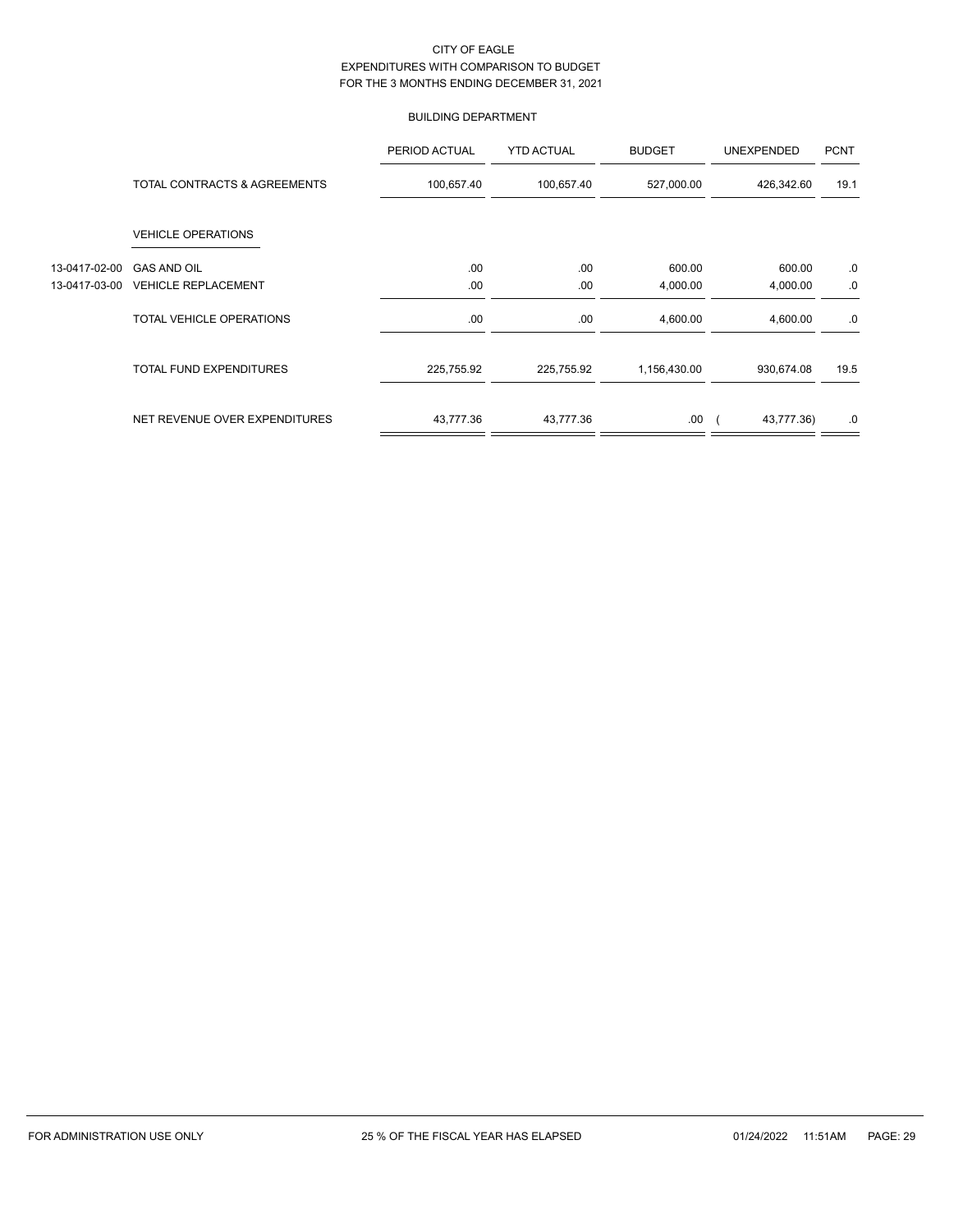# P&Z DEPARTMENT

### ASSETS

| 14-0103-00-00      | PETTY CASH                               |           |                | 50.00      |            |
|--------------------|------------------------------------------|-----------|----------------|------------|------------|
|                    | <b>TOTAL ASSETS</b>                      |           |                |            | 50.00      |
|                    |                                          |           |                |            |            |
|                    | <b>LIABILITIES AND EQUITY</b>            |           |                |            |            |
|                    |                                          |           |                |            |            |
|                    | <b>LIABILITIES</b>                       |           |                |            |            |
| 14-0216-00-00      | <b>ACCRUED PAYROLL</b>                   |           |                | 9,808.33   |            |
| 14-0217-03-00 FICA |                                          |           |                | 3,391.86   |            |
|                    | 14-0217-04-00 P&Z DEPT/PUBLIC RETIREMENT |           |                | 5,215.16   |            |
|                    | 14-0217-07-00 P&Z DEPT HEALTH INSURANCE  |           | $\overline{ }$ | 38,551.00) |            |
|                    | 14-0217-08-00 P&Z DEPT/GARNISHMENTS      |           |                | 203.34     |            |
|                    | 14-0217-09-00 WORKERS' COMPENSATION      |           |                | 67,208.66  |            |
|                    | <b>TOTAL LIABILITIES</b>                 |           |                |            | 47,276.35  |
|                    | <b>FUND EQUITY</b>                       |           |                |            |            |
| 14-0271-00-00      | <b>FUND BALANCE</b>                      |           | (              | 59,544.03) |            |
|                    | UNAPPROPRIATED FUND BALANCE:             |           |                |            |            |
|                    | <b>REVENUE OVER EXPENDITURES - YTD</b>   | 12,317.68 |                |            |            |
|                    |                                          |           |                |            |            |
|                    | <b>BALANCE - CURRENT DATE</b>            |           |                | 12,317.68  |            |
|                    | <b>TOTAL FUND EQUITY</b>                 |           |                |            | 47,226.35) |
|                    | TOTAL LIABILITIES AND EQUITY             |           |                |            | 50.00      |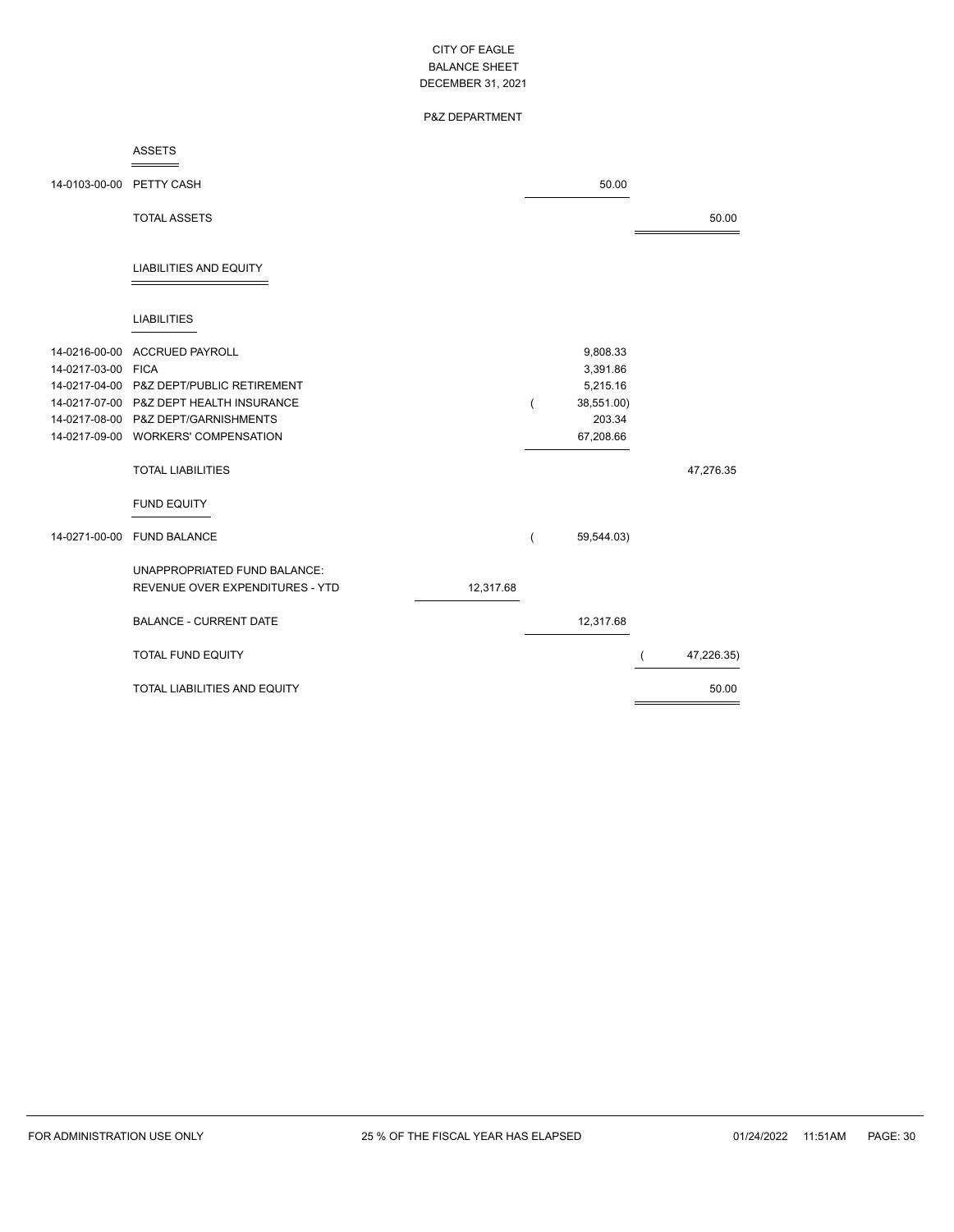## P&Z DEPARTMENT

|               |                                      | PERIOD ACTUAL | <b>YTD ACTUAL</b> | <b>BUDGET</b> | <b>UNEARNED</b> | <b>PCNT</b> |
|---------------|--------------------------------------|---------------|-------------------|---------------|-----------------|-------------|
|               | <b>REVENUE</b>                       |               |                   |               |                 |             |
|               |                                      |               |                   |               |                 |             |
| 14-0301-00-00 | MONTHLY TRANSFER TO DEPTS            | 261,059.28    | 261,059.28        | 1,214,100.00  | 953,040.72      | 21.5        |
|               | TOTAL FUND REVENUE                   | 261,059.28    | 261,059.28        | 1,214,100.00  | 953,040.72      | 21.5        |
|               | <b>EXPENDITURES</b>                  |               |                   |               |                 |             |
|               | ADMINISTRATION                       |               |                   |               |                 |             |
| 14-0413-05-00 | <b>OFFICE EXPENSES</b>               | 157.85        | 157.85            | 1,800.00      | 1,642.15        | 8.8         |
| 14-0413-06-00 | DUPLICATION/PUBLISHING/PRNTG         | .00           | .00               | 1,000.00      | 1,000.00        | .0          |
| 14-0413-08-00 | LEGAL ADS & PUBLICATIONS             | 862.29        | 862.29            | 8,000.00      | 7,137.71        | 10.8        |
| 14-0413-12-00 | PERSONNEL TRAINING                   | .00           | .00.              | 5,100.00      | 5,100.00        | .0          |
| 14-0413-13-00 | TRAVEL & PER DIEM                    | .00           | .00               | 15,000.00     | 15,000.00       | .0          |
| 14-0413-14-00 | PROFESSIONAL DUES                    | 684.00        | 684.00            | 2,500.00      | 1,816.00        | 27.4        |
| 14-0413-25-00 | <b>MISCELLANEOUS</b>                 | .00           | .00.              | 1,000.00      | 1,000.00        | .0          |
| 14-0413-26-00 | REIMBURSE-ANNEX/ZONING/DR FEES       | 1,866.54      | 1,866.54          | 3,000.00      | 1,133.46        | 62.2        |
| 14-0413-28-00 | <b>RESOURCE MATERIALS</b>            | .00           | .00.              | 200.00        | 200.00          | .0          |
| 14-0413-30-01 | <b>ENVIRONMENTAL REVIEW SERVICES</b> | .00           | .00               | 5,000.00      | 5,000.00        | .0          |
| 14-0413-37-00 | ARBORICULTURE                        | .00           | .00               | 500.00        | 500.00          | .0          |
|               | TOTAL ADMINISTRATION                 | 3,570.68      | 3,570.68          | 43,100.00     | 39,529.32       | 8.3         |
|               | <b>PERSONNEL</b>                     |               |                   |               |                 |             |
| 14-0415-10-00 | SALARIES-FULL TIME                   | 186,532.03    | 186,532.03        | 788,000.00    | 601,467.97      | 23.7        |
| 14-0415-11-00 | <b>OVERTIME</b>                      | 496.36        | 496.36            | 11,300.00     | 10,803.64       | 4.4         |
| 14-0415-21-00 | <b>FICA</b>                          | 13,939.50     | 13,939.50         | 61,500.00     | 47,560.50       | 22.7        |
| 14-0415-22-00 | PERSI                                | 22,331.13     | 22,331.13         | 95,600.00     | 73,268.87       | 23.4        |
| 14-0415-24-00 | <b>WORKERS' COMPENSATION</b>         | 3,046.85      | 3,046.85          | .00.          | 3,046.85)       | .0          |
| 14-0415-25-00 | <b>INSURANCE</b>                     | 17,950.05     | 17,950.05         | 137,000.00    | 119,049.95      | 13.1        |
| 14-0415-26-00 | <b>HSA CONTRIBUTION</b>              | 400.00        | 400.00            | 4,800.00      | 4,400.00        | 8.3         |
|               | 14-0415-29-00 PTO CASH OUT           | .00           | .00               | 15,000.00     | 15,000.00       | ${\bf .0}$  |
| 14-0415-30-00 | HRA BUY- DOWN                        | .00           | .00               | 17,000.00     | 17,000.00       | .0          |
|               | <b>TOTAL PERSONNEL</b>               | 244,695.92    | 244,695.92        | 1,130,200.00  | 885,504.08      | 21.7        |
|               | <b>CONTRACTS &amp; AGREEMENTS</b>    |               |                   |               |                 |             |
| 14-0416-02-00 | TRAILS CONSULTANTS-STUDIES           | .00           | .00               | 20,000.00     | 20,000.00       | .0          |
| 14-0416-03-00 | PROFESSIONAL SERVICE CONTRACTS       | 475.00        | 475.00            | 10,000.00     | 9,525.00        | 4.8         |
|               | TOTAL CONTRACTS & AGREEMENTS         | 475.00        | 475.00            | 30,000.00     | 29,525.00       | 1.6         |

PUBLIC RELATIONS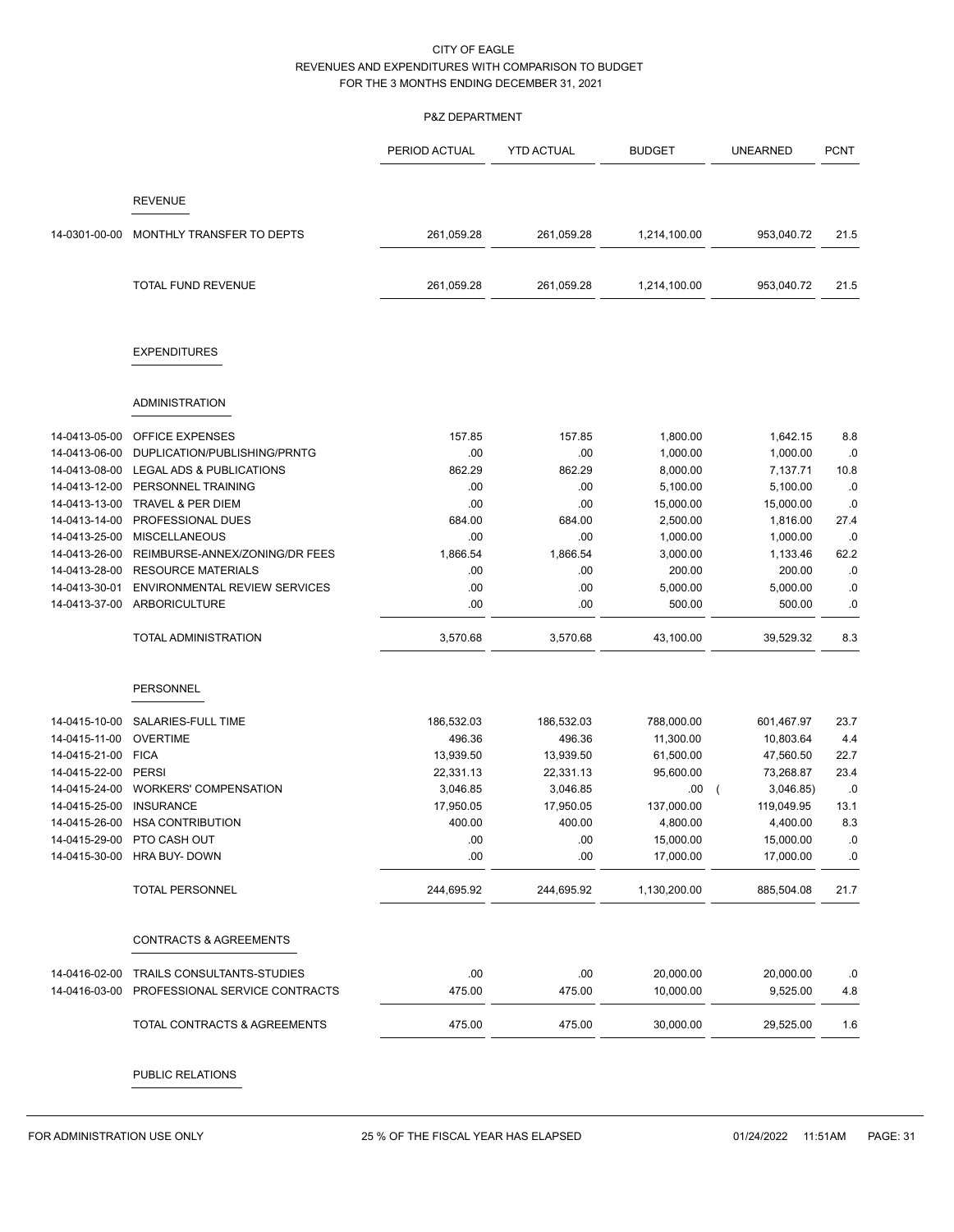# P&Z DEPARTMENT

|               |                                    | PERIOD ACTUAL | <b>YTD ACTUAL</b> | <b>BUDGET</b> | <b>UNEXPENDED</b> | <b>PCNT</b> |
|---------------|------------------------------------|---------------|-------------------|---------------|-------------------|-------------|
|               | 14-0422-01-00 PUBLIC RELATIONS     | .00.          | .00               | 200.00        | 200.00            | .0          |
|               | TOTAL PUBLIC RELATIONS             | .00.          | .00               | 200.00        | 200.00            | $.0\,$      |
|               | <b>CAPITAL OUTLAY</b>              |               |                   |               |                   |             |
| 14-0465-03-00 | <b>OFFICE EQUIPMENT</b>            | .00.          | .00               | 600.00        | 600.00            | .0          |
|               | <b>TOTAL CAPITAL OUTLAY</b>        | .00.          | .00               | 600.00        | 600.00            | .0          |
|               | <b>COMMUNITY PLANNING PROJECTS</b> |               |                   |               |                   |             |
| 14-0468-11-00 | <b>OTHER</b>                       | .00.          | .00.              | 10,000.00     | 10,000.00         | .0          |
|               | TOTAL COMMUNITY PLANNING PROJECTS  | .00.          | .00               | 10,000.00     | 10,000.00         | $.0\,$      |
|               | <b>TOTAL FUND EXPENDITURES</b>     | 248,741.60    | 248,741.60        | 1,214,100.00  | 965,358.40        | 20.5        |
|               | NET REVENUE OVER EXPENDITURES      | 12,317.68     | 12,317.68         | .00.          | 12,317.68)        | .0          |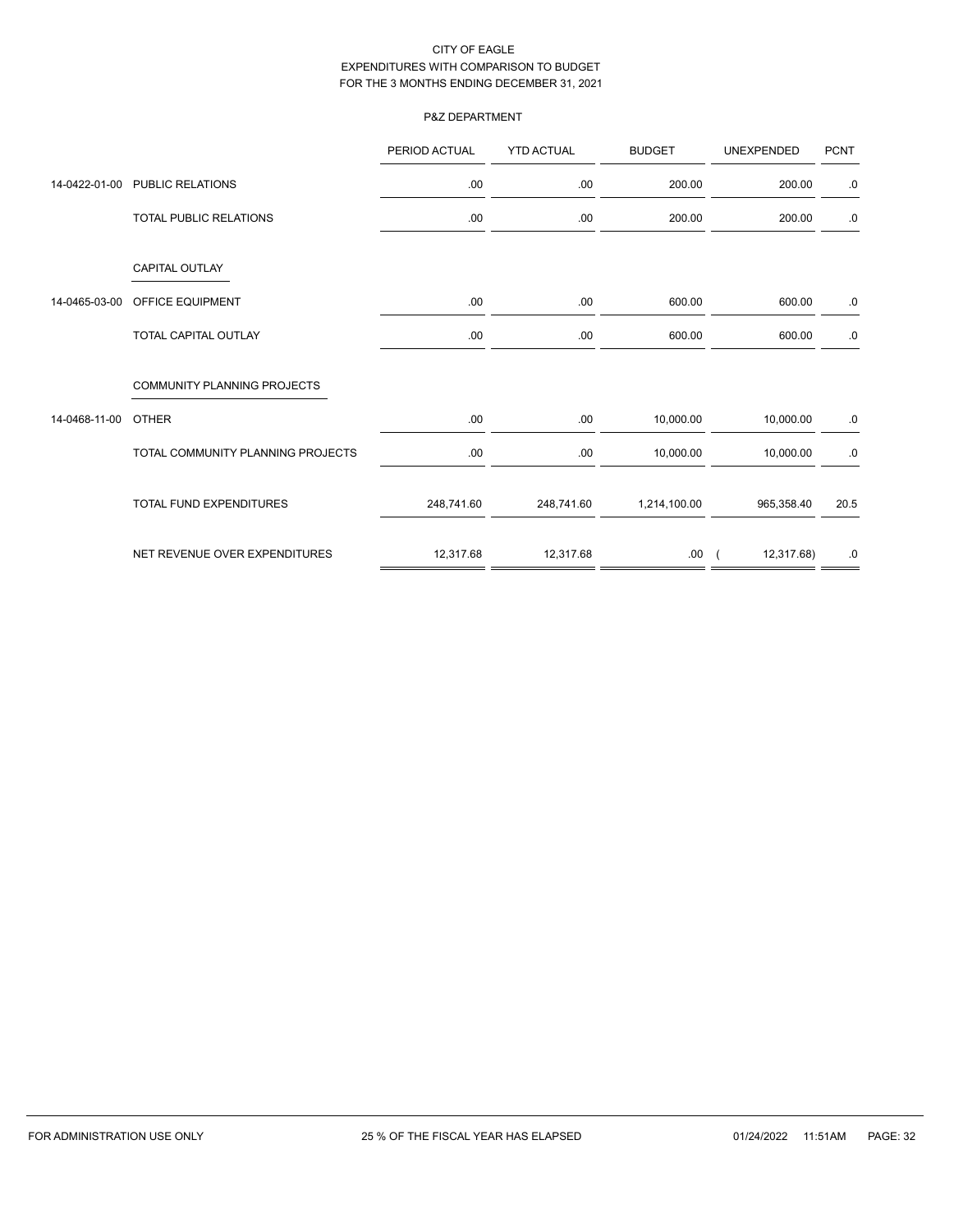# RECREATION - PARKS AND REC

|                    | <b>ASSETS</b>                                                   |            |                |            |           |
|--------------------|-----------------------------------------------------------------|------------|----------------|------------|-----------|
| 17-0101-00-00 CASH |                                                                 |            |                | 76,161.10  |           |
|                    | <b>TOTAL ASSETS</b>                                             |            |                |            | 76,161.10 |
|                    | <b>LIABILITIES AND EQUITY</b>                                   |            |                |            |           |
|                    | <b>LIABILITIES</b>                                              |            |                |            |           |
| 17-0217-02-00      | FEDERAL WITHOLDING TAX                                          |            |                | 29.48      |           |
| 17-0217-03-00 FICA |                                                                 |            |                | 1,637.19   |           |
|                    | 17-0217-04-00 PUBLIC RETIREMENT                                 |            |                | 1,079.92   |           |
|                    | 17-0217-07-00 HEALTH INSURANCE                                  |            | $\overline{ }$ | 8,790.87)  |           |
| 17-0217-09-00      | <b>WORKERS' COMPENSATION</b>                                    |            |                | 33,780.61  |           |
|                    | 17-0217-10-00 HSA CONTRIBUTION                                  |            |                | 4,225.93)  |           |
|                    | <b>TOTAL LIABILITIES</b>                                        |            |                |            | 23,510.40 |
|                    | <b>FUND EQUITY</b>                                              |            |                |            |           |
|                    | 17-0271-00-00 FUND BALANCE                                      |            |                | 133,692.11 |           |
|                    | UNAPPROPRIATED FUND BALANCE:<br>REVENUE OVER EXPENDITURES - YTD | 81,041.41) |                |            |           |
|                    | <b>BALANCE - CURRENT DATE</b>                                   |            | $\overline{ }$ | 81,041.41) |           |
|                    | <b>TOTAL FUND EQUITY</b>                                        |            |                |            | 52,650.70 |
|                    | TOTAL LIABILITIES AND EQUITY                                    |            |                |            | 76,161.10 |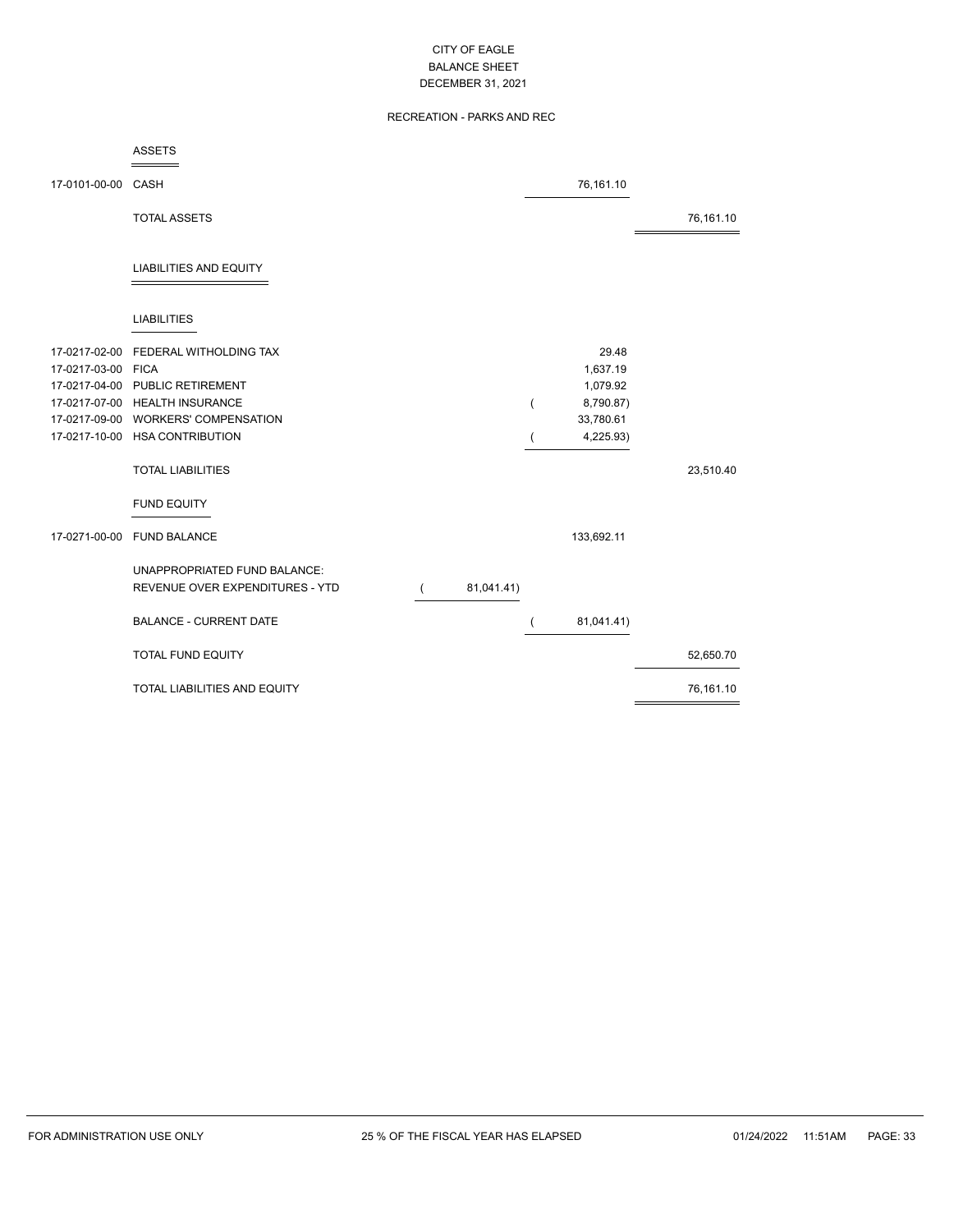# RECREATION - PARKS AND REC

|                                |                                             | PERIOD ACTUAL | <b>YTD ACTUAL</b> | <b>BUDGET</b>        | <b>UNEARNED</b>       | <b>PCNT</b> |
|--------------------------------|---------------------------------------------|---------------|-------------------|----------------------|-----------------------|-------------|
|                                | <b>REVENUE</b>                              |               |                   |                      |                       |             |
|                                |                                             |               |                   |                      |                       |             |
| 17-0301-00-00                  | FUNDING FROM GENERAL FUND                   | .00           | .00               | 443,770.00           | 443,770.00            | .0          |
| 17-0302-00-00                  | <b>REGISTRATION</b>                         | 32,706.85     | 32,706.85         | 188,000.00           | 155,293.15            | 17.4        |
| 17-0302-01-00                  | <b>SPONSORSHIPS</b>                         | .00           | .00               | 10,000.00            | 10,000.00             | .0          |
| 17-0302-03-00                  | PARK RESERVATION FEES                       | 4,107.50      | 4,107.50          | 20,000.00            | 15,892.50             | 20.5        |
| 17-0303-00-00                  | <b>SCHOLARSHIP FUNDS</b>                    | .00           | .00               | 1,000.00             | 1,000.00              | .0          |
|                                | <b>TOTAL FUND REVENUE</b>                   | 36,814.35     | 36,814.35         | 662,770.00           | 625,955.65            | 5.6         |
|                                | <b>EXPENDITURES</b>                         |               |                   |                      |                       |             |
|                                | <b>CONTRACTS</b>                            |               |                   |                      |                       |             |
| 17-0416-00-00                  | CONTRACT-PERMITS-CAMPS/CLASSES              | 399.00        | 399.00            | 35,000.00            | 34,601.00             | 1.1         |
| 17-0416-01-00                  | CONTRACT-PERMITS TEAM SPORTS                | 6,130.50      | 6,130.50          | 15,000.00            | 8,869.50              | 40.9        |
|                                |                                             |               |                   |                      |                       |             |
|                                | TOTAL CONTRACTS                             | 6,529.50      | 6,529.50          | 50,000.00            | 43,470.50             | 13.1        |
|                                | PERSONNEL                                   |               |                   |                      |                       |             |
| 17-0420-10-00                  | SALARIES-FULL TIME                          | 76,657.94     | 76,657.94         | 266,500.00           | 189,842.06            | 28.8        |
| 17-0420-11-00                  | SALARIES-SEASONAL                           | 618.68        | 618.68            | 58,500.00            | 57,881.32             | 1.1         |
| 17-0420-15-00                  | SALARIES-PART TIME                          | 2,603.13      | 2,603.13          | 30,500.00            | 27,896.87             | 8.5         |
| 17-0420-18-00                  | <b>OVERTIME</b>                             | 816.63        | 816.63            | 4,000.00             | 3,183.37              | 20.4        |
| 17-0420-21-00                  | <b>FICA</b>                                 | 6,019.29      | 6,019.29          | 27,550.00            | 21,530.71             | 21.9        |
| 17-0420-22-00                  | PERSI                                       | 7,473.73      | 7,473.73          | 31,800.00            | 24,326.27             | 23.5        |
| 17-0420-23-00                  | <b>HRA BUY-DOWN</b>                         | .00           | .00               | 4,620.00             | 4,620.00              | .0          |
| 17-0420-24-00                  | <b>WORKERS' COMPENSATION</b>                | 3,037.98      | 3,037.98          | .00.                 | 3,037.98)<br>$\left($ | .0          |
| 17-0420-25-00                  | <b>INSURANCE</b>                            | 7,237.57      | 7,237.57          | 27,500.00            | 20,262.43             | 26.3        |
| 17-0420-26-00<br>17-0420-27-00 | <b>HSA CONTRIBUTION</b><br>PTO CASH OUT     | 650.00<br>.00 | 650.00<br>.00     | 4,800.00<br>5,400.00 | 4,150.00<br>5,400.00  | 13.5<br>.0  |
|                                | TOTAL PERSONNEL                             | 105,114.95    | 105,114.95        | 461,170.00           | 356,055.05            | 22.8        |
|                                | <b>RESTRICTED FUNDS</b>                     |               |                   |                      |                       |             |
| 17-0421-00-00                  | <b>SCHOLARSHIP FUNDS</b>                    | .00.          | .00               | 1,000.00             | 1,000.00              | .0          |
|                                | TOTAL RESTRICTED FUNDS                      | .00           | .00               | 1,000.00             | 1,000.00              | .0          |
|                                | <b>ADMINISTRATION</b>                       |               |                   |                      |                       |             |
|                                |                                             |               |                   |                      |                       |             |
| 17-0422-00-00                  | TRAINING-PROFESSIONAL DEVELOP               | .00           | .00               | 2,000.00             | 2,000.00              | .0          |
| 17-0422-01-00                  | OFFICE SUPPLIES                             | 129.10        | 129.10            | 1,000.00             | 870.90                | 12.9        |
|                                | 17-0422-02-00 ADVERTISING/MKTING CAMP/CLASS | .00.          | .00               | 5,500.00             | 5,500.00              | .0          |
|                                | 17-0422-02-01 ADVERTISING/MKTNG TEAM SPORTS | .00.          | .00               | 5,500.00             | 5,500.00              | .0          |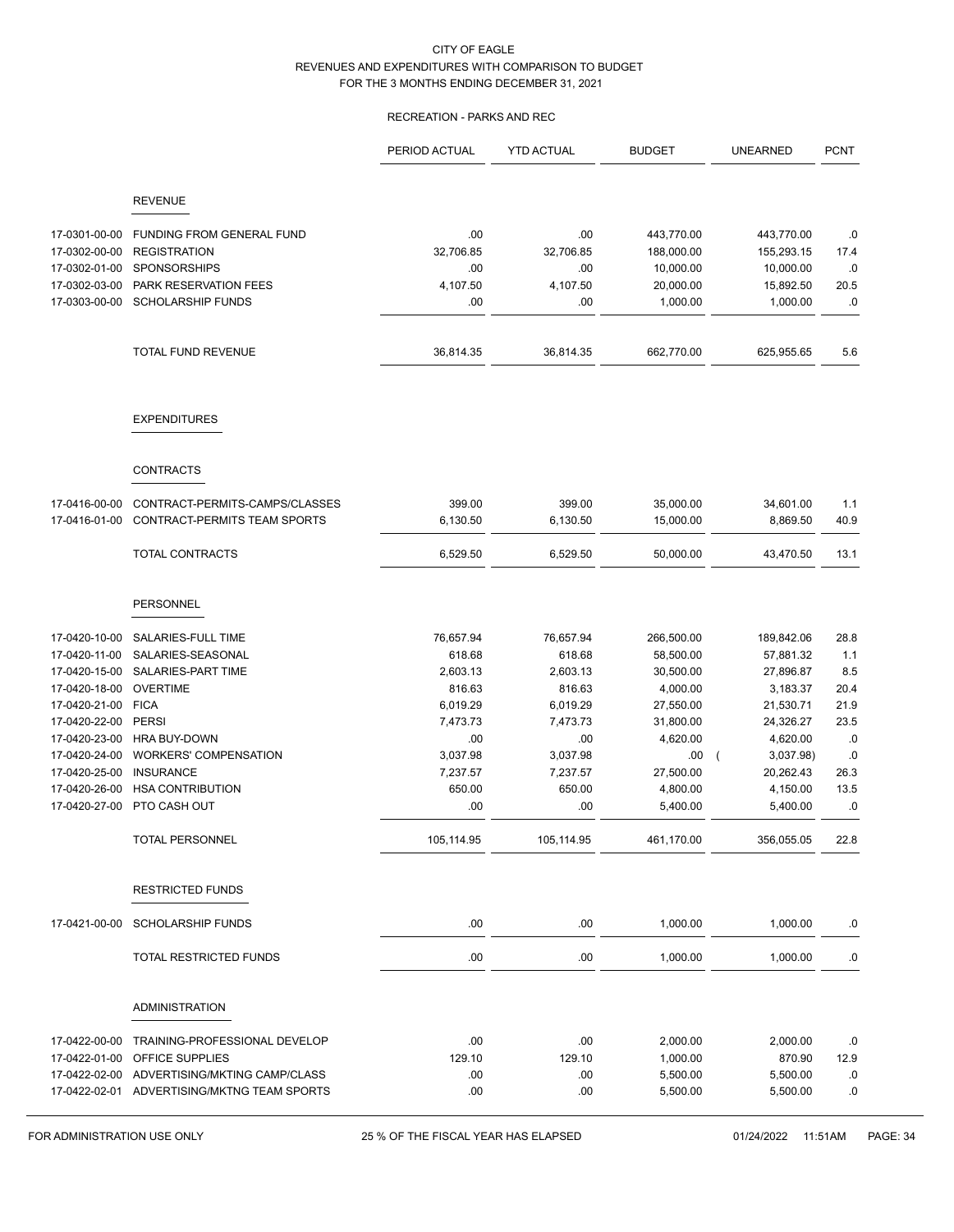# RECREATION - PARKS AND REC

| 17-0422-04-00<br><b>GAS/MILEAGE</b><br>38.03<br>38.03<br>100.00<br>38.0<br>61.97<br>.00<br>.00<br>10,000.00<br>17-0422-06-00<br>PRINTING AND PUBLISHING<br>10,000.00<br>17-0422-07-00<br>PROFESSIONAL DUES<br>.00<br>.00<br>2,000.00<br>2,000.00<br><b>TRAINING</b><br>17-0422-08-00<br>.00<br>.00<br>3,000.00<br>3,000.00<br>17-0422-09-00<br><b>TRAVEL/PER DIEM</b><br>.00<br>.00<br>8,000.00<br>8,000.00<br><b>BACKGROUND CHECKS</b><br>78.50<br>78.50<br>17-0422-10-00<br>2,000.00<br>1,921.50<br>17-0422-11-00<br>REFUNDS-PARK REC PROGRAMS<br>.00<br>.00<br>2,000.00<br>2,000.00<br>245.63<br>245.63<br>TOTAL ADMINISTRATION<br>41,100.00<br>40,854.37<br><b>RECREATION</b><br>115.50<br>115.50<br>6,000.00<br>17-0423-00-00<br>REC SUPPLIES-CAMPS & CLASSES<br>5,884.50<br>553.74<br>553.74<br>17-0423-00-01<br>REC SUPPLIES-TEAM SPORTS<br>15,000.00<br>14,446.26<br><b>UNIFORMS</b><br>.00<br>17-0423-01-00<br>.00<br>15,000.00<br>15,000.00<br>17-0423-02-00<br><b>FIELD TRIPS</b><br>$37.50)$ (<br>37.50)<br>15,000.00<br>15,037.50<br>17-0423-03-00<br><b>FACILITY RENTAL</b><br>4,337.50<br>4,337.50<br>5,662.50<br>10,000.00<br>17-0423-04-00<br><b>TRANSPORTATION SERVICES</b><br>561.43<br>561.43<br>10,000.00<br>9,438.57<br>DADDY DAUGHTER DANCE<br>2,200.00<br>17-0423-05-00<br>.00<br>.00<br>2,200.00<br>17-0423-07-00<br><b>GLOW IN THE PARK</b><br>.00<br>.00<br>15,500.00<br>15,500.00<br>17-0423-08-00<br>HALLOWEEN TRICK-OR-TREAT<br>.00<br>.00<br>800.00<br>800.00<br>17-0423-09-00<br><b>VETERAN'S BREAKFAST</b><br>365.69<br>365.69<br>1,000.00<br>634.31<br>.00<br>17-0423-10-00<br><b>NEW PROGRAMS</b><br>.00<br>2,000.00<br>2,000.00<br><b>TOTAL RECREATION</b><br>5,896.36<br>5,896.36<br>92,500.00<br>86,603.64<br><b>VEHICLES</b><br>69.32<br>1,000.00<br>17-0424-03-00<br>GAS<br>69.32<br>930.68<br><b>TOTAL VEHICLES</b><br>69.32<br>69.32<br>1,000.00<br>930.68<br><b>CAPITAL EQUIPMENT</b><br>REC EQUIPMENT-TEAM SPORTS<br>.00<br>.00<br>15,000.00<br>17-0425-00-00<br>15,000.00<br>REC EQUIPMENT-CAMPS/CLASSES<br>.00<br>.00<br>1,000.00<br>1,000.00<br>17-0425-01-00<br>.00<br>.00<br>16,000.00<br>16,000.00<br>TOTAL CAPITAL EQUIPMENT<br>TOTAL FUND EXPENDITURES<br>117,855.76<br>117,855.76<br>662,770.00<br>544,914.24<br>NET REVENUE OVER EXPENDITURES<br>81,041.41) (<br>81,041.41)<br>.00.<br>81,041.41 |  | PERIOD ACTUAL | <b>YTD ACTUAL</b> | <b>BUDGET</b> | UNEXPENDED | <b>PCNT</b> |
|--------------------------------------------------------------------------------------------------------------------------------------------------------------------------------------------------------------------------------------------------------------------------------------------------------------------------------------------------------------------------------------------------------------------------------------------------------------------------------------------------------------------------------------------------------------------------------------------------------------------------------------------------------------------------------------------------------------------------------------------------------------------------------------------------------------------------------------------------------------------------------------------------------------------------------------------------------------------------------------------------------------------------------------------------------------------------------------------------------------------------------------------------------------------------------------------------------------------------------------------------------------------------------------------------------------------------------------------------------------------------------------------------------------------------------------------------------------------------------------------------------------------------------------------------------------------------------------------------------------------------------------------------------------------------------------------------------------------------------------------------------------------------------------------------------------------------------------------------------------------------------------------------------------------------------------------------------------------------------------------------------------------------------------------------------------------------------------------------------------------------------------------------------------------------------------------------------------------------------------------------------------------------------------------------------------------------------------------------------|--|---------------|-------------------|---------------|------------|-------------|
|                                                                                                                                                                                                                                                                                                                                                                                                                                                                                                                                                                                                                                                                                                                                                                                                                                                                                                                                                                                                                                                                                                                                                                                                                                                                                                                                                                                                                                                                                                                                                                                                                                                                                                                                                                                                                                                                                                                                                                                                                                                                                                                                                                                                                                                                                                                                                        |  |               |                   |               |            |             |
|                                                                                                                                                                                                                                                                                                                                                                                                                                                                                                                                                                                                                                                                                                                                                                                                                                                                                                                                                                                                                                                                                                                                                                                                                                                                                                                                                                                                                                                                                                                                                                                                                                                                                                                                                                                                                                                                                                                                                                                                                                                                                                                                                                                                                                                                                                                                                        |  |               |                   |               |            | .0          |
|                                                                                                                                                                                                                                                                                                                                                                                                                                                                                                                                                                                                                                                                                                                                                                                                                                                                                                                                                                                                                                                                                                                                                                                                                                                                                                                                                                                                                                                                                                                                                                                                                                                                                                                                                                                                                                                                                                                                                                                                                                                                                                                                                                                                                                                                                                                                                        |  |               |                   |               |            | .0          |
|                                                                                                                                                                                                                                                                                                                                                                                                                                                                                                                                                                                                                                                                                                                                                                                                                                                                                                                                                                                                                                                                                                                                                                                                                                                                                                                                                                                                                                                                                                                                                                                                                                                                                                                                                                                                                                                                                                                                                                                                                                                                                                                                                                                                                                                                                                                                                        |  |               |                   |               |            | .0          |
|                                                                                                                                                                                                                                                                                                                                                                                                                                                                                                                                                                                                                                                                                                                                                                                                                                                                                                                                                                                                                                                                                                                                                                                                                                                                                                                                                                                                                                                                                                                                                                                                                                                                                                                                                                                                                                                                                                                                                                                                                                                                                                                                                                                                                                                                                                                                                        |  |               |                   |               |            | .0          |
|                                                                                                                                                                                                                                                                                                                                                                                                                                                                                                                                                                                                                                                                                                                                                                                                                                                                                                                                                                                                                                                                                                                                                                                                                                                                                                                                                                                                                                                                                                                                                                                                                                                                                                                                                                                                                                                                                                                                                                                                                                                                                                                                                                                                                                                                                                                                                        |  |               |                   |               |            | 3.9         |
|                                                                                                                                                                                                                                                                                                                                                                                                                                                                                                                                                                                                                                                                                                                                                                                                                                                                                                                                                                                                                                                                                                                                                                                                                                                                                                                                                                                                                                                                                                                                                                                                                                                                                                                                                                                                                                                                                                                                                                                                                                                                                                                                                                                                                                                                                                                                                        |  |               |                   |               |            | .0          |
|                                                                                                                                                                                                                                                                                                                                                                                                                                                                                                                                                                                                                                                                                                                                                                                                                                                                                                                                                                                                                                                                                                                                                                                                                                                                                                                                                                                                                                                                                                                                                                                                                                                                                                                                                                                                                                                                                                                                                                                                                                                                                                                                                                                                                                                                                                                                                        |  |               |                   |               |            | .6          |
|                                                                                                                                                                                                                                                                                                                                                                                                                                                                                                                                                                                                                                                                                                                                                                                                                                                                                                                                                                                                                                                                                                                                                                                                                                                                                                                                                                                                                                                                                                                                                                                                                                                                                                                                                                                                                                                                                                                                                                                                                                                                                                                                                                                                                                                                                                                                                        |  |               |                   |               |            |             |
|                                                                                                                                                                                                                                                                                                                                                                                                                                                                                                                                                                                                                                                                                                                                                                                                                                                                                                                                                                                                                                                                                                                                                                                                                                                                                                                                                                                                                                                                                                                                                                                                                                                                                                                                                                                                                                                                                                                                                                                                                                                                                                                                                                                                                                                                                                                                                        |  |               |                   |               |            | 1.9         |
|                                                                                                                                                                                                                                                                                                                                                                                                                                                                                                                                                                                                                                                                                                                                                                                                                                                                                                                                                                                                                                                                                                                                                                                                                                                                                                                                                                                                                                                                                                                                                                                                                                                                                                                                                                                                                                                                                                                                                                                                                                                                                                                                                                                                                                                                                                                                                        |  |               |                   |               |            | 3.7         |
|                                                                                                                                                                                                                                                                                                                                                                                                                                                                                                                                                                                                                                                                                                                                                                                                                                                                                                                                                                                                                                                                                                                                                                                                                                                                                                                                                                                                                                                                                                                                                                                                                                                                                                                                                                                                                                                                                                                                                                                                                                                                                                                                                                                                                                                                                                                                                        |  |               |                   |               |            | .0          |
|                                                                                                                                                                                                                                                                                                                                                                                                                                                                                                                                                                                                                                                                                                                                                                                                                                                                                                                                                                                                                                                                                                                                                                                                                                                                                                                                                                                                                                                                                                                                                                                                                                                                                                                                                                                                                                                                                                                                                                                                                                                                                                                                                                                                                                                                                                                                                        |  |               |                   |               |            | .3)         |
|                                                                                                                                                                                                                                                                                                                                                                                                                                                                                                                                                                                                                                                                                                                                                                                                                                                                                                                                                                                                                                                                                                                                                                                                                                                                                                                                                                                                                                                                                                                                                                                                                                                                                                                                                                                                                                                                                                                                                                                                                                                                                                                                                                                                                                                                                                                                                        |  |               |                   |               |            | 43.4        |
|                                                                                                                                                                                                                                                                                                                                                                                                                                                                                                                                                                                                                                                                                                                                                                                                                                                                                                                                                                                                                                                                                                                                                                                                                                                                                                                                                                                                                                                                                                                                                                                                                                                                                                                                                                                                                                                                                                                                                                                                                                                                                                                                                                                                                                                                                                                                                        |  |               |                   |               |            | 5.6         |
|                                                                                                                                                                                                                                                                                                                                                                                                                                                                                                                                                                                                                                                                                                                                                                                                                                                                                                                                                                                                                                                                                                                                                                                                                                                                                                                                                                                                                                                                                                                                                                                                                                                                                                                                                                                                                                                                                                                                                                                                                                                                                                                                                                                                                                                                                                                                                        |  |               |                   |               |            | .0          |
|                                                                                                                                                                                                                                                                                                                                                                                                                                                                                                                                                                                                                                                                                                                                                                                                                                                                                                                                                                                                                                                                                                                                                                                                                                                                                                                                                                                                                                                                                                                                                                                                                                                                                                                                                                                                                                                                                                                                                                                                                                                                                                                                                                                                                                                                                                                                                        |  |               |                   |               |            | .0          |
|                                                                                                                                                                                                                                                                                                                                                                                                                                                                                                                                                                                                                                                                                                                                                                                                                                                                                                                                                                                                                                                                                                                                                                                                                                                                                                                                                                                                                                                                                                                                                                                                                                                                                                                                                                                                                                                                                                                                                                                                                                                                                                                                                                                                                                                                                                                                                        |  |               |                   |               |            | .0          |
|                                                                                                                                                                                                                                                                                                                                                                                                                                                                                                                                                                                                                                                                                                                                                                                                                                                                                                                                                                                                                                                                                                                                                                                                                                                                                                                                                                                                                                                                                                                                                                                                                                                                                                                                                                                                                                                                                                                                                                                                                                                                                                                                                                                                                                                                                                                                                        |  |               |                   |               |            | 36.6        |
|                                                                                                                                                                                                                                                                                                                                                                                                                                                                                                                                                                                                                                                                                                                                                                                                                                                                                                                                                                                                                                                                                                                                                                                                                                                                                                                                                                                                                                                                                                                                                                                                                                                                                                                                                                                                                                                                                                                                                                                                                                                                                                                                                                                                                                                                                                                                                        |  |               |                   |               |            | .0          |
|                                                                                                                                                                                                                                                                                                                                                                                                                                                                                                                                                                                                                                                                                                                                                                                                                                                                                                                                                                                                                                                                                                                                                                                                                                                                                                                                                                                                                                                                                                                                                                                                                                                                                                                                                                                                                                                                                                                                                                                                                                                                                                                                                                                                                                                                                                                                                        |  |               |                   |               |            | 6.4         |
|                                                                                                                                                                                                                                                                                                                                                                                                                                                                                                                                                                                                                                                                                                                                                                                                                                                                                                                                                                                                                                                                                                                                                                                                                                                                                                                                                                                                                                                                                                                                                                                                                                                                                                                                                                                                                                                                                                                                                                                                                                                                                                                                                                                                                                                                                                                                                        |  |               |                   |               |            |             |
|                                                                                                                                                                                                                                                                                                                                                                                                                                                                                                                                                                                                                                                                                                                                                                                                                                                                                                                                                                                                                                                                                                                                                                                                                                                                                                                                                                                                                                                                                                                                                                                                                                                                                                                                                                                                                                                                                                                                                                                                                                                                                                                                                                                                                                                                                                                                                        |  |               |                   |               |            | 6.9         |
|                                                                                                                                                                                                                                                                                                                                                                                                                                                                                                                                                                                                                                                                                                                                                                                                                                                                                                                                                                                                                                                                                                                                                                                                                                                                                                                                                                                                                                                                                                                                                                                                                                                                                                                                                                                                                                                                                                                                                                                                                                                                                                                                                                                                                                                                                                                                                        |  |               |                   |               |            | 6.9         |
|                                                                                                                                                                                                                                                                                                                                                                                                                                                                                                                                                                                                                                                                                                                                                                                                                                                                                                                                                                                                                                                                                                                                                                                                                                                                                                                                                                                                                                                                                                                                                                                                                                                                                                                                                                                                                                                                                                                                                                                                                                                                                                                                                                                                                                                                                                                                                        |  |               |                   |               |            |             |
|                                                                                                                                                                                                                                                                                                                                                                                                                                                                                                                                                                                                                                                                                                                                                                                                                                                                                                                                                                                                                                                                                                                                                                                                                                                                                                                                                                                                                                                                                                                                                                                                                                                                                                                                                                                                                                                                                                                                                                                                                                                                                                                                                                                                                                                                                                                                                        |  |               |                   |               |            | .0          |
|                                                                                                                                                                                                                                                                                                                                                                                                                                                                                                                                                                                                                                                                                                                                                                                                                                                                                                                                                                                                                                                                                                                                                                                                                                                                                                                                                                                                                                                                                                                                                                                                                                                                                                                                                                                                                                                                                                                                                                                                                                                                                                                                                                                                                                                                                                                                                        |  |               |                   |               |            | 0.0         |
|                                                                                                                                                                                                                                                                                                                                                                                                                                                                                                                                                                                                                                                                                                                                                                                                                                                                                                                                                                                                                                                                                                                                                                                                                                                                                                                                                                                                                                                                                                                                                                                                                                                                                                                                                                                                                                                                                                                                                                                                                                                                                                                                                                                                                                                                                                                                                        |  |               |                   |               |            | $\cdot$ 0   |
|                                                                                                                                                                                                                                                                                                                                                                                                                                                                                                                                                                                                                                                                                                                                                                                                                                                                                                                                                                                                                                                                                                                                                                                                                                                                                                                                                                                                                                                                                                                                                                                                                                                                                                                                                                                                                                                                                                                                                                                                                                                                                                                                                                                                                                                                                                                                                        |  |               |                   |               |            | 17.8        |
|                                                                                                                                                                                                                                                                                                                                                                                                                                                                                                                                                                                                                                                                                                                                                                                                                                                                                                                                                                                                                                                                                                                                                                                                                                                                                                                                                                                                                                                                                                                                                                                                                                                                                                                                                                                                                                                                                                                                                                                                                                                                                                                                                                                                                                                                                                                                                        |  |               |                   |               |            | .0          |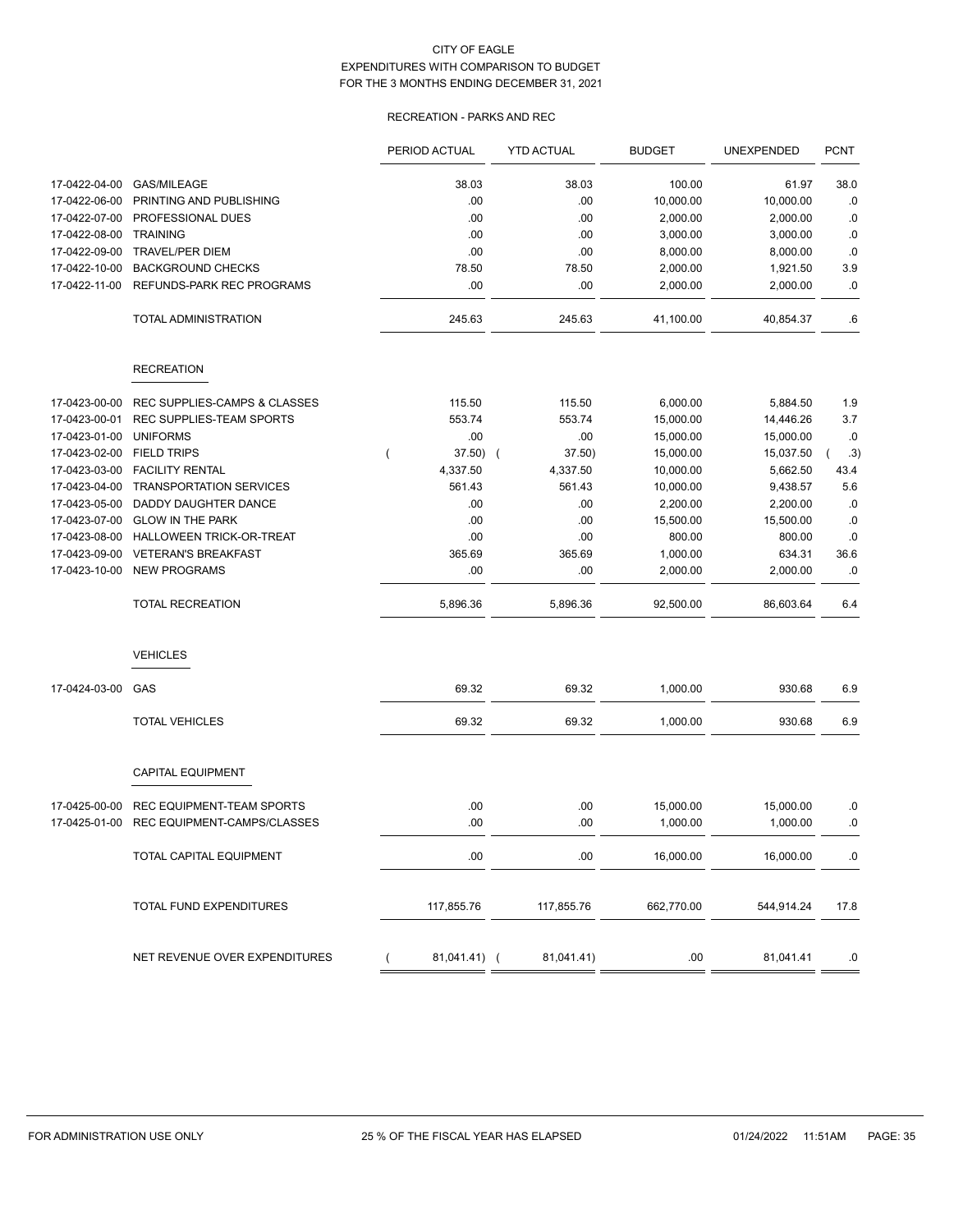### IT DEPARTMENT

### LIABILITIES AND EQUITY

### LIABILITIES

| 18-0217-03-00<br>18-0217-04-00<br>18-0217-07-00<br>18-0217-09-00<br>18-0217-10-00 | <b>FICA</b><br><b>PUBLIC RETIRMENT</b><br><b>HEALTH INSURANCE</b><br><b>WORKERS' COMPENSATION</b><br><b>HSA CONTRIBUTION</b> |           | 555.58<br>936.81<br>28,718.98)<br>1,544.35<br>820.00 |            |
|-----------------------------------------------------------------------------------|------------------------------------------------------------------------------------------------------------------------------|-----------|------------------------------------------------------|------------|
|                                                                                   | <b>TOTAL LIABILITIES</b>                                                                                                     |           |                                                      | 24,862.24) |
|                                                                                   | <b>FUND EQUITY</b>                                                                                                           |           |                                                      |            |
| 18-0271-00-00                                                                     | <b>FUND BALANCE</b>                                                                                                          |           | 2,402.36)                                            |            |
|                                                                                   | UNAPPROPRIATED FUND BALANCE:<br>REVENUE OVER EXPENDITURES - YTD                                                              | 27,264.60 |                                                      |            |
|                                                                                   | <b>BALANCE - CURRENT DATE</b>                                                                                                |           | 27,264.60                                            |            |
|                                                                                   | <b>TOTAL FUND EQUITY</b>                                                                                                     |           |                                                      | 24,862.24  |
|                                                                                   | TOTAL LIABILITIES AND EQUITY                                                                                                 |           |                                                      | .00.       |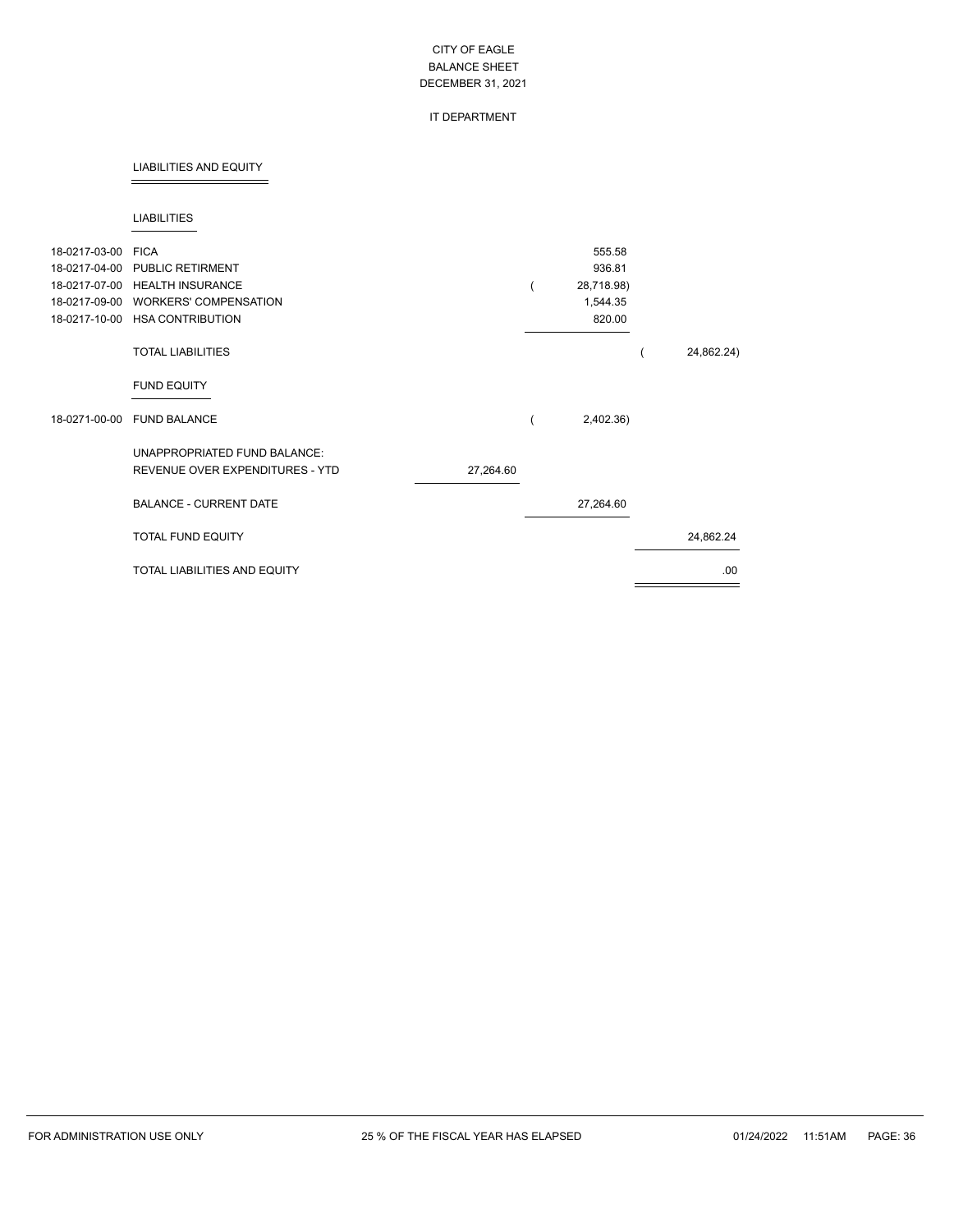### IT DEPARTMENT

|                                                                                                                                                       |                                                                                                                                                                                                             | PERIOD ACTUAL                                                                                          | <b>YTD ACTUAL</b>                                                                                      | <b>BUDGET</b>                                                                                                          | <b>UNEARNED</b>                                                                                                                          | <b>PCNT</b>                                                            |
|-------------------------------------------------------------------------------------------------------------------------------------------------------|-------------------------------------------------------------------------------------------------------------------------------------------------------------------------------------------------------------|--------------------------------------------------------------------------------------------------------|--------------------------------------------------------------------------------------------------------|------------------------------------------------------------------------------------------------------------------------|------------------------------------------------------------------------------------------------------------------------------------------|------------------------------------------------------------------------|
|                                                                                                                                                       | <b>REVENUE</b>                                                                                                                                                                                              |                                                                                                        |                                                                                                        |                                                                                                                        |                                                                                                                                          |                                                                        |
| 18-0301-00-00                                                                                                                                         | MONTHLY TRANSFER TO DEPTS                                                                                                                                                                                   | 175,549.83                                                                                             | 175,549.83                                                                                             | 893,820.00                                                                                                             | 718,270.17                                                                                                                               | 19.6                                                                   |
|                                                                                                                                                       | TOTAL FUND REVENUE                                                                                                                                                                                          | 175,549.83                                                                                             | 175,549.83                                                                                             | 893,820.00                                                                                                             | 718,270.17                                                                                                                               | 19.6                                                                   |
|                                                                                                                                                       | <b>EXPENDITURES</b>                                                                                                                                                                                         |                                                                                                        |                                                                                                        |                                                                                                                        |                                                                                                                                          |                                                                        |
|                                                                                                                                                       | ADMINISTRATION                                                                                                                                                                                              |                                                                                                        |                                                                                                        |                                                                                                                        |                                                                                                                                          |                                                                        |
| 18-0413-01-00<br>18-0413-02-00<br>18-0413-03-00 TRAINING<br>18-0413-05-00<br>18-0413-06-00                                                            | OFFICE SUPPLIES<br><b>SUPPLIES</b><br>18-0413-04-00 TRAVEL AND PER DIEM<br>PROFESSIONAL DUES<br><b>UNIFORMS</b><br>TOTAL ADMINISTRATION                                                                     | .00<br>.00<br>.00<br>.00<br>.00<br>.00<br>.00                                                          | .00<br>.00<br>.00<br>.00<br>.00<br>.00<br>.00                                                          | 1,000.00<br>4,000.00<br>6,450.00<br>6,600.00<br>750.00<br>800.00<br>19,600.00                                          | 1,000.00<br>4,000.00<br>6,450.00<br>6,600.00<br>750.00<br>800.00<br>19,600.00                                                            | .0<br>$.0\,$<br>$.0\,$<br>$.0\,$<br>.0<br>.0<br>.0                     |
|                                                                                                                                                       | <b>PERSONNEL</b>                                                                                                                                                                                            |                                                                                                        |                                                                                                        |                                                                                                                        |                                                                                                                                          |                                                                        |
| 18-0415-10-00<br>18-0415-11-00<br>18-0415-21-00<br>18-0415-22-00<br>18-0415-23-00<br>18-0415-24-00<br>18-0415-25-00<br>18-0415-26-00<br>18-0415-27-00 | SALARIES (FULL TIME)<br>IT DEPT/OVERTIME<br><b>FICA</b><br><b>PERSI</b><br><b>HRA BUY- DOWN</b><br><b>WORKERS' COMPENSATION</b><br><b>INSURANCE</b><br><b>HSA</b><br>PTO CASH OUT<br><b>TOTAL PERSONNEL</b> | 61,829.04<br>506.91<br>4,498.49<br>7,442.89<br>.00<br>118.03<br>9,189.67<br>180.00<br>.00<br>83,765.03 | 61,829.04<br>506.91<br>4,498.49<br>7,442.89<br>.00<br>118.03<br>9,189.67<br>180.00<br>.00<br>83,765.03 | 237,000.00<br>3,000.00<br>18,500.00<br>28,800.00<br>4,620.00<br>.00<br>41,300.00<br>1,200.00<br>2,000.00<br>336,420.00 | 175,170.96<br>2,493.09<br>14,001.51<br>21,357.11<br>4,620.00<br>118.03)<br>$\sqrt{2}$<br>32,110.33<br>1,020.00<br>2,000.00<br>252,654.97 | 26.1<br>16.9<br>24.3<br>25.8<br>.0<br>.0<br>22.3<br>15.0<br>.0<br>24.9 |
|                                                                                                                                                       | <b>CONTRACT &amp; AGREEMENTS</b>                                                                                                                                                                            |                                                                                                        |                                                                                                        |                                                                                                                        |                                                                                                                                          |                                                                        |
| 18-0416-01-00                                                                                                                                         | CONTRACT AND AGREEMENTS                                                                                                                                                                                     | 30,326.54                                                                                              | 30,326.54                                                                                              | 330,000.00                                                                                                             | 299,673.46                                                                                                                               | 9.2                                                                    |
|                                                                                                                                                       | TOTAL CONTRACT & AGREEMENTS                                                                                                                                                                                 | 30,326.54                                                                                              | 30,326.54                                                                                              | 330,000.00                                                                                                             | 299,673.46                                                                                                                               | 9.2                                                                    |
|                                                                                                                                                       | INTERNET/PHONE SERVICES                                                                                                                                                                                     |                                                                                                        |                                                                                                        |                                                                                                                        |                                                                                                                                          |                                                                        |
| 18-0417-01-00                                                                                                                                         | <b>INTERNET &amp; PHONE SERVICES</b>                                                                                                                                                                        | 10,799.08                                                                                              | 10,799.08                                                                                              | 74,000.00                                                                                                              | 63,200.92                                                                                                                                | 14.6                                                                   |
|                                                                                                                                                       | TOTAL INTERNET/PHONE SERVICES                                                                                                                                                                               | 10,799.08                                                                                              | 10,799.08                                                                                              | 74,000.00                                                                                                              | 63,200.92                                                                                                                                | 14.6                                                                   |
|                                                                                                                                                       |                                                                                                                                                                                                             |                                                                                                        |                                                                                                        |                                                                                                                        |                                                                                                                                          |                                                                        |

OPERATIONAL RESERVE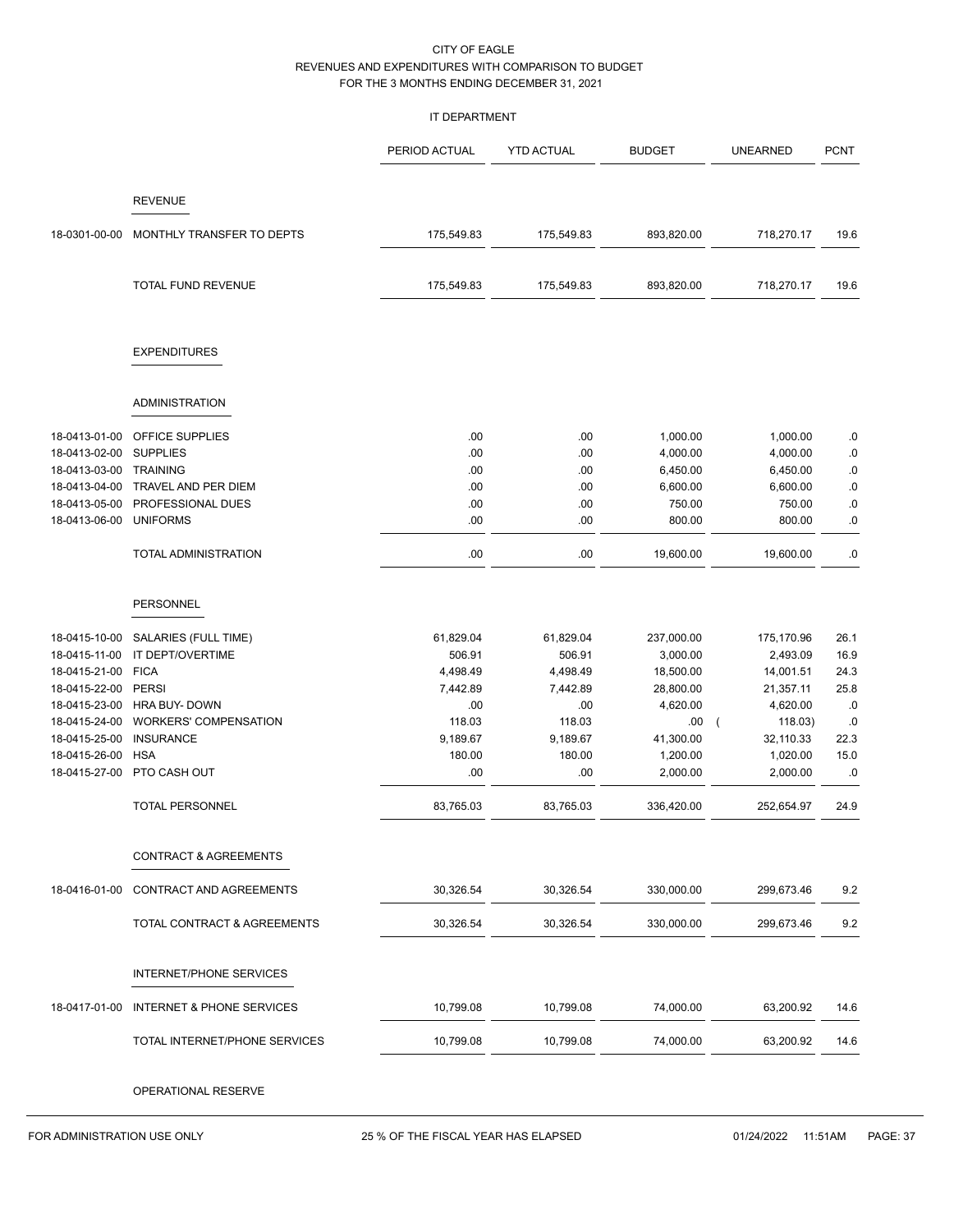## IT DEPARTMENT

|               |                                  | PERIOD ACTUAL | <b>YTD ACTUAL</b> | <b>BUDGET</b> | <b>UNEXPENDED</b> | <b>PCNT</b> |
|---------------|----------------------------------|---------------|-------------------|---------------|-------------------|-------------|
|               |                                  |               |                   |               |                   |             |
| 18-0418-01-00 | OPERATIONAL RESV, EQUIP/SOFTWR   | 15,140.28     | 15,140.28         | 35,000.00     | 19,859.72         | 43.3        |
|               | <b>TOTAL OPERATIONAL RESERVE</b> | 15,140.28     | 15,140.28         | 35,000.00     | 19,859.72         | 43.3        |
|               | CAPITAL OUTLAY                   |               |                   |               |                   |             |
| 18-0419-01-00 | <b>FURNITURE</b>                 | .00           | .00               | 1,300.00      | 1,300.00          | .0          |
| 18-0419-02-00 | <b>EQUIPMENT</b>                 | 8,254.30      | 8,254.30          | 60,000.00     | 51,745.70         | 13.8        |
| 18-0419-03-00 | SOFTWARE PURCHASES               | .00           | .00               | 25,000.00     | 25,000.00         | .0          |
| 18-0419-04-00 | <b>WEBSITE DEVELOPMENT</b>       | .00           | .00               | 12,000.00     | 12,000.00         | .0          |
| 18-0419-05-00 | <b>TOOLS</b>                     | .00           | .00               | 500.00        | 500.00            | .0          |
|               | TOTAL CAPITAL OUTLAY             | 8,254.30      | 8,254.30          | 98,800.00     | 90,545.70         | 8.4         |
|               | TOTAL FUND EXPENDITURES          | 148,285.23    | 148,285.23        | 893,820.00    | 745,534.77        | 16.6        |
|               | NET REVENUE OVER EXPENDITURES    | 27,264.60     | 27,264.60         | .00.          | 27,264.60)        | .0          |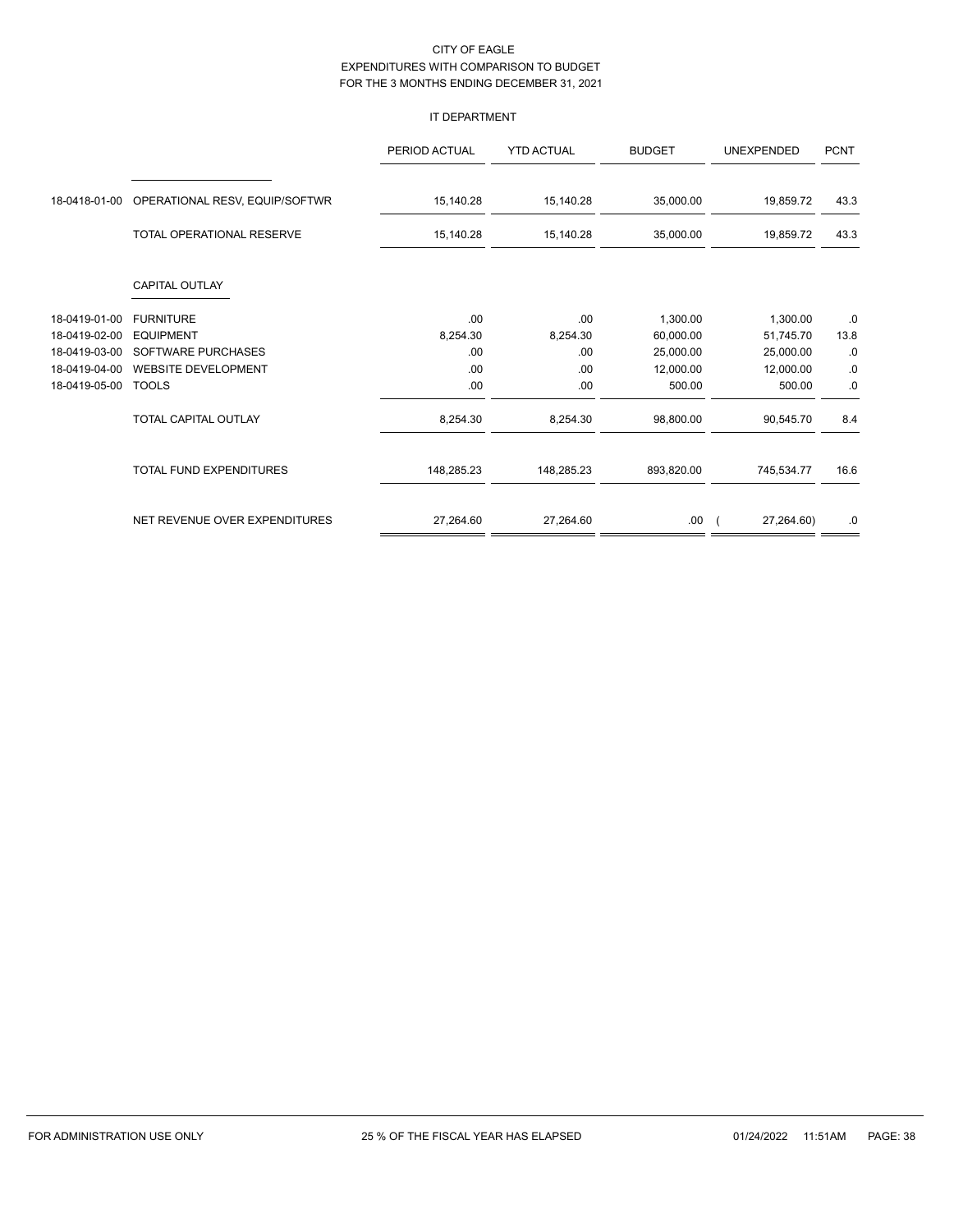# CAPITAL PROJECTS FUND

#### ASSETS  $=$

| 19-0101-00-00 | CASH<br>19-0151-25-00 FIRST INTERSTATE INVESTMENT<br>19-0151-25-01 FIRST INTERSTATE INV CITY HALL |               | 1,526,454.34<br>9,845,882.81<br>335,168.50 |               |
|---------------|---------------------------------------------------------------------------------------------------|---------------|--------------------------------------------|---------------|
|               | <b>TOTAL ASSETS</b>                                                                               |               |                                            | 11,707,505.65 |
|               | <b>LIABILITIES AND EQUITY</b>                                                                     |               |                                            |               |
|               | <b>LIABILITIES</b>                                                                                |               |                                            |               |
|               | 19-0225-00-00 UNEARNED GRANT REVENUE, ARPA                                                        |               | 3,204,501.48                               |               |
|               | <b>TOTAL LIABILITIES</b>                                                                          |               |                                            | 3,204,501.48  |
|               | <b>FUND EQUITY</b>                                                                                |               |                                            |               |
|               | 19-0271-00-00 FUND BALANCE                                                                        |               | 10,001,468.10                              |               |
|               | UNAPPROPRIATED FUND BALANCE:<br>REVENUE OVER EXPENDITURES - YTD                                   | 1,498,463.93) |                                            |               |
|               | <b>BALANCE - CURRENT DATE</b>                                                                     |               | 1,498,463.93)                              |               |
|               | <b>TOTAL FUND EQUITY</b>                                                                          |               |                                            | 8,503,004.17  |
|               | TOTAL LIABILITIES AND EQUITY                                                                      |               |                                            | 11,707,505.65 |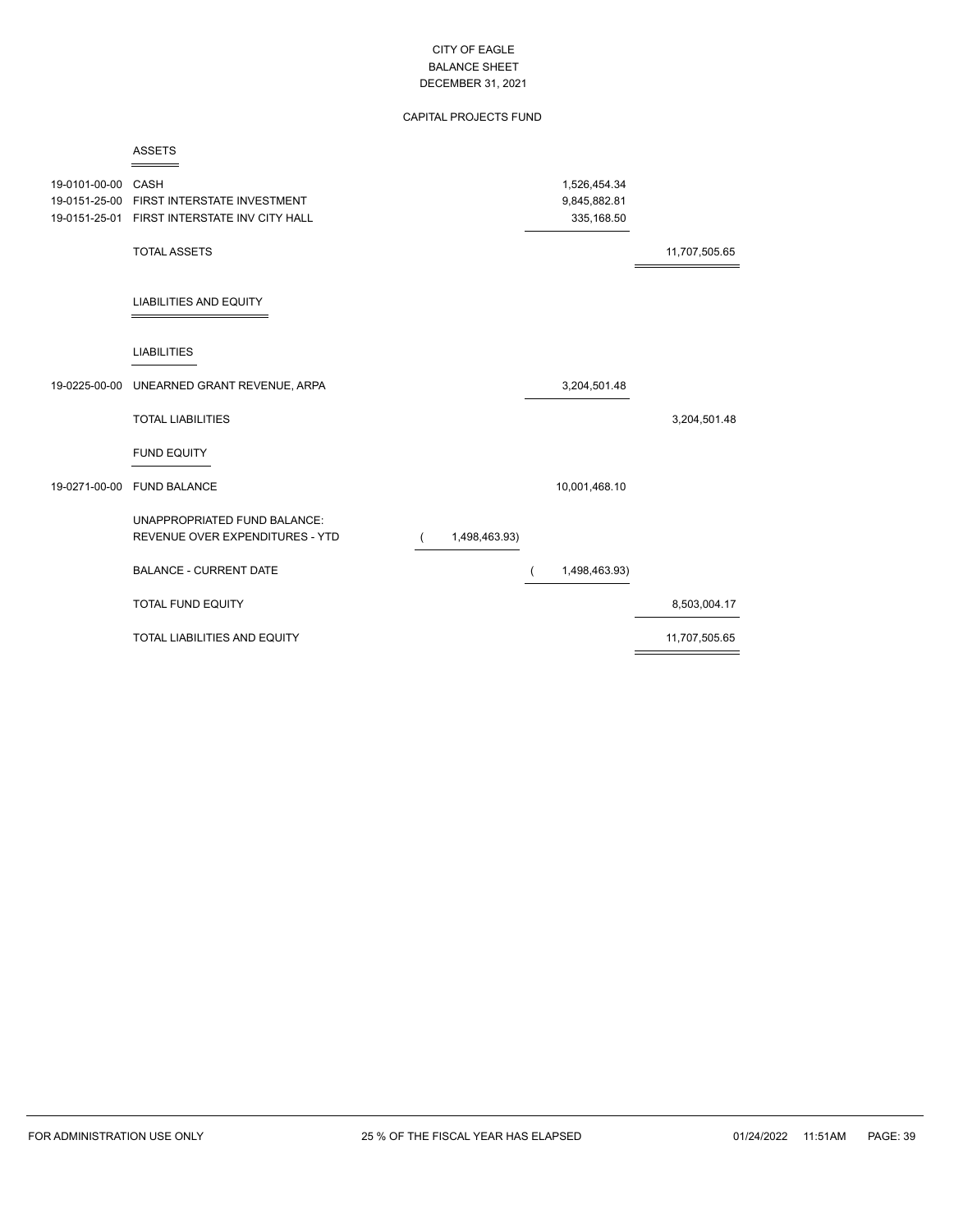# CAPITAL PROJECTS FUND

|               |                                         | PERIOD ACTUAL | <b>YTD ACTUAL</b> | <b>BUDGET</b> | <b>UNEARNED</b>              | <b>PCNT</b>   |
|---------------|-----------------------------------------|---------------|-------------------|---------------|------------------------------|---------------|
|               |                                         |               |                   |               |                              |               |
|               | <b>REVENUE</b>                          |               |                   |               |                              |               |
| 19-0301-00-00 | <b>FUNDING FROM GENERAL FUND</b>        | .00           | .00.              | 1,708,900.00  | 1,708,900.00                 | .0            |
| 19-0301-01-00 | <b>BANK INTEREST</b>                    | 241.45        | 241.45            | 500.00        | 258.55                       | 48.3          |
| 19-0301-03-00 | <b>FOOTHILLS REIMB AGREEMENT</b>        | .00           | .00               | 100,000.00    | 100,000.00                   | .0            |
| 19-0301-05-00 | EAGLE RD PED/BIKE BRIDGE                | 56,188.93     | 56,188.93         | .00           | 56,188.93)<br>$\overline{ }$ | .0            |
| 19-0301-12-00 | FEMA GENERAL REVENUE                    | .00           | .00               | 1,057,905.00  | 1,057,905.00                 | $.0\,$        |
| 19-0301-13-00 | <b>EURA COST SHARE</b>                  | 33,429.13     | 33,429.13         | 424,000.00    | 390,570.87                   | 7.9           |
| 19-0301-20-00 | <b>COMPASS CIM GRANT</b>                | .00           | .00               | 25,000.00     | 25,000.00                    | .0            |
| 19-0331-01-00 | ARPA, AMERICAN RESCUE PLAN ACT          | .00           | .00               | 3,200,000.00  | 3,200,000.00                 | .0            |
| 19-0333-01-00 | STATE BROADBAND GRANT                   | .00           | .00               | 250,000.00    | 250,000.00                   | $\cdot$ $\!0$ |
| 19-0371-25-01 | <b>BANK INTEREST, EXPANSION</b>         | 14.97         | 14.97             | .00           | 14.97)<br>$\left($           | $\cdot$ $\!0$ |
| 19-0390-00-00 | <b>CARRY OVER</b>                       | .00           | .00               | 10,982,829.00 | 10,982,829.00                | .0            |
| 19-0390-01-00 | CARRY OVER, ARPA FUNDS                  | .00           | .00               | 3,200,000.00  | 3,200,000.00                 | .0            |
|               | TOTAL FUND REVENUE                      | 89,874.48     | 89,874.48         | 20,949,134.00 | 20,859,259.52                | $\cdot$       |
|               |                                         |               |                   |               |                              |               |
|               | <b>EXPENDITURES</b>                     |               |                   |               |                              |               |
|               |                                         |               |                   |               |                              |               |
|               | <b>RESERVES</b>                         |               |                   |               |                              |               |
| 19-0410-01-00 | <b>RESERVES</b>                         | .00           | .00               | 4,560,041.00  | 4,560,041.00                 | .0            |
|               | <b>TOTAL RESERVES</b>                   | .00           | .00               | 4,560,041.00  | 4,560,041.00                 | .0            |
|               | <b>CAPITAL MAINTENANCE</b>              |               |                   |               |                              |               |
|               |                                         |               |                   |               |                              |               |
| 19-0462-01-00 | CAPITAL MAINTENANCE SET ASIDE           | .00           | .00               | 2,015,889.00  | 2,015,889.00                 | .0            |
| 19-0462-03-00 | FEMA TRAIL REPLACEMENT                  | .00           | .00               | 1,596,204.00  | 1,596,204.00                 | $\cdot$ 0     |
|               | TOTAL CAPITAL MAINTENANCE               | .00           | .00               | 3,612,093.00  | 3,612,093.00                 | .0            |
|               | CITY CAPITAL PROJECTS                   |               |                   |               |                              |               |
|               |                                         |               |                   |               |                              |               |
| 19-0465-05-00 | <b>GENERAL CITY PROJECTS</b>            | .00           | .00               | 100,000.00    | 100,000.00                   | .0            |
| 19-0465-06-00 | <b>EXPANSION OF CITY HALL</b>           | 493,978.80    | 493,978.80        | 2,800,000.00  | 2,306,021.20                 | 17.6          |
| 19-0465-07-00 | <b>LAND PURCHASES</b>                   | 948,557.88    | 948,557.88        | .00           | 948,557.88)                  | .0            |
|               | TOTAL CITY CAPITAL PROJECTS             | 1,442,536.68  | 1,442,536.68      | 2,900,000.00  | 1,457,463.32                 | 49.7          |
|               | PZ CAPITAL PROJECTS                     |               |                   |               |                              |               |
|               |                                         |               |                   |               |                              |               |
| 19-0466-03-00 | <b>AIKENS EXTENSION</b>                 | .00           | .00               | 617,000.00    | 617,000.00                   | .0            |
| 19-0466-05-00 | EAGLE RD PED/BIKE BRIDGE                | 116,982.65    | 116,982.65        | 900,000.00    | 783,017.35                   | 13.0          |
| 19-0466-09-00 | EAGLE-STATE ST INTERSECTION             | .00           | .00               | 840,000.00    | 840,000.00                   | .0            |
|               | 19-0466-10-00 P&Z CAPITAL PROJECTS FY22 | .00           | .00               | 50,000.00     | 50,000.00                    | .0            |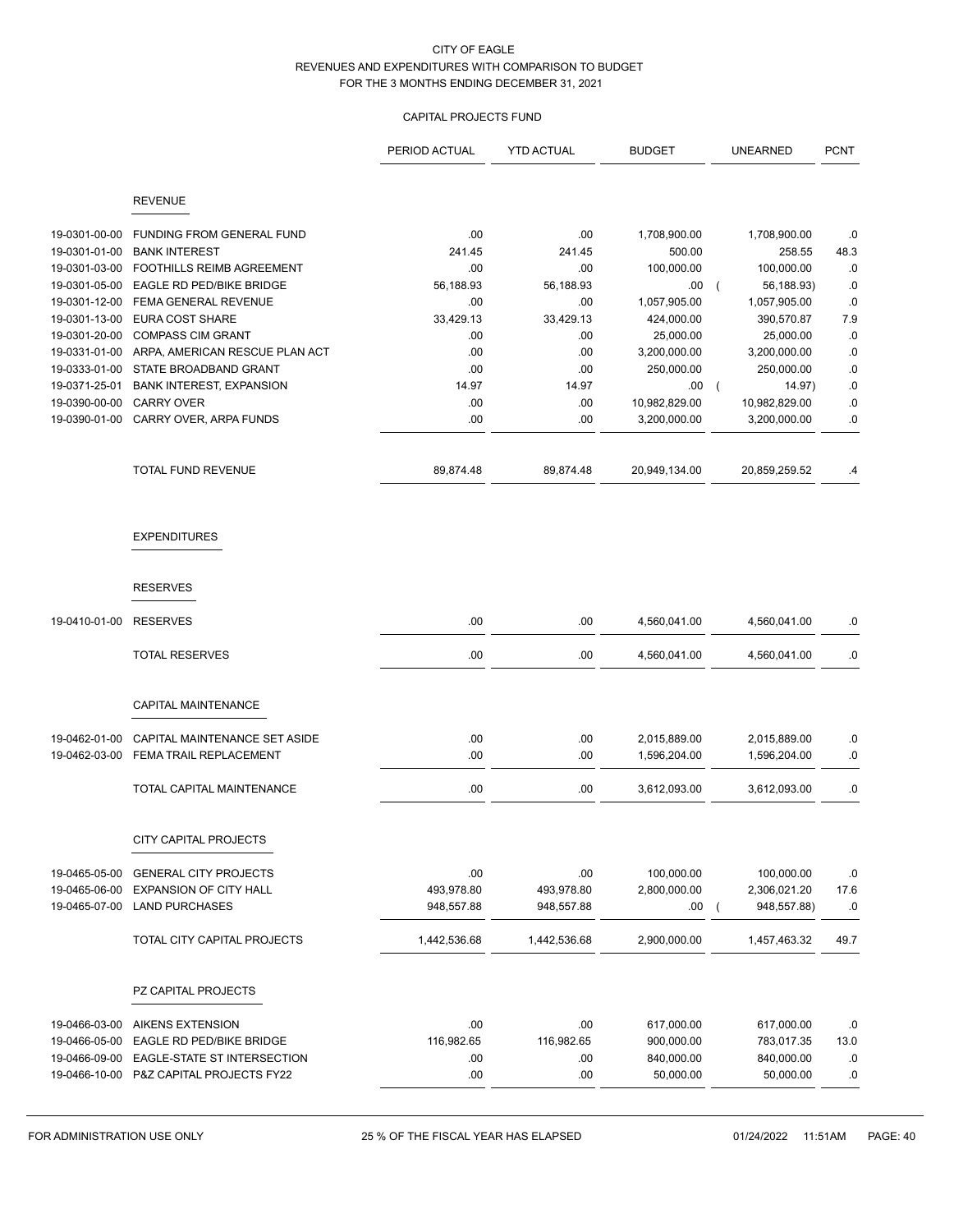# CAPITAL PROJECTS FUND

|               |                                 | PERIOD ACTUAL        | <b>YTD ACTUAL</b> | <b>BUDGET</b> | UNEXPENDED                            | <b>PCNT</b> |
|---------------|---------------------------------|----------------------|-------------------|---------------|---------------------------------------|-------------|
|               | TOTAL PZ CAPITAL PROJECTS       | 116,982.65           | 116,982.65        | 2,407,000.00  | 2,290,017.35                          | 4.9         |
|               | PARK CAPITAL PROJECTS           |                      |                   |               |                                       |             |
| 19-0467-02-00 | PARK CAPITAL PROJECTS FY22      | .00                  | .00               | 200,000.00    | 200,000.00                            | $.0$        |
|               | TOTAL PARK CAPITAL PROJECTS     | .00                  | .00               | 200,000.00    | 200,000.00                            | .0          |
|               | PW CAPITAL PROJECTS             |                      |                   |               |                                       |             |
| 19-0469-09-00 | PW CAPITAL PROJECTS FY22        | .00                  | .00               | 250,000.00    | 250,000.00                            | $.0$        |
|               | TOTAL PW CAPITAL PROJECTS       | .00                  | .00               | 250,000.00    | 250,000.00                            | $.0\,$      |
|               | TRAILS-PATHWAY - FLOODING       |                      |                   |               |                                       |             |
| 19-0471-00-00 | FEMA PA GRANT - FLOODING        | 1,980.00             | 1,980.00          | .00           | 1,980.00)<br>$\overline{ }$           | .0          |
|               | TOTAL TRAILS-PATHWAY - FLOODING | 1,980.00             | 1,980.00          | .00           | 1,980.00)<br>$\overline{\phantom{a}}$ | .0          |
|               | <b>TRAILS &amp; PATHWAYS</b>    |                      |                   |               |                                       |             |
| 19-0473-03-00 | <b>GREENBELT MAINTENANCE</b>    | .00                  | .00               | 370,000.00    | 370,000.00                            | .0          |
|               | TOTAL TRAILS & PATHWAYS         | .00                  | .00               | 370,000.00    | 370,000.00                            | .0          |
|               | FEDERAL FUNDS PROJECTS          |                      |                   |               |                                       |             |
| 19-0486-01-00 | ARPA, CAPITAL PROJECTS, TBD     | .00                  | .00               | 3,400,000.00  | 3,400,000.00                          | $.0$        |
| 19-0486-01-01 | ARPA, SOFTWARE PURCHASES        | 9,350.00             | 9,350.00          | .00.          | $\overline{ }$<br>9,350.00            | $.0$        |
| 19-0486-02-00 | ARPA, FIBER NETWORK CONNECT     | 17,489.08            | 17,489.08         | 3,250,000.00  | 3,232,510.92                          | $.5\,$      |
|               | TOTAL FEDERAL FUNDS PROJECTS    | 26,839.08            | 26,839.08         | 6,650,000.00  | 6,623,160.92                          | .4          |
|               | TOTAL FUND EXPENDITURES         | 1,588,338.41         | 1,588,338.41      | 20,949,134.00 | 19,360,795.59                         | 7.6         |
|               | NET REVENUE OVER EXPENDITURES   | 1,498,463.93) (<br>( | 1,498,463.93)     | .00           | 1,498,463.93                          | .0          |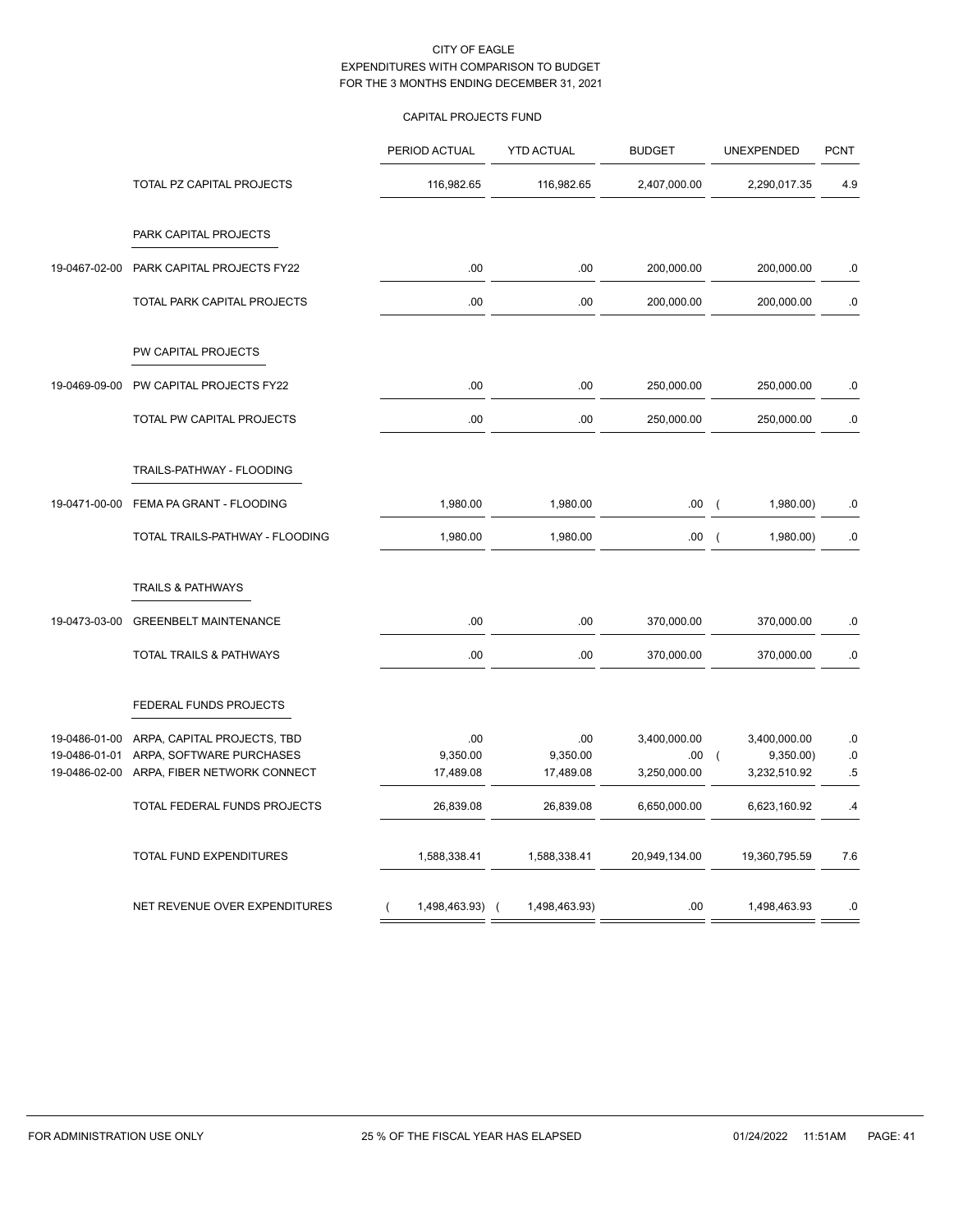# ARTS COMMISSION

#### ASSETS  $=$

| 21-0101-00-00 CASH |                                                                 |           | 23,366.74 |           |
|--------------------|-----------------------------------------------------------------|-----------|-----------|-----------|
|                    | <b>TOTAL ASSETS</b>                                             |           |           | 23,366.74 |
|                    | <b>LIABILITIES AND EQUITY</b>                                   |           |           |           |
|                    | <b>FUND EQUITY</b>                                              |           |           |           |
|                    | 21-0271-00-00 FUND BALANCE                                      |           | 24,558.04 |           |
|                    | UNAPPROPRIATED FUND BALANCE:<br>REVENUE OVER EXPENDITURES - YTD | 1,191.30) |           |           |
|                    | <b>BALANCE - CURRENT DATE</b>                                   |           | 1,191.30) |           |
|                    | TOTAL FUND EQUITY                                               |           |           | 23,366.74 |
|                    | TOTAL LIABILITIES AND EQUITY                                    |           |           | 23,366.74 |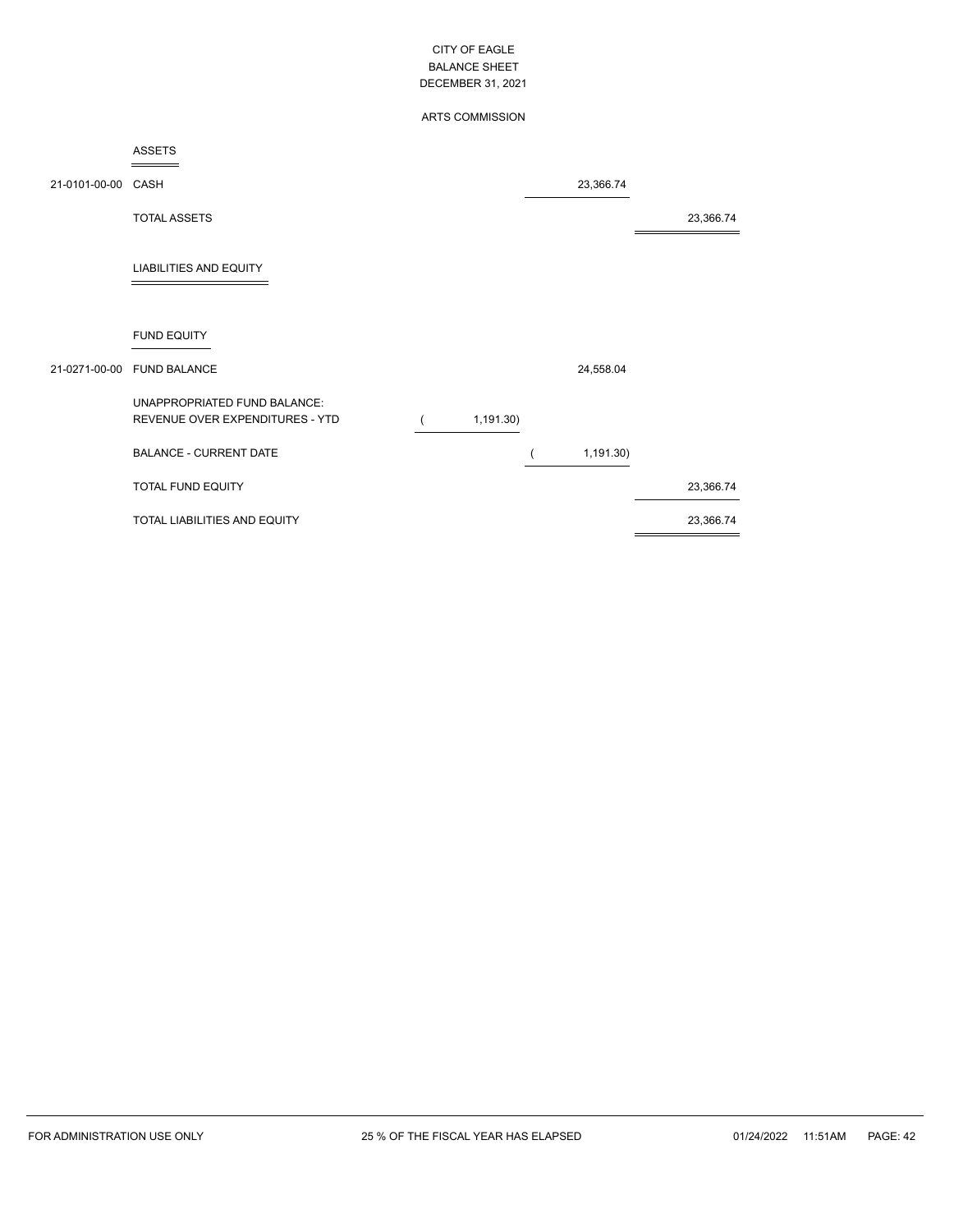# ARTS COMMISSION

|                                |                                               | PERIOD ACTUAL | <b>YTD ACTUAL</b> | <b>BUDGET</b>       | <b>UNEARNED</b>     | <b>PCNT</b>         |
|--------------------------------|-----------------------------------------------|---------------|-------------------|---------------------|---------------------|---------------------|
|                                | <b>REVENUE</b>                                |               |                   |                     |                     |                     |
|                                |                                               |               |                   |                     |                     |                     |
| 21-0301-00-00<br>21-0376-07-00 | FUNDING FROM GENERAL FUND<br><b>DONATIONS</b> | .00<br>.00.   | .00<br>.00        | 44,901.00<br>500.00 | 44,901.00<br>500.00 | $.0\,$<br>$\cdot 0$ |
| 21-0376-09-00                  | <b>SCHOLARSHIPS</b>                           | .00           | .00               | 500.00              | 500.00              | $.0\,$              |
| 21-0376-11-00                  | <b>GALLERY MAINTENANCE</b>                    | .00           | .00               | 500.00              | 500.00              | $.0\,$              |
| 21-0376-12-00                  | POSTCARD REVENUE                              | .00           | .00               | 300.00              | 300.00              | $.0\,$              |
| 21-0390-00-00                  | <b>CARRY OVER</b>                             | .00           | .00               | 30,719.00           | 30,719.00           | $.0\,$              |
|                                | TOTAL FUND REVENUE                            | .00           | .00               | 77,420.00           | 77,420.00           | $.0\,$              |
|                                | <b>EXPENDITURES</b>                           |               |                   |                     |                     |                     |
|                                | <b>ADMINISTRATION</b>                         |               |                   |                     |                     |                     |
|                                |                                               |               |                   |                     |                     |                     |
| 21-0420-00-00                  | <b>ADMINISTRATION</b>                         | .00           | .00               | 8,000.00            | 8,000.00            | $.0\,$              |
| 21-0420-01-00                  | POSTCARD EXPENDITURES                         | .00           | .00               | 300.00              | 300.00              | $.0\,$              |
|                                | TOTAL ADMINISTRATION                          | .00           | .00               | 8,300.00            | 8,300.00            | $.0\,$              |
|                                | ART EDUCATION                                 |               |                   |                     |                     |                     |
| 21-0421-00-00                  | ART EDUCATION & ADVOCACY                      | .00           | .00               | 15,000.00           | 15,000.00           | .0                  |
|                                | TOTAL ART EDUCATION                           | .00           | .00               | 15,000.00           | 15,000.00           | .0                  |
|                                | ART INSTALLATION                              |               |                   |                     |                     |                     |
|                                |                                               |               |                   |                     |                     |                     |
| 21-0422-00-00                  | ARTS IN PUBLIC SPACES/BEAUTIFY                | 91.30         | 91.30             | 33,120.00           | 33,028.70           | .3                  |
|                                | TOTAL ART INSTALLATION                        | 91.30         | 91.30             | 33,120.00           | 33,028.70           | .3                  |
|                                | <b>ACQUISITION OF ART</b>                     |               |                   |                     |                     |                     |
| 21-0423-00-00                  | <b>ACQUISITION OF ART</b>                     | 600.00        | 600.00            | 1,500.00            | 900.00              | 40.0                |
|                                | TOTAL ACQUISITION OF ART                      | 600.00        | 600.00            | 1,500.00            | 900.00              | 40.0                |
|                                | <b>COMMUNITY EVENTS</b>                       |               |                   |                     |                     |                     |
| 21-0425-00-00                  | <b>COMMUNITY EVENTS</b>                       | 500.00        | 500.00            | 18,000.00           | 17,500.00           | 2.8                 |
|                                | TOTAL COMMUNITY EVENTS                        | 500.00        | 500.00            | 18,000.00           | 17,500.00           | 2.8                 |
|                                | <b>GALLERY MTNC/SUPPLIES</b>                  |               |                   |                     |                     |                     |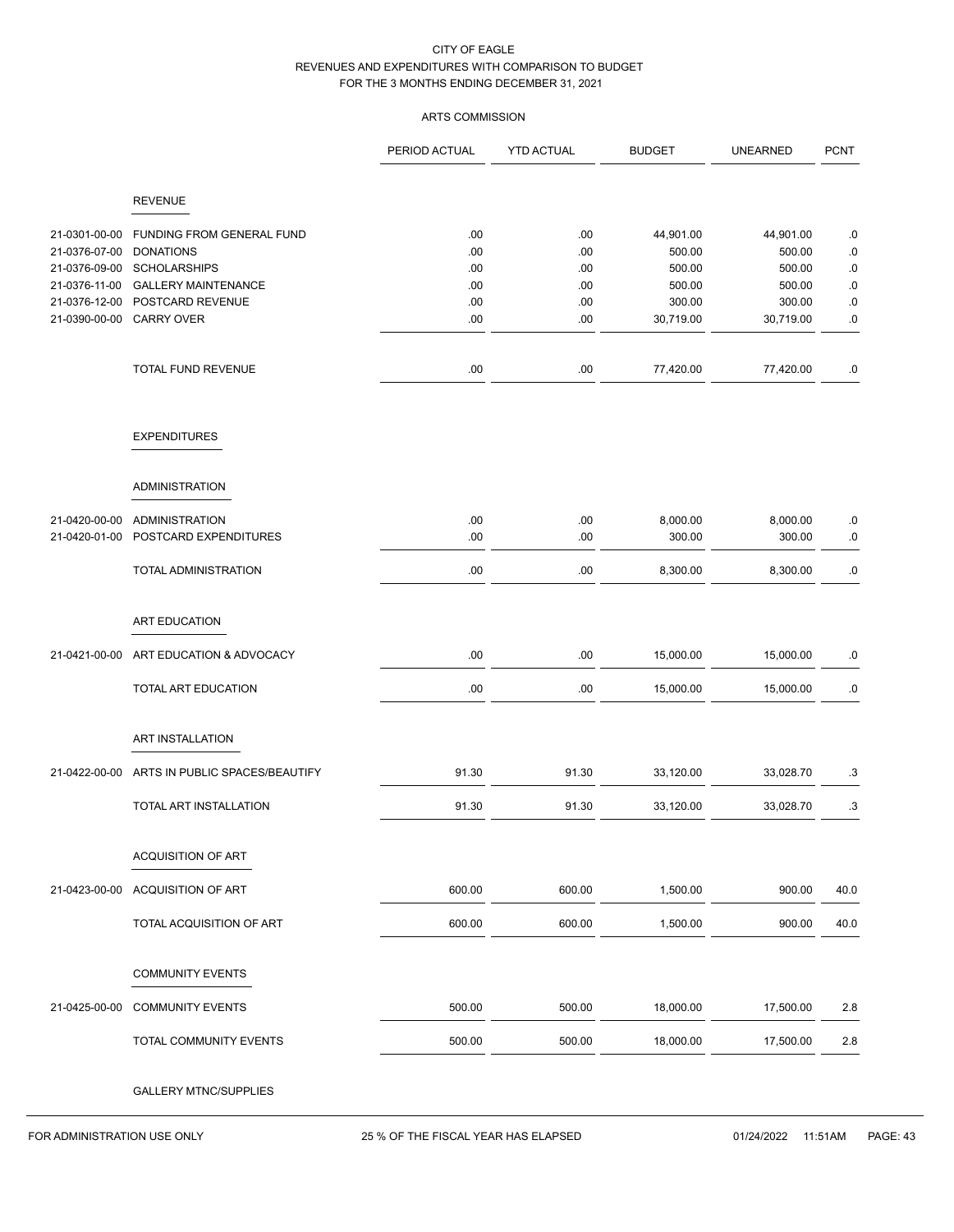# ARTS COMMISSION

|                                      | PERIOD ACTUAL | <b>YTD ACTUAL</b> | <b>BUDGET</b> | <b>UNEXPENDED</b> | <b>PCNT</b> |  |
|--------------------------------------|---------------|-------------------|---------------|-------------------|-------------|--|
| 21-0427-00-00 GALLERY MTNC/SLUPPLIES | .00.          | .00               | 1,500.00      | 1,500.00          | .0          |  |
| <b>TOTAL GALLERY MTNC/SUPPLIES</b>   | .00           | .00               | 1,500.00      | 1,500.00          | .0          |  |
| <b>TOTAL FUND EXPENDITURES</b>       | 1,191.30      | 1,191.30          | 77,420.00     | 76,228.70         | 1.5         |  |
| NET REVENUE OVER EXPENDITURES        | $1,191.30$ (  | 1,191.30          | .00.          | 1.191.30          | .0          |  |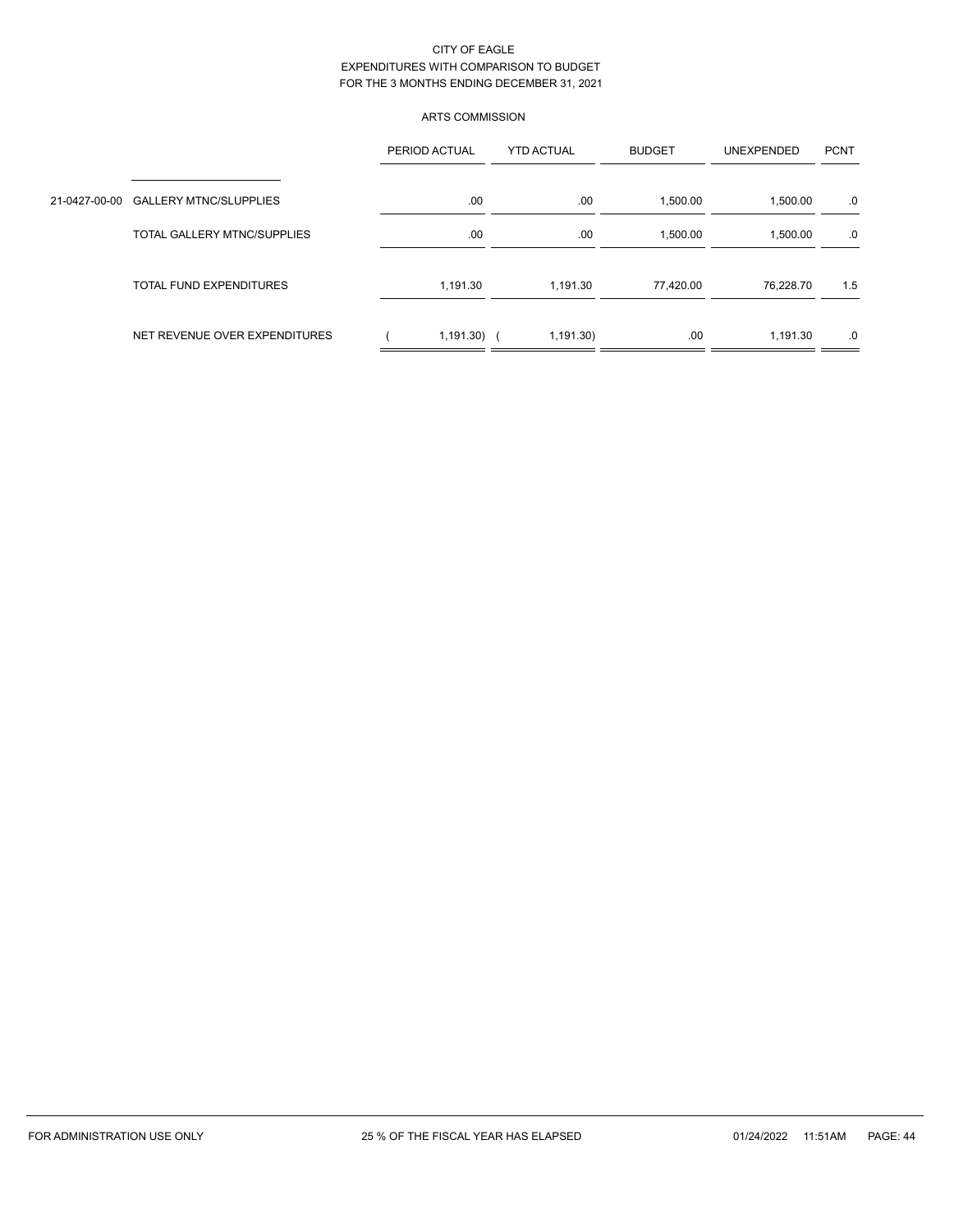### PUBLIC WORKS

#### ASSETS  $=$

|                    | 23-0151-00-00 INVESTMENTS                                       |             |   | 371,837.39  |            |
|--------------------|-----------------------------------------------------------------|-------------|---|-------------|------------|
|                    | <b>TOTAL ASSETS</b>                                             |             |   |             | 371,837.39 |
|                    | <b>LIABILITIES AND EQUITY</b>                                   |             |   |             |            |
|                    |                                                                 |             |   |             |            |
|                    | <b>LIABILITIES</b>                                              |             |   |             |            |
|                    | 23-0202-00-00 VOUCHERS PAYABLE                                  |             |   | 156.08)     |            |
|                    | 23-0216-00-00 ACCRUED PAYROLL                                   |             |   | 10,783.10   |            |
|                    | 23-0217-02-00 FEDERAL WITHHOLDING                               |             |   | 25.57       |            |
| 23-0217-03-00 FICA |                                                                 |             |   | 3,569.98    |            |
|                    | 23-0217-04-00 PUBLIC RETIREMENT                                 |             |   | 2,814.49    |            |
|                    | 23-0217-05-00 PW DEPT MISC DEDUCTIONS                           |             | ( | 14,386.03)  |            |
|                    | 23-0217-07-00 HEALTH INSURANCE                                  |             |   | 20,863.81   |            |
|                    | 23-0217-08-00 GARNISHMENT                                       |             |   | 1,162.50)   |            |
|                    | 23-0217-09-00 WORKERS' COMPENSATION                             |             |   | 95,858.33   |            |
|                    | 23-0217-10-00 HSA CONTRIBUTION                                  |             |   | 1,160.00    |            |
|                    | <b>TOTAL LIABILITIES</b>                                        |             |   |             | 117,050.67 |
|                    | <b>FUND EQUITY</b>                                              |             |   |             |            |
|                    | 23-0271-00-00 FUND BALANCE                                      |             |   | 587,726.71  |            |
|                    | UNAPPROPRIATED FUND BALANCE:<br>REVENUE OVER EXPENDITURES - YTD | 332,939.99) |   |             |            |
|                    | <b>BALANCE - CURRENT DATE</b>                                   |             |   | 332,939.99) |            |
|                    | <b>TOTAL FUND EQUITY</b>                                        |             |   |             | 254,786.72 |
|                    | TOTAL LIABILITIES AND EQUITY                                    |             |   |             | 371,837.39 |

 $\equiv$ 

 $=$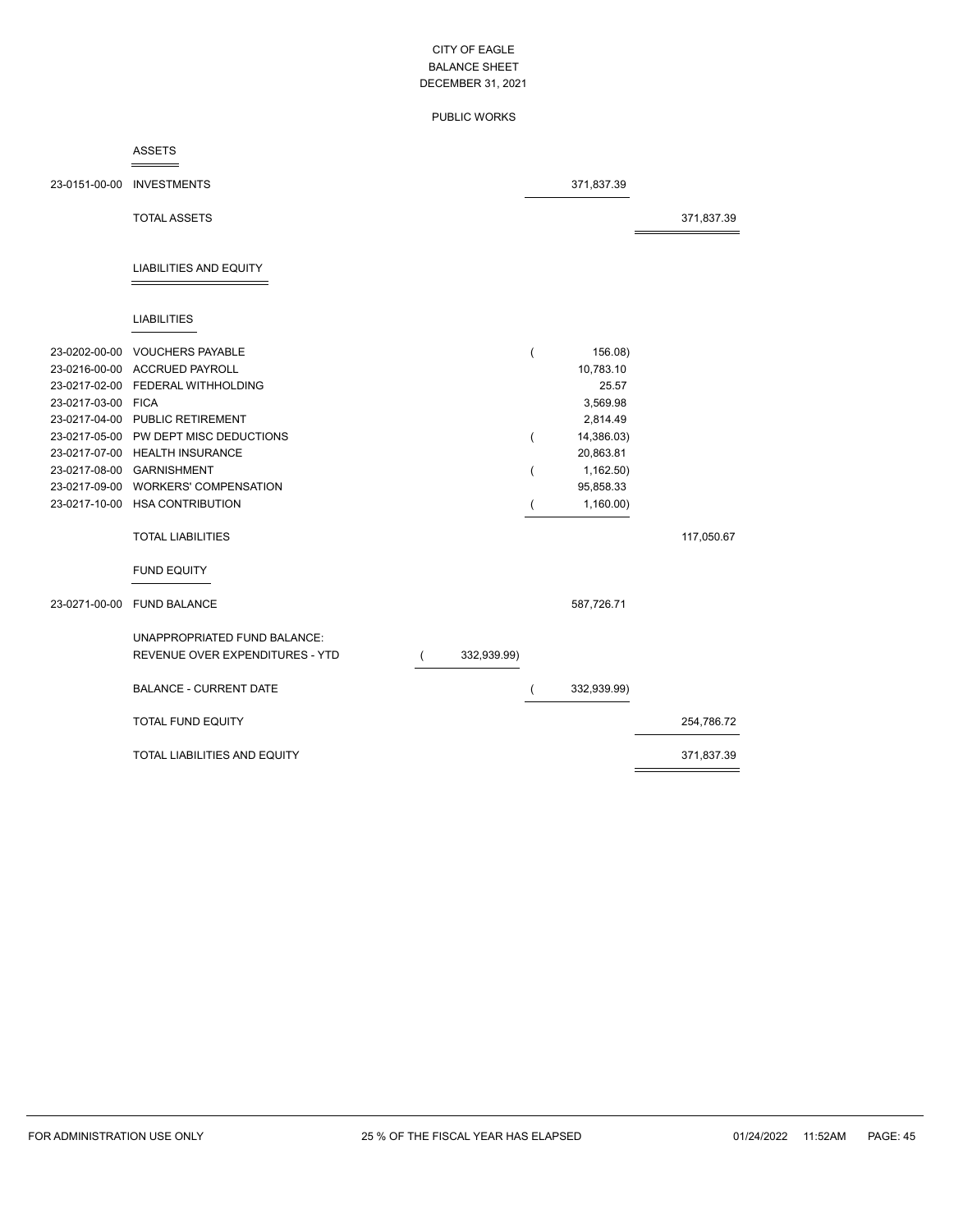| <b>REVENUE</b><br>.00<br>23-0302-00-00<br>FUNDING FROM GENERAL FUND<br>.00<br>2,167,755.00<br>2,167,755.00<br>.0<br>.00<br>.00<br>.0<br>23-0303-00-00<br>VENDOR LEASE PAYMENTS, PARKS<br>3,000.00<br>3,000.00<br>.00<br>$\cdot$ 0<br>23-0315-01-00<br>SANITATION SERVICES<br>.00<br>25,000.00<br>25,000.00<br>$\cdot$ 0<br>23-0315-02-00<br>SIDEWALKS, LTS, TREES, STR-REP<br>.00.<br>.00.<br>150,000.00<br>150,000.00<br><b>TREE FUNDS</b><br>29,511.00<br>.0<br>23-0315-06-00<br>.00.<br>.00.<br>29,511.00<br>23-0315-09-00<br><b>WYCLIFF PUMP STATION</b><br>.00<br>.00<br>6,690.00<br>.0<br>6,690.00<br>23-0316-00-00<br>ARBOR DAY, TREE CITY USA GRANT<br>.00<br>.00<br>300.00<br>300.00<br>.0<br>23-0316-01-00<br><b>MEMORIAL DONATIONS</b><br>.00<br>.00<br>.0<br>6,000.00<br>6,000.00<br>.00<br>TOTAL FUND REVENUE<br>.00.<br>2,388,256.00<br>2,388,256.00<br>.0<br><b>EXPENDITURES</b><br><b>ADMINISTRATION</b><br>.00<br>23-0413-01-00<br>OFFICE SUPPLIES<br>.00<br>1,000.00<br>1,000.00<br>.0<br>23-0413-02-00<br>PRINTING AND PUBLISHING<br>.00<br>.00<br>1,000.00<br>1,000.00<br>.0<br>LEGAL, ADV, PUBLICATION<br>3,762.50<br>3,762.50<br>50.2<br>23-0413-03-00<br>7,500.00<br>3,737.50<br><b>TRAINING</b><br>10,994.97<br>29.1<br>23-0413-04-00<br>4,505.03<br>4,505.03<br>15,500.00<br>243.72<br>243.72<br>23-0413-05-00<br>TRAVEL & PER DIEM<br>6,725.00<br>6,481.28<br>3.6<br>PROFESSIONAL DUES<br>23-0413-06-00<br>.00<br>.00<br>2,500.00<br>2,500.00<br>.0<br>23-0413-09-00<br><b>UNIFORMS</b><br>250.00<br>250.00<br>5,500.00<br>5,250.00<br>4.6<br>PUBLIC RELATIONS<br>.00<br>.00<br>1,000.00<br>1,000.00<br>.0<br>23-0413-10-00<br>TOTAL ADMINISTRATION<br>8,761.25<br>8,761.25<br>40,725.00<br>31,963.75<br>21.5<br><b>GEN MAINTENANCE &amp; REPAIR</b><br>283.98<br>283.98<br>23-0414-01-00<br>DO NOT USE<br>.00.<br>283.98)<br>$\left($<br>.0<br>MISC MTNC & REPAIR GROUNDS<br>10,161.52<br>29,838.48<br>23-0414-02-00<br>10,161.52<br>40,000.00<br>25.4<br>23-0414-03-00 MATERIALS AND SUPPLIES<br>10,209.97<br>10,209.97<br>47,000.00<br>36,790.03<br>21.7<br>3,200.00<br>54.3<br>23-0414-04-00<br><b>HOLIDAY LIGHTING</b><br>3,800.00<br>3,800.00<br>7,000.00<br>32,514.19<br>23-0414-05-00<br>PAPER PRODUCTS<br>7,485.81<br>7,485.81<br>40,000.00<br>18.7<br>23-0414-06-00<br>5,000.00<br>5,000.00<br>.0<br><b>BACK FLOW PARTS REPLACEMENT</b><br>.00<br>.00<br>.00<br>.00<br>.0<br>23-0414-07-01<br>MTNC/RPR SNOW EQUIPMENT<br>5,000.00<br>5,000.00<br>23-0414-08-00<br>SIGNS & SIGN REPLACEMENT<br>755.00<br>755.00<br>5,000.00<br>4,245.00<br>15.1<br>.00<br>.00<br>.0<br>23-0414-10-00<br>ROOF MAINTENANCE<br>3,000.00<br>3,000.00<br>23-0414-11-00<br><b>HVAC MAINTENANCE</b><br>2.63<br>2.63<br>2,500.00<br>2,497.37<br>.1<br>23-0414-12-00<br><b>EMERGENCY REPAIRS</b><br>.00.<br>.00<br>25,000.00<br>25,000.00<br>.0<br>TOTAL GEN MAINTENANCE & REPAIR<br>32,698.91<br>32,698.91<br>179,500.00<br>146,801.09<br>18.2<br>PW RESTRICTED FUNDS<br>23-0415-02-00 SIDEWALKS, LTS, TREES, STR-REP<br>.00<br>.00<br>150,000.00<br>150,000.00<br>.0 |  | PERIOD ACTUAL | <b>YTD ACTUAL</b> | <b>BUDGET</b> | <b>UNEARNED</b> | <b>PCNT</b> |
|----------------------------------------------------------------------------------------------------------------------------------------------------------------------------------------------------------------------------------------------------------------------------------------------------------------------------------------------------------------------------------------------------------------------------------------------------------------------------------------------------------------------------------------------------------------------------------------------------------------------------------------------------------------------------------------------------------------------------------------------------------------------------------------------------------------------------------------------------------------------------------------------------------------------------------------------------------------------------------------------------------------------------------------------------------------------------------------------------------------------------------------------------------------------------------------------------------------------------------------------------------------------------------------------------------------------------------------------------------------------------------------------------------------------------------------------------------------------------------------------------------------------------------------------------------------------------------------------------------------------------------------------------------------------------------------------------------------------------------------------------------------------------------------------------------------------------------------------------------------------------------------------------------------------------------------------------------------------------------------------------------------------------------------------------------------------------------------------------------------------------------------------------------------------------------------------------------------------------------------------------------------------------------------------------------------------------------------------------------------------------------------------------------------------------------------------------------------------------------------------------------------------------------------------------------------------------------------------------------------------------------------------------------------------------------------------------------------------------------------------------------------------------------------------------------------------------------------------------------------------------------------------------------------------------------------------------------------------------------------------------------------------------------------------------------------------------------|--|---------------|-------------------|---------------|-----------------|-------------|
|                                                                                                                                                                                                                                                                                                                                                                                                                                                                                                                                                                                                                                                                                                                                                                                                                                                                                                                                                                                                                                                                                                                                                                                                                                                                                                                                                                                                                                                                                                                                                                                                                                                                                                                                                                                                                                                                                                                                                                                                                                                                                                                                                                                                                                                                                                                                                                                                                                                                                                                                                                                                                                                                                                                                                                                                                                                                                                                                                                                                                                                                                  |  |               |                   |               |                 |             |
|                                                                                                                                                                                                                                                                                                                                                                                                                                                                                                                                                                                                                                                                                                                                                                                                                                                                                                                                                                                                                                                                                                                                                                                                                                                                                                                                                                                                                                                                                                                                                                                                                                                                                                                                                                                                                                                                                                                                                                                                                                                                                                                                                                                                                                                                                                                                                                                                                                                                                                                                                                                                                                                                                                                                                                                                                                                                                                                                                                                                                                                                                  |  |               |                   |               |                 |             |
|                                                                                                                                                                                                                                                                                                                                                                                                                                                                                                                                                                                                                                                                                                                                                                                                                                                                                                                                                                                                                                                                                                                                                                                                                                                                                                                                                                                                                                                                                                                                                                                                                                                                                                                                                                                                                                                                                                                                                                                                                                                                                                                                                                                                                                                                                                                                                                                                                                                                                                                                                                                                                                                                                                                                                                                                                                                                                                                                                                                                                                                                                  |  |               |                   |               |                 |             |
|                                                                                                                                                                                                                                                                                                                                                                                                                                                                                                                                                                                                                                                                                                                                                                                                                                                                                                                                                                                                                                                                                                                                                                                                                                                                                                                                                                                                                                                                                                                                                                                                                                                                                                                                                                                                                                                                                                                                                                                                                                                                                                                                                                                                                                                                                                                                                                                                                                                                                                                                                                                                                                                                                                                                                                                                                                                                                                                                                                                                                                                                                  |  |               |                   |               |                 |             |
|                                                                                                                                                                                                                                                                                                                                                                                                                                                                                                                                                                                                                                                                                                                                                                                                                                                                                                                                                                                                                                                                                                                                                                                                                                                                                                                                                                                                                                                                                                                                                                                                                                                                                                                                                                                                                                                                                                                                                                                                                                                                                                                                                                                                                                                                                                                                                                                                                                                                                                                                                                                                                                                                                                                                                                                                                                                                                                                                                                                                                                                                                  |  |               |                   |               |                 |             |
|                                                                                                                                                                                                                                                                                                                                                                                                                                                                                                                                                                                                                                                                                                                                                                                                                                                                                                                                                                                                                                                                                                                                                                                                                                                                                                                                                                                                                                                                                                                                                                                                                                                                                                                                                                                                                                                                                                                                                                                                                                                                                                                                                                                                                                                                                                                                                                                                                                                                                                                                                                                                                                                                                                                                                                                                                                                                                                                                                                                                                                                                                  |  |               |                   |               |                 |             |
|                                                                                                                                                                                                                                                                                                                                                                                                                                                                                                                                                                                                                                                                                                                                                                                                                                                                                                                                                                                                                                                                                                                                                                                                                                                                                                                                                                                                                                                                                                                                                                                                                                                                                                                                                                                                                                                                                                                                                                                                                                                                                                                                                                                                                                                                                                                                                                                                                                                                                                                                                                                                                                                                                                                                                                                                                                                                                                                                                                                                                                                                                  |  |               |                   |               |                 |             |
|                                                                                                                                                                                                                                                                                                                                                                                                                                                                                                                                                                                                                                                                                                                                                                                                                                                                                                                                                                                                                                                                                                                                                                                                                                                                                                                                                                                                                                                                                                                                                                                                                                                                                                                                                                                                                                                                                                                                                                                                                                                                                                                                                                                                                                                                                                                                                                                                                                                                                                                                                                                                                                                                                                                                                                                                                                                                                                                                                                                                                                                                                  |  |               |                   |               |                 |             |
|                                                                                                                                                                                                                                                                                                                                                                                                                                                                                                                                                                                                                                                                                                                                                                                                                                                                                                                                                                                                                                                                                                                                                                                                                                                                                                                                                                                                                                                                                                                                                                                                                                                                                                                                                                                                                                                                                                                                                                                                                                                                                                                                                                                                                                                                                                                                                                                                                                                                                                                                                                                                                                                                                                                                                                                                                                                                                                                                                                                                                                                                                  |  |               |                   |               |                 |             |
|                                                                                                                                                                                                                                                                                                                                                                                                                                                                                                                                                                                                                                                                                                                                                                                                                                                                                                                                                                                                                                                                                                                                                                                                                                                                                                                                                                                                                                                                                                                                                                                                                                                                                                                                                                                                                                                                                                                                                                                                                                                                                                                                                                                                                                                                                                                                                                                                                                                                                                                                                                                                                                                                                                                                                                                                                                                                                                                                                                                                                                                                                  |  |               |                   |               |                 |             |
|                                                                                                                                                                                                                                                                                                                                                                                                                                                                                                                                                                                                                                                                                                                                                                                                                                                                                                                                                                                                                                                                                                                                                                                                                                                                                                                                                                                                                                                                                                                                                                                                                                                                                                                                                                                                                                                                                                                                                                                                                                                                                                                                                                                                                                                                                                                                                                                                                                                                                                                                                                                                                                                                                                                                                                                                                                                                                                                                                                                                                                                                                  |  |               |                   |               |                 |             |
|                                                                                                                                                                                                                                                                                                                                                                                                                                                                                                                                                                                                                                                                                                                                                                                                                                                                                                                                                                                                                                                                                                                                                                                                                                                                                                                                                                                                                                                                                                                                                                                                                                                                                                                                                                                                                                                                                                                                                                                                                                                                                                                                                                                                                                                                                                                                                                                                                                                                                                                                                                                                                                                                                                                                                                                                                                                                                                                                                                                                                                                                                  |  |               |                   |               |                 |             |
|                                                                                                                                                                                                                                                                                                                                                                                                                                                                                                                                                                                                                                                                                                                                                                                                                                                                                                                                                                                                                                                                                                                                                                                                                                                                                                                                                                                                                                                                                                                                                                                                                                                                                                                                                                                                                                                                                                                                                                                                                                                                                                                                                                                                                                                                                                                                                                                                                                                                                                                                                                                                                                                                                                                                                                                                                                                                                                                                                                                                                                                                                  |  |               |                   |               |                 |             |
|                                                                                                                                                                                                                                                                                                                                                                                                                                                                                                                                                                                                                                                                                                                                                                                                                                                                                                                                                                                                                                                                                                                                                                                                                                                                                                                                                                                                                                                                                                                                                                                                                                                                                                                                                                                                                                                                                                                                                                                                                                                                                                                                                                                                                                                                                                                                                                                                                                                                                                                                                                                                                                                                                                                                                                                                                                                                                                                                                                                                                                                                                  |  |               |                   |               |                 |             |
|                                                                                                                                                                                                                                                                                                                                                                                                                                                                                                                                                                                                                                                                                                                                                                                                                                                                                                                                                                                                                                                                                                                                                                                                                                                                                                                                                                                                                                                                                                                                                                                                                                                                                                                                                                                                                                                                                                                                                                                                                                                                                                                                                                                                                                                                                                                                                                                                                                                                                                                                                                                                                                                                                                                                                                                                                                                                                                                                                                                                                                                                                  |  |               |                   |               |                 |             |
|                                                                                                                                                                                                                                                                                                                                                                                                                                                                                                                                                                                                                                                                                                                                                                                                                                                                                                                                                                                                                                                                                                                                                                                                                                                                                                                                                                                                                                                                                                                                                                                                                                                                                                                                                                                                                                                                                                                                                                                                                                                                                                                                                                                                                                                                                                                                                                                                                                                                                                                                                                                                                                                                                                                                                                                                                                                                                                                                                                                                                                                                                  |  |               |                   |               |                 |             |
|                                                                                                                                                                                                                                                                                                                                                                                                                                                                                                                                                                                                                                                                                                                                                                                                                                                                                                                                                                                                                                                                                                                                                                                                                                                                                                                                                                                                                                                                                                                                                                                                                                                                                                                                                                                                                                                                                                                                                                                                                                                                                                                                                                                                                                                                                                                                                                                                                                                                                                                                                                                                                                                                                                                                                                                                                                                                                                                                                                                                                                                                                  |  |               |                   |               |                 |             |
|                                                                                                                                                                                                                                                                                                                                                                                                                                                                                                                                                                                                                                                                                                                                                                                                                                                                                                                                                                                                                                                                                                                                                                                                                                                                                                                                                                                                                                                                                                                                                                                                                                                                                                                                                                                                                                                                                                                                                                                                                                                                                                                                                                                                                                                                                                                                                                                                                                                                                                                                                                                                                                                                                                                                                                                                                                                                                                                                                                                                                                                                                  |  |               |                   |               |                 |             |
|                                                                                                                                                                                                                                                                                                                                                                                                                                                                                                                                                                                                                                                                                                                                                                                                                                                                                                                                                                                                                                                                                                                                                                                                                                                                                                                                                                                                                                                                                                                                                                                                                                                                                                                                                                                                                                                                                                                                                                                                                                                                                                                                                                                                                                                                                                                                                                                                                                                                                                                                                                                                                                                                                                                                                                                                                                                                                                                                                                                                                                                                                  |  |               |                   |               |                 |             |
|                                                                                                                                                                                                                                                                                                                                                                                                                                                                                                                                                                                                                                                                                                                                                                                                                                                                                                                                                                                                                                                                                                                                                                                                                                                                                                                                                                                                                                                                                                                                                                                                                                                                                                                                                                                                                                                                                                                                                                                                                                                                                                                                                                                                                                                                                                                                                                                                                                                                                                                                                                                                                                                                                                                                                                                                                                                                                                                                                                                                                                                                                  |  |               |                   |               |                 |             |
|                                                                                                                                                                                                                                                                                                                                                                                                                                                                                                                                                                                                                                                                                                                                                                                                                                                                                                                                                                                                                                                                                                                                                                                                                                                                                                                                                                                                                                                                                                                                                                                                                                                                                                                                                                                                                                                                                                                                                                                                                                                                                                                                                                                                                                                                                                                                                                                                                                                                                                                                                                                                                                                                                                                                                                                                                                                                                                                                                                                                                                                                                  |  |               |                   |               |                 |             |
|                                                                                                                                                                                                                                                                                                                                                                                                                                                                                                                                                                                                                                                                                                                                                                                                                                                                                                                                                                                                                                                                                                                                                                                                                                                                                                                                                                                                                                                                                                                                                                                                                                                                                                                                                                                                                                                                                                                                                                                                                                                                                                                                                                                                                                                                                                                                                                                                                                                                                                                                                                                                                                                                                                                                                                                                                                                                                                                                                                                                                                                                                  |  |               |                   |               |                 |             |
|                                                                                                                                                                                                                                                                                                                                                                                                                                                                                                                                                                                                                                                                                                                                                                                                                                                                                                                                                                                                                                                                                                                                                                                                                                                                                                                                                                                                                                                                                                                                                                                                                                                                                                                                                                                                                                                                                                                                                                                                                                                                                                                                                                                                                                                                                                                                                                                                                                                                                                                                                                                                                                                                                                                                                                                                                                                                                                                                                                                                                                                                                  |  |               |                   |               |                 |             |
|                                                                                                                                                                                                                                                                                                                                                                                                                                                                                                                                                                                                                                                                                                                                                                                                                                                                                                                                                                                                                                                                                                                                                                                                                                                                                                                                                                                                                                                                                                                                                                                                                                                                                                                                                                                                                                                                                                                                                                                                                                                                                                                                                                                                                                                                                                                                                                                                                                                                                                                                                                                                                                                                                                                                                                                                                                                                                                                                                                                                                                                                                  |  |               |                   |               |                 |             |
|                                                                                                                                                                                                                                                                                                                                                                                                                                                                                                                                                                                                                                                                                                                                                                                                                                                                                                                                                                                                                                                                                                                                                                                                                                                                                                                                                                                                                                                                                                                                                                                                                                                                                                                                                                                                                                                                                                                                                                                                                                                                                                                                                                                                                                                                                                                                                                                                                                                                                                                                                                                                                                                                                                                                                                                                                                                                                                                                                                                                                                                                                  |  |               |                   |               |                 |             |
|                                                                                                                                                                                                                                                                                                                                                                                                                                                                                                                                                                                                                                                                                                                                                                                                                                                                                                                                                                                                                                                                                                                                                                                                                                                                                                                                                                                                                                                                                                                                                                                                                                                                                                                                                                                                                                                                                                                                                                                                                                                                                                                                                                                                                                                                                                                                                                                                                                                                                                                                                                                                                                                                                                                                                                                                                                                                                                                                                                                                                                                                                  |  |               |                   |               |                 |             |
|                                                                                                                                                                                                                                                                                                                                                                                                                                                                                                                                                                                                                                                                                                                                                                                                                                                                                                                                                                                                                                                                                                                                                                                                                                                                                                                                                                                                                                                                                                                                                                                                                                                                                                                                                                                                                                                                                                                                                                                                                                                                                                                                                                                                                                                                                                                                                                                                                                                                                                                                                                                                                                                                                                                                                                                                                                                                                                                                                                                                                                                                                  |  |               |                   |               |                 |             |
|                                                                                                                                                                                                                                                                                                                                                                                                                                                                                                                                                                                                                                                                                                                                                                                                                                                                                                                                                                                                                                                                                                                                                                                                                                                                                                                                                                                                                                                                                                                                                                                                                                                                                                                                                                                                                                                                                                                                                                                                                                                                                                                                                                                                                                                                                                                                                                                                                                                                                                                                                                                                                                                                                                                                                                                                                                                                                                                                                                                                                                                                                  |  |               |                   |               |                 |             |
|                                                                                                                                                                                                                                                                                                                                                                                                                                                                                                                                                                                                                                                                                                                                                                                                                                                                                                                                                                                                                                                                                                                                                                                                                                                                                                                                                                                                                                                                                                                                                                                                                                                                                                                                                                                                                                                                                                                                                                                                                                                                                                                                                                                                                                                                                                                                                                                                                                                                                                                                                                                                                                                                                                                                                                                                                                                                                                                                                                                                                                                                                  |  |               |                   |               |                 |             |
|                                                                                                                                                                                                                                                                                                                                                                                                                                                                                                                                                                                                                                                                                                                                                                                                                                                                                                                                                                                                                                                                                                                                                                                                                                                                                                                                                                                                                                                                                                                                                                                                                                                                                                                                                                                                                                                                                                                                                                                                                                                                                                                                                                                                                                                                                                                                                                                                                                                                                                                                                                                                                                                                                                                                                                                                                                                                                                                                                                                                                                                                                  |  |               |                   |               |                 |             |
|                                                                                                                                                                                                                                                                                                                                                                                                                                                                                                                                                                                                                                                                                                                                                                                                                                                                                                                                                                                                                                                                                                                                                                                                                                                                                                                                                                                                                                                                                                                                                                                                                                                                                                                                                                                                                                                                                                                                                                                                                                                                                                                                                                                                                                                                                                                                                                                                                                                                                                                                                                                                                                                                                                                                                                                                                                                                                                                                                                                                                                                                                  |  |               |                   |               |                 |             |
|                                                                                                                                                                                                                                                                                                                                                                                                                                                                                                                                                                                                                                                                                                                                                                                                                                                                                                                                                                                                                                                                                                                                                                                                                                                                                                                                                                                                                                                                                                                                                                                                                                                                                                                                                                                                                                                                                                                                                                                                                                                                                                                                                                                                                                                                                                                                                                                                                                                                                                                                                                                                                                                                                                                                                                                                                                                                                                                                                                                                                                                                                  |  |               |                   |               |                 |             |
|                                                                                                                                                                                                                                                                                                                                                                                                                                                                                                                                                                                                                                                                                                                                                                                                                                                                                                                                                                                                                                                                                                                                                                                                                                                                                                                                                                                                                                                                                                                                                                                                                                                                                                                                                                                                                                                                                                                                                                                                                                                                                                                                                                                                                                                                                                                                                                                                                                                                                                                                                                                                                                                                                                                                                                                                                                                                                                                                                                                                                                                                                  |  |               |                   |               |                 |             |
|                                                                                                                                                                                                                                                                                                                                                                                                                                                                                                                                                                                                                                                                                                                                                                                                                                                                                                                                                                                                                                                                                                                                                                                                                                                                                                                                                                                                                                                                                                                                                                                                                                                                                                                                                                                                                                                                                                                                                                                                                                                                                                                                                                                                                                                                                                                                                                                                                                                                                                                                                                                                                                                                                                                                                                                                                                                                                                                                                                                                                                                                                  |  |               |                   |               |                 |             |
|                                                                                                                                                                                                                                                                                                                                                                                                                                                                                                                                                                                                                                                                                                                                                                                                                                                                                                                                                                                                                                                                                                                                                                                                                                                                                                                                                                                                                                                                                                                                                                                                                                                                                                                                                                                                                                                                                                                                                                                                                                                                                                                                                                                                                                                                                                                                                                                                                                                                                                                                                                                                                                                                                                                                                                                                                                                                                                                                                                                                                                                                                  |  |               |                   |               |                 |             |
|                                                                                                                                                                                                                                                                                                                                                                                                                                                                                                                                                                                                                                                                                                                                                                                                                                                                                                                                                                                                                                                                                                                                                                                                                                                                                                                                                                                                                                                                                                                                                                                                                                                                                                                                                                                                                                                                                                                                                                                                                                                                                                                                                                                                                                                                                                                                                                                                                                                                                                                                                                                                                                                                                                                                                                                                                                                                                                                                                                                                                                                                                  |  |               |                   |               |                 |             |
|                                                                                                                                                                                                                                                                                                                                                                                                                                                                                                                                                                                                                                                                                                                                                                                                                                                                                                                                                                                                                                                                                                                                                                                                                                                                                                                                                                                                                                                                                                                                                                                                                                                                                                                                                                                                                                                                                                                                                                                                                                                                                                                                                                                                                                                                                                                                                                                                                                                                                                                                                                                                                                                                                                                                                                                                                                                                                                                                                                                                                                                                                  |  |               |                   |               |                 |             |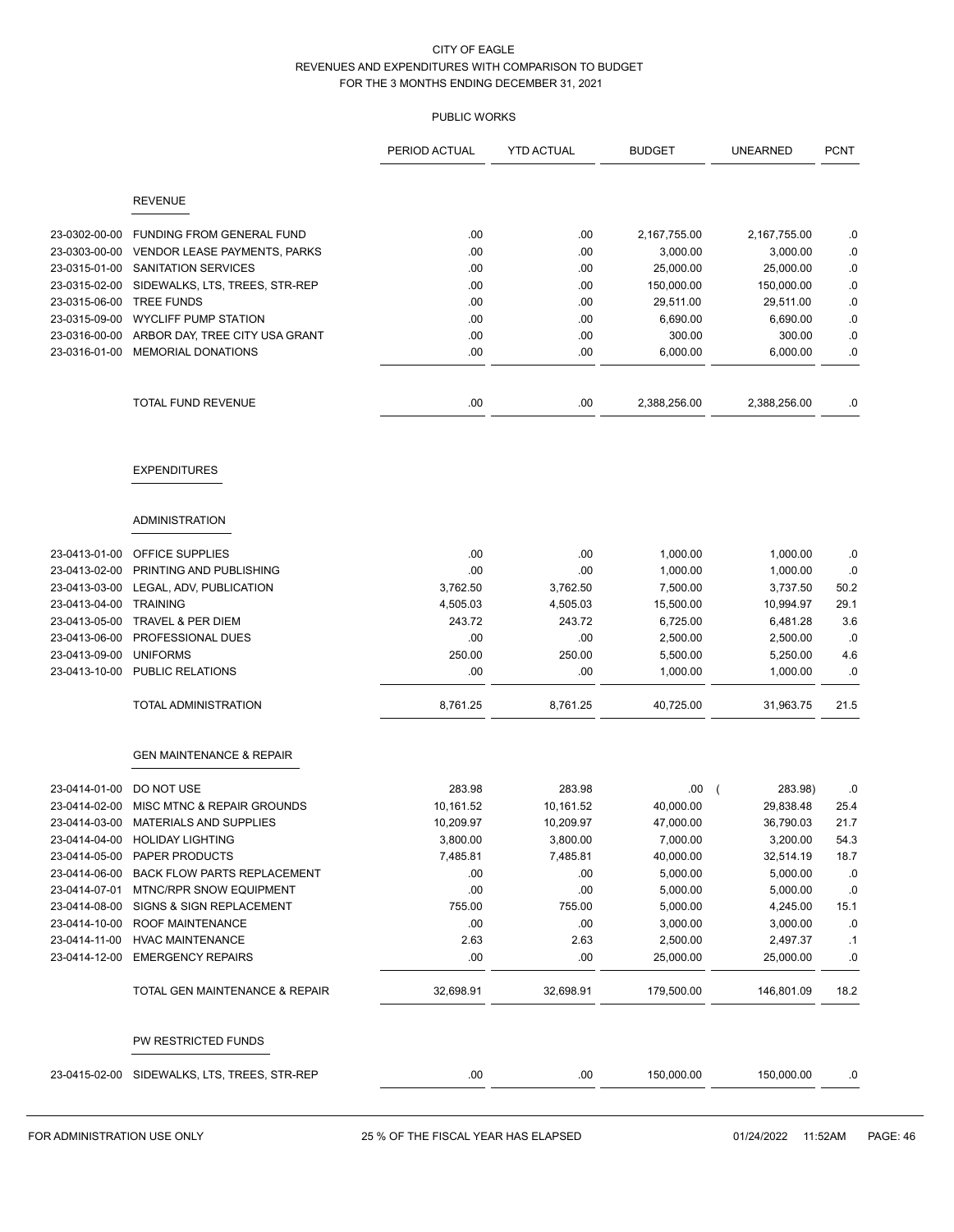|               |                                              | PERIOD ACTUAL | <b>YTD ACTUAL</b> | <b>BUDGET</b> | UNEXPENDED | <b>PCNT</b> |
|---------------|----------------------------------------------|---------------|-------------------|---------------|------------|-------------|
|               | <b>TOTAL PW RESTRICTED FUNDS</b>             | .00           | .00               | 150,000.00    | 150,000.00 | .0          |
|               | <b>CONTRACTS &amp; AGREEMENTS</b>            |               |                   |               |            |             |
| 23-0416-00-00 | <b>WYCLIFFE PUMP STATION</b>                 | 587.28        | 587.28            | 6,690.00      | 6,102.72   | 8.8         |
| 23-0416-01-00 | <b>FARMERS UNION</b>                         | .00           | .00               | 1,200.00      | 1,200.00   | .0          |
| 23-0416-02-00 | <b>EAST ENTRY SIGN</b>                       | 339.11        | 339.11            | 1,000.00      | 660.89     | 33.9        |
| 23-0416-03-00 | <b>SCENIC BYWAY</b>                          | .00           | .00               | 154.00        | 154.00     | .0          |
| 23-0416-07-00 | CHAUMONT LEASE AGREEMENT                     | .00           | .00               | 1.00          | 1.00       | 0.0         |
| 23-0416-08-00 | BASELINE MANAGER AGREEMENT                   | .00           | .00               | 3,500.00      | 3,500.00   | $\cdot$ 0   |
| 23-0416-09-00 | NEW DRY CREEK DITCH CO                       | .00           | .00               | 1,000.00      | 1,000.00   | $\cdot$ 0   |
| 23-0416-10-00 | BALLANTYNE/BOISE VALLEY DITCH                | .00           | .00               | 2,000.00      | 2,000.00   | 0.0         |
|               | TOTAL CONTRACTS & AGREEMENTS                 | 926.39        | 926.39            | 15,545.00     | 14,618.61  | 6.0         |
|               | <b>VEHICLES</b>                              |               |                   |               |            |             |
| 23-0417-01-00 | <b>VEHICLE MTNC &amp; REPAIR</b>             | 1,135.17      | 1,135.17          | 17,000.00     | 15,864.83  | 6.7         |
| 23-0417-02-00 | <b>GAS AND OIL</b>                           | 3,993.52      | 3,993.52          | 25,000.00     | 21,006.48  | 16.0        |
| 23-0417-05-00 | <b>VEHICLE CAR WASH</b>                      | 18.00         | 18.00             | 2,200.00      | 2,182.00   | .8          |
|               | <b>TOTAL VEHICLES</b>                        | 5,146.69      | 5,146.69          | 44,200.00     | 39,053.31  | 11.6        |
|               |                                              |               |                   |               |            |             |
|               | <b>PROGRAMS</b>                              |               |                   |               |            |             |
| 23-0418-03-00 | MEMORIALS, MTNC/REPAIR                       | 2,318.10      | 2,318.10          | 6,000.00      | 3,681.90   | 38.6        |
|               | <b>TOTAL PROGRAMS</b>                        | 2,318.10      | 2,318.10          | 6,000.00      | 3,681.90   | 38.6        |
|               | <b>FLOWER BASKETS</b>                        |               |                   |               |            |             |
| 23-0419-01-00 | <b>MATERIALS &amp; SUPPLIES</b>              | .00           | .00               | 2,000.00      | 2,000.00   | .0          |
| 23-0419-02-00 | <b>FLOWERS</b>                               | .00           | .00               | 15,000.00     | 15,000.00  | $\cdot$ 0   |
|               | <b>TOTAL FLOWER BASKETS</b>                  | .00           | .00               | 17,000.00     | 17,000.00  | .0          |
|               | <b>EQUIPMENT MTNC &amp; REPAIR</b>           |               |                   |               |            |             |
| 23-0420-00-00 | <b>MTNC/REPAIR EQUIPMENT</b>                 | 7,093.60      | 7,093.60          | 10,000.00     | 2,906.40   | 70.9        |
|               |                                              |               |                   |               |            |             |
|               | TOTAL EQUIPMENT MTNC & REPAIR                | 7,093.60      | 7,093.60          | 10,000.00     | 2,906.40   | 70.9        |
|               | SUSTAINABILITY-CONSERVATION                  |               |                   |               |            |             |
| 23-0421-01-00 | SANITATION SERVICES                          | 5,880.57      | 5,880.57          | 54,000.00     | 48,119.43  | 10.9        |
| 23-0421-02-00 | <b>TREE FUNDS</b>                            | .00           | .00               | 29,511.00     | 29,511.00  | .0          |
| 23-0421-03-00 | TREE VOUCHER PROGRAM                         | .00           | .00               | 15,000.00     | 15,000.00  | .0          |
|               | 23-0421-04-00 ARBOR DAY, TREE CITY USA GRANT | .00           | .00               | 300.00        | 300.00     | .0          |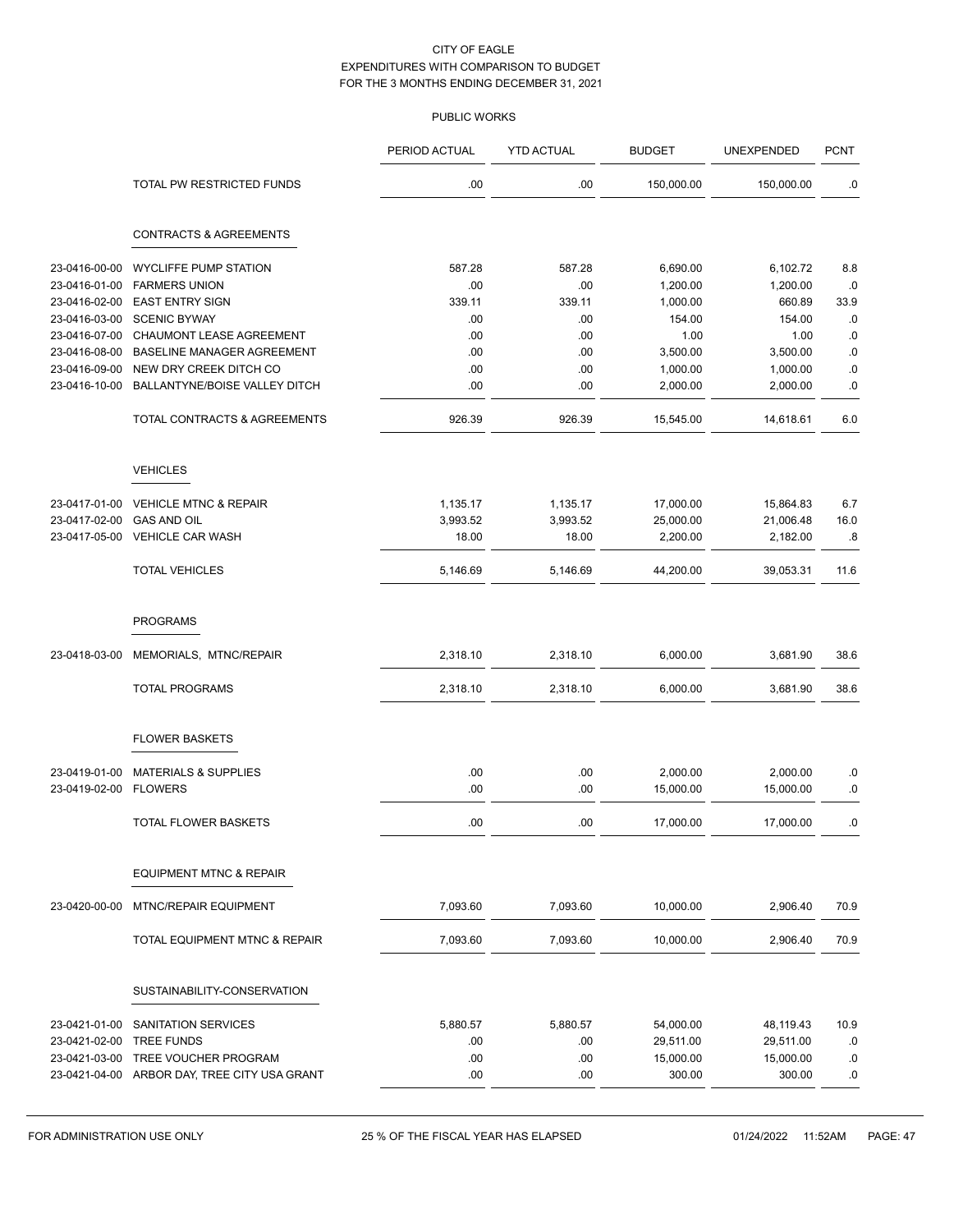|                         |                                      | PERIOD ACTUAL | <b>YTD ACTUAL</b> | <b>BUDGET</b> | <b>UNEXPENDED</b>   | <b>PCNT</b> |
|-------------------------|--------------------------------------|---------------|-------------------|---------------|---------------------|-------------|
|                         | TOTAL SUSTAINABILITY-CONSERVATION    | 5,880.57      | 5,880.57          | 98,811.00     | 92,930.43           | 6.0         |
|                         | <b>FLEET MANAGEMENT</b>              |               |                   |               |                     |             |
| 23-0423-00-00           | <b>VEHICLE REPLACEMENT</b>           | .00           | .00               | 83,700.00     | 83,700.00           | .0          |
|                         | TOTAL FLEET MANAGEMENT               | .00           | .00               | 83,700.00     | 83,700.00           | .0          |
|                         | <b>PERSONNEL</b>                     |               |                   |               |                     |             |
| 23-0433-10-00           | SALARIES-FULL TIME                   | 125,198.44    | 125,198.44        | 654,000.00    | 528,801.56          | 19.1        |
| 23-0433-11-00           | <b>OVERTIME</b>                      | 2,754.14      | 2,754.14          | 18,600.00     | 15,845.86           | 14.8        |
| 23-0433-15-00           | SALARIES-PART TIME                   | 350.14        | 350.14            | .00.          | 350.14)<br>$\left($ | .0          |
| 23-0433-16-00           | SALARIES-SEASONAL                    | 21,433.61     | 21,433.61         | 195,400.00    | 173,966.39          | 11.0        |
| 23-0433-21-00           | <b>FICA</b>                          | 11,119.37     | 11,119.37         | 66,500.00     | 55,380.63           | 16.7        |
| 23-0433-22-00           | <b>PERSI</b>                         | 15,088.59     | 15,088.59         | 78,500.00     | 63,411.41           | 19.2        |
| 23-0433-24-00           | <b>WORKERS' COMPENSATION</b>         | 5,899.82      | 5,899.82          | .00           | 5,899.82)           | .0          |
| 23-0433-25-00           | <b>INSURANCE</b>                     | 13,852.36     | 13,852.36         | 142,500.00    | 128,647.64          | 9.7         |
| 23-0433-26-00           | <b>HSA CONTRIBUTION</b>              | 810.00        | 810.00            | 15,600.00     | 14,790.00           | 5.2         |
| 23-0433-27-00           | <b>HRA BUY-DOWN</b>                  | .00           | .00               | 7,700.00      | 7,700.00            | .0          |
|                         | <b>TOTAL PERSONNEL</b>               | 196,506.47    | 196,506.47        | 1,178,800.00  | 982,293.53          | 16.7        |
|                         | <b>SHOP</b>                          |               |                   |               |                     |             |
| 23-0440-00-00           | <b>SHOP LEASE</b>                    | 5,920.62      | 5,920.62          | 27,000.00     | 21,079.38           | 21.9        |
| 23-0440-02-00           | <b>UTILTIES</b>                      | 584.41        | 584.41            | 3,750.00      | 3,165.59            | 15.6        |
|                         | <b>TOTAL SHOP</b>                    | 6,505.03      | 6,505.03          | 30,750.00     | 24,244.97           | 21.2        |
|                         |                                      |               |                   |               |                     |             |
|                         | <b>STREET LIGHTS</b>                 |               |                   |               |                     |             |
| 23-0441-01-00           | <b>MAINTENANCE &amp; REPAIR</b>      | 123.00        | 123.00            | 8,000.00      | 7,877.00            | 1.5         |
| 23-0441-02-00           | <b>UTILITIES</b>                     | 4,364.89      | 4,364.89          | 55,000.00     | 50,635.11           | 7.9         |
|                         | TOTAL STREET LIGHTS                  | 4,487.89      | 4,487.89          | 63,000.00     | 58,512.11           | 7.1         |
|                         | <b>CITY HALL</b>                     |               |                   |               |                     |             |
| 23-0442-01-00           | <b>BLDG MAINTENANCE &amp; REPAIR</b> | 250.00        | 250.00            | 2,500.00      | 2,250.00            | 10.0        |
| 23-0442-02-00           | MTNC & REPAIR GROUNDS                | .00           | .00               | 1,500.00      | 1,500.00            | .0          |
| 23-0442-04-00 UTILITIES |                                      | 8,636.39      | 8,636.39          | 40,000.00     | 31,363.61           | 21.6        |
|                         | TOTAL CITY HALL                      | 8,886.39      | 8,886.39          | 44,000.00     | 35,113.61           | 20.2        |
|                         |                                      |               |                   |               |                     |             |
|                         | <b>SENIOR CENTER</b>                 |               |                   |               |                     |             |
| 23-0443-01-00           | <b>BLDG MAINTENANCE &amp; REPAIR</b> | 385.40        | 385.40            | 2,500.00      | 2,114.60            | 15.4        |
|                         | 23-0443-02-00 MTNC & REPAIR GROUNDS  | .00           | .00               | 1,500.00      | 1,500.00            | .0          |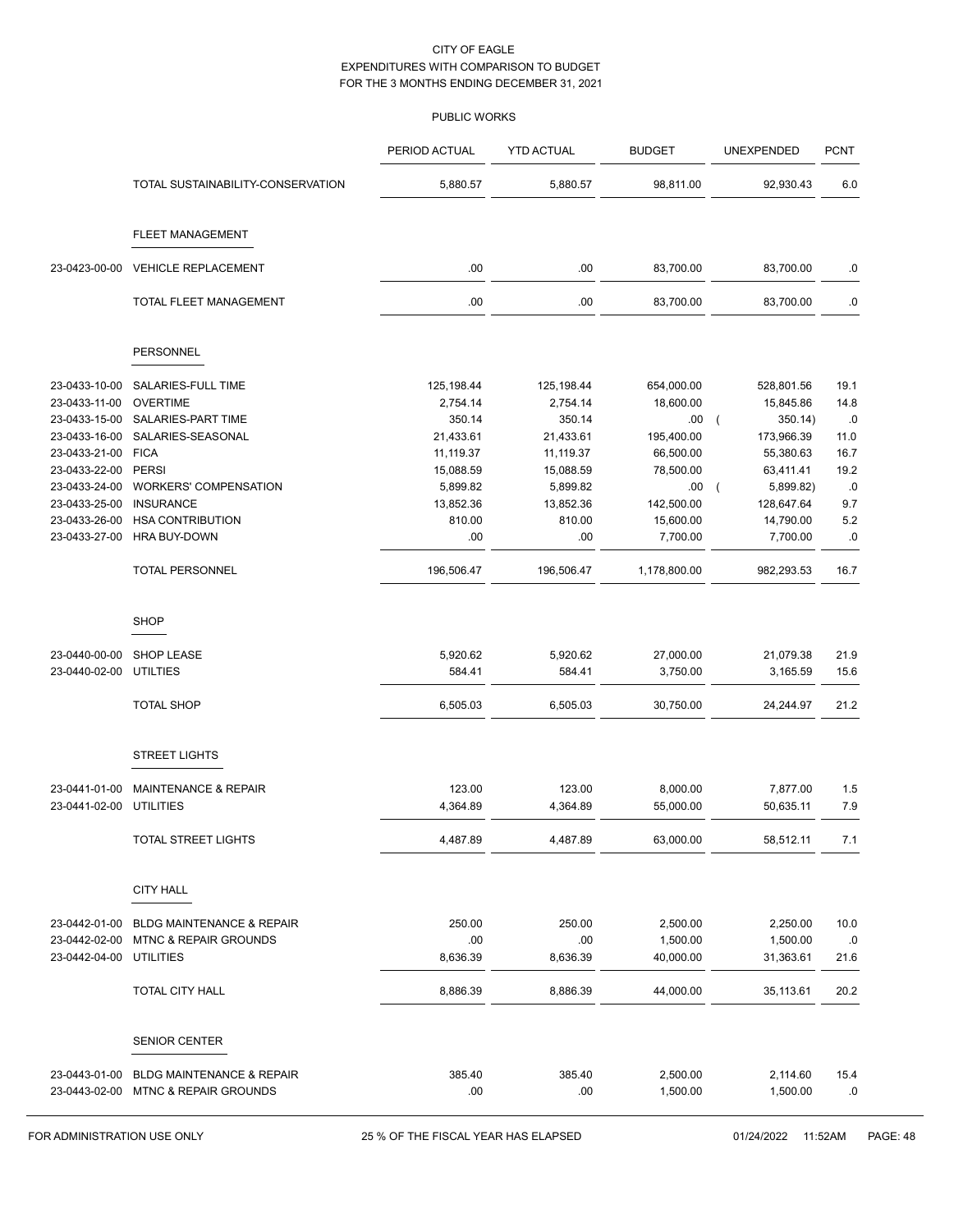|                                                                            |                                                                                                                            | PERIOD ACTUAL                   | <b>YTD ACTUAL</b>               | <b>BUDGET</b>                                 | UNEXPENDED                                    | <b>PCNT</b>                 |
|----------------------------------------------------------------------------|----------------------------------------------------------------------------------------------------------------------------|---------------------------------|---------------------------------|-----------------------------------------------|-----------------------------------------------|-----------------------------|
|                                                                            | <b>TOTAL SENIOR CENTER</b>                                                                                                 | 385.40                          | 385.40                          | 4,000.00                                      | 3,614.60                                      | 9.6                         |
|                                                                            | <b>LIBRARY</b>                                                                                                             |                                 |                                 |                                               |                                               |                             |
| 23-0444-01-00<br>23-0444-02-00                                             | <b>BLDG MAINTENANCE &amp; REPAIR</b><br><b>MTNC &amp; REPAIR GROUNDS</b>                                                   | 7,244.40<br>.00                 | 7,244.40<br>.00                 | $5,000.00$ (<br>2,000.00                      | 2,244.40)<br>2,000.00                         | 144.9<br>.0                 |
|                                                                            | <b>TOTAL LIBRARY</b>                                                                                                       | 7,244.40                        | 7,244.40                        | 7,000.00                                      | 244.40)<br>$\sqrt{2}$                         | 103.5                       |
|                                                                            | <b>MUSEUM</b>                                                                                                              |                                 |                                 |                                               |                                               |                             |
| 23-0445-01-00                                                              | <b>BLDG MAINTENANCE &amp; REPAIR</b>                                                                                       | 3,437.18                        | 3,437.18                        | 2,500.00                                      | 937.18)<br>$\sqrt{2}$                         | 137.5                       |
|                                                                            | <b>TOTAL MUSEUM</b>                                                                                                        | 3,437.18                        | 3,437.18                        | 2,500.00                                      | 937.18)<br>$\overline{ }$                     | 137.5                       |
|                                                                            | ARBORETUM PARK                                                                                                             |                                 |                                 |                                               |                                               |                             |
| 23-0446-01-00<br>23-0446-02-00<br>23-0446-03-00<br>23-0446-04-00 UTILITIES | <b>BLDG/STRUCTURES MTNC &amp; REPAIR</b><br><b>EQUIPMENT MTNC &amp; REPAIRS</b><br><b>GROUNDS MTNC &amp; REPAIR</b>        | .00<br>.00<br>.00<br>.00        | .00<br>.00<br>.00<br>.00        | 500.00<br>500.00<br>500.00<br>1,000.00        | 500.00<br>500.00<br>500.00<br>1,000.00        | .0<br>.0<br>.0<br>.0        |
|                                                                            | TOTAL ARBORETUM PARK                                                                                                       | .00                             | .00                             | 2,500.00                                      | 2,500.00                                      | $.0\,$                      |
|                                                                            | <b>FLAG PLAZA</b>                                                                                                          |                                 |                                 |                                               |                                               |                             |
| 23-0447-01-00<br>23-0447-04-00 UTILTIES                                    | <b>BLDG/STRUCTURES MTNC &amp; REPAIR</b><br>23-0447-02-00 EQUIPMENT MTNC & REPAIR<br>23-0447-03-00 GROUNDS - MTNC & REPAIR | .00<br>.00<br>.00<br>34.39      | .00<br>.00<br>.00<br>34.39      | 500.00<br>500.00<br>500.00<br>225.00          | 500.00<br>500.00<br>500.00<br>190.61          | .0<br>.0<br>.0<br>15.3      |
|                                                                            | TOTAL FLAG PLAZA                                                                                                           | 34.39                           | 34.39                           | 1,725.00                                      | 1,690.61                                      | 2.0                         |
|                                                                            | FRIENDSHIP PARK                                                                                                            |                                 |                                 |                                               |                                               |                             |
| 23-0448-01-00<br>23-0448-02-00<br>23-0448-03-00<br>23-0448-04-00 UTILITIES | <b>BLDGS/STRUCTURES MTNC &amp; REPAIR</b><br><b>EQUIPMENT MTNC &amp; REPAIR</b><br><b>GROUNDS MTNC &amp; REPAIR</b>        | .00<br>.00<br>.00<br>271.19     | .00<br>.00<br>.00<br>271.19     | 500.00<br>500.00<br>2,500.00<br>3,000.00      | 500.00<br>500.00<br>2,500.00<br>2,728.81      | .0<br>.0<br>.0<br>9.0       |
|                                                                            | TOTAL FRIENDSHIP PARK                                                                                                      | 271.19                          | 271.19                          | 6,500.00                                      | 6,228.81                                      | 4.2                         |
|                                                                            | <b>GUERBER PARK</b>                                                                                                        |                                 |                                 |                                               |                                               |                             |
| 23-0449-01-00<br>23-0449-02-00<br>23-0449-03-00<br>23-0449-04-00 UTILITIES | <b>BLDGS/STRUCTURES MTNC &amp; REPAIR</b><br><b>EQUIPMENT MTNC &amp; REPAIR</b><br><b>GROUNDS MTNC &amp; REPAIR</b>        | .00<br>.00<br>19.98<br>3,042.17 | .00<br>.00<br>19.98<br>3,042.17 | 6,500.00<br>1,500.00<br>5,000.00<br>24,000.00 | 6,500.00<br>1,500.00<br>4,980.02<br>20,957.83 | .0<br>.0<br>$\cdot$<br>12.7 |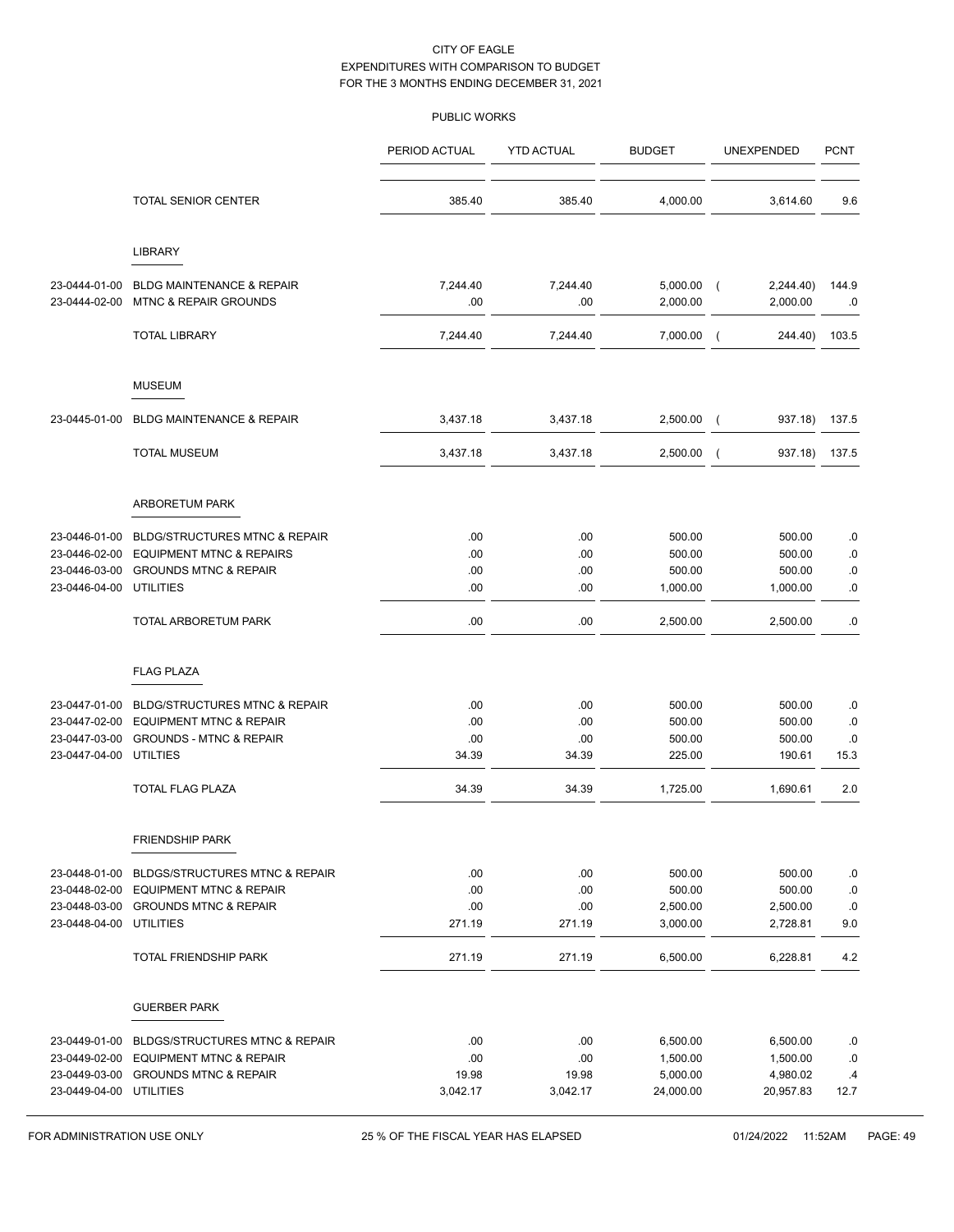|                         |                                           | PERIOD ACTUAL | <b>YTD ACTUAL</b> | <b>BUDGET</b> | UNEXPENDED | <b>PCNT</b> |
|-------------------------|-------------------------------------------|---------------|-------------------|---------------|------------|-------------|
|                         | TOTAL GUERBER PARK                        | 3,062.15      | 3,062.15          | 37,000.00     | 33,937.85  | 8.3         |
|                         | <b>HERITAGE PARK</b>                      |               |                   |               |            |             |
| 23-0450-01-00           | <b>BLDG/STRUCTURES MTNC &amp; REPAIR</b>  | .00           | .00               | 2,000.00      | 2,000.00   | .0          |
| 23-0450-02-00           | <b>EQUIPMENT MTNC &amp; REPAIR</b>        | .00           | .00               | 1,500.00      | 1,500.00   | .0          |
| 23-0450-03-00           | <b>GROUNDS MTNC &amp; REPAIR</b>          | .00           | .00               | 500.00        | 500.00     | 0.0         |
| 23-0450-04-00           | <b>UTILTIES</b>                           | 666.66        | 666.66            | 3,000.00      | 2,333.34   | 22.2        |
|                         | TOTAL HERITAGE PARK                       | 666.66        | 666.66            | 7,000.00      | 6,333.34   | 9.5         |
|                         | MCDONALDS PARK/PATHWAY                    |               |                   |               |            |             |
| 23-0451-01-00           | <b>BLDG/STRUCTURES MTNC &amp; REPAIR</b>  | .00           | .00               | 500.00        | 500.00     | .0          |
| 23-0451-02-00           | <b>EQUIPMENT MTNC &amp; REPAIR</b>        | .00           | .00               | 500.00        | 500.00     | .0          |
| 23-0451-03-00           | <b>GROUNDS MTNC &amp; REPAIR</b>          | .00           | .00               | 1,000.00      | 1,000.00   | 0.0         |
|                         | TOTAL MCDONALDS PARK/PATHWAY              | .00           | .00               | 2,000.00      | 2,000.00   | $\cdot$ 0   |
|                         | <b>MERRILL PARK</b>                       |               |                   |               |            |             |
| 23-0452-01-00           | <b>BLDG/STRUCTURES MTNC &amp; REPAIR</b>  | .00           | .00               | 6,500.00      | 6,500.00   | .0          |
| 23-0452-02-00           | <b>EQUIPMENT MTNC &amp; REPAIR</b>        | .00           | .00               | 1,500.00      | 1,500.00   | $\cdot$ 0   |
| 23-0452-03-00           | <b>GROUNDS MTNC &amp; REPAIR</b>          | .00           | .00               | 5,000.00      | 5,000.00   | .0          |
| 23-0452-04-00           | <b>UTILITIES</b>                          | 4,871.81      | 4,871.81          | 9,500.00      | 4,628.19   | 51.3        |
|                         | TOTAL MERRILL PARK                        | 4,871.81      | 4,871.81          | 22,500.00     | 17,628.19  | 21.7        |
|                         | ORVAL KRASEN PARK                         |               |                   |               |            |             |
| 23-0453-01-00           | <b>BLDGS/STRUCTURES MTNC &amp; REPAIR</b> | .00           | .00               | 500.00        | 500.00     | .0          |
| 23-0453-02-00           | <b>EQUIPMENT MTNC &amp; REPAIR</b>        | .00           | .00               | 500.00        | 500.00     | 0.0         |
| 23-0453-03-00           | <b>GROUNDS MTNC &amp; REPAIR</b>          | .00           | .00               | 500.00        | 500.00     | .0          |
| 23-0453-04-00           | <b>UTILITIES</b>                          | 752.06        | 752.06            | 2,000.00      | 1,247.94   | 37.6        |
|                         | TOTAL ORVAL KRASEN PARK                   | 752.06        | 752.06            | 3,500.00      | 2,747.94   | 21.5        |
|                         | SPORTS COMPLEX                            |               |                   |               |            |             |
| 23-0454-01-00           | BLDGS/STRUCTURES MTNC & REPAIR            | 1,721.67      | 1,721.67          | 2,500.00      | 778.33     | 68.9        |
| 23-0454-02-00           | <b>EQUIPMENT MTNC &amp; REPAIR</b>        | .00           | .00               | 1,000.00      | 1,000.00   | .0          |
|                         | 23-0454-03-00 GROUNDS MTNC & REPAIR       | .00           | .00               | 1,000.00      | 1,000.00   | .0          |
| 23-0454-04-00 UTILITIES |                                           | 6,825.05      | 6,825.05          | 20,000.00     | 13,174.95  | 34.1        |
|                         | TOTAL SPORTS COMPLEX                      | 8,546.72      | 8,546.72          | 24,500.00     | 15,953.28  | 34.9        |
|                         | TOWN ENTRANCE SIGNS                       |               |                   |               |            |             |
|                         |                                           |               |                   |               |            |             |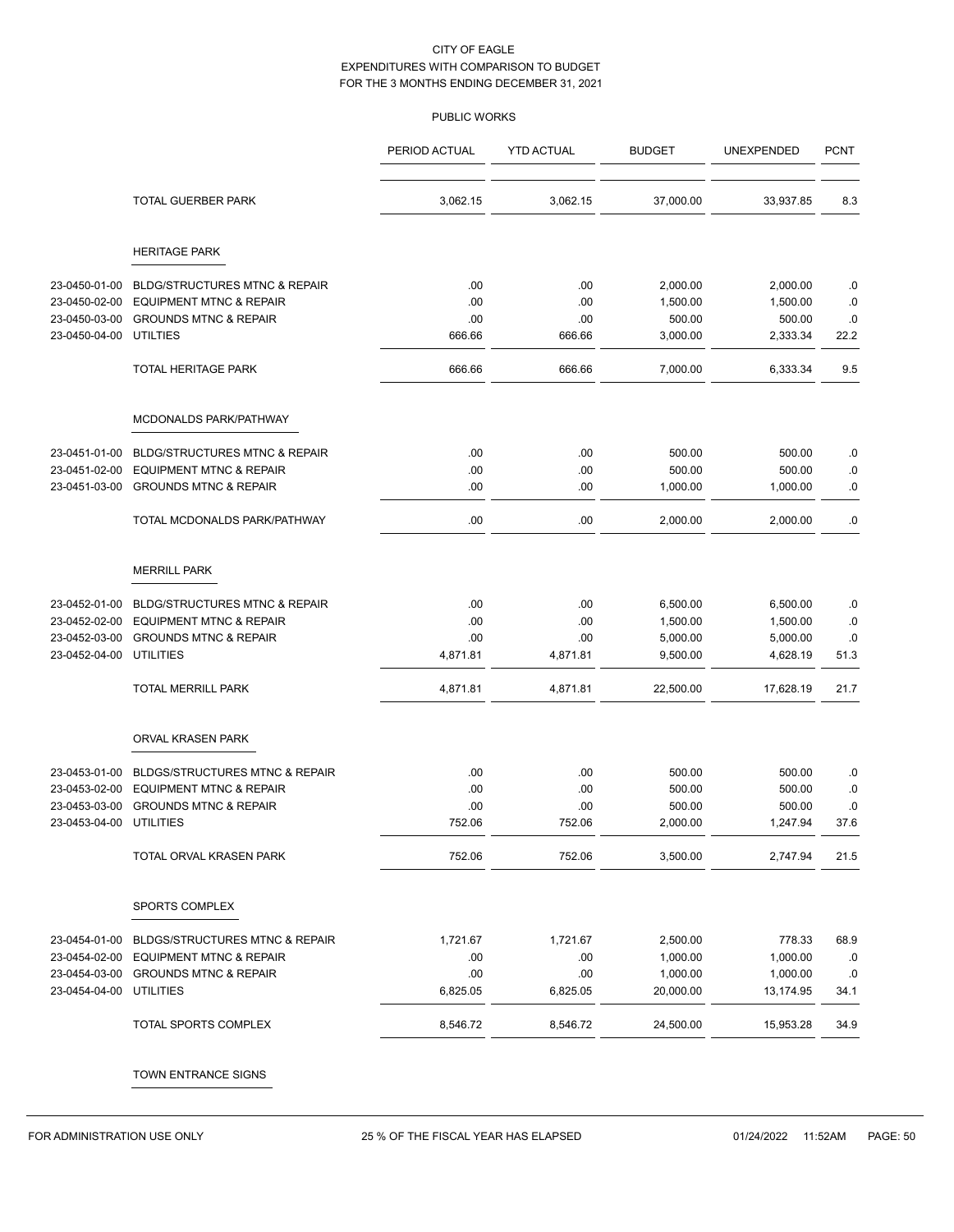|                         |                                           | PERIOD ACTUAL | <b>YTD ACTUAL</b> | <b>BUDGET</b> | <b>UNEXPENDED</b> | <b>PCNT</b> |
|-------------------------|-------------------------------------------|---------------|-------------------|---------------|-------------------|-------------|
| 23-0455-01-00           | <b>BLDGS/STRUCTURES MTNC &amp; REPAIR</b> | .00           | .00               | 500.00        | 500.00            | .0          |
| 23-0455-02-00           | <b>EQUIPMENT MTNC &amp; REPAIR</b>        | .00           | .00               | 500.00        | 500.00            | .0          |
| 23-0455-03-00           | <b>GROUNDS MTNC &amp; REPAIR</b>          | .00           | .00               | 500.00        | 500.00            | .0          |
| 23-0455-04-00           | <b>UTILITIES</b>                          | 1,366.10      | 1,366.10          | 21,000.00     | 19,633.90         | 6.5         |
|                         | TOTAL TOWN ENTRANCE SIGNS                 | 1,366.10      | 1,366.10          | 22,500.00     | 21,133.90         | 6.1         |
|                         | <b>PLAZA DRIVE</b>                        |               |                   |               |                   |             |
| 23-0456-02-00           | <b>EQUIPMENT MTNC &amp; REPAIR</b>        | .00           | .00               | 500.00        | 500.00            | .0          |
| 23-0456-03-00           | <b>GROUNDS MTNC &amp; REPAIR</b>          | .00           | .00               | 500.00        | 500.00            | .0          |
| 23-0456-04-00           | <b>UTILITIES</b>                          | 850.26        | 850.26            | 1,500.00      | 649.74            | 56.7        |
|                         | <b>TOTAL PLAZA DRIVE</b>                  | 850.26        | 850.26            | 2,500.00      | 1,649.74          | 34.0        |
|                         | PAMELA BAKER PARK                         |               |                   |               |                   |             |
| 23-0459-01-00           | <b>BLDG/STRUCTURES MTNC &amp; REPAIR</b>  | .00           | .00               | 500.00        | 500.00            | .0          |
| 23-0459-02-00           | <b>GROUNDS MTNC &amp; REPAIR</b>          | .00           | .00               | 500.00        | 500.00            | .0          |
| 23-0459-03-00           | <b>EQUIPMENT MTNC/REPAIR</b>              | .00           | .00               | 500.00        | 500.00            | .0          |
| 23-0459-04-00           | <b>UTILITIES</b>                          | 186.65        | 186.65            | 5,000.00      | 4,813.35          | 3.7         |
|                         | TOTAL PAMELA BAKER PARK                   | 186.65        | 186.65            | 6,500.00      | 6,313.35          | 2.9         |
|                         | <b>CAPITAL EQUIPMENT</b>                  |               |                   |               |                   |             |
| 23-0460-00-00           | <b>TOOLS</b>                              | 700.36        | 700.36            | 5,000.00      | 4,299.64          | 14.0        |
| 23-0460-01-00           | <b>EQUIPMENT</b>                          | 17,558.42     | 17,558.42         | 85,000.00     | 67,441.58         | 20.7        |
|                         | TOTAL CAPITAL EQUIPMENT                   | 18,258.78     | 18,258.78         | 90,000.00     | 71,741.22         | 20.3        |
|                         | CITY LANDSCAPE MAINTENANCE                |               |                   |               |                   |             |
| 23-0462-00-00           | <b>EQUIPMENT RENTAL</b>                   | 2,577.12      | 2,577.12          | 7,500.00      | 4,922.88          | 34.4        |
|                         | 23-0462-01-00 SPRAYING/FERTILIZING        | .00           | .00               | 48,000.00     | 48,000.00         | .0          |
|                         | 23-0462-02-00 SAFETY EQUIPMENT            | .00           | .00               | 1,000.00      | 1,000.00          | .0          |
|                         | 23-0462-03-00 DUMPING-DISPOSAL            | 188.26        | 188.26            | 5,000.00      | 4,811.74          | 3.8         |
|                         | TOTAL CITY LANDSCAPE MAINTENANCE          | 2,765.38      | 2,765.38          | 61,500.00     | 58,734.62         | 4.5         |
|                         | LINDER ROAD RESTROOM                      |               |                   |               |                   |             |
| 23-0463-01-00           | <b>BLDG/STRUCTURES MTNC REPAIR</b>        | .00           | .00               | 1,000.00      | 1,000.00          | .0          |
|                         | 23-0463-02-00 EQUIPMENT MTNC-REPAIR       | .00           | .00               | 500.00        | 500.00            | .0          |
|                         | 23-0463-03-00 GROUNDS MTNC & REPAIR       | .00           | .00               | 500.00        | 500.00            | .0          |
| 23-0463-04-00 UTILITIES |                                           | 499.17        | 499.17            | 6,000.00      | 5,500.83          | 8.3         |
|                         | TOTAL LINDER ROAD RESTROOM                | 499.17        | 499.17            | 8,000.00      | 7,500.83          | 6.2         |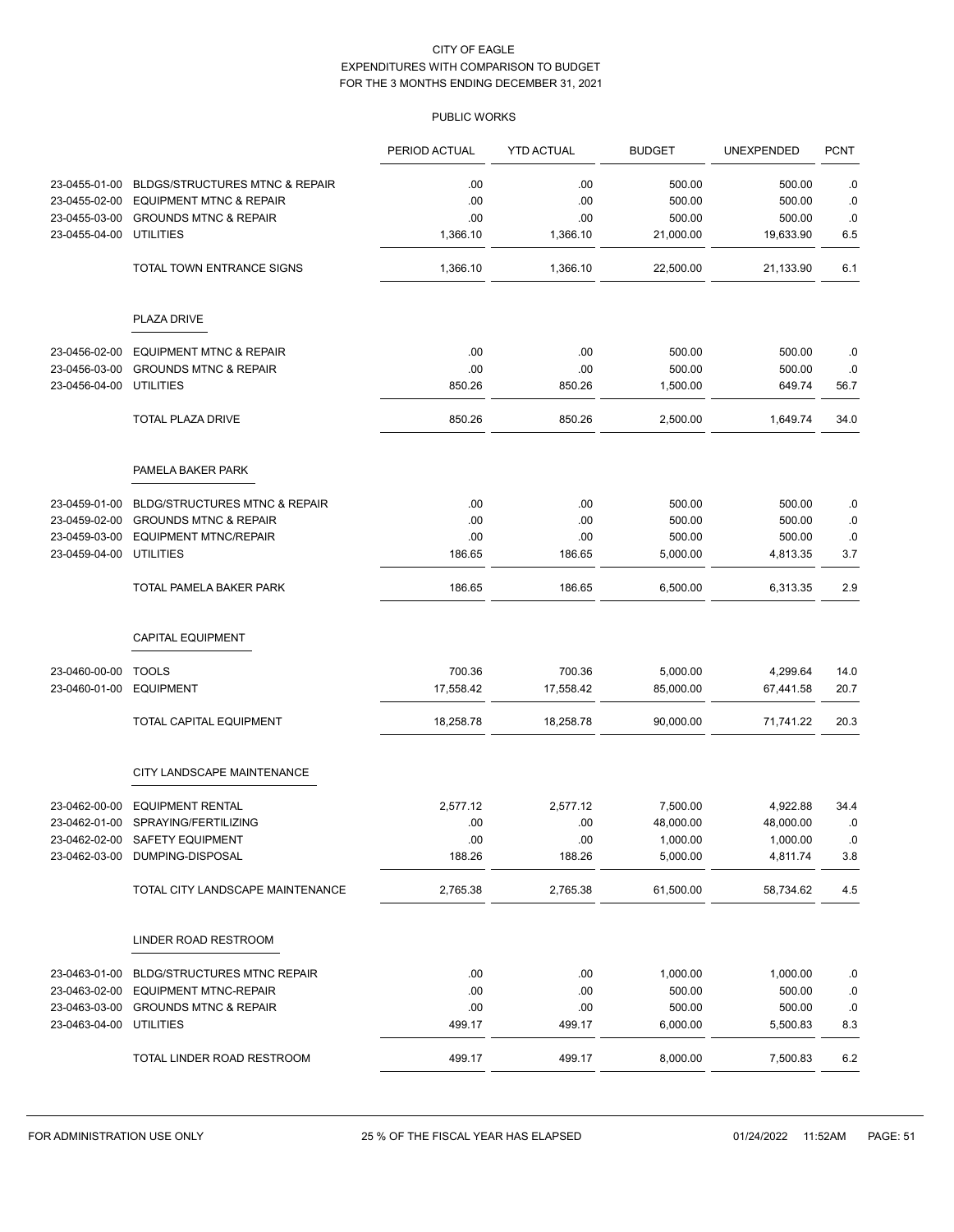|               |                                    | PERIOD ACTUAL | <b>YTD ACTUAL</b> | <b>BUDGET</b> | <b>UNEXPENDED</b> | <b>PCNT</b> |
|---------------|------------------------------------|---------------|-------------------|---------------|-------------------|-------------|
|               | <b>TRAILS</b>                      |               |                   |               |                   |             |
| 23-0464-00-00 | <b>GROUNDS MTNC/REPAIR</b>         | .00           | .00               | 5,000.00      | 5,000.00          | .0          |
| 23-0464-01-00 | <b>EQUIPMENT RENTAL</b>            | 142.00        | 142.00            | 4,000.00      | 3,858.00          | 3.6         |
|               | <b>TOTAL TRAILS</b>                | 142.00        | 142.00            | 9,000.00      | 8,858.00          | 1.6         |
|               | FISCAL YEAR CAPITAL PROJECTS       |               |                   |               |                   |             |
| 23-0480-15-00 | LANDSCAPE UPGRADES - PARKS         | 388.40        | 388.40            | 25,000.00     | 24,611.60         | 1.6         |
|               | TOTAL FISCAL YEAR CAPITAL PROJECTS | 388.40        | 388.40            | 25,000.00     | 24,611.60         | 1.6         |
|               | FY 21/22 PROJECTS                  |               |                   |               |                   |             |
| 23-0483-01-00 | <b>CAPITAL PROJECTS FY22</b>       | .00           | .00.              | 80,500.00     | 80,500.00         | .0          |
|               | TOTAL FY 21/22 PROJECTS            | .00           | .00               | 80,500.00     | 80,500.00         | .0          |
|               | <b>TOTAL FUND EXPENDITURES</b>     | 332,939.99    | 332,939.99        | 2,388,256.00  | 2,055,316.01      | 13.9        |
|               | NET REVENUE OVER EXPENDITURES      | 332,939.99) ( | 332,939.99)       | .00           | 332,939.99        | .0          |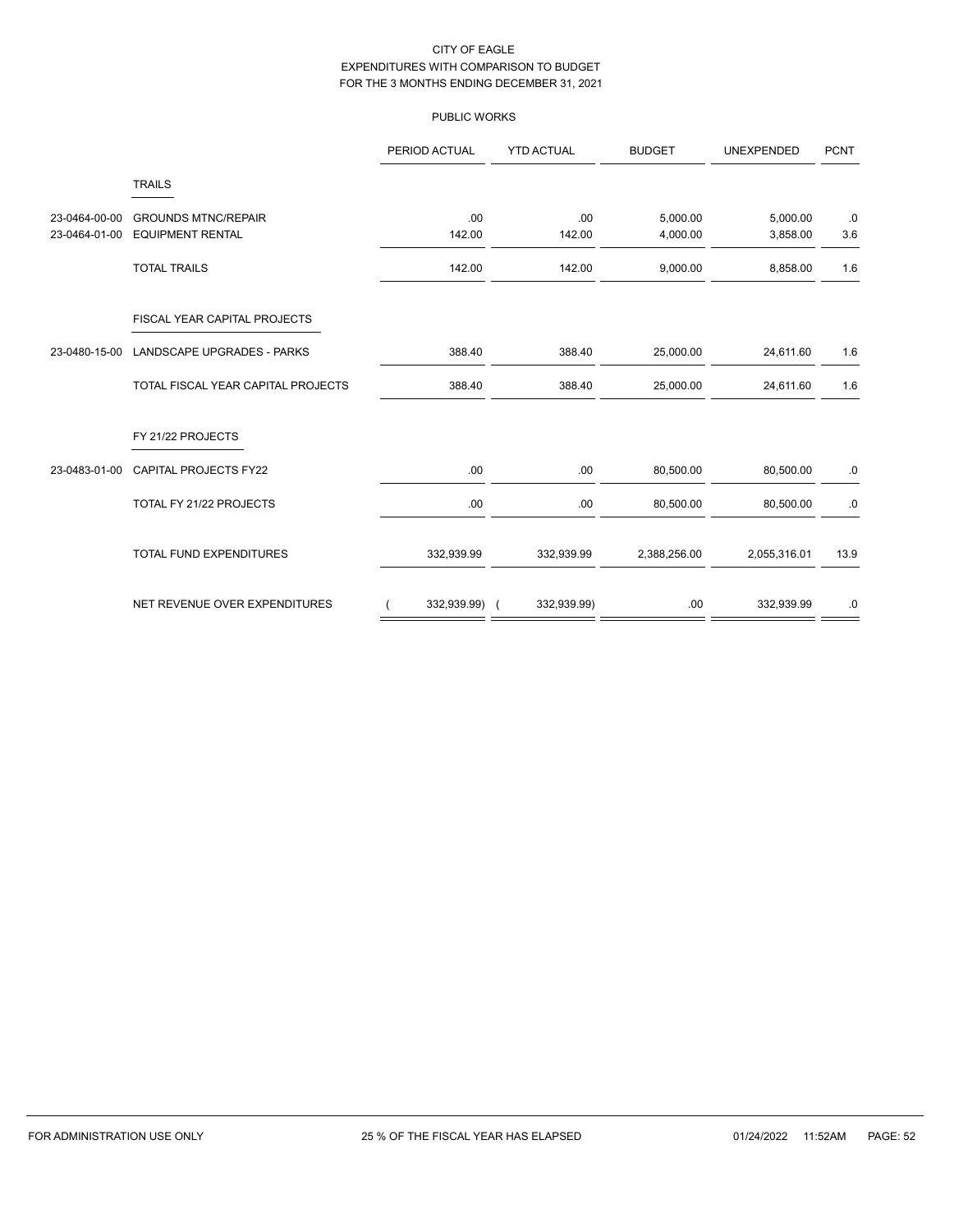# RECREATION - EAGLE FUN DAYS

### LIABILITIES AND EQUITY

 $\overline{a}$ 

| <b>LIABILITIES</b>                                                           |            |            |
|------------------------------------------------------------------------------|------------|------------|
| 24-0217-00-00 FUND BALANCE                                                   | 23,706.58) |            |
| <b>TOTAL LIABILITIES</b>                                                     |            | 23,706.58) |
| <b>FUND EQUITY</b>                                                           |            |            |
| UNAPPROPRIATED FUND BALANCE:<br>REVENUE OVER EXPENDITURES - YTD<br>23,706.58 |            |            |
| <b>BALANCE - CURRENT DATE</b>                                                | 23,706.58  |            |
| TOTAL FUND EQUITY                                                            |            | 23,706.58  |
| <b>TOTAL LIABILITIES AND EQUITY</b>                                          |            | .00        |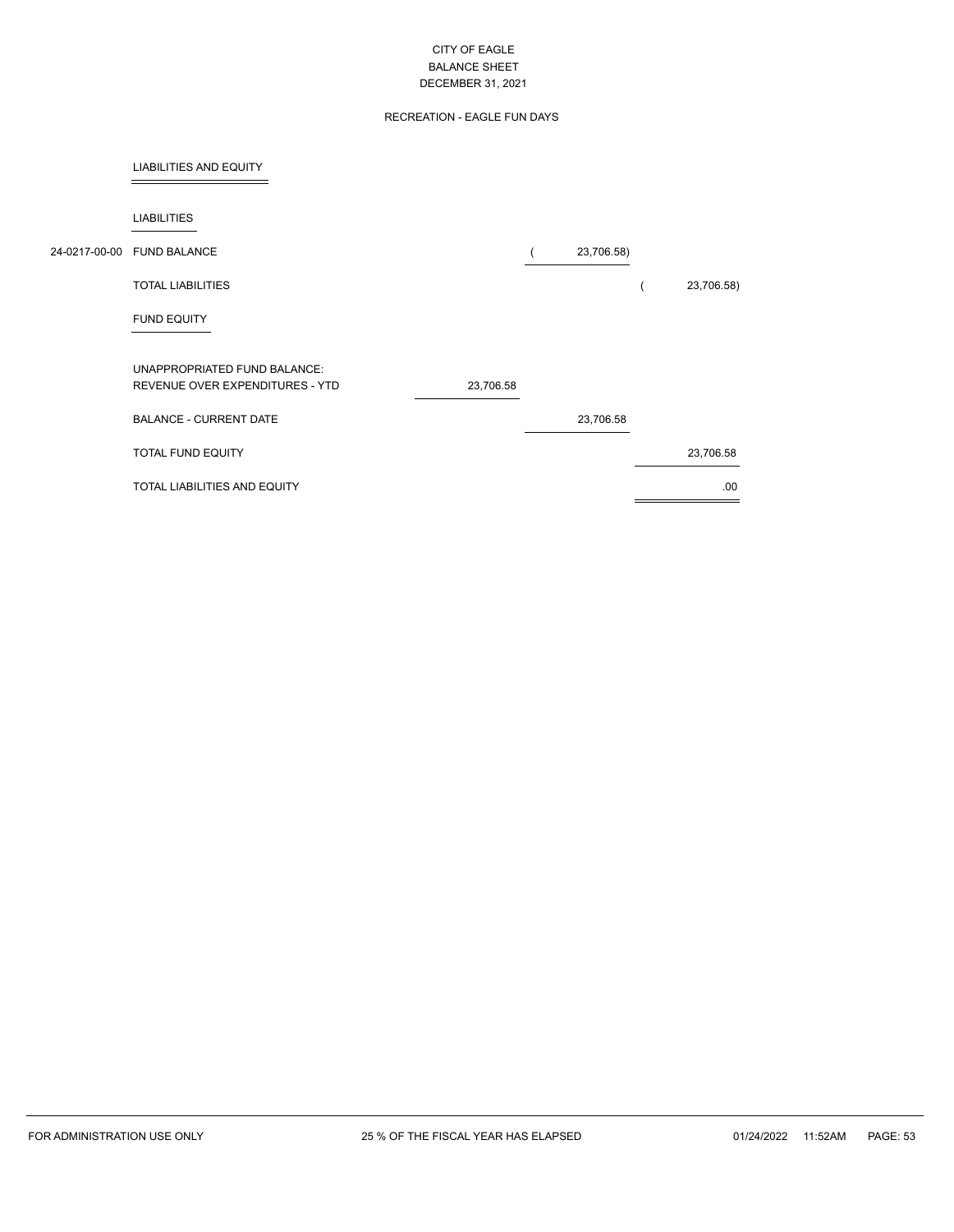# RECREATION - EAGLE FUN DAYS

|                                |                                        | PERIOD ACTUAL | <b>YTD ACTUAL</b> | <b>BUDGET</b>        | <b>UNEARNED</b>      | <b>PCNT</b> |
|--------------------------------|----------------------------------------|---------------|-------------------|----------------------|----------------------|-------------|
|                                | <b>REVENUE</b>                         |               |                   |                      |                      |             |
|                                |                                        |               |                   |                      |                      |             |
| 24-0301-00-00                  | FUNDING FROM GENERAL FUND              | 23,706.58     | 23,706.58         | 90,000.00            | 66,293.42            | 26.3        |
| 24-0303-00-00<br>24-0303-01-00 | <b>SPONSORSHIPS</b><br><b>CAR SHOW</b> | .00<br>.00    | .00<br>.00        | 21,000.00            | 21,000.00            | .0          |
| 24-0303-02-00                  | <b>CORNHOLE</b>                        | .00           | .00               | 3,300.00<br>1,250.00 | 3,300.00<br>1,250.00 | .0<br>.0    |
| 24-0303-03-00                  | <b>FUN RUN</b>                         | .00           | .00               | 3,000.00             | 3,000.00             | .0          |
| 24-0303-04-00                  | <b>VENDORS</b>                         | .00           | .00               | 7,000.00             | 7,000.00             | .0          |
| 24-0303-05-00                  | ROCKY MOUNTAIN OYSTER FEED             | .00           | .00               | 20,000.00            | 20,000.00            | .0          |
|                                | TOTAL FUND REVENUE                     | 23,706.58     | 23,706.58         | 145,550.00           | 121,843.42           | 16.3        |
|                                |                                        |               |                   |                      |                      |             |
|                                | <b>EXPENDITURES</b>                    |               |                   |                      |                      |             |
|                                | <b>ADMIN EXPENDITURES</b>              |               |                   |                      |                      |             |
| 24-0401-01-00                  | PARADE CONTRACTOR                      | .00           | .00               | 10,000.00            | 10,000.00            | .0          |
| 24-0401-03-00                  | <b>FIREWORKS</b>                       | .00           | .00               | 20,000.00            | 20,000.00            | .0          |
| 24-0401-04-00                  | <b>ADVERTISEMENT</b>                   | .00           | .00               | 12,000.00            | 12,000.00            | .0          |
| 24-0401-05-00                  | <b>MUSIC &amp; ENTERTAINMENT</b>       | .00           | .00               | 10,000.00            | 10,000.00            | .0          |
| 24-0401-06-00                  | <b>SUPPLIES</b>                        | .00           | .00               | 6,000.00             | 6,000.00             | .0          |
| 24-0401-07-00                  | <b>EQUIPMENT</b>                       | .00           | .00               | 6,000.00             | 6,000.00             | $0.5\,$     |
|                                | TOTAL ADMIN EXPENDITURES               | .00           | .00               | 64,000.00            | 64,000.00            | .0          |
|                                | <b>LOGISTICS</b>                       |               |                   |                      |                      |             |
| 24-0410-00-00                  | PORTA POTTIES                          | .00           | .00               | 2,000.00             | 2,000.00             | .0          |
| 24-0410-01-00                  | <b>SUPPLIES</b>                        | .00           | .00               | 2,500.00             | 2,500.00             | .0          |
| 24-0410-02-00                  | TRAFFIC BARRIERS & CONTROL             | .00           | .00               | 8,000.00             | 8,000.00             | .0          |
| 24-0410-03-00                  | <b>GOLF CART RENTALS</b>               | .00           | .00               | 500.00               | 500.00               | .0          |
| 24-0410-04-00                  | POLICE OVERTIME                        | .00           | .00               | 7,000.00             | 7,000.00             | .0          |
|                                | 24-0410-05-00 STREET CLOSURES          | .00           | .00               | 4,500.00             | 4,500.00             | 0.          |
| 24-0410-06-00                  | SIGNAGE                                | .00           | .00               | 2,500.00             | 2,500.00             | .0          |
| 24-0410-07-00 SECURITY         |                                        | .00           | .00               | 7,000.00             | 7,000.00             | $.0\,$      |
| 24-0410-09-00                  | <b>EQUIPMENT</b>                       | .00           | .00               | 1,500.00             | 1,500.00             | $.0\,$      |
|                                | <b>TOTAL LOGISTICS</b>                 | .00           | .00               | 35,500.00            | 35,500.00            | $.0\,$      |
|                                | <b>FUN RUN</b>                         |               |                   |                      |                      |             |
| 24-0420-01-00                  | <b>PROMOTIONS</b>                      | .00           | .00               | 2,000.00             | 2,000.00             | .0          |
| 24-0420-02-00                  | <b>BIBS</b>                            | .00           | .00               | 300.00               | 300.00               | $\cdot 0$   |
| 24-0420-03-00                  | <b>BREAKFAST</b>                       | .00           | .00               | 500.00               | 500.00               | $.0\,$      |
| 24-0420-04-00                  | ADVERTISING                            | .00           | .00               | 200.00               | 200.00               | $.0\,$      |
| 24-0420-05-00                  | <b>MISCELLANEOUS</b>                   | .00           | .00               | 400.00               | 400.00               | $.0\,$      |
|                                | TOTAL FUN RUN                          | .00           | .00               | 3,400.00             | 3,400.00             | .0          |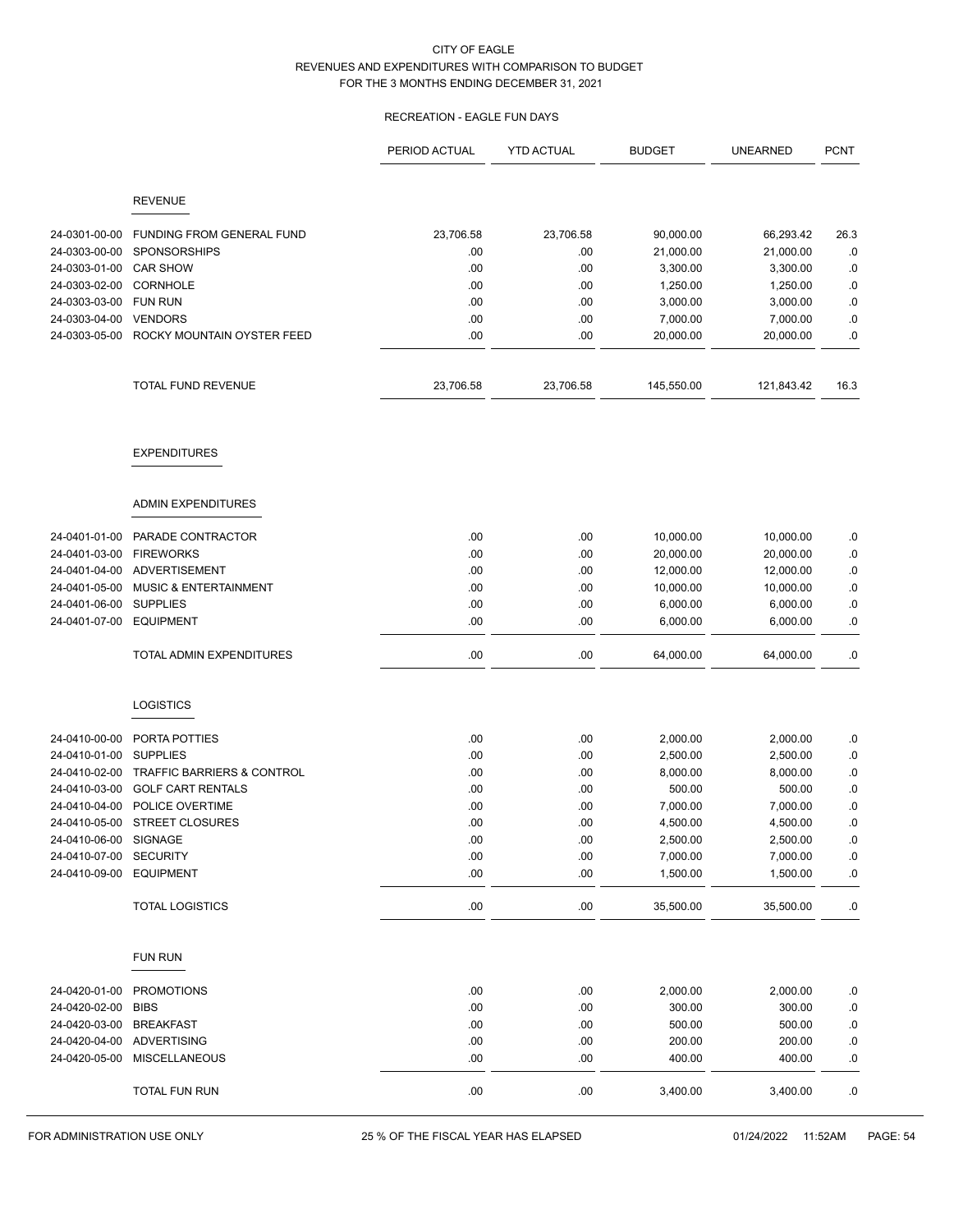# RECREATION - EAGLE FUN DAYS

|               |                                  | PERIOD ACTUAL | <b>YTD ACTUAL</b> | <b>BUDGET</b> | UNEXPENDED                   | <b>PCNT</b> |
|---------------|----------------------------------|---------------|-------------------|---------------|------------------------------|-------------|
|               |                                  |               |                   |               |                              |             |
|               |                                  |               |                   |               |                              |             |
|               | <b>CAR SHOW</b>                  |               |                   |               |                              |             |
| 24-0430-00-00 | MARKETING/ADVERTISING            | .00           | .00               | 100.00        | 100.00                       | .0          |
| 24-0430-01-00 | <b>DASH PLAQUES</b>              | .00           | .00               | 300.00        | 300.00                       | .0          |
| 24-0430-02-00 | <b>TROPHIES</b>                  | .00           | .00               | 2,500.00      | 2,500.00                     | $.0\,$      |
| 24-0430-03-00 | <b>SUPPLIES</b>                  | .00           | .00               | 300.00        | 300.00                       | $.0\,$      |
| 24-0430-04-00 | <b>PARKING</b>                   | .00           | .00               | 500.00        | 500.00                       | $.0\,$      |
| 24-0430-05-00 | <b>MISCELLANEOUS</b>             | .00           | .00               | 150.00        | 150.00                       | .0          |
| 24-0430-06-00 | <b>RAFFLE</b>                    | .00           | .00               | 500.00        | 500.00                       | $.0\,$      |
| 24-0430-08-00 | <b>COMMUNITY GROUP</b>           | .00           | .00               | 500.00        | 500.00                       | $.0\,$      |
|               | <b>TOTAL CAR SHOW</b>            | .00           | .00               | 4,850.00      | 4,850.00                     | .0          |
|               | CORNHOLE                         |               |                   |               |                              |             |
| 24-0440-00-00 | <b>BUILDING/PAINT SUPPLIES</b>   | .00           | .00               | 200.00        | 200.00                       | .0          |
| 24-0440-01-00 | <b>ARTIST</b>                    | .00           | .00               | 300.00        | 300.00                       | $.0\,$      |
| 24-0440-02-00 | <b>BEAN BAGS</b>                 | .00           | .00               | 300.00        | 300.00                       | $.0\,$      |
|               | TOTAL CORNHOLE                   | .00           | .00               | 800.00        | 800.00                       | $.0\,$      |
|               | ROCKY MOUNTAIN OYSTER FEED       |               |                   |               |                              |             |
| 24-0445-01-00 | <b>COMMUNITY BENEFICIARY</b>     | .00           | .00               | 20,000.00     | 20,000.00                    | .0          |
| 24-0445-03-00 | FOOD AND BEVERAGE                | .00           | .00               | 17,000.00     | 17,000.00                    | $.0\,$      |
|               | TOTAL ROCKY MOUNTAIN OYSTER FEED | .00           | .00               | 37,000.00     | 37,000.00                    | $.0\,$      |
|               | TOTAL FUND EXPENDITURES          | .00           | .00               | 145,550.00    | 145,550.00                   | .0          |
|               |                                  |               |                   |               |                              |             |
|               | NET REVENUE OVER EXPENDITURES    | 23,706.58     | 23,706.58         | .00           | 23,706.58)<br>$\overline{ }$ | $.0\,$      |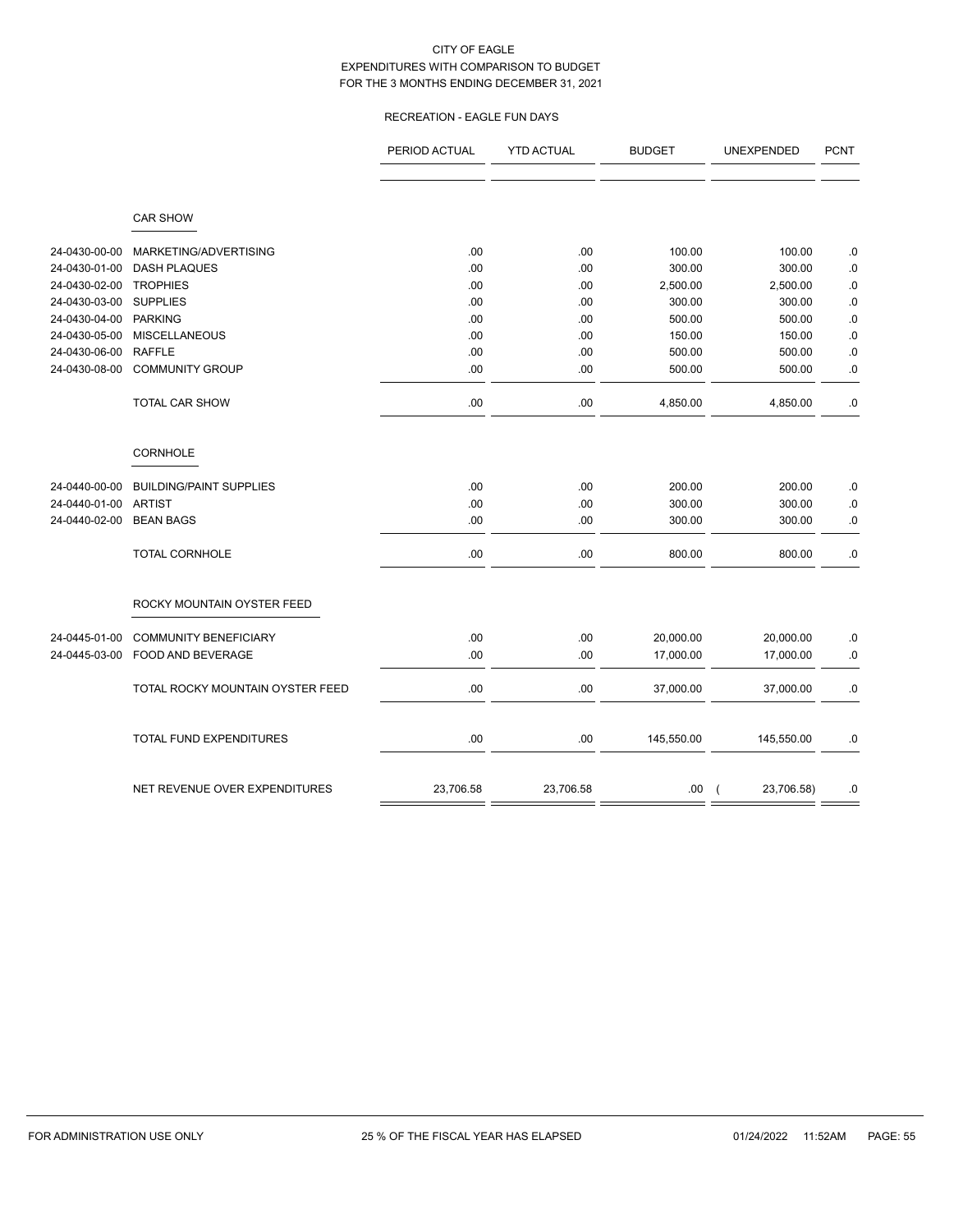# PATHWAY IMPACT FEE FUND

|                    | <b>ASSETS</b>                             |           |            |            |
|--------------------|-------------------------------------------|-----------|------------|------------|
| 25-0101-00-00 CASH |                                           |           | 7,187.50   |            |
|                    | 25-0151-25-00 FIRST INTERSTATE INVESTMENT |           | 782,843.30 |            |
|                    | <b>TOTAL ASSETS</b>                       |           |            | 790,030.80 |
|                    | <b>LIABILITIES AND EQUITY</b>             |           |            |            |
|                    | <b>FUND EQUITY</b>                        |           |            |            |
|                    | 25-0271-00-00 FUND BALANCE                |           | 763,927.09 |            |
|                    | UNAPPROPRIATED FUND BALANCE:              |           |            |            |
|                    | REVENUE OVER EXPENDITURES - YTD           | 26,103.71 |            |            |
|                    | <b>BALANCE - CURRENT DATE</b>             |           | 26,103.71  |            |
|                    | TOTAL FUND EQUITY                         |           |            | 790,030.80 |
|                    | TOTAL LIABILITIES AND EQUITY              |           |            | 790,030.80 |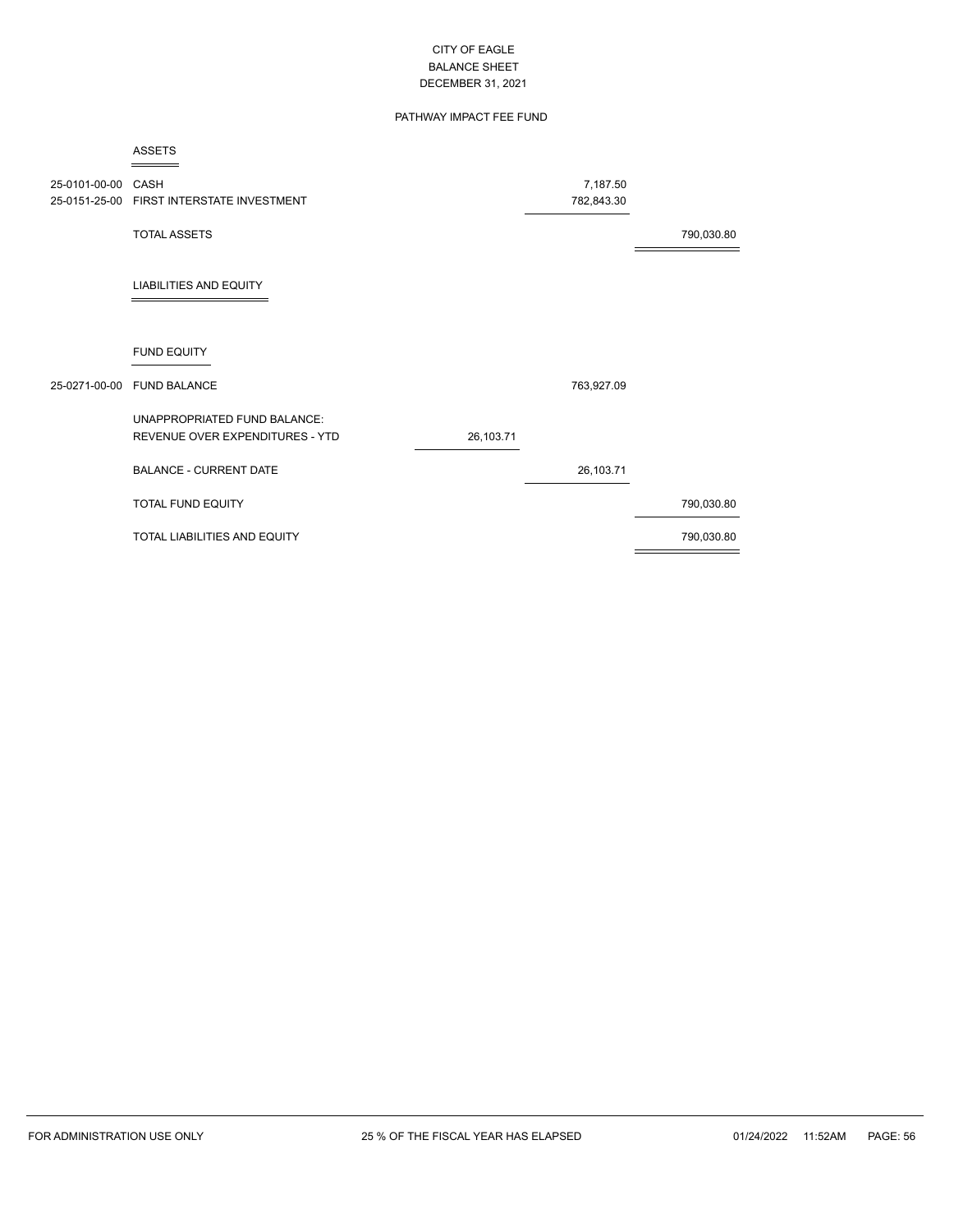# PATHWAY IMPACT FEE FUND

|               |                                   | PERIOD ACTUAL | <b>YTD ACTUAL</b> | <b>BUDGET</b> | <b>UNEARNED</b>              | <b>PCNT</b> |
|---------------|-----------------------------------|---------------|-------------------|---------------|------------------------------|-------------|
|               | <b>REVENUE</b>                    |               |                   |               |                              |             |
| 25-0322-19-00 | DEVELOPMENT IMPACT FEE            | 25,779.00     | 25,779.00         | 198,300.00    | 172,521.00                   | 13.0        |
| 25-0371-25-00 | <b>BANK INTEREST</b>              | 324.71        | 324.71            | 1,080.00      | 755.29                       | 30.1        |
| 25-0390-00-00 | <b>CARRY OVER</b>                 | .00           | .00               | 702,268.00    | 702,268.00                   | .0          |
|               | TOTAL FUND REVENUE                | 26,103.71     | 26,103.71         | 901,648.00    | 875,544.29                   | 2.9         |
|               | <b>EXPENDITURES</b>               |               |                   |               |                              |             |
|               | CAPITAL IMPROVEMENTS              |               |                   |               |                              |             |
| 25-0438-00-00 | <b>CAPITAL IMPROVEMENTS</b>       | .00.          | .00               | 801,648.00    | 801,648.00                   | $.0\,$      |
| 25-0438-01-00 | EAGLE ISLAND ST PK CONNECTION     | .00           | .00               | 100,000.00    | 100,000.00                   | $.0\,$      |
|               | <b>TOTAL CAPITAL IMPROVEMENTS</b> | .00           | .00               | 901,648.00    | 901,648.00                   | .0          |
|               | <b>TOTAL FUND EXPENDITURES</b>    | .00.          | .00               | 901,648.00    | 901,648.00                   | .0          |
|               | NET REVENUE OVER EXPENDITURES     | 26,103.71     | 26,103.71         | .00.          | 26,103.71)<br>$\overline{ }$ | .0          |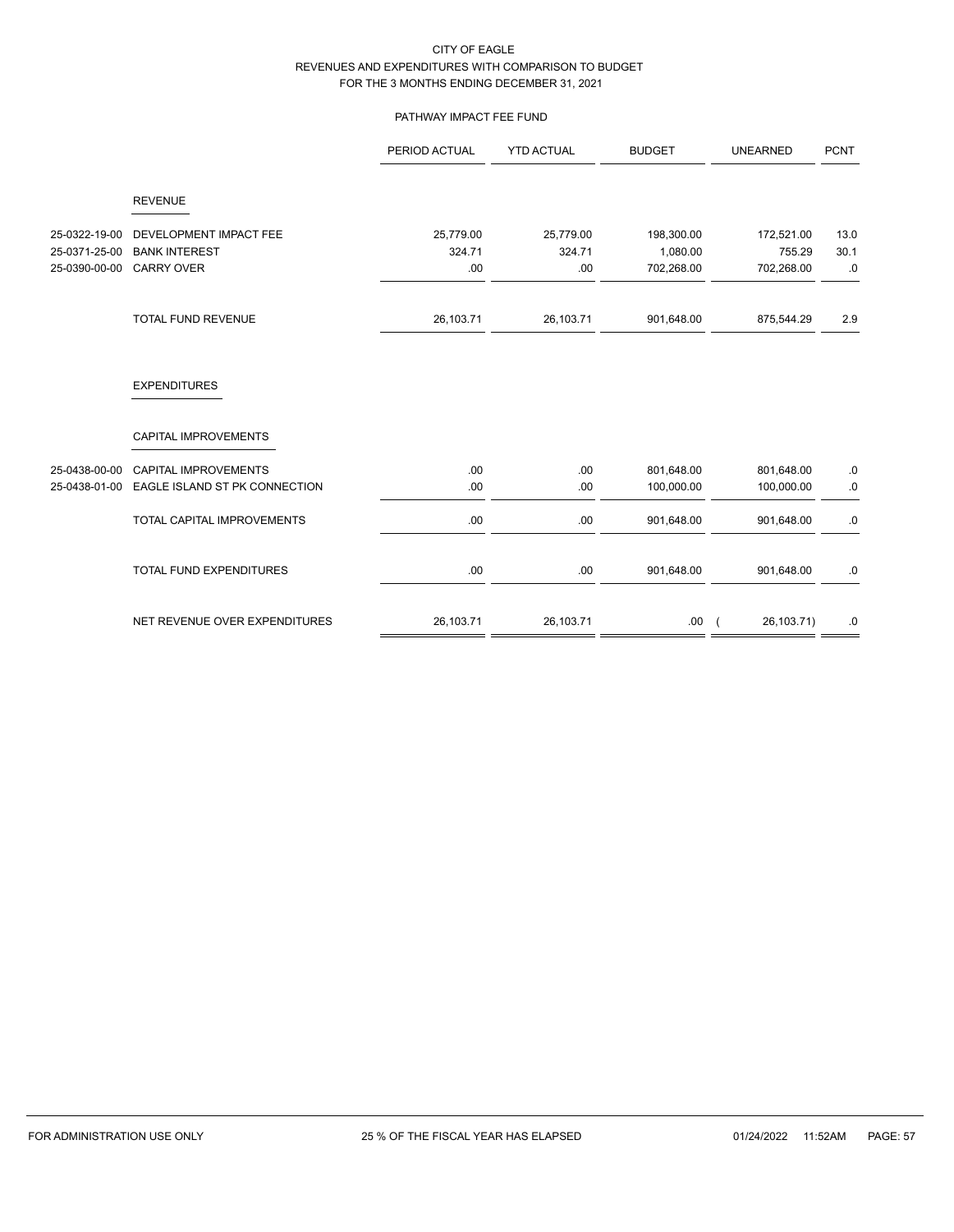# ECONOMIC DEVELOPMENT

### LIABILITIES AND EQUITY

### LIABILITIES

| 26-0217-03-00 FICA | 26-0217-04-00 PUBLIC RETIREMENT<br>26-0217-07-00 HEALTH INSURANCE<br>26-0217-09-00 WORKERS' COMPENSATION |          | 371.85<br>583.73<br>1,136.42)<br>667.89 |         |
|--------------------|----------------------------------------------------------------------------------------------------------|----------|-----------------------------------------|---------|
|                    | <b>TOTAL LIABILITIES</b>                                                                                 |          |                                         | 487.05  |
|                    | <b>FUND EQUITY</b>                                                                                       |          |                                         |         |
|                    | 26-0271-00-00 FUND BALANCE                                                                               |          | 1,747.65)                               |         |
|                    | UNAPPROPRIATED FUND BALANCE:<br>REVENUE OVER EXPENDITURES - YTD                                          | 1,260.60 |                                         |         |
|                    | <b>BALANCE - CURRENT DATE</b>                                                                            |          | 1,260.60                                |         |
|                    | <b>TOTAL FUND EQUITY</b>                                                                                 |          |                                         | 487.05) |
|                    | <b>TOTAL LIABILITIES AND EQUITY</b>                                                                      |          |                                         | .00.    |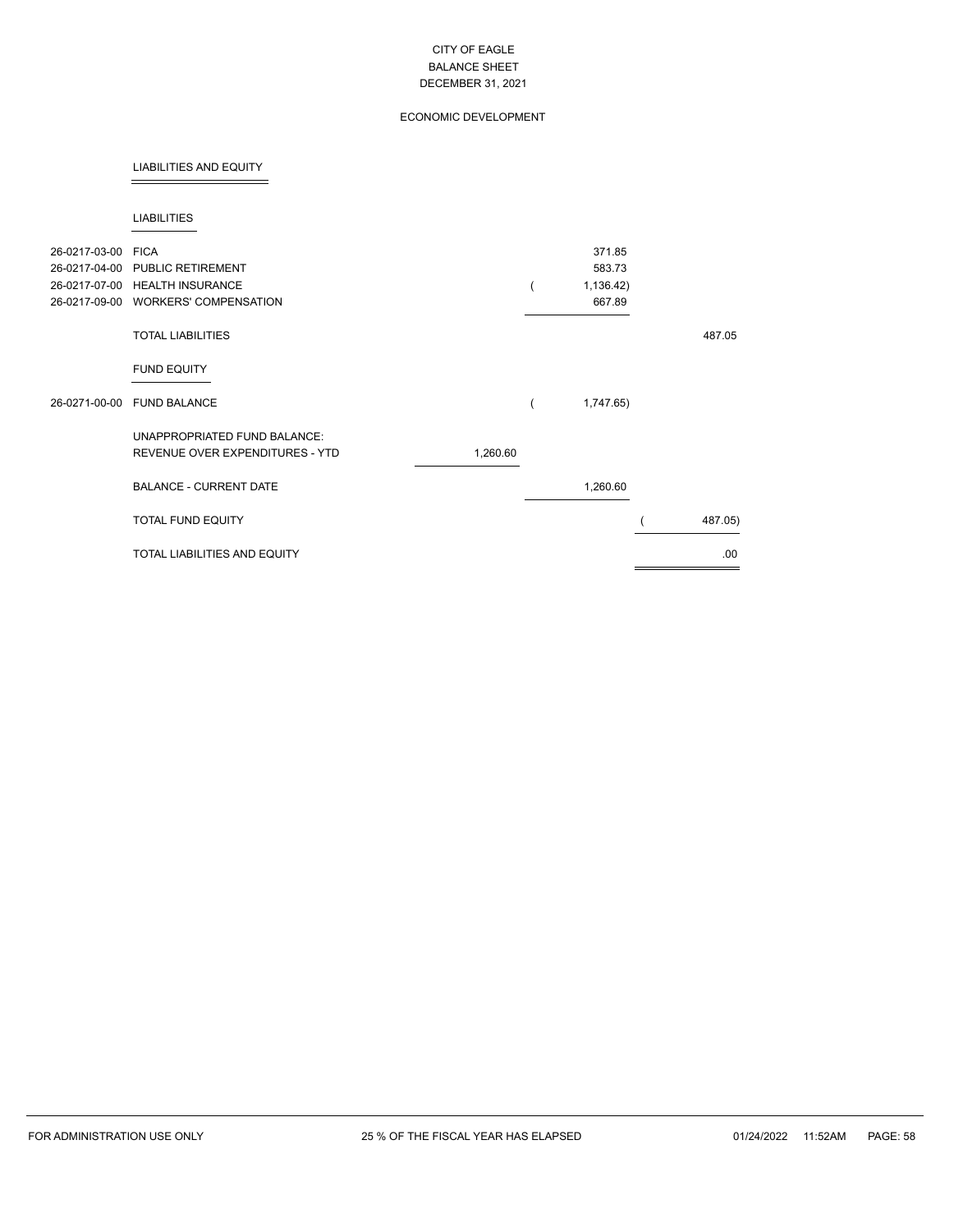# ECONOMIC DEVELOPMENT

|               |                                | PERIOD ACTUAL | <b>YTD ACTUAL</b> | <b>BUDGET</b> | <b>UNEARNED</b>          | <b>PCNT</b> |
|---------------|--------------------------------|---------------|-------------------|---------------|--------------------------|-------------|
|               | <b>REVENUE</b>                 |               |                   |               |                          |             |
| 26-0301-00-00 | MONTHLY TRANSFER TO DEPTS      | 55,712.89     | 55,712.89         | 212,056.00    | 156,343.11               | 26.3        |
|               | TOTAL FUND REVENUE             | 55,712.89     | 55,712.89         | 212,056.00    | 156,343.11               | 26.3        |
|               | <b>EXPENDITURES</b>            |               |                   |               |                          |             |
|               | <b>ADMINISTRATION</b>          |               |                   |               |                          |             |
| 26-0413-05-00 | OFFICE SUPPLIES                | 101.61        | 101.61            | 500.00        | 398.39                   | 20.3        |
| 26-0413-06-00 | DUPLICATION/PUBLISHING/PRINTIN | .00           | .00               | 1,500.00      | 1,500.00                 | .0          |
| 26-0413-12-00 | <b>TRAINING</b>                | .00           | .00               | 6,895.00      | 6,895.00                 | .0          |
| 26-0413-13-00 | <b>TRAVEL &amp; PER DIEM</b>   | .00           | .00               | 6,400.00      | 6,400.00                 | $.0$        |
| 26-0413-14-00 | PROFESSIONAL DUES              | .00           | .00               | 4,281.00      | 4,281.00                 | .0          |
| 26-0413-19-00 | <b>COMMUNICATIONS</b>          | 8,162.76      | 8,162.76          | 12,200.00     | 4,037.24                 | 66.9        |
| 26-0413-29-00 | <b>UNIFORMS</b>                | .00           | .00               | 200.00        | 200.00                   | .0          |
|               | <b>TOTAL ADMINISTRATION</b>    | 8,264.37      | 8,264.37          | 31,976.00     | 23,711.63                | 25.9        |
|               | PERSONNEL                      |               |                   |               |                          |             |
| 26-0415-10-00 | SALARIES- FULL TIME            | 35,777.52     | 35,777.52         | 135,500.00    | 99,722.48                | 26.4        |
| 26-0415-21-00 | <b>FICA</b>                    | 2,724.03      | 2,724.03          | 10,400.00     | 7,675.97                 | 26.2        |
| 26-0415-22-00 | <b>PERSI</b>                   | 4,271.87      | 4,271.87          | 16,300.00     | 12,028.13                | 26.2        |
| 26-0415-23-00 | <b>HRA BUY-DOWN</b>            | .00           | .00               | 3,080.00      | 3,080.00                 | .0          |
| 26-0415-24-00 | <b>WORKERS' COMPENSATION</b>   | 67.97         | 67.97             | .00.          | 67.97)<br>$\overline{ }$ | .0          |
| 26-0415-25-00 | <b>INSURANCE</b>               | 3,346.53      | 3,346.53          | 14,800.00     | 11,453.47                | 22.6        |
|               | TOTAL PERSONNEL                | 46,187.92     | 46,187.92         | 180,080.00    | 133,892.08               | 25.7        |
|               | TOTAL FUND EXPENDITURES        | 54,452.29     | 54,452.29         | 212,056.00    | 157,603.71               | 25.7        |
|               | NET REVENUE OVER EXPENDITURES  | 1,260.60      | 1,260.60          | .00           | 1,260.60)<br>$\left($    | .0          |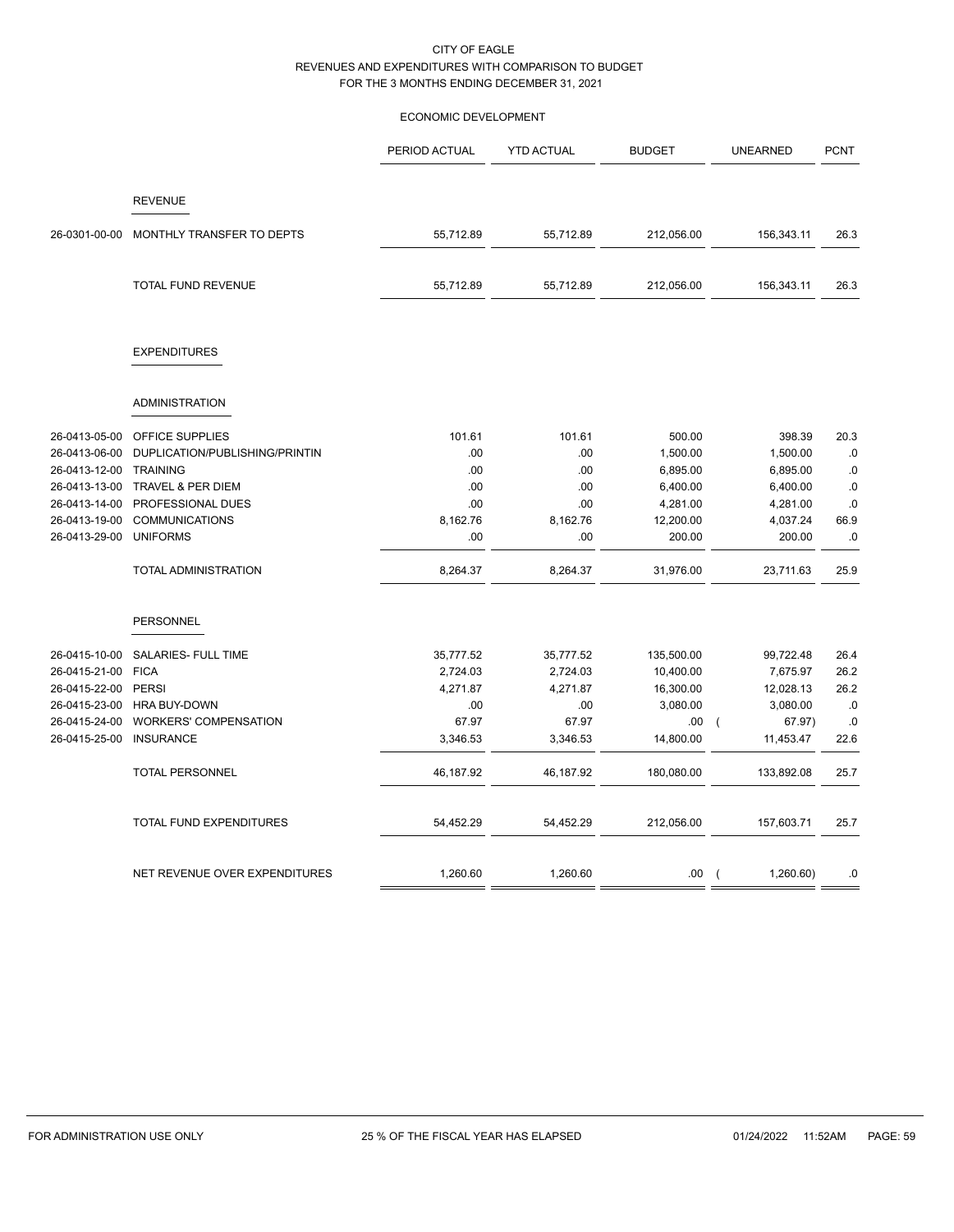# LAW ENF DEV IMPACT FEES

|                    | <b>ASSETS</b>                                |           |           |           |
|--------------------|----------------------------------------------|-----------|-----------|-----------|
| 27-0101-00-00 CASH |                                              |           | 5,713.08  |           |
|                    | 27-0151-25-00 FIRST INTERSTATE INVESTMENTS   |           | 50,030.49 |           |
|                    | <b>TOTAL ASSETS</b>                          |           |           | 55,743.57 |
|                    | <b>LIABILITIES AND EQUITY</b>                |           |           |           |
|                    | <b>FUND EQUITY</b>                           |           |           |           |
|                    | 27-0271-00-00 POLICE IMPACT FEE/FUND BALANCE |           | 42,529.49 |           |
|                    | <b>UNAPPROPRIATED FUND BALANCE:</b>          |           |           |           |
|                    | REVENUE OVER EXPENDITURES - YTD              | 13,214.08 |           |           |
|                    | <b>BALANCE - CURRENT DATE</b>                |           | 13,214.08 |           |
|                    | <b>TOTAL FUND EQUITY</b>                     |           |           | 55,743.57 |
|                    | <b>TOTAL LIABILITIES AND EQUITY</b>          |           |           | 55,743.57 |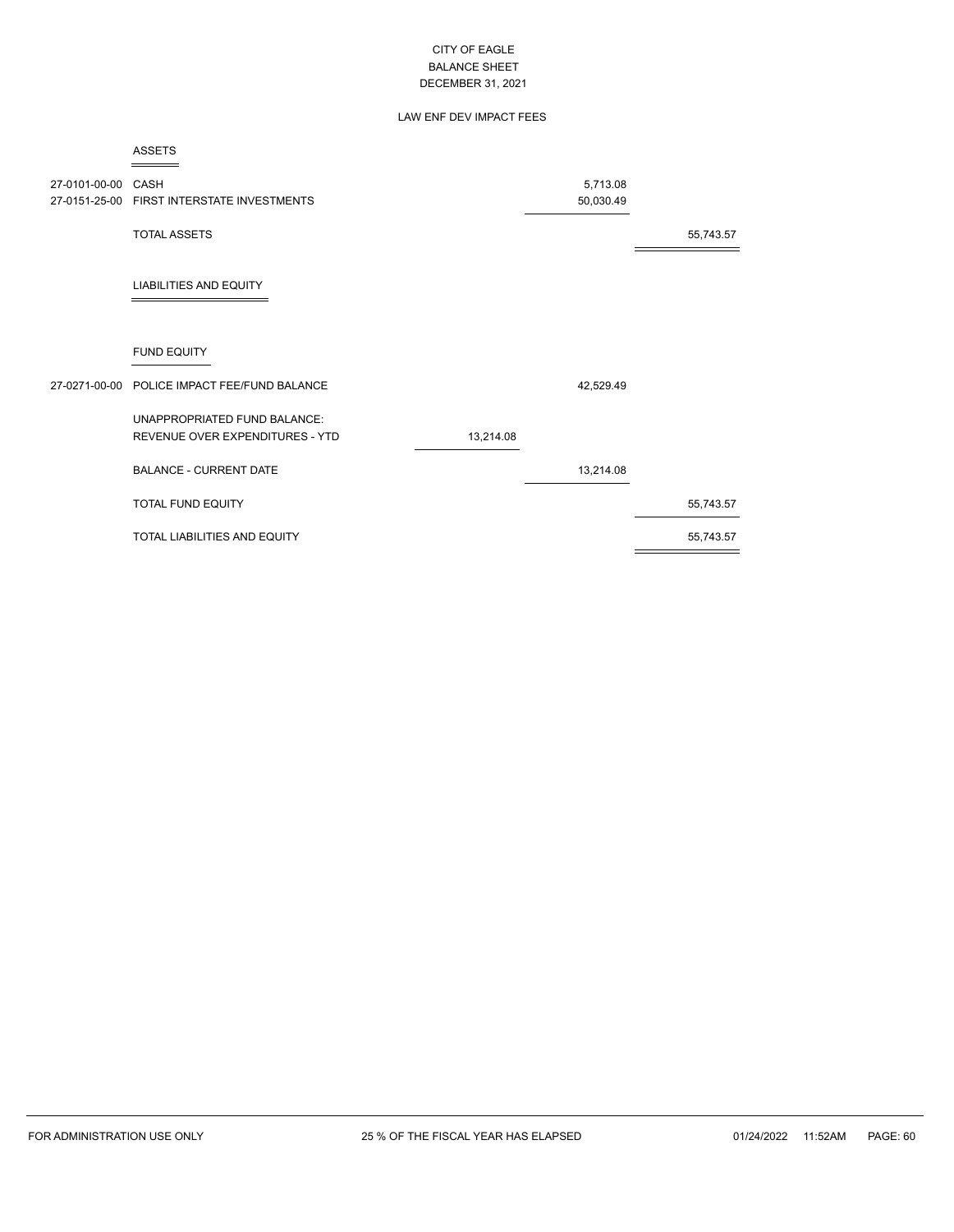# LAW ENF DEV IMPACT FEES

|               |                                 | PERIOD ACTUAL | <b>YTD ACTUAL</b> | <b>BUDGET</b> | <b>UNEARNED</b> | <b>PCNT</b> |
|---------------|---------------------------------|---------------|-------------------|---------------|-----------------|-------------|
|               | <b>REVENUE</b>                  |               |                   |               |                 |             |
| 27-0322-19-00 | <b>RESIDENTIAL IMPACT FEES</b>  | 13,213.08     | 13,213.08         | 66,600.00     | 53,386.92       | 19.8        |
| 27-0322-20-00 | <b>COMMERCIAL - IMPACT FEES</b> | .00           | .00               | 30,000.00     | 30,000.00       | .0          |
| 27-0371-25-00 | <b>BANK INTEREST</b>            | 1.00          | 1.00              | 100.00        | 99.00           | 1.0         |
| 27-0390-00-00 | <b>CARRY OVER</b>               | .00           | .00               | 45,000.00     | 45,000.00       | .0          |
|               | TOTAL FUND REVENUE              | 13,214.08     | 13,214.08         | 141,700.00    | 128,485.92      | 9.3         |
|               | <b>EXPENDITURES</b>             |               |                   |               |                 |             |
|               | CAPITAL IMPROVEMENTS            |               |                   |               |                 |             |
| 27-0438-00-00 | <b>EQUIPMENT</b>                | .00           | .00               | 70,850.00     | 70,850.00       | .0          |
| 27-0438-01-00 | <b>CITY FACILITY</b>            | .00           | .00               | 70,850.00     | 70,850.00       | .0          |
|               | TOTAL CAPITAL IMPROVEMENTS      | .00           | .00.              | 141,700.00    | 141,700.00      | $.0\,$      |
|               | TOTAL FUND EXPENDITURES         | .00           | .00               | 141,700.00    | 141,700.00      | .0          |
|               | NET REVENUE OVER EXPENDITURES   | 13,214.08     | 13,214.08         | .00.          | 13,214.08)      | .0          |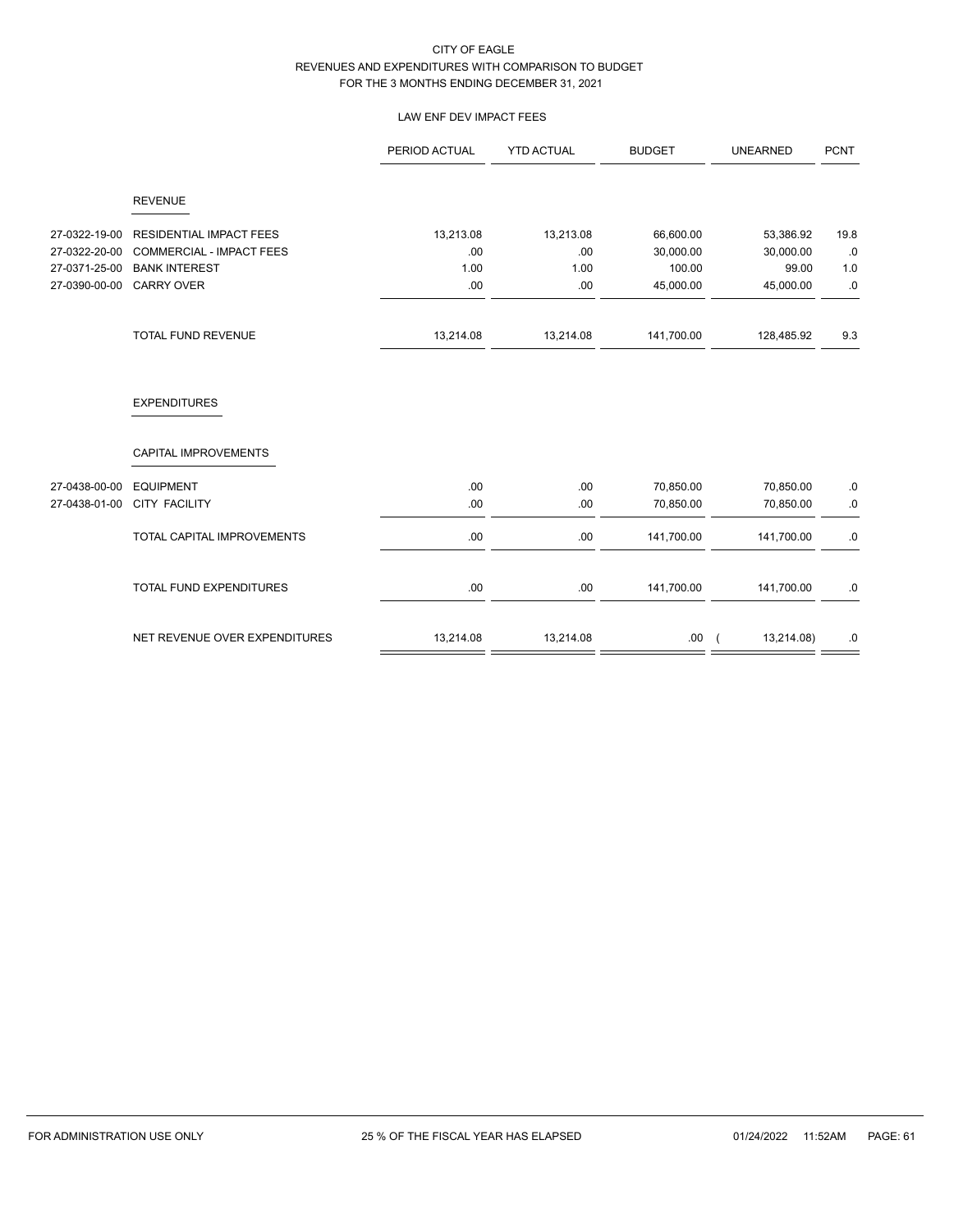### CITY HALL BOND FUND

### ASSETS

54-0101-00-00 CASH 3,405.22 TOTAL ASSETS 3,405.22 LIABILITIES AND EQUITY FUND EQUITY 54-0271-00-00 FUND BALANCE 3,405.22 TOTAL FUND EQUITY 3,405.22 TOTAL LIABILITIES AND EQUITY 3,405.22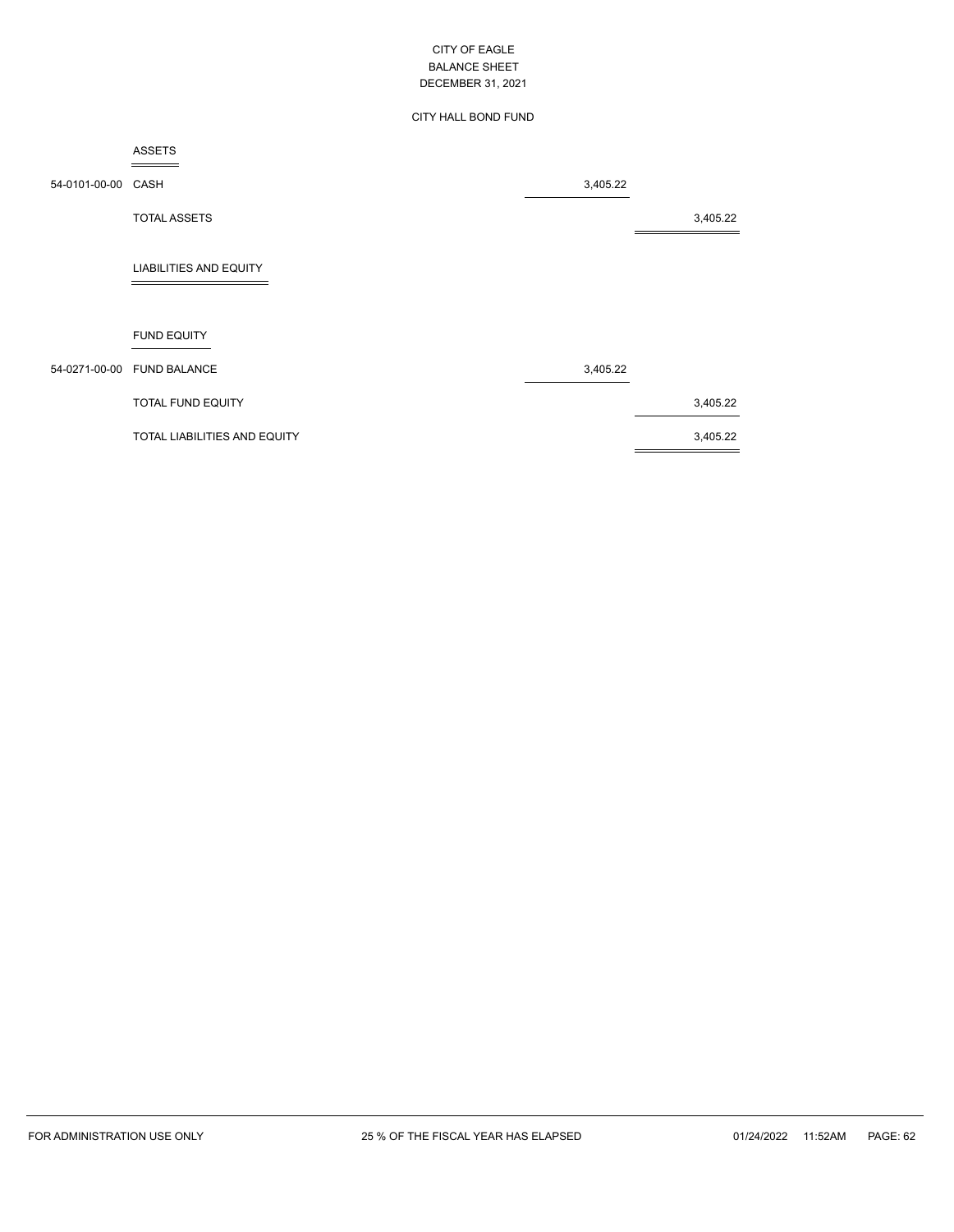# CITY HALL BOND FUND

|               |                                  | PERIOD ACTUAL | <b>YTD ACTUAL</b> | <b>BUDGET</b> | <b>UNEARNED</b> | <b>PCNT</b> |
|---------------|----------------------------------|---------------|-------------------|---------------|-----------------|-------------|
|               | <b>REVENUE</b>                   |               |                   |               |                 |             |
| 54-0399-01-00 | <b>FUNDING FROM GENERAL FUND</b> | .00.          | .00.              | 102,950.00    | 102,950.00      | $.0\,$      |
|               | TOTAL FUND REVENUE               | .00.          | .00.              | 102,950.00    | 102,950.00      | $.0\,$      |
|               | <b>EXPENDITURES</b>              |               |                   |               |                 |             |
|               | <b>BOND PAYMENTS</b>             |               |                   |               |                 |             |
| 54-0480-81-00 | PRINCIPAL BOND PAYMENT           | .00           | .00               | 80,000.00     | 80,000.00       | ${\bf .0}$  |
| 54-0480-82-00 | <b>INTEREST BOND PAYMENT</b>     | .00           | .00               | 22,500.00     | 22,500.00       | ${\bf .0}$  |
| 54-0480-84-00 | PAYING AGENT FEE                 | .00           | .00               | 450.00        | 450.00          | $.0\,$      |
|               | <b>TOTAL BOND PAYMENTS</b>       | .00           | .00               | 102,950.00    | 102,950.00      | $.0\,$      |
|               | TOTAL FUND EXPENDITURES          | .00           | .00               | 102,950.00    | 102,950.00      | $.0\,$      |
|               | NET REVENUE OVER EXPENDITURES    | .00           | .00               | .00           | .00.            | $.0\,$      |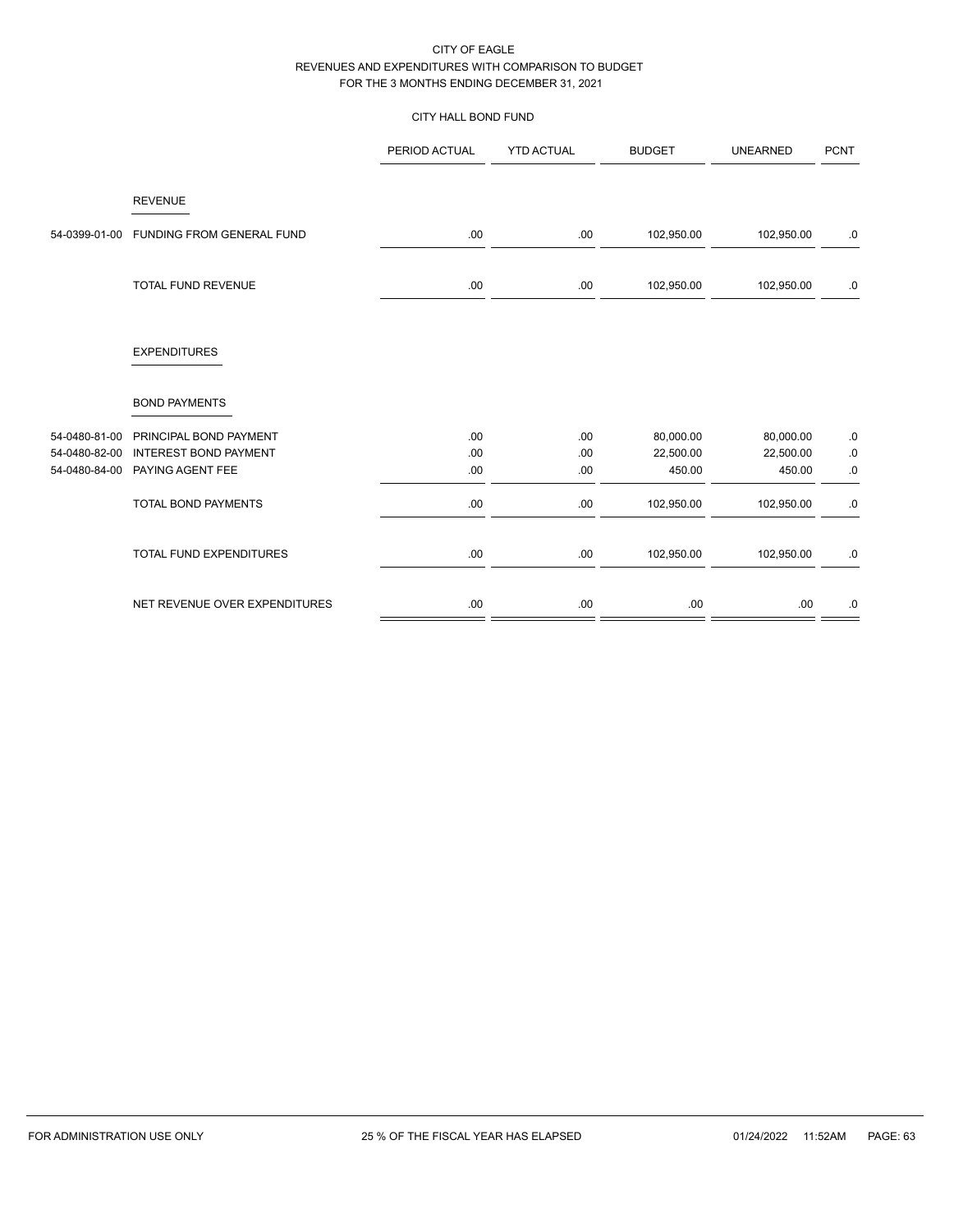# WATER FUND

### ASSETS

 $=$ 

| 60-0101-00-00 | CASH                             | 568.267.65    |
|---------------|----------------------------------|---------------|
| 60-0115-00-00 | <b>WATER/ACCOUNTS RECEIVABLE</b> | 132,681.07    |
| 60-0151-01-00 | DEQ LOAN INV (COLL/PMTS)         | 581,889.89    |
| 60-0151-02-00 | DEQ RESERVE FUND INV             | 182.000.00    |
| 60-0151-25-00 | FIRST INTERSTATE INVESTMENT      | 3,228,912.20  |
| 60-0161-00-00 | WATER/LAND                       | 93,250.00     |
| 60-0162-00-00 | WATER/BUILDINGS & STRUCTURES     | 559,285.00    |
| 60-0163-00-00 | WATER/ACCUMULATED DEP-BLDGS.&    | 172,451.00)   |
| 60-0164-00-00 | WATER/IMPROVEMENTS-OTHER THAN    | 12,593,065.00 |
| 60-0165-00-00 | WATER/ACCUM, DEP-IMPROVEMENTS    | 3,518,225.00) |
| 60-0166-00-00 | WATER/MACHINERY & EQUIPMENT      | 1,394,602.00  |
| 60-0167-00-00 | WATER/ACCUMULATED DEPREC-EQUIP   | 915,756.00)   |
| 60-0170-00-00 | <b>HRA 10% DEPOSIT</b>           | 550.08        |
| 60-0171-00-00 | DEFERRED OUTFLOWS-PENSION        | 82,423.00     |

TOTAL ASSETS 14,810,493.89

# LIABILITIES AND EQUITY

# LIABILITIES

|                    | 60-0202-00-00 WATER/VOUCHERS PAYABLE      |            | 227.00)       |               |
|--------------------|-------------------------------------------|------------|---------------|---------------|
|                    | 60-0204-00-00 WATER/LEXINGTON - TVV       |            | 1.787.89      |               |
|                    | 60-0215-00-00 INTEREST PAYABLE            |            | 15,099.00     |               |
|                    | 60-0216-00-00 ACCRUED PAYROLL             |            | 6,081.88      |               |
|                    | 60-0217-00-00 COMPENSATED ABSENCE PAYABLE |            | 13,084.04     |               |
| 60-0217-03-00 FICA |                                           |            | 1,542.82      |               |
|                    | 60-0217-04-00 PUBLIC RETIREMENT           |            | 2,618.32      |               |
|                    | 60-0217-07-00 WATER DEPT HEALTH INSURANCE |            | 5,038.85      |               |
|                    | 60-0217-08-00 GARNISHMENTS                |            | 1,162.50      |               |
|                    | 60-0217-09-00 WORKERS' COMPENSATION       |            | 55,592.12     |               |
|                    | 60-0217-10-00 HSA CONTRIBUTION            |            | 100.00        |               |
|                    | 60-0217-11-00 NET PENSION LIABILITY       |            | 5,717.00)     |               |
|                    | 60-0217-12-00 DEFERRED INFLOWS-PENSION    |            | 182,893.00    |               |
|                    | 60-0220-00-00 WATER/SERVICE DEPOSITS      |            | 93,175.00     |               |
| 60-0231-00-00      | DEQ LOAN                                  |            | 1,115,023.00  |               |
|                    |                                           |            |               |               |
|                    | <b>TOTAL LIABILITIES</b>                  |            |               | 1,487,054.42  |
|                    | <b>FUND EQUITY</b>                        |            |               |               |
| 60-0271-00-00      | <b>WATER/FUND BALANCE</b>                 |            | 13,156,448.78 |               |
|                    | UNAPPROPRIATED FUND BALANCE:              |            |               |               |
|                    | REVENUE OVER EXPENDITURES - YTD           | 166,990.69 |               |               |
|                    | <b>BALANCE - CURRENT DATE</b>             |            | 166,990.69    |               |
|                    | <b>TOTAL FUND EQUITY</b>                  |            |               | 13,323,439.47 |
|                    | <b>TOTAL LIABILITIES AND EQUITY</b>       |            |               | 14,810,493.89 |
|                    |                                           |            |               |               |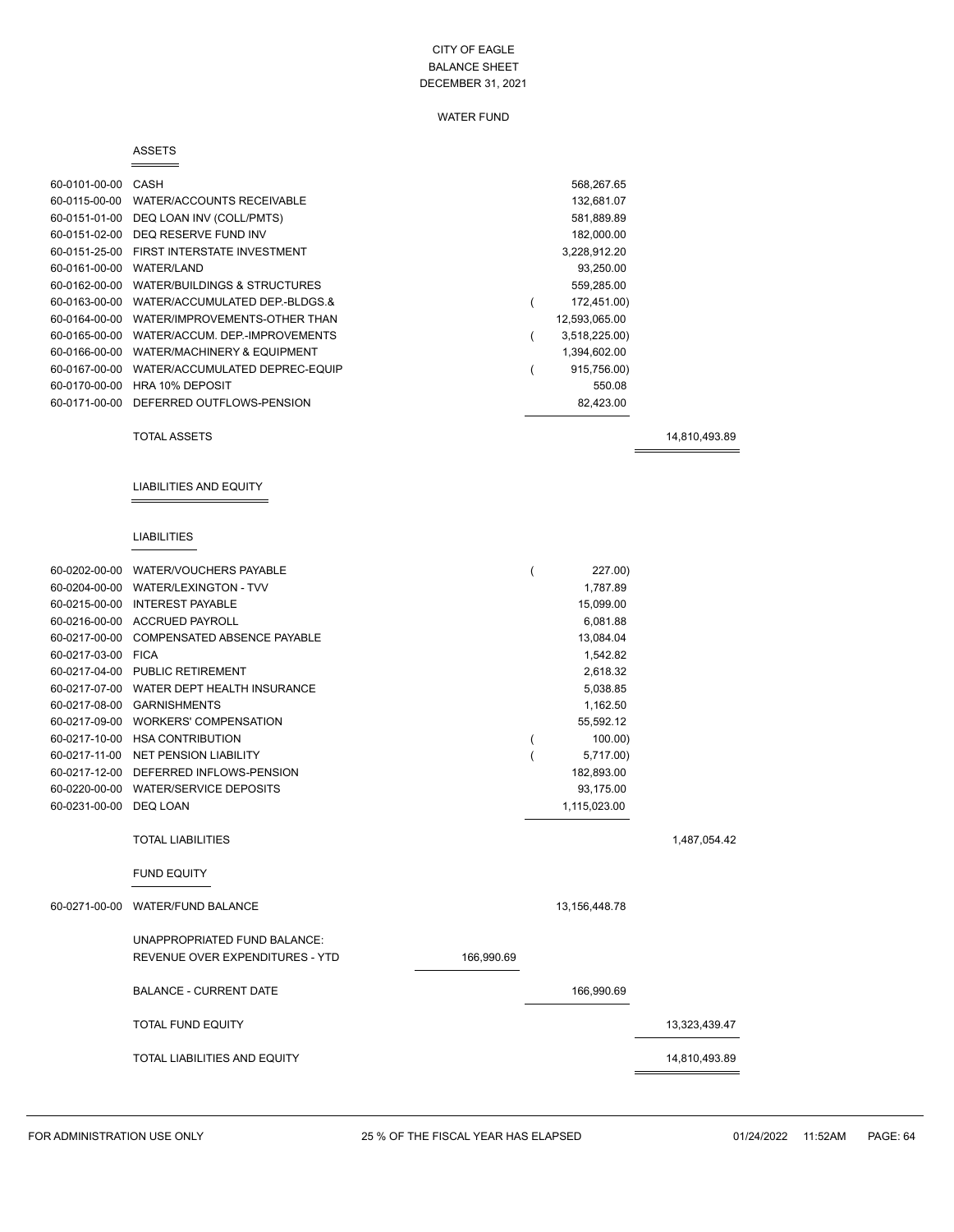## WATER FUND

|               |                                                           | PERIOD ACTUAL | <b>YTD ACTUAL</b> | <b>BUDGET</b> | UNEARNED     | <b>PCNT</b> |
|---------------|-----------------------------------------------------------|---------------|-------------------|---------------|--------------|-------------|
|               | <b>REVENUE</b>                                            |               |                   |               |              |             |
| 60-0346-57-00 | RESERVE, REPAIR/ MAINTENANCE                              | .00           | .00               | 150,000.00    | 150,000.00   | .0          |
| 60-0346-58-00 | RESERVE, EQUIP/BLDG REPLCMNT                              | .00           | .00               | 225,000.00    | 225,000.00   | .0          |
| 60-0346-59-00 | STL-SUPPLY TRUNK LINE FEE                                 | 157,500.00    | 157,500.00        | 105,000.00    | 52,500.00)   | 150.0       |
| 60-0346-59-01 | STL-CARRY FORWARD, PREVIOUS FY                            | .00           | .00               | 629,200.00    | 629,200.00   | .0          |
| 60-0346-60-00 | <b>HOOK UP FEES CITY</b>                                  | 48,060.00     | 48,060.00         | 157,500.00    | 109,440.00   | 30.5        |
| 60-0346-65-00 | RESERVE, EMERGENCY REPL ITEMS                             | .00           | .00               | 150,000.00    | 150,000.00   | .0          |
| 60-0346-66-00 | RESERVE, VEHICLE REPLACEMENT                              | .00           | .00               | 60,000.00     | 60,000.00    | .0          |
| 60-0346-67-00 | <b>RESERVE, FOR BUDGET</b>                                | .00           | .00               | 310,000.00    | 310,000.00   | $.0\,$      |
| 60-0347-01-00 | <b>BILLING REVENUE</b>                                    | 293,829.17    | 293,829.17        | 1,158,396.00  | 864,566.83   | 25.4        |
| 60-0347-02-00 | <b>OTHER REVENUE</b>                                      | 1,700.00      | 1,700.00          | 8,400.00      | 6,700.00     | 20.2        |
| 60-0347-03-00 | <b>RECONNECT FEES</b>                                     | .00           | .00               | 600.00        | 600.00       | .0          |
| 60-0347-04-00 | <b>DELINQUENT FEES</b>                                    | 2,578.50      | 2,578.50          | 8,736.00      | 6,157.50     | 29.5        |
| 60-0347-05-00 | MISCELLANEOUS REVENUE                                     | 3,939.85      | 3,939.85          | 7,500.00      | 3,560.15     | 52.5        |
| 60-0347-06-00 | SYSTEM ENHANCEMENT FEE                                    | 109,013.23    | 109.013.23        | 400,000.00    | 290,986.77   | 27.3        |
| 60-0355-01-00 | WCE-WATER CONST EQUIV FEE                                 | 6,400.00      | 6,400.00          | 20,000.00     | 13,600.00    | 32.0        |
| 60-0371-25-00 | <b>BANK INTEREST</b>                                      | 1,626.11      | 1,626.11          | 6,000.00      | 4,373.89     | 27.1        |
| 60-0390-00-00 | WATER FUND CARRY OVER                                     | .00           | .00               | 171,047.00    | 171,047.00   | .0          |
|               |                                                           |               |                   |               |              |             |
|               | TOTAL FUND REVENUE                                        | 624,646.86    | 624,646.86        | 3,567,379.00  | 2,942,732.14 | 17.5        |
|               | <b>EXPENDITURES</b><br><b>VEHICLE OPERATIONS - LEASES</b> |               |                   |               |              |             |
|               |                                                           |               |                   |               |              |             |
| 60-0420-01-00 | <b>GAS AND OIL</b>                                        | 1,438.82      | 1,438.82          | 15,000.00     | 13,561.18    | 9.6         |
| 60-0420-03-00 | <b>VEHICLE MTNC &amp; REPAIR</b>                          | 2,214.11      | 2,214.11          | 9,000.00      | 6,785.89     | 24.6        |
|               | TOTAL VEHICLE OPERATIONS - LEASES                         | 3,652.93      | 3,652.93          | 24,000.00     | 20,347.07    | 15.2        |
|               |                                                           |               |                   |               |              |             |
|               | <b>PERSONNEL</b>                                          |               |                   |               |              |             |
| 60-0433-10-00 | SALARIES-FULL TIME                                        | 89,813.42     | 89,813.42         | 372,000.00    | 282,186.58   | 24.1        |
|               | 60-0433-10-02 ON-CALL TIME                                | 780.80        | 780.80            | 7,500.00      | 6,719.20     | 10.4        |
| 60-0433-11-00 | <b>OVERTIME</b>                                           | 199.64        | 199.64            | 4,500.00      | 4,300.36     | 4.4         |
| 60-0433-21-00 | <b>FICA</b>                                               | 6,813.25      | 6,813.25          | 29,400.00     | 22,586.75    | 23.2        |
| 60-0433-22-00 | <b>PERSI</b>                                              | 10,760.89     | 10,760.89         | 45,900.00     | 35,139.11    | 23.4        |
| 60-0433-23-00 | HRA BUY-DOWN                                              | .00           | .00               | 7,700.00      | 7,700.00     | .0          |
| 60-0433-23-01 | HRA/COBRA ADMIN FEES                                      | .00           | .00               | 800.00        | 800.00       | $.0\,$      |
| 60-0433-24-00 | <b>WORKERS' COMPENSATION</b>                              | 8,290.58      | 8,290.58          | 13,500.00     | 5,209.42     | 61.4        |
| 60-0433-25-00 | <b>INSURANCE</b>                                          | 11,588.91     | 11,588.91         | 58,500.00     | 46,911.09    | 19.8        |
| 60-0433-26-00 | <b>HSA CONTRIBUTIONS</b>                                  | 600.00        | 600.00            | 2,400.00      | 1,800.00     | 25.0        |
| 60-0433-29-00 | PTO CASH OUT                                              | .00           | .00               | 15,000.00     | 15,000.00    | .0          |
|               | <b>TOTAL PERSONNEL</b>                                    | 128,847.49    | 128,847.49        | 557,200.00    | 428,352.51   | 23.1        |

OPERATIONS & MAINTENANCE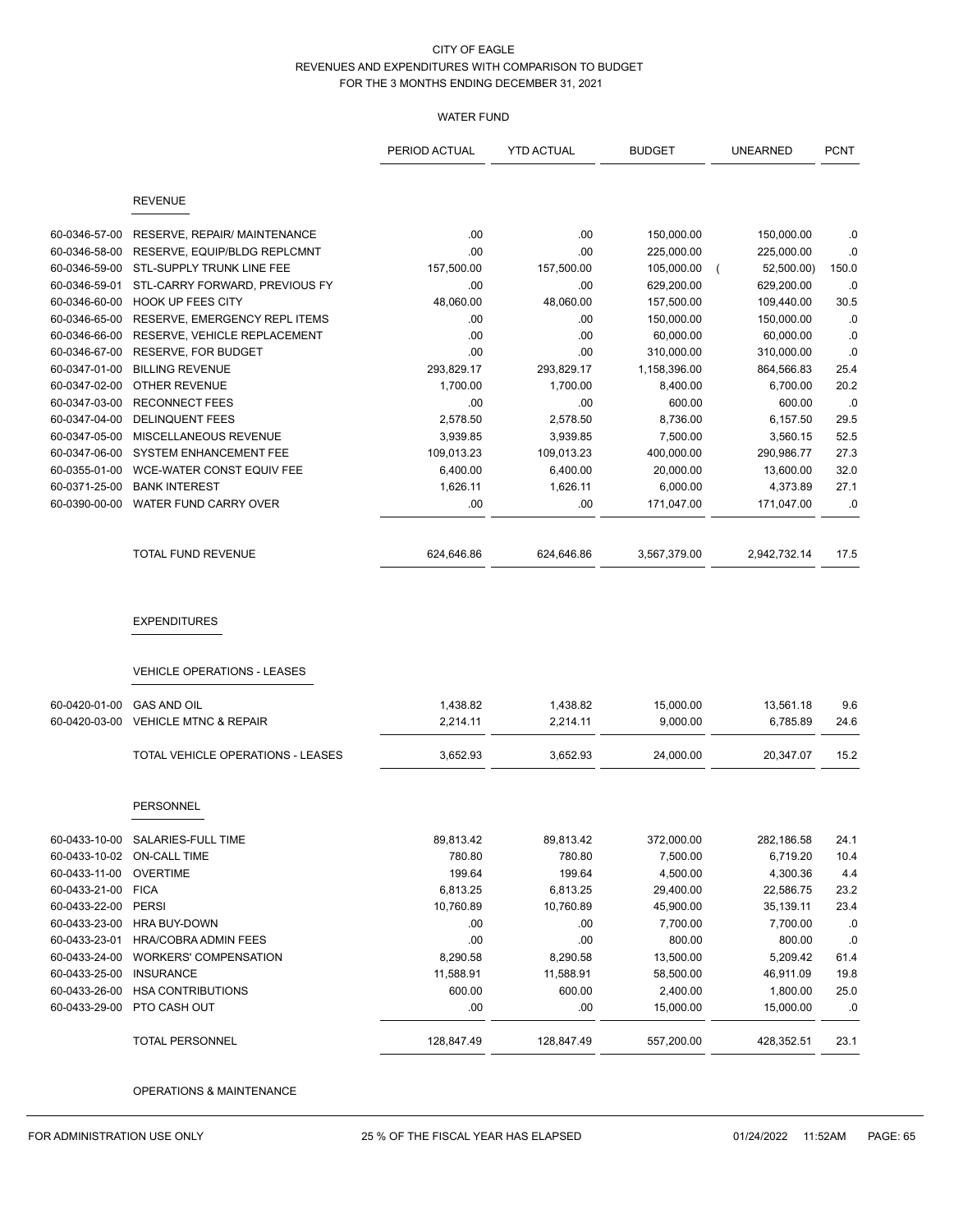# WATER FUND

|               |                                           | PERIOD ACTUAL | <b>YTD ACTUAL</b> | <b>BUDGET</b> | UNEXPENDED | <b>PCNT</b>  |
|---------------|-------------------------------------------|---------------|-------------------|---------------|------------|--------------|
|               |                                           |               |                   |               |            |              |
| 60-0434-15-00 | OFFICE SUPPLIES                           | 78.98         | 78.98             | 1,800.00      | 1,721.02   | 4.4          |
| 60-0434-19-00 | TELECOMMUNICATIONS/SCADA                  | 3,545.25)     | 3,545.25)         | 10,836.00     | 14,381.25  | 32.7)<br>- 1 |
| 60-0434-20-00 | ADVERTISING - PUBLICATIONS                | .00           | .00.              | 2,000.00      | 2,000.00   | .0           |
| 60-0434-22-00 | TRAVEL-MTNGS-EDUCATION                    | 100.00        | 100.00            | 8,000.00      | 7,900.00   | 1.3          |
| 60-0434-23-00 | <b>DUES &amp; SUBSCRIPTIONS</b>           | .00           | .00               | 3,100.00      | 3,100.00   | .0           |
| 60-0434-25-00 | MTNC EQUIP-COPIERS/SOFTWARE               | 4,149.28      | 4,149.28          | 7,800.00      | 3,650.72   | 53.2         |
| 60-0434-26-00 | TOOLS, EQUIPMENT AND SUPPS                | 809.41        | 809.41            | 10,000.00     | 9,190.59   | 8.1          |
| 60-0434-27-00 | <b>POSTAGE</b>                            | .00           | .00               | 1,300.00      | 1,300.00   | .0           |
| 60-0434-41-00 | <b>LIABILITY INSURANCE</b>                | 2,310.00      | 2,310.00          | 4,620.00      | 2,310.00   | 50.0         |
| 60-0434-42-00 | <b>ENGINEERING SERVICES</b>               | 1,745.01      | 1,745.01          | 35,000.00     | 33,254.99  | 5.0          |
| 60-0434-42-01 | <b>LEGAL SERVICES</b>                     | 1,002.50      | 1,002.50          | 25,000.00     | 23,997.50  | 4.0          |
| 60-0434-42-02 | MISC LEGAL AND ENG SERVICES               | 90.00         | 90.00             | 145,920.00    | 145,830.00 | $\cdot$ 1    |
| 60-0434-43-01 | CONTRACT SERVICES (REPAIR)                | .00           | .00               | 35,000.00     | 35,000.00  | .0           |
| 60-0434-44-00 | DIG LINE                                  | 606.06        | 606.06            | 4,500.00      | 3,893.94   | 13.5         |
| 60-0434-45-00 | <b>CITY AUDITOR SERVICES</b>              | .00           | .00               | 2,500.00      | 2,500.00   | .0           |
| 60-0434-47-00 | MAIL SERVICE-CUSTOMER BILLING             | 6,004.58      | 6,004.58          | 28,800.00     | 22,795.42  | 20.9         |
| 60-0434-50-00 | <b>SHOP LEASE</b>                         | 2,700.00      | 2,700.00          | 13,400.00     | 10,700.00  | 20.2         |
| 60-0434-50-01 | <b>SHOP UTILITIES</b>                     | 241.12        | 241.12            | 4,800.00      | 4,558.88   | 5.0          |
| 60-0434-53-01 | PUBLIC WATER DRINKING FEES                | 12,112.00     | 12,112.00         | 12,800.00     | 688.00     | 94.6         |
| 60-0434-53-03 | PERMITS AND FEES                          | .00           | .00               | 1,500.00      | 1,500.00   | .0           |
| 60-0434-58-00 | RPR/MTNC-LINES-METERS-ETC                 | .00           | .00               | 40,000.00     | 40,000.00  | .0           |
| 60-0434-58-01 | RPR/MTNC PUMPS-WELLS-CHEMICAL             | 1,717.86      | 1,717.86          | 50,000.00     | 48,282.14  | 3.4          |
| 60-0434-59-00 | <b>CHEMICALS</b>                          | 596.89        | 596.89            | 9,000.00      | 8,403.11   | 6.6          |
| 60-0434-60-00 | <b>POWER</b>                              | 9,163.60      | 9,163.60          | 55,000.00     | 45,836.40  | 16.7         |
| 60-0434-68-00 | <b>UNIFORMS</b>                           | .00           | .00               | 2,300.00      | 2,300.00   | .0           |
| 60-0434-83-00 | MAPPING PROFESSIONAL SERVICES             | .00           | .00               | 25,000.00     | 25,000.00  | .0           |
|               | <b>TOTAL OPERATIONS &amp; MAINTENANCE</b> | 39,882.04     | 39,882.04         | 539,976.00    | 500,093.96 | 7.4          |
|               | TESTING-WK-MO-QTR-ANNUAL                  |               |                   |               |            |              |
| 60-0435-56-00 | TESTING-WK-MO-QTR-ANNUAL                  | 5,683.00      | 5,683.00          | 12,000.00     | 6,317.00   | 47.4         |
|               |                                           |               |                   |               |            |              |
|               | TOTAL TESTING-WK-MO-QTR-ANNUAL            | 5,683.00      | 5,683.00          | 12,000.00     | 6,317.00   | 47.4         |
|               | DEQ REVOLVING LOAN PAYMENT                |               |                   |               |            |              |
| 60-0436-01-00 | DEQ/STATE REVOLVING LOAN PMT              | 200,000.00    | 200,000.00        | 400,000.00    | 200,000.00 | 50.0         |
|               | TOTAL DEQ REVOLVING LOAN PAYMENT          | 200,000.00    | 200,000.00        | 400,000.00    | 200,000.00 | 50.0         |
|               |                                           |               |                   |               |            |              |
|               | <b>RESTRICTED FUNDS</b>                   |               |                   |               |            |              |
| 60-0437-01-00 | WATER SYS EXPANSION-STL FEES              | 34,754.00     | 34,754.00         | 100,000.00    | 65,246.00  | 34.8         |
| 60-0437-02-00 | RESERVE STL FEES-RESV, TRNK LN            | .00           | .00               | 35,000.00     | 35,000.00  | .0           |
| 60-0437-03-00 | REFUND OF STL FEES                        | .00           | .00               | 50,000.00     | 50,000.00  | .0           |
|               | TOTAL RESTRICTED FUNDS                    | 34,754.00     | 34,754.00         | 185,000.00    | 150,246.00 | 18.8         |
|               | CAPITAL EXPENDITURES                      |               |                   |               |            |              |